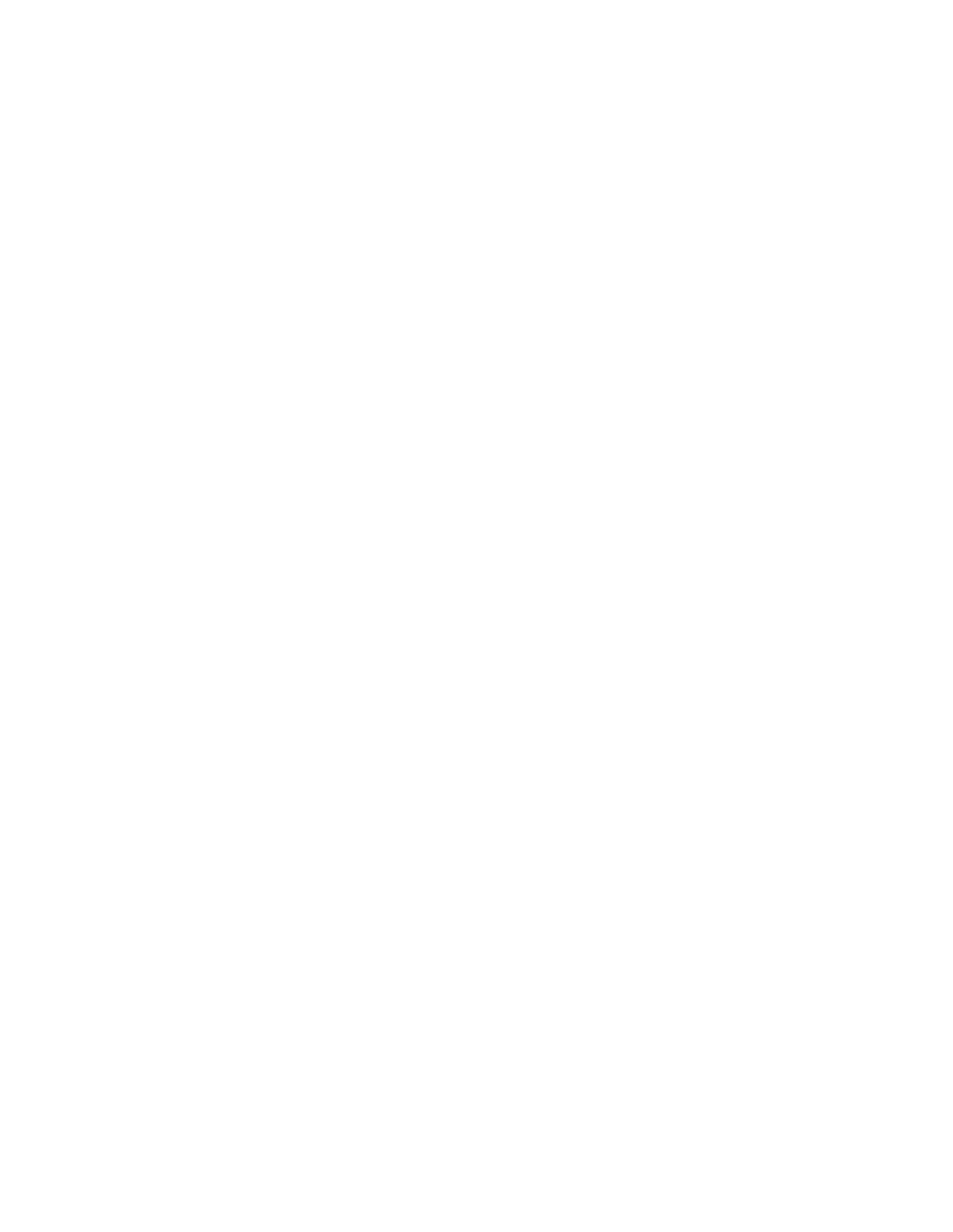### **How to Use This Document**

Our goal is to provide a reader-friendly document. The organization of this Final Environmental Impact Statement (Final EIS) is shown below.

|                                                                                    | Process, the consultation and public involvement processes, a table of where scoping comments are addressed,<br>and a comparative analysis of the anticipated impacts of the proposed actions and alternatives.                                                                                                                                                                                            |                                       |                                  |                                           |                                                                                                 |                      |                                      |                                |                                                                                                |                                                 |                                   |                                                                   |                                                                                                               |
|------------------------------------------------------------------------------------|------------------------------------------------------------------------------------------------------------------------------------------------------------------------------------------------------------------------------------------------------------------------------------------------------------------------------------------------------------------------------------------------------------|---------------------------------------|----------------------------------|-------------------------------------------|-------------------------------------------------------------------------------------------------|----------------------|--------------------------------------|--------------------------------|------------------------------------------------------------------------------------------------|-------------------------------------------------|-----------------------------------|-------------------------------------------------------------------|---------------------------------------------------------------------------------------------------------------|
|                                                                                    | Chapter 2 Description of Proposed Action and Alternatives: An overview of the JPARC EIS definitive and<br>programmatic proposed actions and alternatives.                                                                                                                                                                                                                                                  |                                       |                                  |                                           |                                                                                                 |                      |                                      |                                |                                                                                                |                                                 |                                   |                                                                   |                                                                                                               |
| impacts.                                                                           | Chapter 3 Affected Environment and Environmental Consequences: Describes the environmental resources<br>and areas that could potentially be affected by each proposed action, analysis methodology and potential                                                                                                                                                                                           |                                       |                                  |                                           |                                                                                                 |                      |                                      |                                |                                                                                                |                                                 |                                   |                                                                   |                                                                                                               |
| Noise<br>Safety<br><b>Air Quality</b><br><b>Water Resources</b><br><b>Land Use</b> | <b>Airspace Management and Use</b><br><b>Physical Resources</b><br><b>Hazardous Materials and Waste</b><br><b>Biological Resources</b><br><b>Cultural Resources</b><br>Infrastructure and Transportation                                                                                                                                                                                                   | Fox 3 MOA Expansion and New Paxon MOA | Realistic Live Ordnance Delivery | Battle Area Complex (BAX) Restricted Area | Expand Restricted Area R-2205, including<br>the Digital Multi-Purpose Training Range<br>(DMPTR) | Night Joint Training | Unmanned Aerial Vehicle (UAV) Access | Enhanced Ground Maneuver Space | Tanana Flats Training Area (TFTA)                                                              | Joint Air-Ground Integration Complex<br>(JAGIC) | Intermediate Staging Bases (ISBs) | Missile Live Fire for AIM-9 and AIM-120<br>in the Gulf and Alaska | <b>Joint Precision Airdrop System</b><br>(JPADS) Drop Zones                                                   |
| Socioeconomics<br>Subsistence                                                      | <b>Environmental Justice</b><br>Chapter 4 Cumulative Impacts and Secondary Effects: Summarizes the aggregated effects of multiple<br>JPARC proposed actions, as well as the cumulative effects associated with other past, present, and reasonably<br>foreseeable military and civilian actions.<br>Chapter 5 Other Considerations Required by NEPA: Discussions on short-term use of man's environment in |                                       |                                  |                                           |                                                                                                 |                      |                                      |                                |                                                                                                |                                                 |                                   |                                                                   |                                                                                                               |
| Chapter 6:<br>References                                                           | relation to long-term productivity and irreversible or irretrievable commitment of resources.<br>Chapter 7:                                                                                                                                                                                                                                                                                                |                                       | Chapter 8:<br>Index              |                                           | Chapter 9:                                                                                      |                      |                                      |                                |                                                                                                |                                                 | Chapter 10:                       |                                                                   | EIS Distribution List and Repositories                                                                        |
|                                                                                    | List of Preparers                                                                                                                                                                                                                                                                                                                                                                                          |                                       |                                  |                                           | Glossary<br><b>APPENDICES</b>                                                                   |                      |                                      |                                |                                                                                                |                                                 |                                   |                                                                   |                                                                                                               |
|                                                                                    | Appendix A Public Scoping Summary: Describes the<br>public review process during EIS scoping.                                                                                                                                                                                                                                                                                                              |                                       |                                  |                                           |                                                                                                 |                      |                                      |                                | JPARC enhancements.                                                                            |                                                 |                                   |                                                                   | <b>Appendix B Resource Definitions and Regulatory</b><br>Settings: Provides applicable regulations related to |
|                                                                                    | Appendix C Conflict of Interest Statements: Contains disclosure statements from consulting firms supporting<br>this EIS, stating financial or other interests that might cause a conflict of interest.                                                                                                                                                                                                     |                                       |                                  |                                           |                                                                                                 |                      |                                      |                                |                                                                                                |                                                 |                                   |                                                                   |                                                                                                               |
|                                                                                    | Appendices D-J: Technical appendices that include<br>reports and information that support the EIS analyses.                                                                                                                                                                                                                                                                                                |                                       |                                  |                                           |                                                                                                 |                      |                                      |                                | Appendix K Mitigations: A discussion of existing<br>and proposed measures to minimize impacts. |                                                 |                                   |                                                                   |                                                                                                               |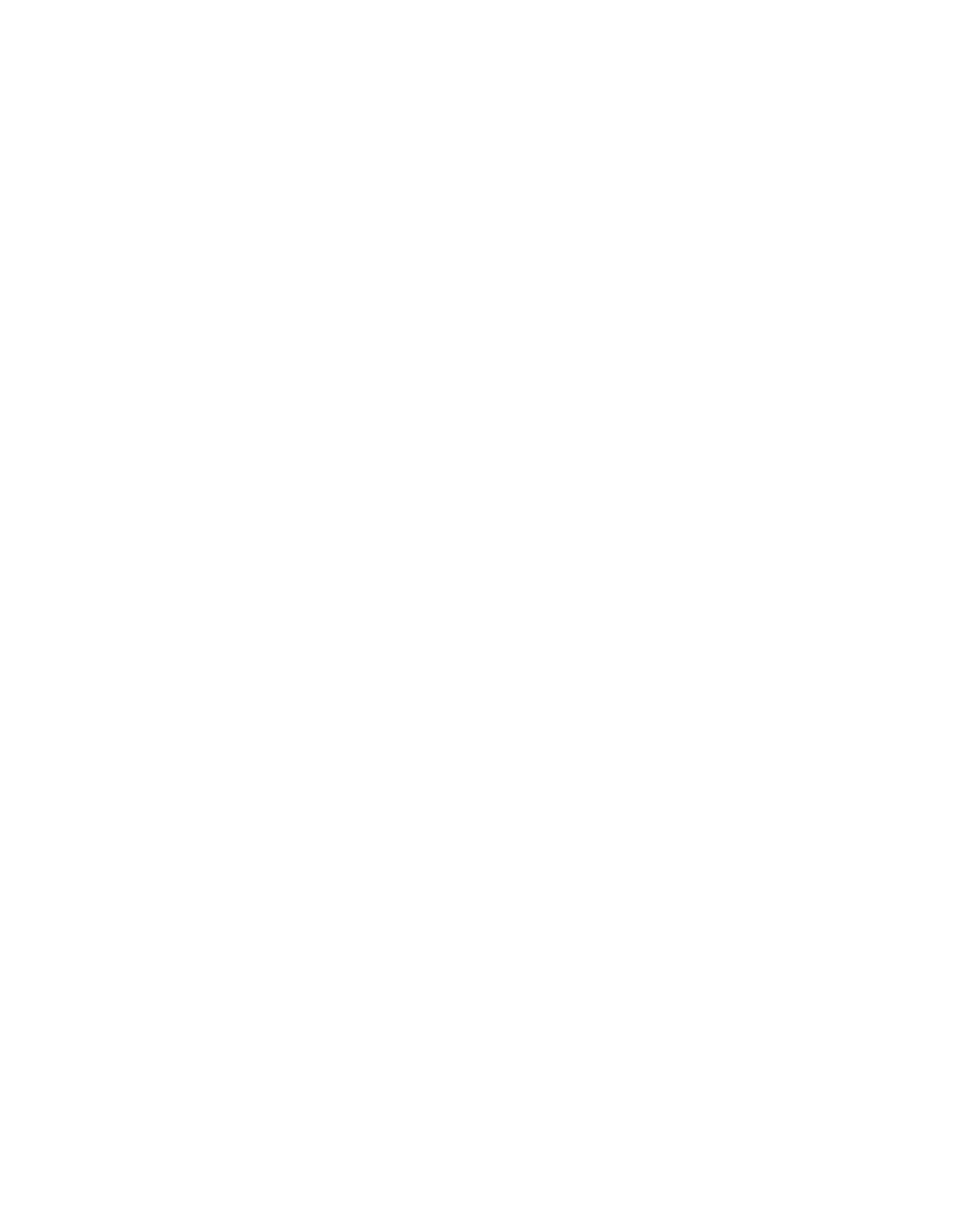**Table of Contents Executive Summary**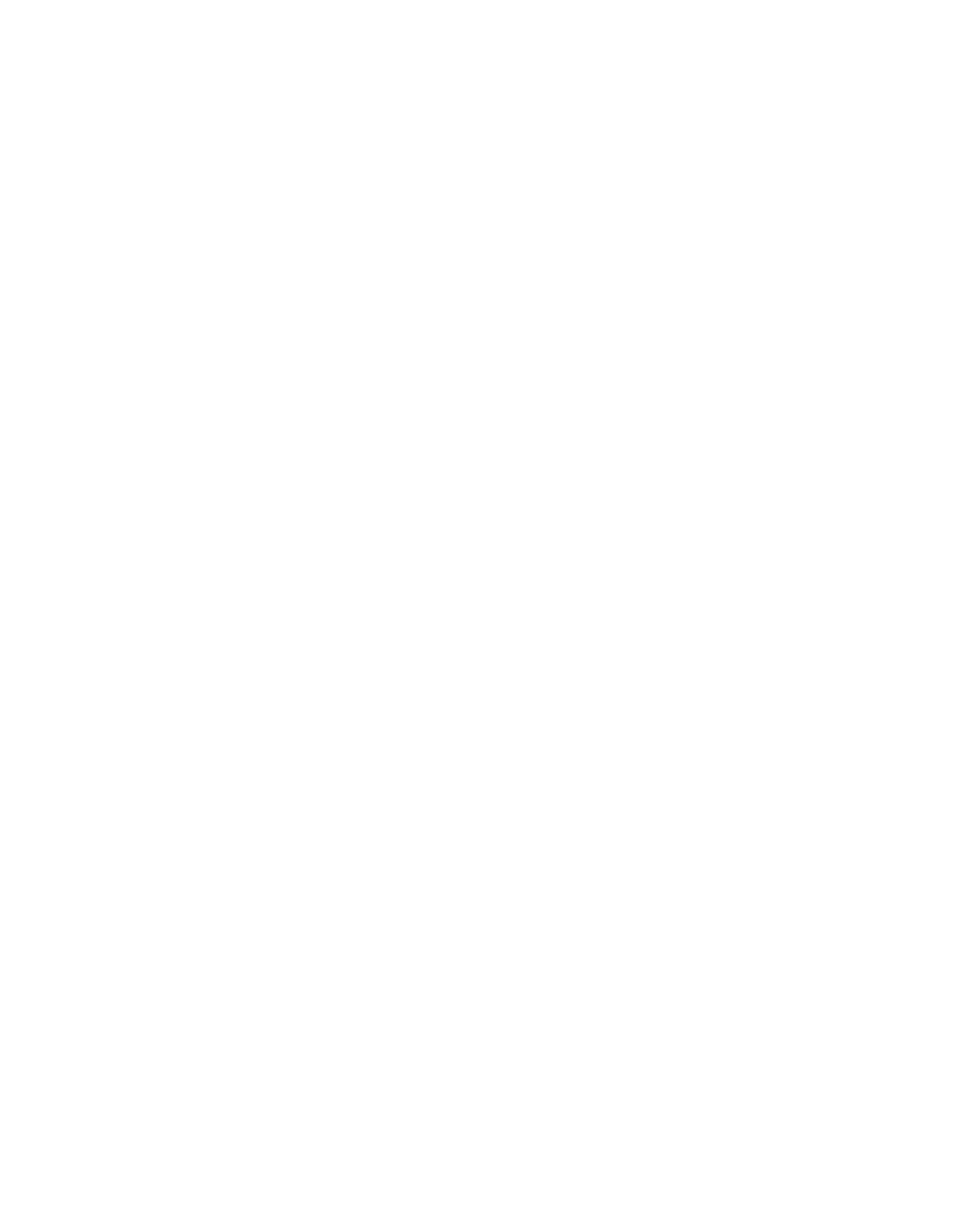## **TABLE OF CONTENTS**

#### **Page**

| <b>ES.1</b> |               |                                                             |  |  |  |
|-------------|---------------|-------------------------------------------------------------|--|--|--|
| ES.2        |               |                                                             |  |  |  |
|             | <b>ES.2.1</b> |                                                             |  |  |  |
|             | <b>ES.2.2</b> |                                                             |  |  |  |
| ES.3        |               |                                                             |  |  |  |
|             | <b>ES.3.1</b> |                                                             |  |  |  |
|             | <b>ES.3.2</b> |                                                             |  |  |  |
| ES.4        |               |                                                             |  |  |  |
|             | <b>ES.4.1</b> | Definitive Actions Evaluated in this Environmental Impact   |  |  |  |
|             |               |                                                             |  |  |  |
|             | <b>ES.4.2</b> | Programmatic Actions Evaluated in this Environmental Impact |  |  |  |
|             |               |                                                             |  |  |  |
|             | <b>ES.4.3</b> |                                                             |  |  |  |
|             | <b>ES.4.4</b> |                                                             |  |  |  |
|             | <b>ES.4.5</b> |                                                             |  |  |  |
|             | <b>ES.4.6</b> |                                                             |  |  |  |
|             | <b>ES.4.7</b> |                                                             |  |  |  |
|             | <b>ES.4.8</b> |                                                             |  |  |  |

### **LIST OF TABLES**

### **Page**

<span id="page-6-0"></span>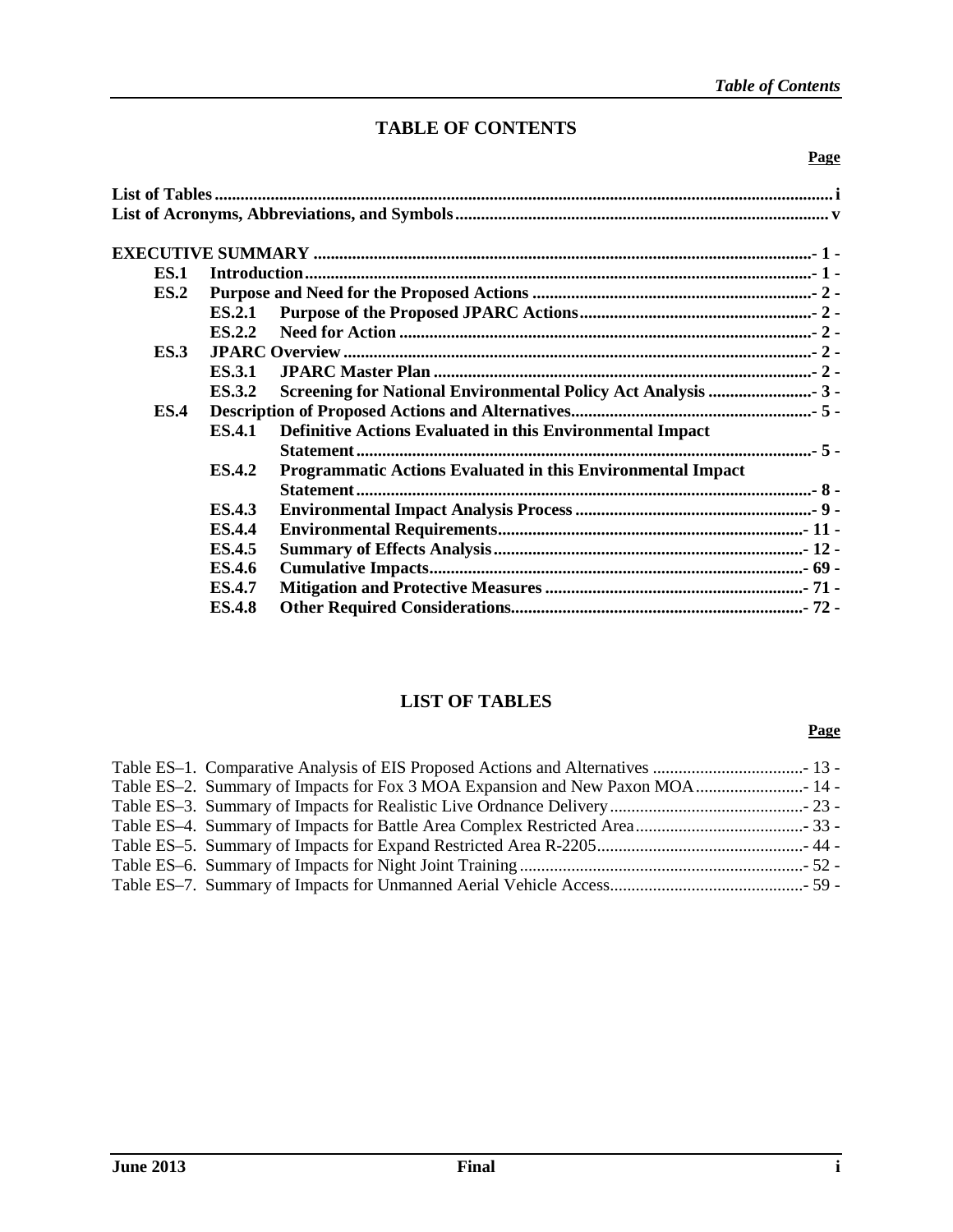*This page intentionally left blank.*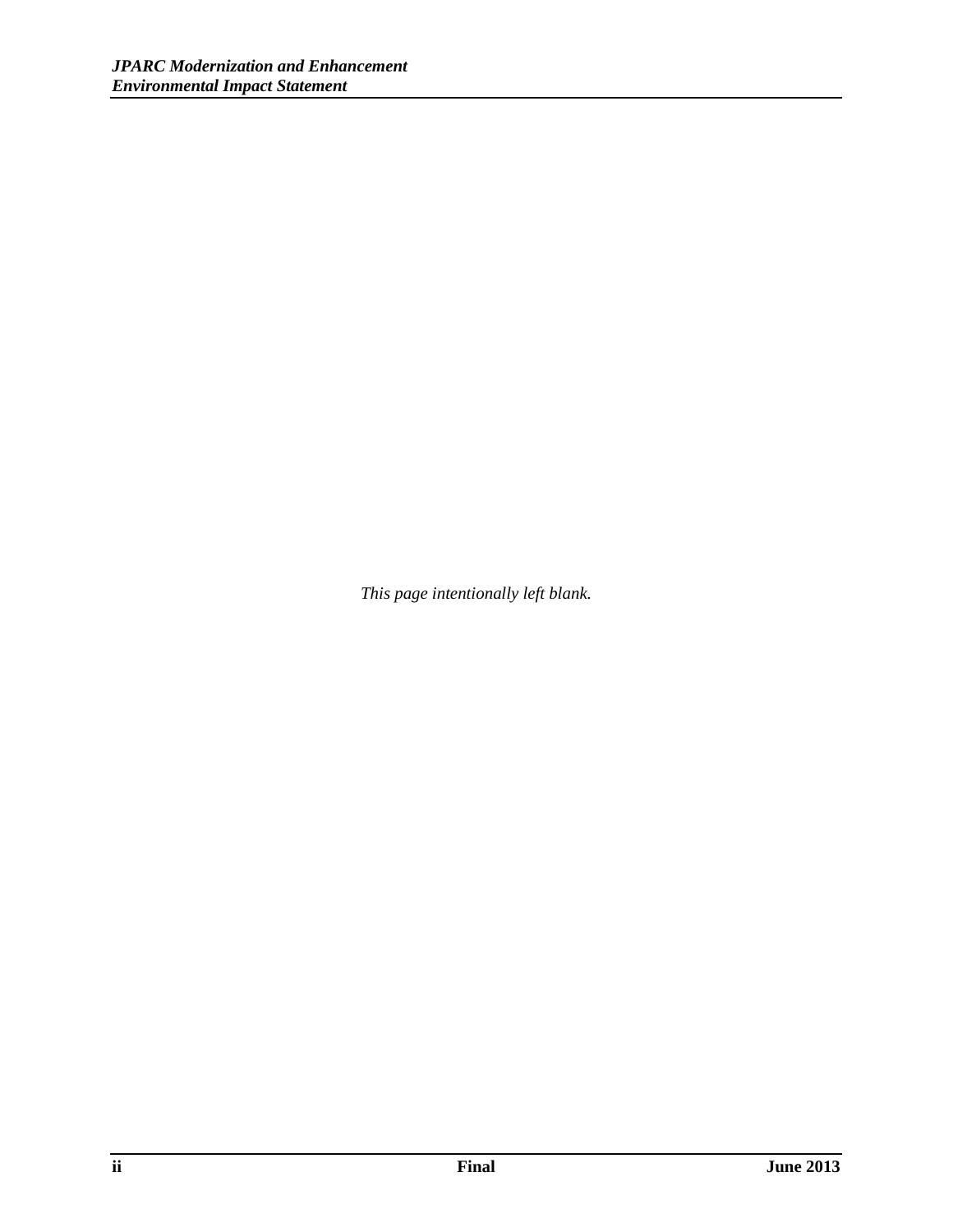**List of Acronyms Volume I**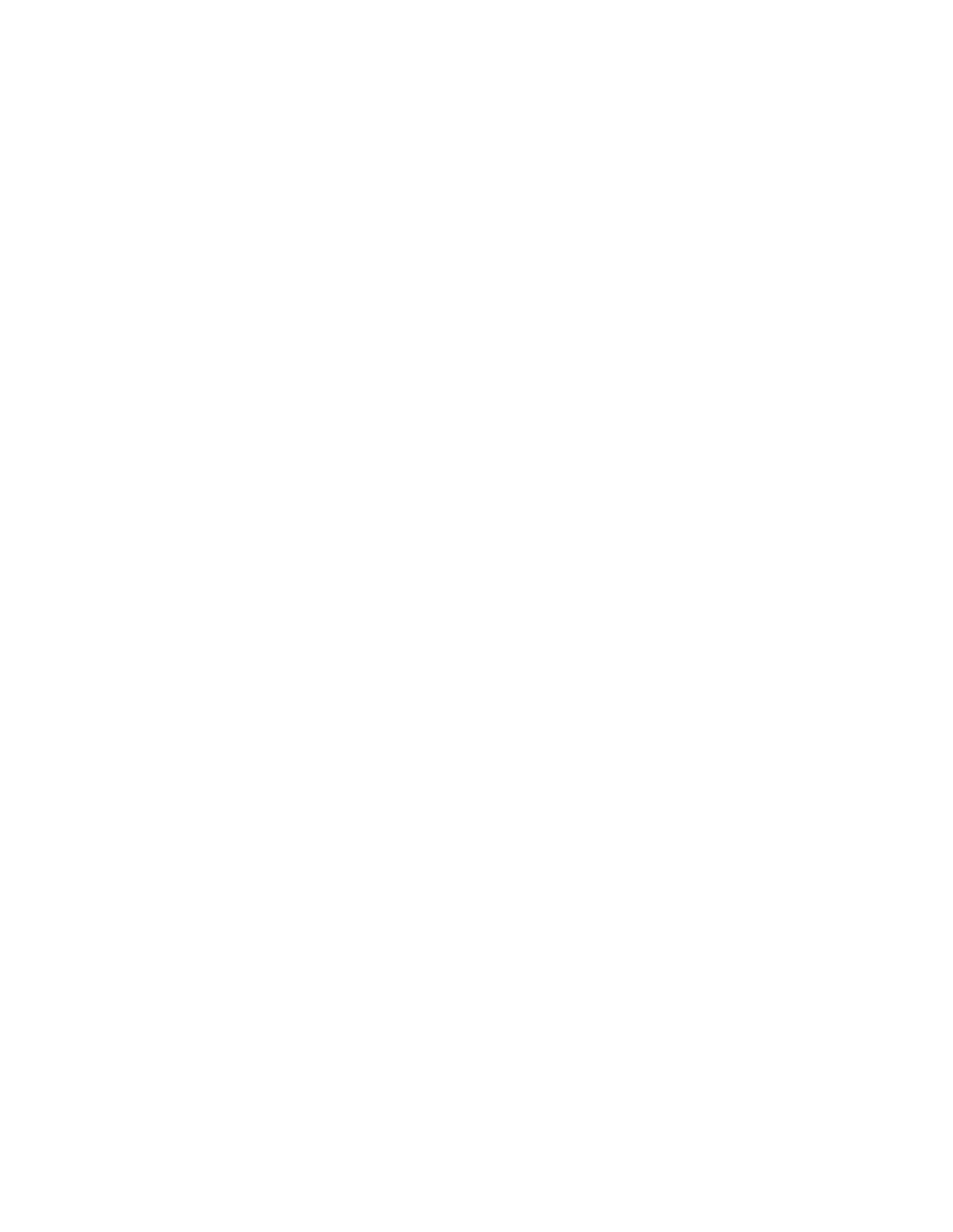# **LIST OF ACRONYMS, ABBREVIATIONS, AND SYMBOLS**

<span id="page-10-0"></span>

| $2,4-DNT$    | 2,4 dinitrotoulene                                        | <b>ANG</b>      | Air National Guard                                          |
|--------------|-----------------------------------------------------------|-----------------|-------------------------------------------------------------|
| 11th AF      | 11th Air Force                                            | <b>ANILCA</b>   | <b>Alaska National Interest</b>                             |
| 354 FW       | 354th Fighter Wing                                        |                 | <b>Lands Conservation Act</b>                               |
| <b>AAC</b>   | Alaska Administrative Code                                | <b>AOHA</b>     | Alaska Office of History and                                |
| <b>AADT</b>  | annual average daily traffic                              |                 | Archaeology                                                 |
| AAF          | Army Airfield                                             | <b>APEX</b>     | Alaska Predator Ecosystem<br>Experiment                     |
| AAR          | after-action review                                       | AR              | <b>Army Regulation</b>                                      |
| <b>AAW</b>   | Anti-Air Warfare                                          | <b>ARTCC</b>    | Air Route Traffic Control                                   |
| <b>ABCT</b>  | Airborne Brigade Combat<br>Team                           |                 | Center                                                      |
| <b>ACMAC</b> | Alaska Civil/Military                                     | ASCG Inc.       | ASCG Incorporated of                                        |
|              | <b>Aviation Council</b>                                   |                 | Alaska                                                      |
| <b>ACMI</b>  | air combat maneuvering                                    | <b>ATC</b>      | Air Traffic Control                                         |
|              | instrumentation                                           | <b>ATCAA</b>    | Air Traffic Control Assigned<br>Airspace                    |
| <b>ACMP</b>  | Alaska Coastal Management                                 | <b>BASH</b>     | bird/wildlife-aircraft strike                               |
|              | Program                                                   |                 | hazard                                                      |
| <b>ADEC</b>  | Alaska Department of<br><b>Environmental Conservation</b> | <b>BAX</b>      | <b>Battle Area Complex</b>                                  |
| <b>ADFG</b>  |                                                           | <b>BIA</b>      | <b>Bureau of Indian Affairs</b>                             |
|              | Alaska Department of Fish<br>and Game                     | <b>BLM</b>      | <b>Bureau of Land Management</b>                            |
| <b>ADNR</b>  | Alaska Department of                                      | <b>BMP</b>      | best management practice                                    |
|              | <b>Natural Resources</b>                                  | <b>BRTA</b>     | <b>Black Rapids Training Area</b>                           |
| ADOT&PF      | Alaska Department of                                      | CAB             | <b>Combat Aviation Brigade</b>                              |
|              | <b>Transportation and Public</b><br>Facilities            | <b>CACTF</b>    | <b>Combined Arms Collective</b><br><b>Training Facility</b> |
| <b>AFB</b>   | Air Force Base                                            | cal             | caliber                                                     |
| AFI          | Air Force Instruction                                     | <b>CALFEX</b>   | <b>Combined Arms Live-Fire</b>                              |
| <b>AFOSH</b> | Air Force Occupational and                                |                 | Exercises                                                   |
|              | <b>Environmental Safety, Fire</b>                         | CAS             | Close Air Support                                           |
|              | Protection and Health                                     | <b>CDNL</b>     | C-weighted day-night                                        |
| AGL          | above ground level                                        |                 | average sound level                                         |
| <b>AGM</b>   | air-to-ground missile                                     | <b>CDP</b>      | census-designated place                                     |
| <b>AHERA</b> | <b>Asbestos Hazard Emergency</b><br>Response Act          | <b>CEQ</b>      | Council on Environmental<br>Quality                         |
| <b>AIRFA</b> | American Indian Religious<br>Freedom Act                  | <b>CERCLA</b>   | Comprehensive<br>Environmental Response,                    |
| AK           | Alaska                                                    |                 | Compensation, and Liability                                 |
| <b>ALCOM</b> | Alaskan Command                                           |                 | Act                                                         |
| <b>AMHS</b>  | Alaska Marine Highway                                     | <b>CFA</b>      | <b>Controlled Firing Area</b>                               |
|              | System                                                    | <b>CFR</b>      | Code of Federal Regulations                                 |
| <b>ANCSA</b> | <b>Alaska Native Claims</b>                               | CH <sub>4</sub> | Methane                                                     |
|              | Settlement Act                                            | <b>CHA</b>      | Critical Habitat Area                                       |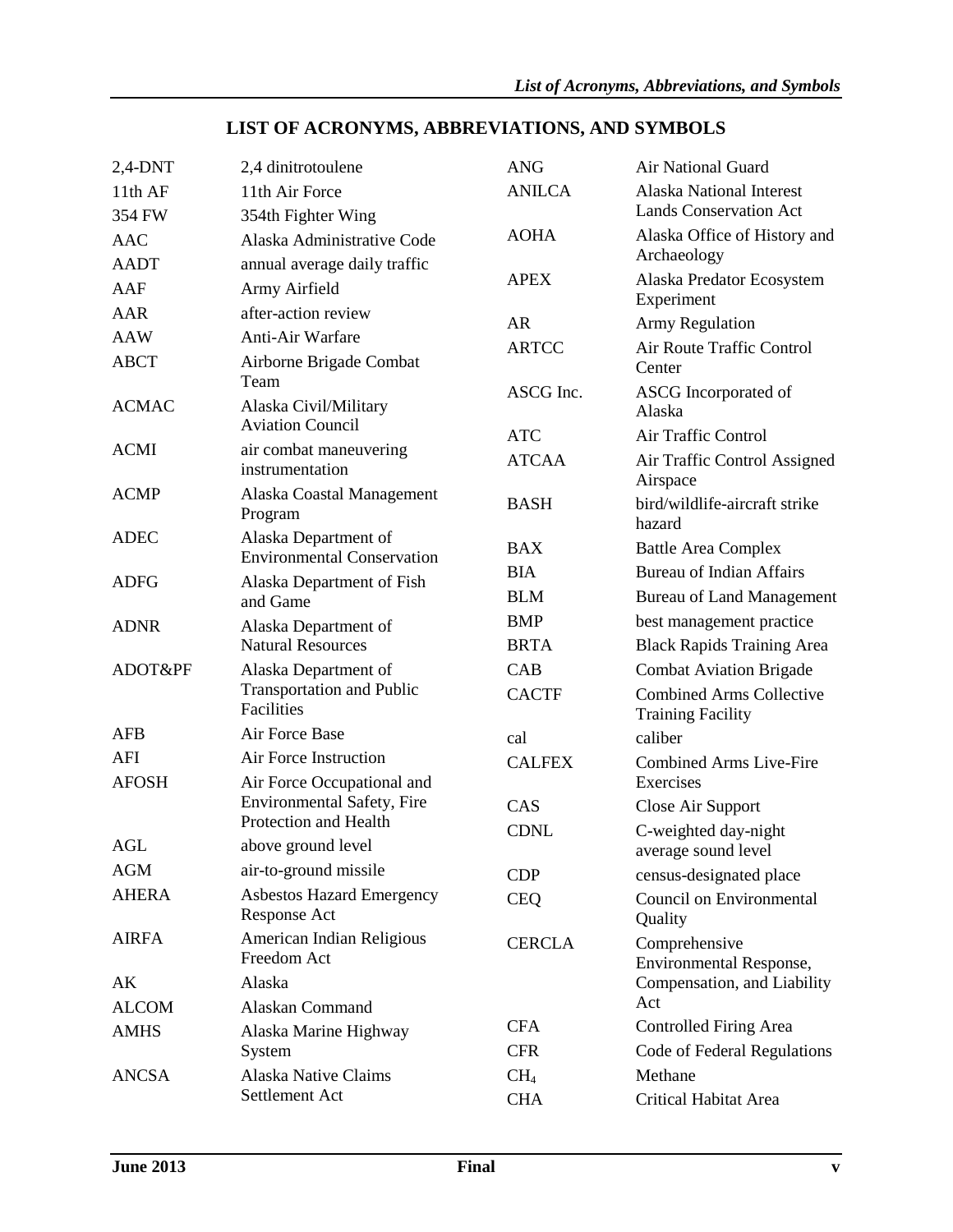#### *JPARC Modernization and Enhancement Environmental Impact Statement*

| CO                  | carbon monoxide                                          | EA                        | environmental assessment                                                            |  |
|---------------------|----------------------------------------------------------|---------------------------|-------------------------------------------------------------------------------------|--|
| CO <sub>2</sub> e   | carbon dioxide equivalent                                | EB                        | <b>Engineer Brigade</b>                                                             |  |
| <b>COA</b>          | Certificate of Authorization                             | <b>EEZ</b>                | <b>Exclusive Economic Zone</b>                                                      |  |
| <b>COMSUBPAC</b>    | <b>Commander Submarine</b>                               | <b>EFH</b>                | <b>Essential Fish Habitat</b>                                                       |  |
|                     | Force, U.S. Pacific Fleet 2                              | <b>EGMS</b>               | <b>Enhanced Access to Ground</b>                                                    |  |
| <b>CONOPS</b>       | <b>Concept of Operations</b>                             |                           | <b>Maneuver Space</b>                                                               |  |
| <b>CONUS</b>        | contiguous United States                                 | <b>EIAP</b>               | environmental impact                                                                |  |
| Councils            | <b>Fishery Management</b><br>Councils                    | <b>EIS</b>                | analysis process<br>environmental impact                                            |  |
| <b>CRMP</b>         | <b>Cultural Resources</b>                                |                           | statement                                                                           |  |
|                     | Management Plan                                          | <b>EISA</b>               | Energy Independence and                                                             |  |
| <b>CRTC</b>         | <b>Cold Regions Test Center</b>                          |                           | Security Act                                                                        |  |
| <b>CSP</b>          | <b>Contaminated Sites Program</b>                        | EN BDE                    | Engineer Brigade                                                                    |  |
| <b>CUA</b>          | <b>Controlled Use Area</b>                               | EO                        | <b>Executive Order</b>                                                              |  |
| <b>CWA</b>          | Clean Water Act                                          | <b>EPA</b>                | U.S. Environmental                                                                  |  |
| dB                  | decibel                                                  |                           | Protection Agency                                                                   |  |
| $dB$ PK 15(met)     | single-event peak level<br>exceeded by 15 percent of     | <b>EPCRA</b>              | <b>Emergency Planning and</b><br>Community Right-to-Know<br>Act                     |  |
| <b>DCED</b>         | events                                                   | <b>ERC</b>                | Eielson Range Control                                                               |  |
|                     | Department of Commerce<br>and Economic Development       | <b>ESA</b>                | <b>Endangered Species Act</b>                                                       |  |
| <b>DERP</b>         | Defense Environmental                                    | <b>ESU</b>                | <b>Evolutionary Significant Unit</b>                                                |  |
|                     | <b>Restoration Program</b>                               | <b>ETAP</b>               | Eastern Tanana Area Plan                                                            |  |
| <b>DJMA</b>         | <b>Delta Junction Management</b><br>Area                 | <b>FAA</b>                | <b>Federal Aviation</b><br>Administration                                           |  |
| <b>DMPTR</b>        | Digital Multi-Purpose                                    | FAR                       | <b>Federal Aviation Regulation</b>                                                  |  |
|                     | <b>Training Range</b>                                    | <b>FCC</b>                | <b>Federal Communications</b>                                                       |  |
| <b>DNL</b>          | day-night average sound                                  |                           | Commission                                                                          |  |
|                     | level                                                    | <b>FHWA</b>               | Federal Highway<br>Administration                                                   |  |
| DoD<br><b>DODIC</b> | U.S. Department of Defense                               | <b>FIA</b>                |                                                                                     |  |
|                     | U.S. Department of Defense<br><b>Identification Code</b> | Final Alaska              | forest inventory and analysis                                                       |  |
| <b>DOI</b>          | U.S. Department of the<br>Interior                       | <b>MOA EIS</b>            | Final Environmental Impact<br>Statement, Alaska Military<br><b>Operations Areas</b> |  |
| <b>DOPAA</b>        | Description of Proposed                                  | FL                        | flight level                                                                        |  |
|                     | <b>Action and Alternatives</b>                           | <b>FNSB</b>               | <b>Fairbanks North Star</b>                                                         |  |
| DOT/AAHSTO          | Department of                                            |                           | Borough                                                                             |  |
|                     | Transportation/American<br><b>Association of State</b>   | FOF                       | Force-on-Force                                                                      |  |
|                     | Highway and Transportation<br><b>Officials</b>           | <b>FONSI</b>              | Finding of No Significant<br>Impact                                                 |  |
| <b>DPS</b>          | <b>Distinct Population Segment</b>                       | <b>FOT</b>                | Force-on-Target                                                                     |  |
| <b>DTA</b>          | Donnelly Training Area                                   | Fox 3/Paxon<br><b>MOA</b> | Fox 3 MOA Expansion and<br>New Paxon MOA                                            |  |
| DZ                  | Drop Zone                                                | <b>FRTR</b>               | <b>Full Range Training Round</b>                                                    |  |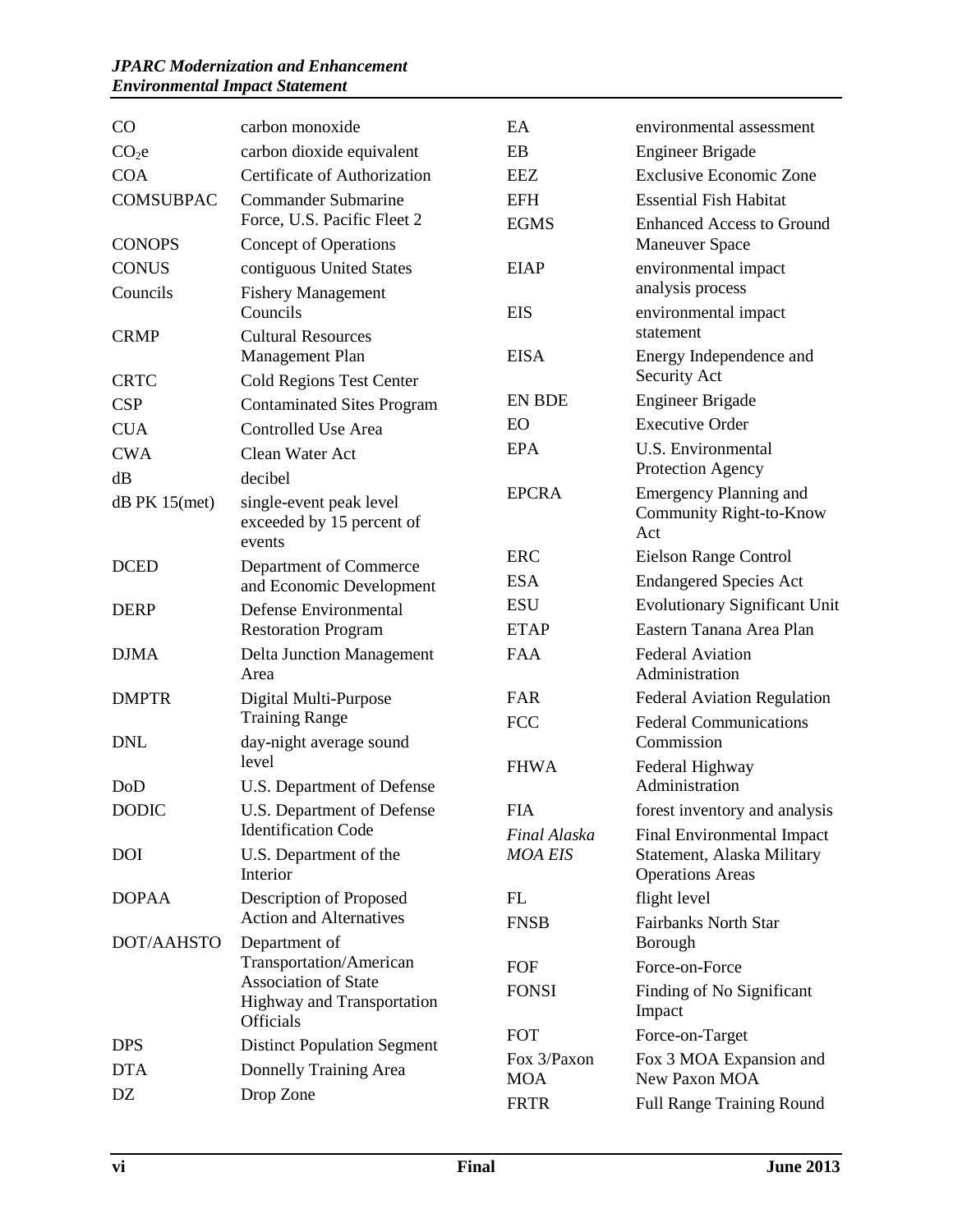| <b>FSO</b><br><b>FSS</b>                        | <b>Full-Spectrum Operations</b><br><b>Flight Service Station</b>         | <b>IRP</b>                  | <b>Installation Restoration</b><br>Program (DoD)                                                   |
|-------------------------------------------------|--------------------------------------------------------------------------|-----------------------------|----------------------------------------------------------------------------------------------------|
| <b>FTX</b>                                      | field training exercises                                                 | <b>ISB</b>                  | <b>Intermediate Staging Base</b>                                                                   |
| <b>GAP</b>                                      | <b>Gulf APEX Predator-Prey</b><br>Project                                | <b>ISR</b>                  | Intelligence Surveillance<br>Reconnaissance                                                        |
| <b>GBU</b><br><b>GHG</b>                        | Guided Bomb Unit<br>greenhouse gas                                       | <b>ITAM</b>                 | <b>Integrated Training Area</b><br>Management                                                      |
| <b>GIS</b>                                      | geographic information<br>system                                         | <b>JAGIC</b>                | Joint Air-Ground Integration<br>Complex                                                            |
| <b>GMU</b><br><b>GOA</b><br><b>GOA EIS/OEIS</b> | Game Management Unit<br><b>Gulf of Alaska</b><br>The Gulf of Alaska Navy | <b>JBER</b>                 | Joint Base Elmendorf-<br>Richardson; combination of<br><b>Elmendorf AFB and Fort</b><br>Richardson |
|                                                 | <b>Training Activities Final</b><br><b>Environmental Impact</b>          | <b>JCALF</b>                | Joint Combined Arms Live<br>Fire                                                                   |
|                                                 | Statement/Overseas<br><b>Environmental Impact</b>                        | <b>JDAM</b>                 | <b>Joint Direct Attack Munition</b>                                                                |
|                                                 | <b>Statement</b>                                                         | <b>JIIM</b>                 | Joint Interagency,                                                                                 |
| <b>GPS</b>                                      | global positioning system                                                |                             | Intergovernmental, and<br>Multinational                                                            |
|                                                 | Ground Maneuver Enhanced Access to Ground<br><b>Maneuver Space</b>       | <b>JLUS</b>                 | Joint Land Use Study                                                                               |
| <b>GRTA</b>                                     | Gerstle River Training Area                                              | <b>JPADS</b>                | Joint Precision Airdrop<br>System                                                                  |
| Guidance                                        | "DoD American<br>Indian/Alaska Native Policy:<br>Alaska Implementation   | <b>JPARC</b>                | Joint Pacific Alaska Range<br>Complex                                                              |
|                                                 | Guidance"                                                                | JPARC Master<br>Plan        | <b>JPARC Master Plan, August</b><br>2011                                                           |
| <b>GVEA</b>                                     | Golden Valley Electric<br>Association                                    | <b>JPARC</b>                | <b>Environmental Impact</b>                                                                        |
| <b>HAMMR</b>                                    | High Angle Mountain<br>Marksmanship Range                                | Modernization<br><b>EIS</b> | Statement for the<br>and Enhancement Modernization and                                             |
| <b>HAP</b>                                      | hazardous air pollutant                                                  |                             | <b>Enhancement of Ranges,</b><br>Airspace, and Training Areas                                      |
| <b>HMX</b>                                      | <b>High Melting Explosive</b>                                            |                             | in the Joint Pacific Alaska                                                                        |
| <b>HTRW</b>                                     | hazardous, toxic, and                                                    |                             | Range Complex in Alaska                                                                            |
|                                                 | radioactive waste                                                        | <b>KAC</b>                  | Knik Arm Crossing                                                                                  |
| <b>IBCT</b>                                     | infantry brigade combat team                                             | km                          | kilometer                                                                                          |
| <b>ICDS</b>                                     | <b>Improved Container Delivery</b><br>System                             | $km^2$                      | square kilometers                                                                                  |
| <b>ICRMP</b>                                    | <b>Integrated Cultural Resources</b>                                     | <b>KTAS</b>                 | knots true airspeed                                                                                |
|                                                 | Management Plan                                                          | kV<br>LAS                   | kilovolt                                                                                           |
| <b>IFR</b>                                      | <b>Instrument Flight Rules</b>                                           | <b>LATN</b>                 | <b>Land Administration System</b><br>low-altitude tactical                                         |
| <b>INRMP</b>                                    | <b>Integrated Natural Resources</b><br>Management Plan                   |                             | navigation                                                                                         |
| IR                                              | <b>Illumination Round</b>                                                | 1 <sub>b</sub>              | pound                                                                                              |
| <b>IRO</b>                                      | <b>Installation Range Office</b>                                         | $L_{dnmr}$                  | onset rate-adjusted day-night<br>average sound level                                               |
|                                                 |                                                                          | <b>LFE</b>                  | large force exercise                                                                               |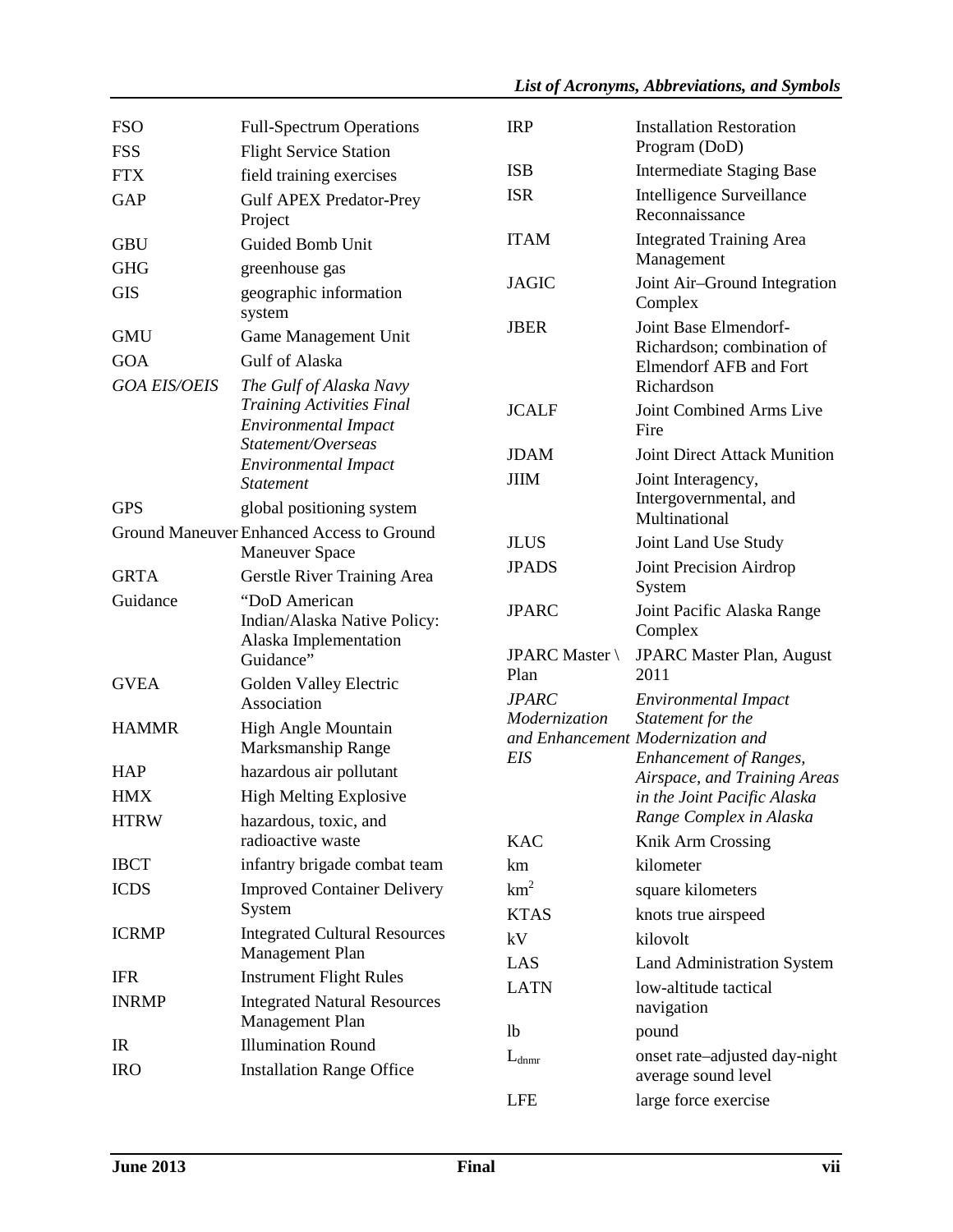#### *JPARC Modernization and Enhancement Environmental Impact Statement*

| LGB           | laser-guided bomb                                         | <b>NEPA</b>       | <b>National Environmental</b><br>Policy Act              |
|---------------|-----------------------------------------------------------|-------------------|----------------------------------------------------------|
| $L_{max}$     | maximum noise level                                       | <b>NHPA</b>       | National Historic                                        |
| LOS           | Level of Service                                          |                   | Preservation Act                                         |
| <b>LRAM</b>   | Land Rehabilitation and<br>Maintenance                    | <b>NJT</b>        | <b>Night Joint Training</b>                              |
| <b>LUPZ</b>   | Land Use Planning Zone                                    | <b>NLR</b>        | noise level reduction                                    |
| <b>LVC</b>    | Live-virtual-constructive                                 | <b>NM</b>         | nautical mile                                            |
| M             | mach                                                      | $NM^2$            | square nautical mile                                     |
| <b>MBTA</b>   | Migratory Bird Treaty Act                                 | <b>NMFS</b>       | <b>National Marine Fisheries</b>                         |
| <b>MDS</b>    | mission design series                                     |                   | Service                                                  |
| <b>MEA</b>    | Minimum Enroute Altitude                                  | <b>NOAA</b>       | National Oceanic and<br>Atmospheric Administration       |
| <b>MFE</b>    | major flying exercise                                     | <b>NOI</b>        | Notice of Intent                                         |
| <b>MG</b>     | machine gun                                               |                   |                                                          |
| <b>MGS</b>    | mobile gun system                                         | <b>NORAD</b>      | North American Aerospace<br><b>Defense Command</b>       |
|               | Missile Live-Fire Missile Live-Fire for AIM-9             | <b>NOTAM</b>      | Notice to Airmen                                         |
|               | and AIM-120 in the Gulf of<br>Alaska                      | <b>NOTMAR</b>     | Notice to Mariners                                       |
| MK            | mark                                                      | NO <sub>x</sub>   | nitrogen oxides                                          |
| mm            | millimeter                                                | <b>NPDES</b>      | National Pollutant Discharge                             |
| <b>MMPA</b>   | <b>Marine Mammal Protection</b>                           |                   | <b>Elimination System</b>                                |
|               | Act                                                       | <b>NPFMC</b>      | North Pacific Fishery<br>Management Council              |
| <b>MOA</b>    | <b>Military Operations Area</b>                           | <b>NRCS</b>       | <b>National Resources</b>                                |
| <b>MOCA</b>   | Minimum Obstacle                                          |                   | <b>Conservation Service</b>                              |
|               | <b>Clearance Altitude</b>                                 | <b>OCRM</b>       | Office of Ocean and Coastal                              |
| <b>MOO</b>    | Mineral Opening Order                                     |                   | <b>Resource Management</b>                               |
| <b>MOU</b>    | Memorandum of<br>Understanding                            | <b>OEIS</b>       | <b>Overseas Environmental</b><br><b>Impact Statement</b> |
| <b>MOUT</b>   | Military Operations on Urban                              | <b>ORRV</b>       | off-road recreational vehicle                            |
|               | Terrain                                                   | <b>ORV</b>        | off-road vehicle                                         |
| <b>MSFCMA</b> | <b>Magnuson-Stevens Fishery</b><br>Conservation and       | $\mathbf{PA}$     | Programmatic Agreement                                   |
|               | Management Act of 1976                                    | <b>PACOM</b>      | U.S. Pacific Command                                     |
| <b>MSL</b>    | (above) mean sea level                                    | <b>PCB</b>        | polychlorinated biphenyl                                 |
| <b>MTR</b>    | <b>Military Training Route</b>                            | <b>PLO</b>        | Public Land Order                                        |
| <b>MVA</b>    | megavolt ampere                                           | $PM_{10}$         | particulate matter 10 microns                            |
| <b>MW</b>     | megawatts                                                 |                   | or less in diameter                                      |
| MWe           | megawatts electrical                                      | PM <sub>2.5</sub> | particulate matter 2.5<br>microns or less in diameter    |
| N/A           | not applicable                                            | POL               | petroleum, oil, and lubricant                            |
| <b>NAAQS</b>  | National Ambient Air                                      |                   | products                                                 |
|               | <b>Quality Standards</b>                                  | ppm               | parts per million                                        |
|               | National Register National Register of Historic<br>Places | <b>PRMP/FEIS</b>  | Proposed Resource<br>Management Plan/Final               |
| <b>NCA</b>    | Northern Control Area                                     |                   |                                                          |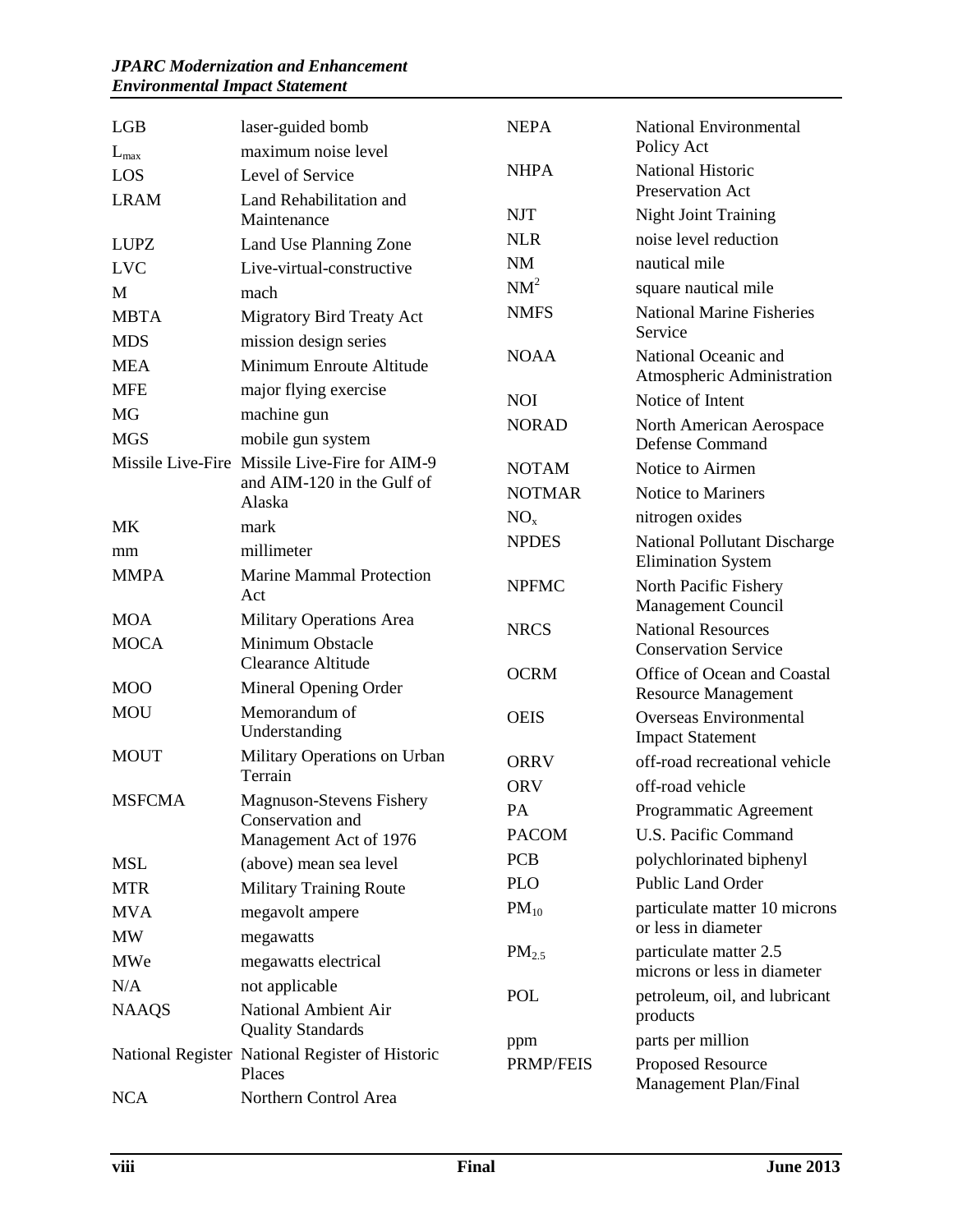|                 | <b>Environmental Impact</b><br><b>Statement</b>    | <b>STIP</b>           | <b>Statewide Transportation</b><br><b>Improvement Program</b> |
|-----------------|----------------------------------------------------|-----------------------|---------------------------------------------------------------|
| <b>PSD</b>      | prevention of significant                          | <b>SUA</b>            | Special Use Airspace                                          |
| <b>PUA</b>      | deterioration<br>Public Use Area                   | <b>SUAIS</b>          | Special Use Airspace<br><b>Information Service</b>            |
| $R -$           | Restricted Area; e.g.,<br>Restricted Area 2202 (R- | <b>SWPPP</b>          | <b>Storm Water Pollution</b><br>Prevention Plan               |
|                 | 2202)                                              | <b>TA</b>             | <b>Training Area</b>                                          |
| <b>RCRA</b>     | <b>Resource Conservation and</b>                   | <b>TCP</b>            | traditional cultural property                                 |
|                 | Recovery Act                                       | <b>TFTA</b>           | Tanana Flats Training Area                                    |
| <b>RDX</b>      | Royal Demolition Explosive                         | <b>TFTA Access</b>    | Tanana Flats Training Area                                    |
| <b>RF</b>       | radio frequency                                    |                       | Roadway Access                                                |
| <b>RLOD</b>     | Realistic Live Ordnance<br>Delivery                | <b>TMAA</b>           | Temporary Maritime<br><b>Activities Area</b>                  |
| <b>RMA</b>      | Resource Management Area                           | <b>TNT</b>            | trinitrotoluene                                               |
| <b>RMP</b>      | Resource Management Plan                           | <b>TOW</b>            | tube-launched, optically-                                     |
| <b>RNAV</b>     | Area Navigation                                    |                       | tracked, wire-command data                                    |
| <b>ROD</b>      | Record of Decision                                 |                       | link, guided missile                                          |
| <b>ROI</b>      | region of influence                                | <b>TPT</b>            | target practice tracer                                        |
| <b>RPA</b>      | remotely piloted aircraft                          | <b>TRACON</b>         | <b>Terminal Radar Approach</b>                                |
| <b>RS</b>       | <b>Revised Statute</b>                             |                       | Control                                                       |
| <b>RST</b>      | (indicates a trail number)                         | TRI<br><b>TRI-DDS</b> | <b>Toxic Release Inventory</b>                                |
| <b>RTLA</b>     | Range and Training Land<br>Assessment              |                       | <b>Toxic Release Inventory</b><br>Data Delivery System        |
| S&I             | flare safe & initiation<br>(device)                | <b>TSCA</b>           | <b>Toxic Substances Control</b><br>Act                        |
| <b>SBCT</b>     | <b>Stryker Brigade Combat</b>                      | U.S.C.                | <b>United States Code</b>                                     |
|                 | Team                                               | <b>UAS</b>            | unmanned aircraft system                                      |
| <b>SDB</b>      | <b>Small Diameter Bomb</b>                         | <b>UAV</b>            | <b>Unmanned Aerial Vehicle</b>                                |
| <b>SDZ</b>      | surface danger zone                                | <b>UAV</b> Access     | <b>Unmanned Aerial Vehicle</b>                                |
| <b>SEL</b>      | sound exposure level                               |                       | Access                                                        |
| <b>SFR</b>      | <b>State Forest</b>                                | <b>UNK</b>            | Unknown                                                       |
| <b>SHPO</b>     | <b>State Historic Preservation</b><br>Officer      | <b>USACE</b>          | U.S. Army Corps of<br>Engineers                               |
| SI              | International System of Units                      | <b>USAGAK</b>         | U.S. Army Garrison-Alaska<br>(now renamed USAG-FWA)           |
| SO <sub>2</sub> | sulfur dioxide                                     | <b>USAG-FWA</b>       | U.S. Army Garrison Fort                                       |
| <b>SOP</b>      | standard operating procedure                       |                       | Wainwright, Alaska                                            |
| <b>SP</b>       | <b>State Park</b>                                  | <b>USARAK</b>         | U.S. Army Alaska                                              |
| <b>SRA</b>      | <b>State Recreation Area</b>                       | <b>USARTRAK</b>       | <b>Army Recreational Tracking</b>                             |
| <b>SRC</b>      | <b>State Recreation Center</b>                     |                       | System                                                        |
| <b>SRR</b>      | <b>State Recreation River</b>                      | <b>USFS</b>           | U.S. Forest Service                                           |
| <b>SRS</b>      | <b>State Recreation Site</b>                       | <b>USFWS</b>          | U.S. Fish and Wildlife                                        |
| <b>STC</b>      | <b>Sound Transmission Class</b>                    |                       | Service                                                       |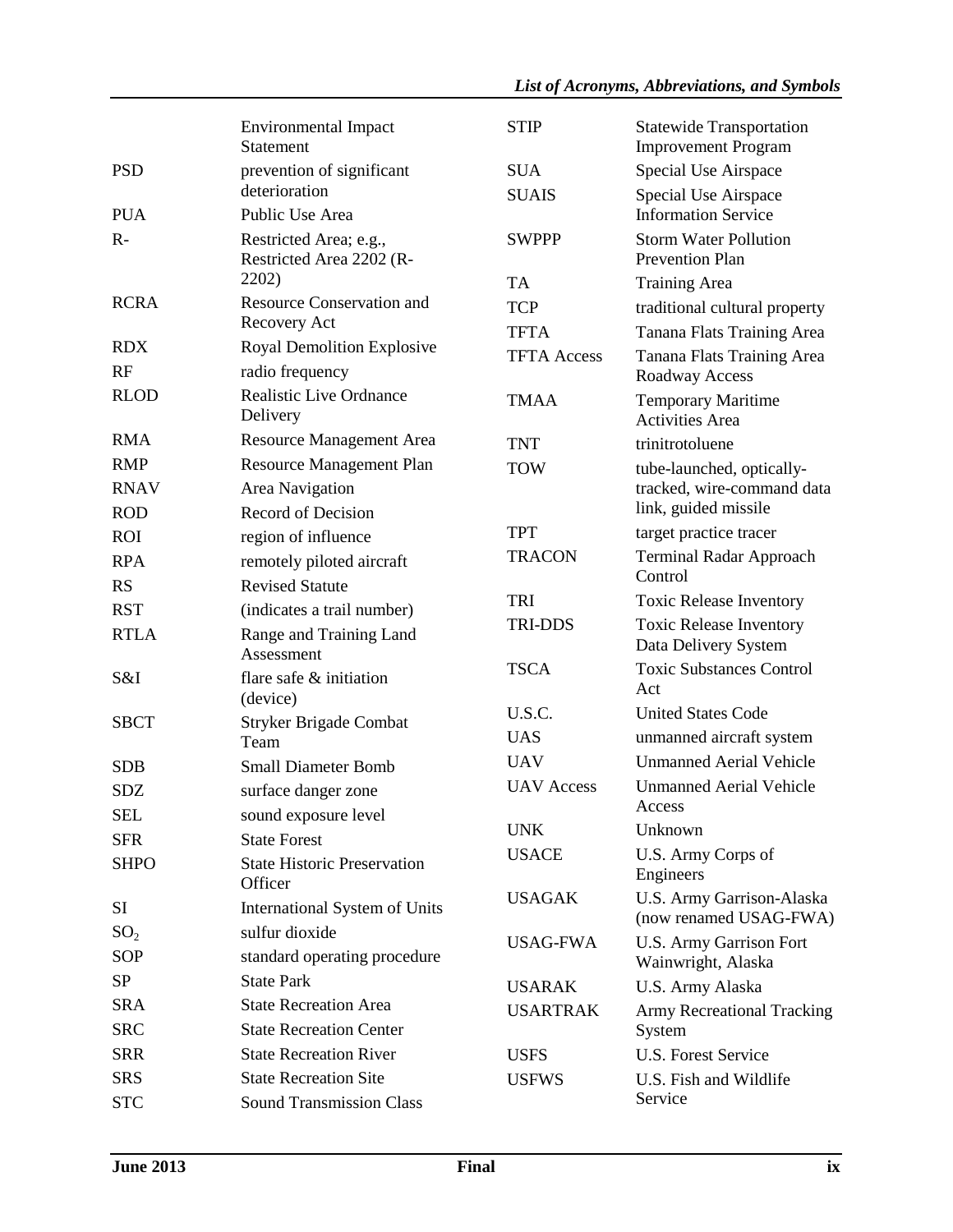#### *JPARC Modernization and Enhancement Environmental Impact Statement*

| <b>USGS</b>   | U.S. Geological Survey                          |
|---------------|-------------------------------------------------|
| <b>UST</b>    | underground storage tank                        |
| UXO           | unexploded ordnance                             |
| <b>VFR</b>    | <b>Visual Flight Rules</b>                      |
| <b>VMT</b>    | vehicle miles of travel                         |
| <b>VOC</b>    | volatile organic compound                       |
| <b>VORTAC</b> | Fairbanks navigational aid                      |
| VR-           | Visual Flight Rules Route                       |
| $W -$         | Warning Area; e.g., Warning<br>Area 612 (W-612) |
| <b>WDZ</b>    | weapon danger zone                              |
| YTA           | <b>Yukon Training Area</b>                      |
|               |                                                 |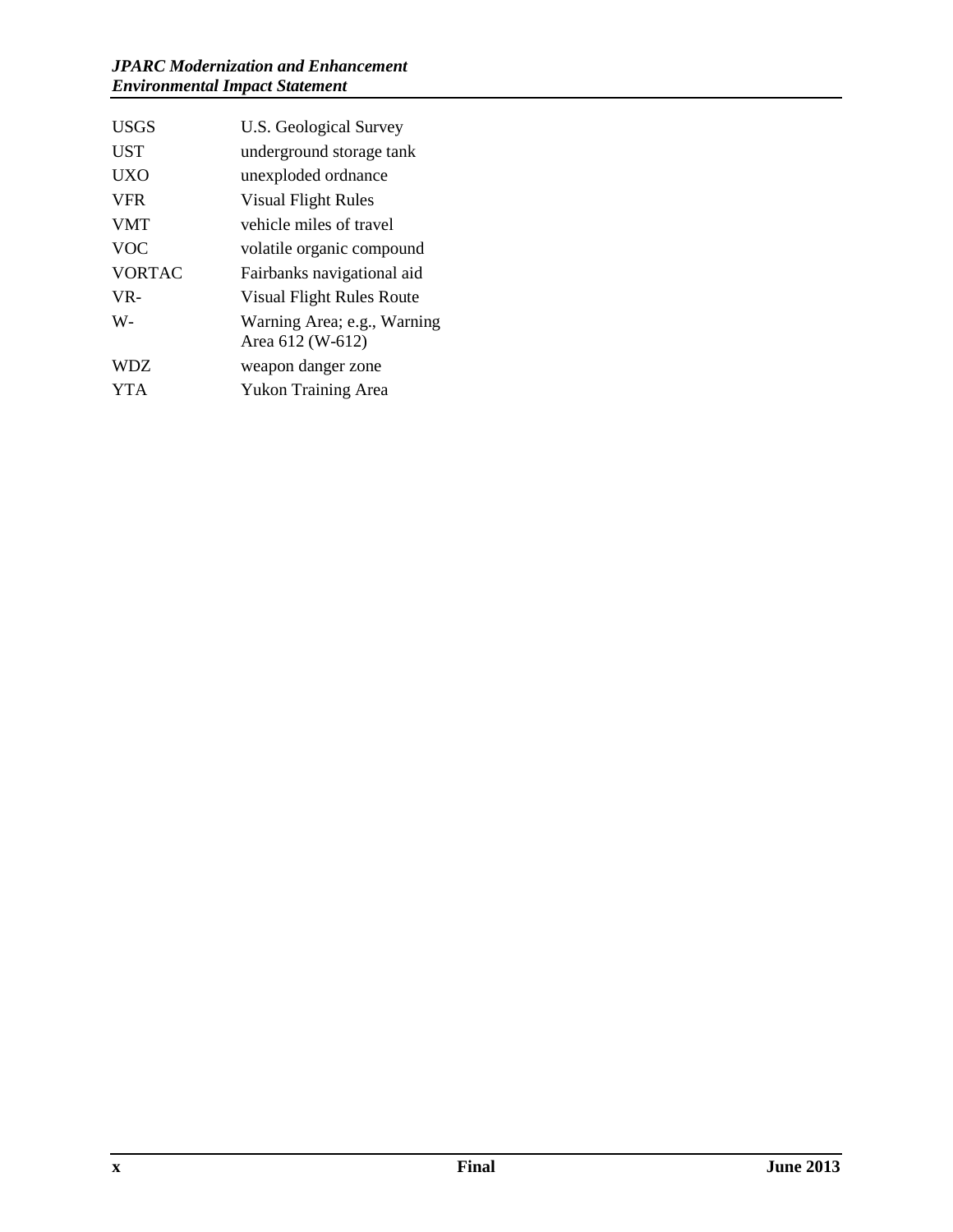# **EXECUTIVE SUMMARY**

#### <span id="page-16-1"></span><span id="page-16-0"></span>**ES.1 INTRODUCTION**

This *Environmental Impact Statement for the Modernization and Enhancement of Ranges, Airspace, and Training Areas in the Joint Pacific Alaska Range Complex in Alaska* (the *JPARC Modernization and Enhancement EIS*) is prepared pursuant to the National Environmental Policy Act (NEPA) of 1969, as amended (42 United States Code [U.S.C.] 4321 *et seq*.); the Council on Environmental Quality (CEQ) Regulations for Implementing the Procedural Provisions of NEPA (40 Code of Federal Regulations [CFR] 1500–1508); Executive Orders (EOs) 11514 and 11991; and the Environmental Quality Improvement Act of 1970, as amended (42 U.S.C. 4371 *et seq*.).

The U.S. Departments of Army and the Air Force are the joint lead Federal agencies for this Environmental Impact Statement (EIS). The Environmental Analysis of Army Actions (32 CFR 651) and the Air Force Environmental Impact Analysis Process (32 CFR 989) have been used to prepare this EIS, in addition to NEPA and CEQ regulations noted above. The Federal Aviation Administration (FAA) is a cooperating agency based in part on the U.S. Department of Defense (DoD) FAA Memorandum of Understanding (MOU) found in Appendix 7 of FAA Order 7400.2 that states, "When the DoD proposes that the FAA establish, designate, or modify SUA [Special Use Airspace], the FAA shall act as a cooperating agency for the evaluation of environmental impacts."

The Army and Air Force organizations in Alaska responsible for the preparation of this EIS include U.S. Army Alaska (USARAK) and the 11th Air Force (11th AF), as coordinated by the Alaskan Command (ALCOM). ALCOM is a regional military command of the United States Armed Forces focusing on the State of Alaska and is a sub-unified command of the U.S. Pacific Command (PACOM).

The Joint Pacific Alaska Range Complex (JPARC), is composed of the military land ranges, maritime training areas, and airspace that provide critical training and testing environment to the DoD Service units based in Alaska. Specifically, today, the JPARC is composed of approximately:

- 65,000 square miles of available airspace.
- 2,490 square miles of land space with 1.5 million acres of maneuver land.
- 42,000 square nautical miles  $(NM^2)$  of sea and air space in the Gulf of Alaska (GOA).

The DoD Services include the U.S. Air Force, Army, Coast Guard, Marine Reserves, and Navy. JPARC provides a realistic training environment and allows the Services to train for full spectrum engagements, ranging from individual skills to complex, large-scale joint engagements. Each year, thousands of people from the U.S. military Services; Federal, State and local agencies; allied nations; and nongovernmental organizations receive training in the JPARC.

Pursuant to guidance and philosophy found in DoD Directive 1322.18, *Military Training*, and in the Commander PACOM's Alaska Joint Training Program of Excellence, the ALCOM, as the DoD's regional joint headquarters in Alaska, has coordinated with the Services to develop a strategy to identify joint training opportunities in Alaska, maximize the utilization of training resources, and improve joint context training at all levels. The *JPARC Modernization and Enhancement EIS* will evaluate the potential environmental impacts for the reasonably foreseeable proposed projects associated with this strategy.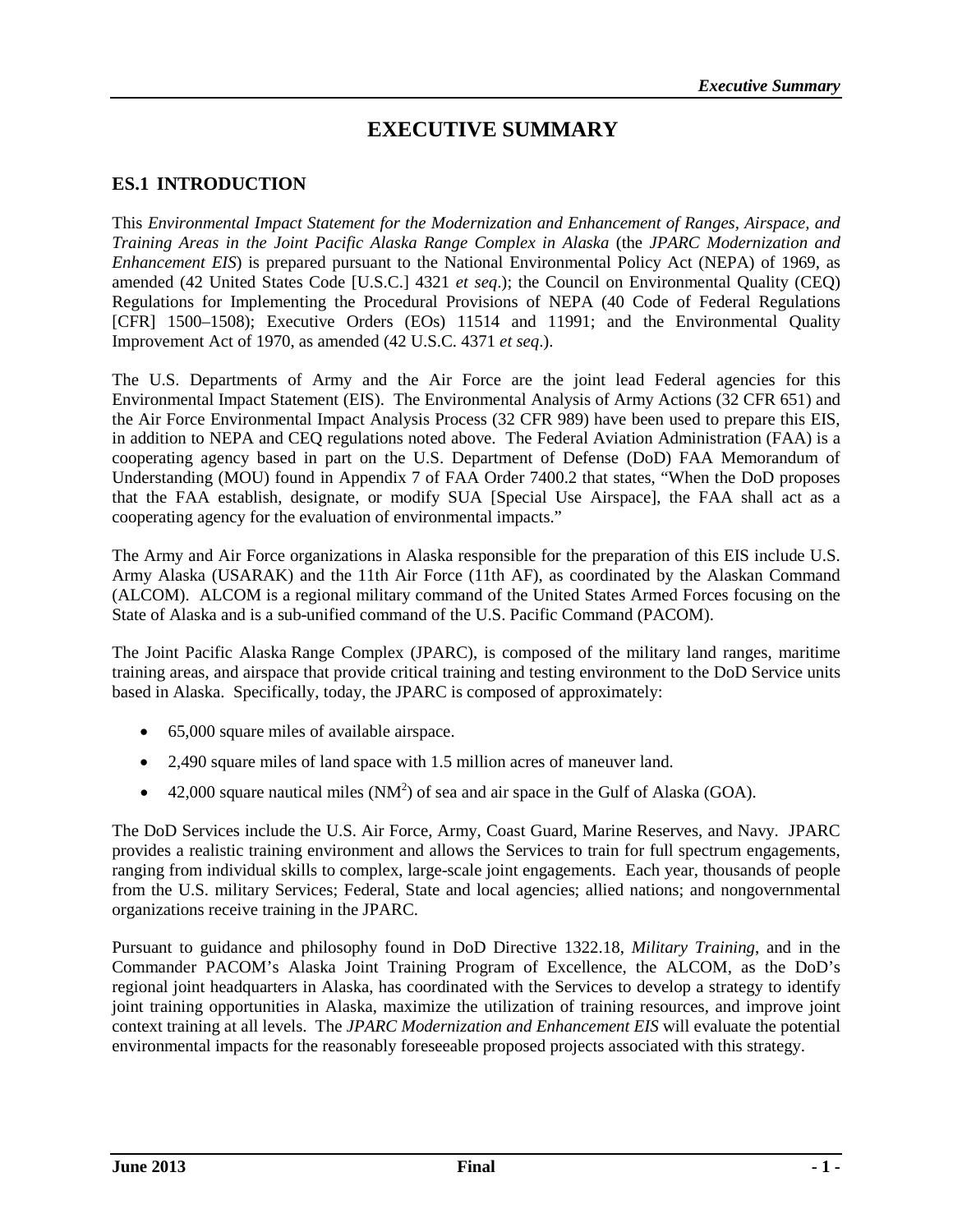## <span id="page-17-0"></span>**ES.2 PURPOSE AND NEED FOR THE PROPOSED ACTIONS**

#### <span id="page-17-1"></span>**ES.2.1 Purpose of the Proposed JPARC Actions**

As joint war fighting doctrine has developed since the end of the Cold War and after September 11, 2001, as new weapons systems and platforms come on-line, and as joint context training has evolved, JPARC, under its current configuration, can no longer fully meet the training and testing requirements for forces stationed in, and exercises occurring in and near, Alaska. The purpose of the JPARC proposed actions is to modernize and enhance JPARC in Alaska and to best support the military exercises in and near Alaska. JPARC modernizations and enhancements would enable realistic joint training and testing to support emerging technologies, respond to recent battlefield experiences, and train with tactics and new weapons systems to meet combat and national security needs.

#### <span id="page-17-2"></span>**ES.2.2 Need for Action**

The JPARC modernization and enhancement proposed actions are needed to provide a training environment with the capacity and capabilities to fully support required training tasks for operational units participating in joint exercises. Four trends drive the need to modernize and enhance JPARC:

- Technological advances in military equipment and systems
- Advances in combat tactics and techniques
- A continued need for diversified, efficient, and realistic training
- The need to maximize the utility of scarce resources and increase joint training through common infrastructure

#### <span id="page-17-3"></span>**ES.3 JPARC OVERVIEW**

JPARC consists of all air, land, and sea training capacity and assets in Alaska. This includes, but is not limited to, the ranges, training areas, restricted areas, and Military Operations Areas (MOA) associated with Fort Greely; Fort Wainwright; Joint Base Elmendorf-Richardson (JBER); Eielson Air Force Base (AFB); Donnelly, Tanana Flats, Yukon, Gerstle River, and Black Rapids Training Areas; and the U.S. Navy's Temporary Maritime Activities Area (TMAA) located in the GOA. MOAs are airspace designated to separate or segregate certain nonhazardous military activities from non-military aircraft and are not always in use. Restricted areas contain hazardous activities, therefore, flight within this airspace, while not prohibited, is subject to restriction.

JPARC supports local training for USARAK; the 3rd Wing, 673rd Air Base Wing, and 354th Fighter Wing of the Air Force; the Navy's Pacific Fleet; the Alaska Army and Air National Guards; the Coast Guard; and the Marine Reserves. It is home to Joint Chiefs of Staff Exercises NORTHERN EDGE and RED FLAG–Alaska, two large-scale and critically important tactical-level field training exercises (FTXs). JPARC also supports numerous Air Force units in their routine qualification training in conjunction with their deployment to Alaska to participate in RED FLAG––Alaska, the Army's Cold Regions Test Center and the U.S. Missile Defense Agency, along with other homeland defense missions and exercises such as Joint Chiefs of Staff Exercise ARCTIC EDGE.

#### <span id="page-17-4"></span>**ES.3.1 JPARC Master Plan**

The *JPARC Master Plan* compiled all of the training and testing requirements for military units and DoD-sponsored exercises in the State of Alaska and provides a long-term 30-year strategy to coordinate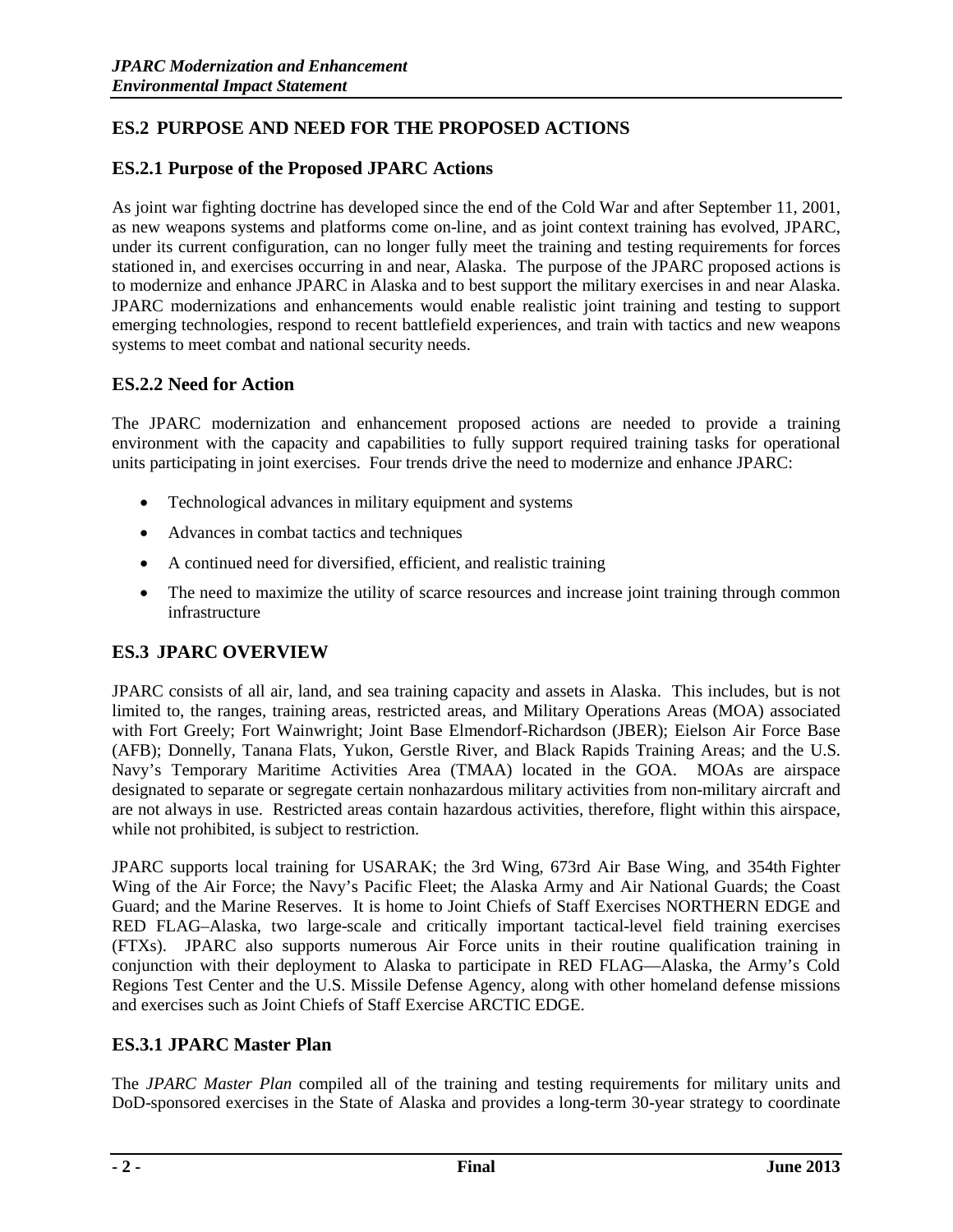and deconflict military range and airspace developments. Based on these requirements, the August 2011 *JPARC Master Plan* identified 21 distinct objectives for the modernization and enhancement of JPARC. The objectives were then developed into the following 19 actions, which are existing planning efforts, new actions, or potential future actions that require additional planning. These actions fulfill capabilities needed immediately by the multiple military units and the exercises they conduct in the State of Alaska but are in different stages of planning. The *JPARC Master Plan* is a living document that will continue to respond to the evolving nature of military training and testing requirements.

- Fox 3 MOA Expansion
- Joint Combined Arms Live Fire (JCALF)
- Enhanced Ground Maneuver Space
- Tanana Flats Training Area (TFTA) Roadway Access
- Intermediate Staging Bases (ISBs)
- Urban Target Set
- Joint Precision Airdrop System (JPADS)
- Digital Range Connectivity
- Paxon MOA Addition
- Night Joint Training (NJT)
- Complex Urban Terrain
- Missile Live-Fire for AIM-9 and AIM-120
- Helicopter Gunnery
- Realistic Live Ordnance Delivery (RLOD)
- Unmanned Aerial Vehicle (UAV) Access
- Joint Air–Ground Integration Complex (JAGIC)
- Low-Altitude Tactical Navigation (LATN) Training
- Additional Dry Targets
- High Angle Mountain Marksmanship Range (HAMMR)

#### <span id="page-18-0"></span>**ES.3.2 Screening for National Environmental Policy Act Analysis**

The Master Plan actions underwent a rigorous screening process to gauge which projects would be considered definitive and which would be considered programmatic for this EIS analysis. This screening process also identified projects independent from this EIS but important to analyze as cumulative impacts.

Because the proposed actions analyzed in this EIS are in various stages of development and have varying timelines for implementation, this EIS has two levels of decisions—programmatic and definitive. Programmatic decisions will be announced in the Record of Decision (ROD) for proposed actions that have adequate detail for analysis of a general capability, but have flexibility relative to location or level of use. Also, actions that are currently not identified for funding or that would take many years to implement will be evaluated programmatically. This class of decisions would form the basis for "tiering" future environmental analyses once actions are more fully defined or are closer to the time of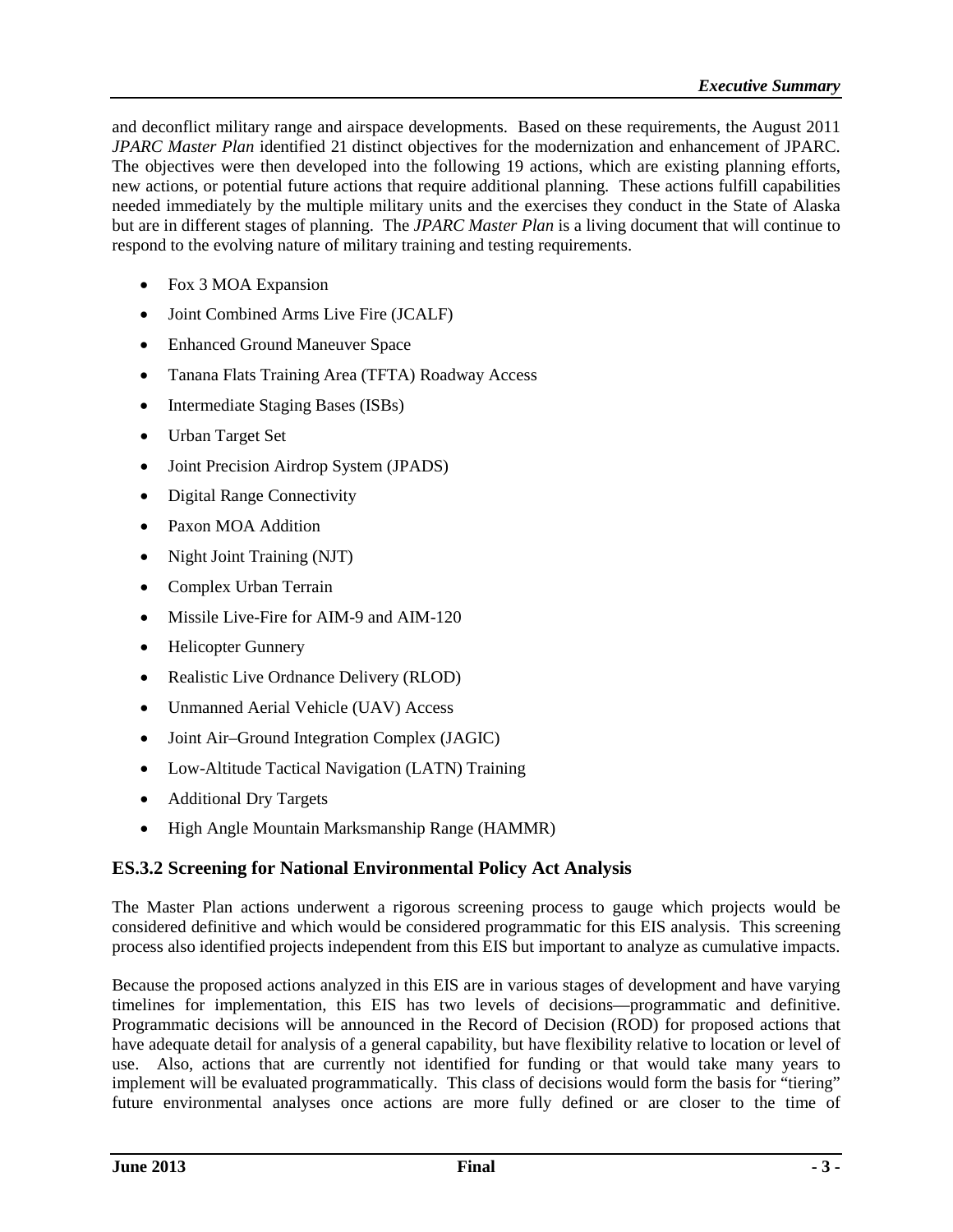implementation. Definitive (i.e., specific, project-level) decisions will be included in the ROD for proposed actions that have sufficient definition to allow detailed EIS analysis. Decisions may incorporate specific mitigation measures identified in the analysis to avoid, reduce, or implement management actions to mitigate significant adverse impacts. This EIS will serve to support the decision for this class of actions.

This EIS does not include several objectives in the Master Plan that are not yet fully defined. While it is important to include all requirements (either known or conceptual) in planning the future vision for JPARC, it is premature to include projects in this EIS if there is not enough information to analyze their impacts. As these concepts gain more definition and development, they will undergo an environmental impact analysis process in the future. Other projects in the Master Plan, generally smaller in scope, are currently undergoing evaluation and will be considered in separate NEPA documents. These projects are considered in the cumulative impacts analysis in Chapter 4.0.

The following actions are in advanced stages of planning (See Figure 1-4). They will be analyzed in separate NEPA documentation but will be incorporated in the cumulative impact analysis of the *JPARC Modernization and Enhancement EIS*:

- LATN Training (Air Force)
- Urban Target Set (Army)
- Additional Dry Targets (Air Force)
- HAMMR (Army)
- Helicopter Gunnery (Army)

The following well-defined actions are ripe for decision and have been specifically addressed in the JPARC Modernization and Enhancement EIS as definitive actions by Army or Air Force proponents (See Figure 1-4):

- Fox 3 MOA Expansion (Air Force)
- Paxon MOA Addition (Air Force)
- RLOD (Air Force)
- Battle Area Complex (BAX) Restricted Area Addition (Army)
- Expansion of R-2205 to Include the Digital Multi-Purpose Training Range (DMPTR) (Army)
- NJT (Air Force)
- UAV Access (Army)

The following actions need additional planning or are preceded by independent actions and have been analyzed programmatically with as much detail as is available in the *JPARC Modernization and Enhancement EIS* (See Figure 1-4):

- Enhanced Access to Ground Maneuver Space (Army)
- TFTA Roadway Access (Army)
- Intermediate Staging Bases (ISBs) (Army
- JAGIC (Army)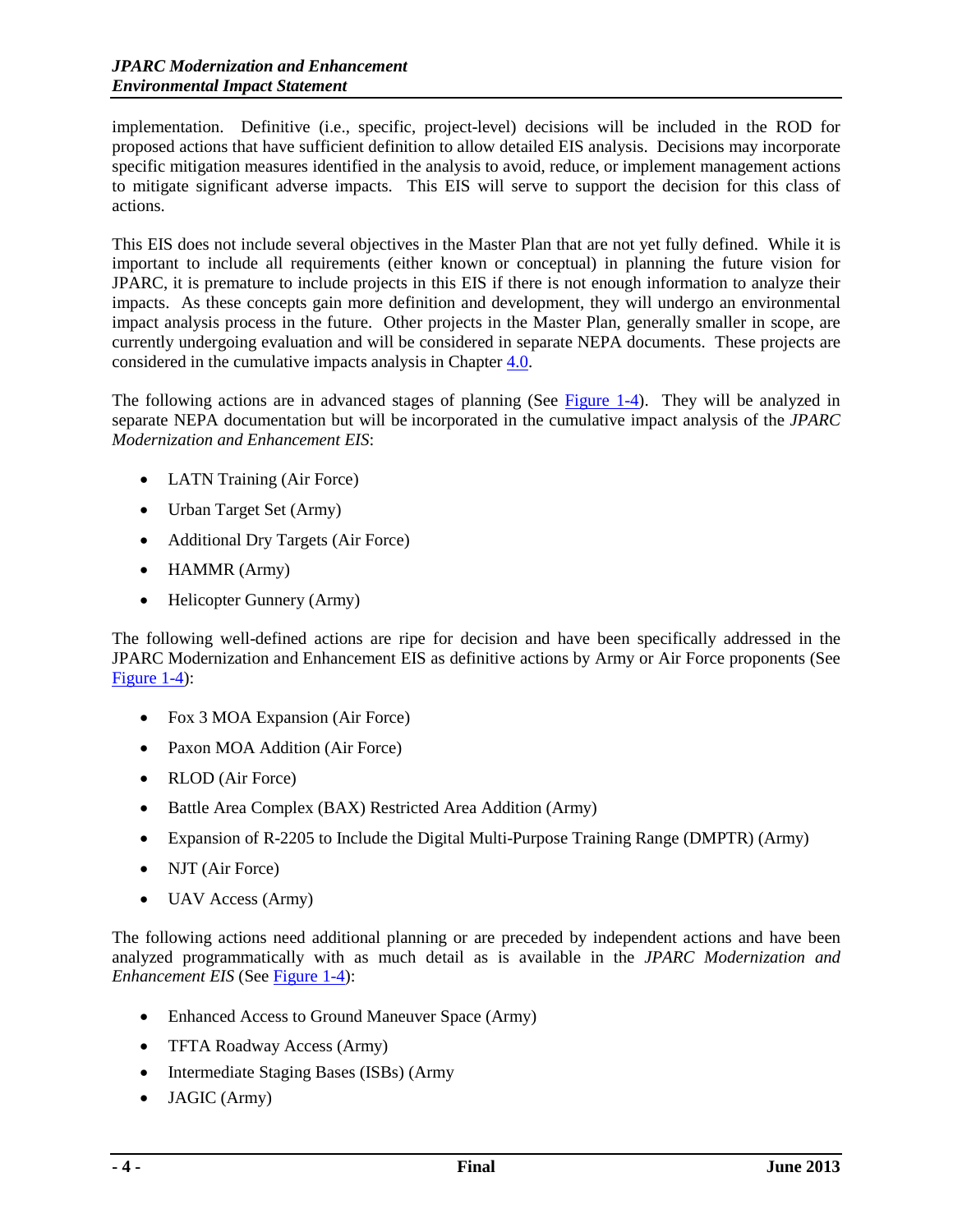- Missile Live-Fire for AIM-9 and AIM-120 (Air Force)
- **JPADS** (Air Force)

Final decisions with respect to NEPA on the programmatic actions will require subsequent tiered or supplemental environmental impact analyses.

The following actions have been considered as potential proposed actions, but have not been carried forward in the *JPARC Modernization and Enhancement EIS*:

- **Digital Range Connectivity.** Digital range connectivity is a general requirement rather than a specific action. It describes an objective that applies to all projects rather than a specific or programmatic decision for any single project or group of projects. Connections and infrastructure will be incremental, and will be included over time as needed to support ranges and new facilities.
- **Complex Urban Terrain.** The Army is only beginning to understand how to train for this critical challenge to current operations. As doctrine, funding, and risk mitigation are developed, this training will become central to deploying forces into combat. Until then, decisions on where to conduct this training are premature.

#### <span id="page-20-0"></span>**ES.4 DESCRIPTION OF PROPOSED ACTIONS AND ALTERNATIVES**

The actions being proposed to achieve the vision for JPARC are briefly described below and more thoroughly described in Chapter 2.0 of the EIS. These actions are independent of each other and have standalone value for improving Army and Air Force training exercises.

NEPA implementing regulations provide guidance on the consideration of alternatives in an EIS. These regulations require the decision maker to consider the environmental effects of the Proposed Action and a range of alternatives to the Proposed Action (40 CFR 1502.14). The range of alternatives includes reasonable and practicable alternatives, which must be rigorously and objectively evaluated, as well as other alternatives that may meet the purpose and need of the *JPARC Modernization and Enhancement EIS*. To be "reasonable," an alternative must meet the stated purpose of and need for the Proposed Action. To be "practicable," an alternative must be able to be fully implemented as a JPARC modernization or enhancement project. For purposes of this EIS, the No Action Alternative serves as the baseline level of operations, representing the regular and historical level of JPARC training activity. Consequently, the No Action Alternative stands as no change from current baseline levels of training usage. The potential impacts of the current level of training (defined by the No Action Alternative) is compared to the potential impacts of activities proposed under each alternative. The purpose of including a No Action Alternative in environmental impact analyses is to ensure that the Army and Air Force compare the potential impacts of the proposed JPARC modernization and enhancement proposals to the known impacts of maintaining the status quo.

#### <span id="page-20-1"></span>**ES.4.1 Definitive Actions Evaluated in this Environmental Impact Statement**

**Fox 3 MOA Expansion and New Paxon MOA (Figure 2-1 and Figure 2-2):** The Air Force proposes to expand the existing Fox 3 MOA and establish a new, adjacent Paxon MOA to provide the vertical and horizontal airspace structure needed to better accommodate low-altitude threat and multi-axis aircraft training mission requirements during JPARC training exercises. The Air Force intends to consider the following alternatives, as well as a No Action Alternative: **Alternative A** includes the proposed expanded Fox 3 MOA and the proposed new Paxon MOA with both the high- and low-altitude MOAs. The Fox 3 MOA would be stratified into low (500 feet above ground level [AGL] up to but not including 5,000 feet AGL) and high (5,000 feet AGL up to but not including FL180) sectors, while the Paxon MOA would be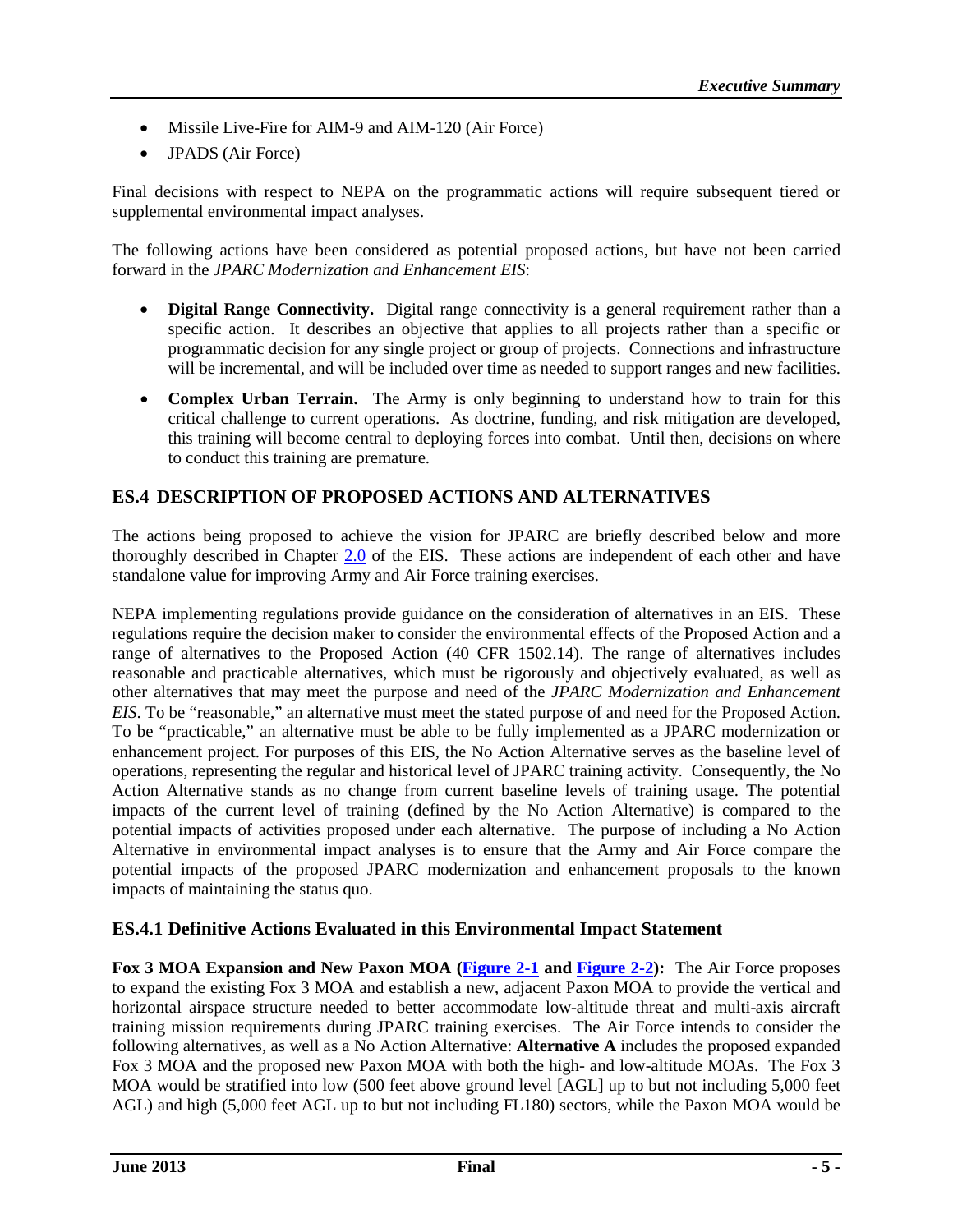stratified into low (500 feet AGL up to but not including 14,000 feet above mean sea level [MSL]) and high (14,000 feet MSL up to but not including FL180) sectors. **Alternative E (Preferred Alternative)** is the same as Alternative A, except the airspace structure for the Fox 3 MOA expansion coverage would be approximately 1.164 million acres (1,820 square miles) smaller in size, with the southern boundary moved approximately 20 NM to the north.

**Realistic Live Ordnance Delivery (Figure 2-3 through Figure 2-5):** As the range and lethality of modern Air Force fighter aircraft and ordnance increase, so do the amounts of training area, training time, and airspace required to safely and effectively train with these weapons. The current ranges and restricted airspace of JPARC are not capable of supporting realistic training with modern and emerging aircraft and ordnance. The Air Force proposes to establish a realistic air and ground training environment that would accommodate live ordnance delivery of modern and emerging fighter aircraft by considering the following alternatives, as well as a No Action Alternative: **Alternative A (Preferred Alternative)**  proposes the use of existing targets in the Oklahoma Impact Area within Restricted Area 2202 (R-2202), with the expansion of this restricted airspace to the west to encompass the airspace and underlying lands for both live and inert ordnance delivery. **Alternative B** proposes that live ordnance delivery be conducted on existing targets in the Oklahoma Impact Area and that inert ordnance delivery be conducted in the Blair Lakes Impact Area, requiring a proposed new restricted area linking R-2211 and R-2202. This alternative proposes that the existing R-2202 be expanded to the west to encompass the weapons footprints, altitudes, and safety zones up to the unlimited ceiling of R-2202 D. The altitudes needed for RLOD would depend on the type of ordnance used and aircraft types and profiles delivering this ordnance. This proposed expansion would provide the optimum additional restricted airspace required to contain any hazardous conditions that may occur with the safety footprints for ordnance use within the impact areas. **Both Alternatives A and B** propose temporary impact areas and targets for inert ordnance delivery within Donnelly Training Area (DTA). When only these inert targets are active, restricted areas outside of military lands would not be required and ground access restrictions would be limited to within the existing R-2202 restricted area in DTA.

**Battle Area Complex (BAX) Restricted Area Addition (Figure 2-6 and Figure 2-7):** Use of the existing BAX Controlled Firing Area (CFA) is currently very constrained in terms of the types, levels, and intensity of training that can be undertaken. To fully support more realistic Army and joint training at the BAX, the action alternative proposed by the Army requires the addition of new restricted area of sufficient size to provide the protective airspace required for the hazardous air and ground activities and weapons safety footprints to fully accommodate training. The two Army action alternatives propose to establish a new restricted area over the BAX area within DTA-East, where 100 percent of the land is currently withdrawn by the military. Utilization of the expanded restricted airspace would be between about 106 to 242 days annually. The airspace could be active 12 hours per day, 7:00 a.m. to 7:00 p.m. local time, Monday through Friday, and other times as required and stipulated by NOTAM.

For each alternative, the airspace is proposed to be of sufficient area to encompass hazardous activities and weapons footprints for those types of munitions and ordnance to be used in this area. The Army intends to consider the following alternatives, as well as a No Action Alternative: **Alternative A**  proposes to establish restricted area over the BAX and the Combined Arms Collective Training Facility (CACTF) and to subdivide the restricted airspace into two sectors: R-XXXXA (north) and R-XXXXB (south). The new restricted airspace would be stratified into three altitude levels as follows: surface up to 5,999 feet MSL; 6,000 feet MSL up to 17,999 feet MSL; and 18,000 feet MSL up to FL220. The majority of BAX activities (approximately 60 percent of training) would occur in the lower-altitude layer (below 6,000 feet MSL). **Alternative B (Preferred Alternative)** proposes to establish a larger expanded restricted area over the BAX, the CACTF, and the CACTF CFA and to subdivide the restricted area into three sectors: R-XXXXA (north), R-XXXXB (center), and R-XXXXC (south) with the use of this airspace being the same as Alternative A. This proposed restricted area would be stratified into three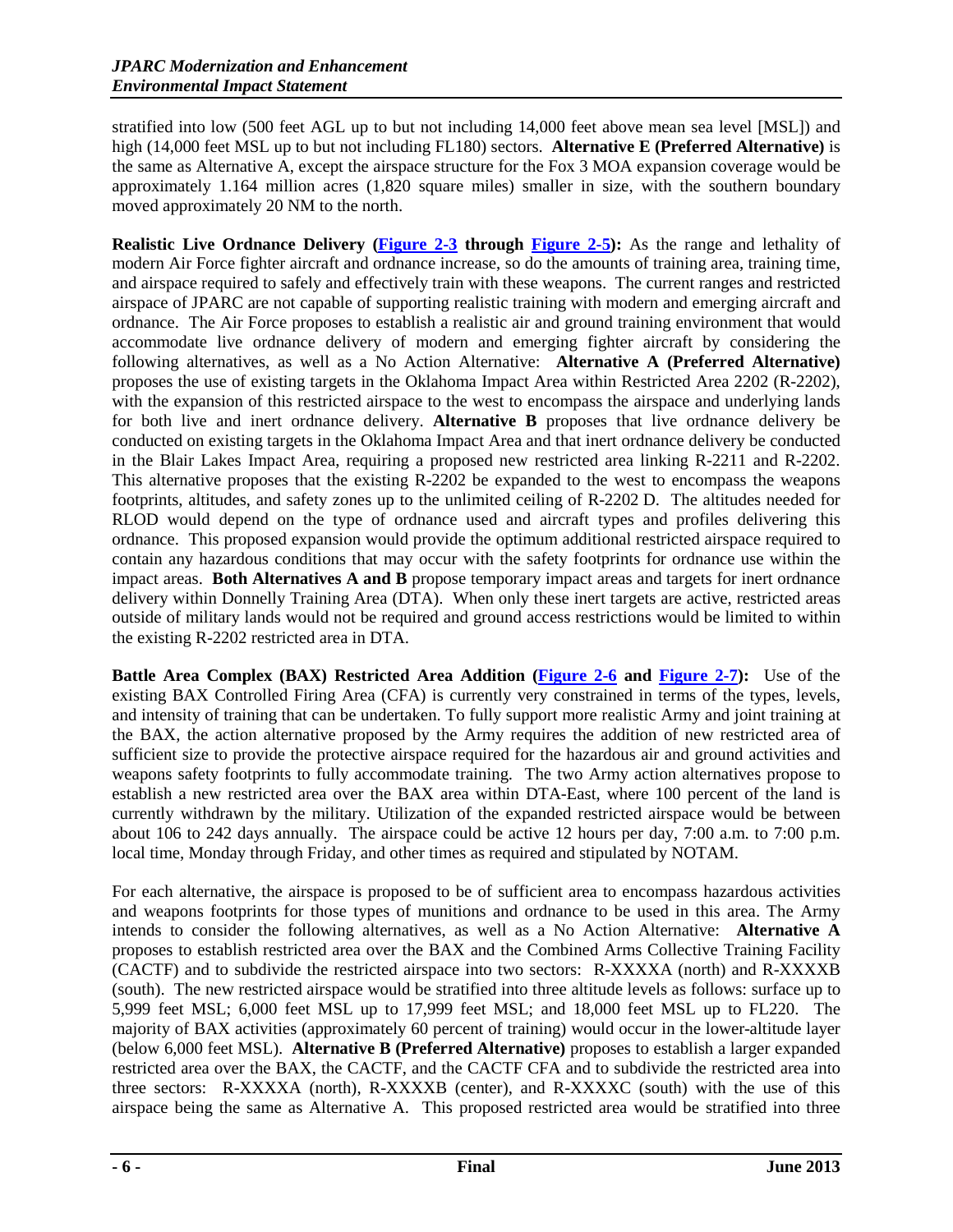altitude levels as follows: surface up to 5,999 feet MSL; 6,000 feet MSL up to 14,999 feet MSL; and 15,000 feet MSL up to FL220.

**Expansion of R-2205 (Figure 2-9):** This Army Proposed Action proposes to expand R-2205 to include the DMPTR area within the Yukon Training Area (YTA), as well as the airspace currently designated as the Combined Arms Live-Fire Exercise (CALFEX) north and south CFAs that overlie the YTA and are used for small arms firing, artillery, ground-launched antitank guided missiles, and mortars **(Preferred Alternative)**. The DMPTR is currently very constrained in terms of the types, levels, and intensity of training that can be undertaken. Restricted area is needed to be of sufficient size over these areas to provide the protective airspace required for the hazardous air and ground activities and weapons safety footprints to fully accommodate training. The restricted area would extend from the surface up to FL310, to support live-fire training (covering an area of 251,000 acres [392 square miles]). Currently the Yukon MOA overlies YTA. The restricted area would provide protective areas for the hazardous activities and weapons surface danger zones of sufficient size for the types of ordnance used within the area. The proposed action would subdivide the new restricted area into segmented blocks to allow restricted area use within Eielson AFB Class D airspace and integrate UAVs into training. The military would only activate those subdivisions and altitudes needed to support individual UAV and other mission requirements, mostly at lower altitudes during short periods for UAV transit between segments. Utilization of the expanded restricted airspace is between about 200 to 300 days annually. The airspace could be active 12 hours per day, 7:00 a.m. to 7:00 p.m. local time, Monday through Friday, and other times as required and stipulated by NOTAM.

**Night Joint Training (Figure 1-1):** Enemy forces frequently use the cover of darkness to hide their activity. Advanced night vision capabilities and equipment have been developed to support Air Force combat operations. Undertaking night flying operations, both during major joint flying exercises and routine training, is a critical training requirement. While night vision equipment capabilities have advanced, the available time to conduct such training has been reduced for the Air Force in Alaska due to the 2005 nationwide extension of daylight saving time into March and November. Currently, the JPARC MOAs close at 10:00 p.m., and due to the extension of daylight saving time, it is not dark enough prior to 10:00 p.m. during the months of October and March to conduct a night major flying exercise (MFE). This Air Force proposal would extend the hours JPARC MOAs are available for use from 10:00 p.m. to midnight, allowing a 2-week RED FLAG–Alaska with NJT to occur in March or October.

During the RED FLAG–Alaska night portion, the live and inert munitions currently dropped during the evening training period would be dropped after 10:00 p.m. Routine training (Alternative B) could include night bombing training outside of the MFE construct. This is not a change in the numbers of munitions dropped, just a change in time of day. These munitions would typically be released in the existing Stuart Creek Impact Area within R-2205 in YTA and the existing Oklahoma Impact Area in R-2202 in DTA-West. These areas are currently used by the Army for late-night munitions training.

The Air Force intends to consider the following alternatives, as well as a No Action Alternative: **Alternative A** proposes to extend the JPARC MOAs operating hours to allow Air Force tactical flight operations until midnight and landing by 1:00 a.m., local time, during March and October for MFEs in Alaska. This would allow night training during these months from a minimum of 1.5 hours to a maximum of 2.5 hours for each exercise. **Alternative B (PreferredAlternative)** proposes to extend the JPARC MOAs operating hours to allow Air Force tactical flight operations until midnight and landing by 1:00 a.m., local time, during all months of the year for MFEs and also for all Air Force routine training purposes.

**Unmanned Aerial Vehicle Access (Figure 2-10 and Figure 2-11):** UAVs have become critical aircraft in the conduct of reconnaissance, surveillance, and other activities; UAV access throughout the JPARC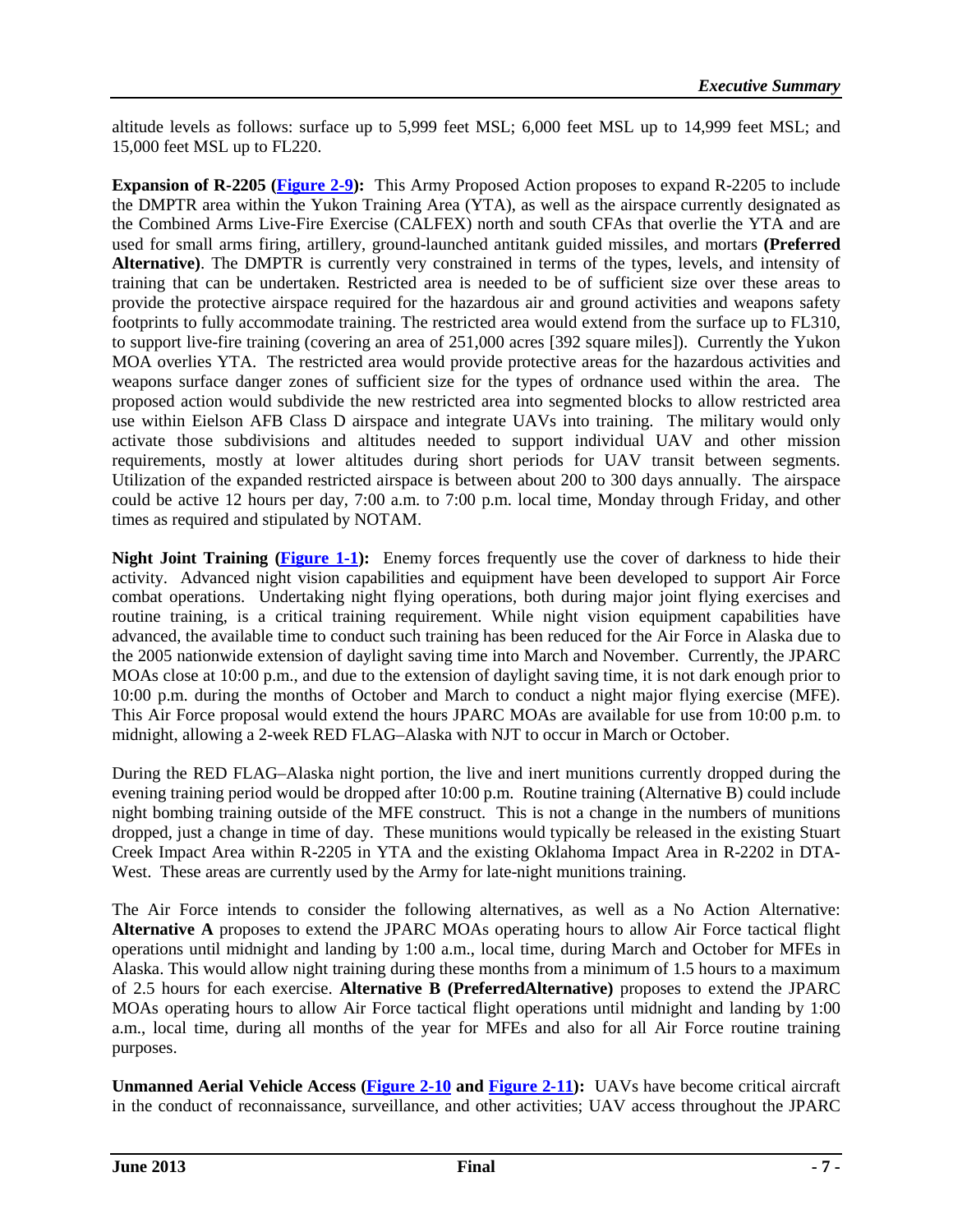ranges and airspace is critical to enhance Army and Air Force training and exercises at JPARC. *The following UAV corridors have been developed as individual, standalone proposed Army action alternatives:* Eielson AFB to R-2211; Eielson AFB to R-2205; Allen Army Airfield (AAF) to R-2202; R-2202 to R-2211; R-2205 to R-2202; Fort Wainwright to R-2211; and Fort Wainwright to R-2205. The Army intends to consider the following alternatives, as well as a No Action Alternative: **Alternative A (Preferred Alternative)** would establish new restricted airspace for each UAV corridor identified above; **Alternative B** would establish defined airspace having special operating provisions via a Certificate of Authorization (COA) for each UAV corridor identified above.

#### <span id="page-23-0"></span>**ES.4.2 Programmatic Actions Evaluated in this Environmental Impact Statement**

**Enhanced Access to Ground Maneuver Space (Figure 2-12):** The Enhanced Access to Ground Maneuver Space proposal considers an Army proposed action alternative to provide year-round accessibility to JPARC ground training areas and a no action alternative. The Army currently lacks yearround accessibility, circulation patterns, and maneuver space in TFTA, DTA, and YTA.

**Tanana Flats Training Area Roadway Access (Figure 2-13):** The TFTA Roadway Access is an Army proposal to provide year-round roadway access to the TFTA to support its planned use as an Army and joint live-fire and maneuver training area. The road access study areas considered as part of the proposed action includes a general west-southwesterly path of the roadway from a point near the future Northern Rail Extension Tanana River Crossing into the training area proximate to the Blair Lakes Impact Area. The Army intends to consider various roadway access alignments and a no action alternative as a future NEPA action when this proposal is ready for a decision to be made.

**Joint Air–Ground Integration Complex (Figure 2-14):** The Army and Air Force require a facility to train and test air and ground combat units on skills necessary to detect, identify, and effectively engage targets while directing attack aviation as in actual combat. A modern facility designed to support this type of training currently does not exist at JPARC. The Army proposes to develop the JAGIC to provide this capability. The Army intends to consider a proposed action alternative and a no action alternative The study areas under consideration as part of the proposed action, include locating the JAGIC in the central area of DTA-West, proximate to the western boundary of the Oklahoma Impact Area within R-2202; near the Stuart Creek Impact Area within YTA within R-2205; or near the Blair Lakes Impact Area near the southern boundary of TFTA within R-2211.

**Intermediate Staging Bases (Figure 2-15):** Currently, Soldiers spend up to 6 hours traveling to and from ground training sites within JPARC. This travel reduces available on-range training time and increases risks of traffic accidents. The ISBs are intended for Army and joint use. The Army intends to consider a proposed action alternative and a no action alternative. ISBs are proposed at key points along the planned Alaska Rail Corridor close to the planned bridge crossings. The Army proposes to locate and construct one 1,000-Soldier and three 500-Soldier ISBs within existing JPARC ground training areas, including TFTA, YTA, and DTA-West, to reduce travel time, increase safety, and increase on-range training time. Each facility would be constructed on sites of approximately 110 acres. The no action alternative involves continuing the use of existing temporary "relocatable" ISB facilities.

**Missile Live-Fire for AIM-9 and AIM-120 (Figure 2-16):** The AIM-9 and AIM-120 missile systems are the main air-to-air armaments for Air Force fighter aircraft training in Alaska. For effective training to be conducted with these systems, live training shots need to be executed as part of both individual pilot training and joint training exercises with other air and ground units. The Air Force intends to consider a proposed action alternative and a no action alternative. The proposed action considers the use of the existing TMAA (300 NM long by 150 NM wide; surface to flight level (FL) 600; includes subsurface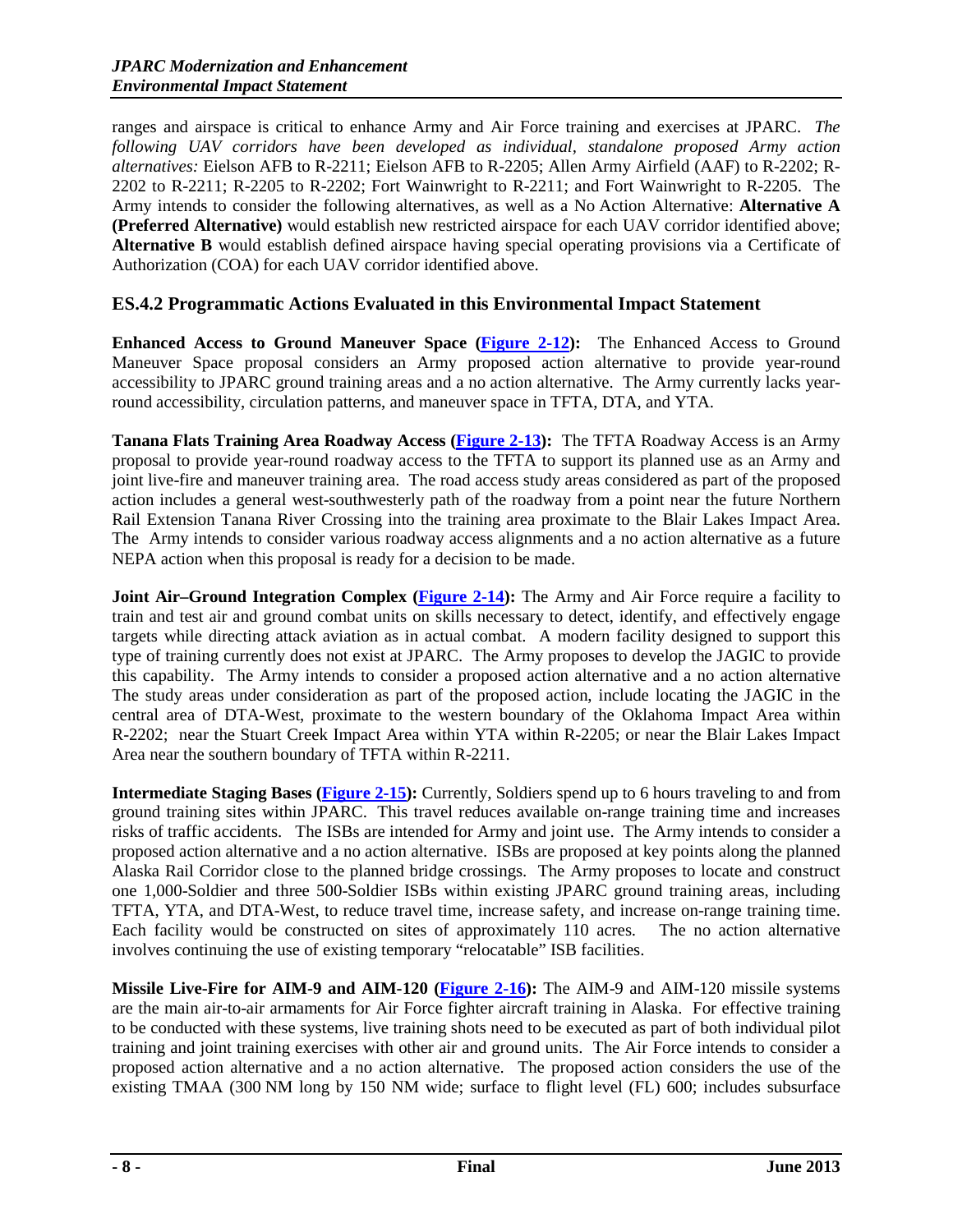operating areas), and Warning Area 612 (W-612) (surface to FL290) in the GOA for the missile live fire delivery of the AIM-9 and AIM-120 missiles by Air Force fighter aircraft.

**JPADS Drop Zones (Figure 2-17):** JPADS is a global positioning system (GPS)-guided precision airdrop system designed to deliver supplies and equipment to ground forces. JPADS is currently used on a very limited basis within JPARC. Alaska-based Airmen with the requirement to conduct JPADS training must currently travel to Yuma Proving Ground, Arizona, to conduct this training. The Air Force proposes to establish JPADS Drop Zones (DZs) as part of JPARC MFEs and other large training exercises at optimum operational capabilities. The Air Force intends to consider a proposed action alternative and a no action alternative. The study areas under consideration as part of the proposed action include potential JPADS operations conducted in R-2205 in YTA or JPADS operations conducted in R-2202 outside of dudded impact areas. The key distinction between the study areas is that R-2205 currently has more time and space available to accommodate JPADS DZ training exercises.

#### <span id="page-24-0"></span>**ES.4.3 Environmental Impact Analysis Process**

The environmental impact analysis process (EIAP) is the Air Force process for ensuring NEPA compliance. The first step in this process is the preparation of a Notice of Intent (NOI) to develop an EIS. The NOI provides an overview of the proposed actions, alternatives, and the scope of the EIS. The NOI for this project was published in the *Federal Register* on December 8, 2010, and in six newspapers: *Anchorage Daily News, Alaska Star, Copper River Record, Fairbanks Daily News-Miner, Delta Wind,*  and *The Frontiersman* (see Appendix A, *Public Scoping Summary*). The NOI and newspaper notices included information about the proposed actions, the scoping comment procedures, the project website (http://www.jparceis.com), and the dates and locations of the scoping meetings.

The Air Force and Army formally invited the FAA, the Bureau of Land Management (BLM), the U.S. Fish and Wildlife Service (USFWS), and the Environmental Protection Agency (EPA) to be cooperating agencies in preparation of this EIS. The FAA officially became a cooperating agency on March 10, 2011. The BLM, USFWS, and the EPA have been involved as participating agencies, as applicable. ALCOM coordinated government-to-government consultation with Federally recognized tribes as part of the *JPARC Modernization and Enhancement EIS*, in accordance with DoD Instruction 4710.02, *Interaction with Federally Recognized Tribes* (2006), and the 2007 "DoD American Indian/Alaska Native Policy: Alaska Implementation Guidance" (Guidance) (ALCOM 2007). This policy is designed to enhance government-to-government working relationships between the DoD and the tribes in Alaska.

The scoping process is the next step in the NEPA EIS preparation phase. Scoping is an early and open public comment process that involves the public, communities, organizations, and Federal and State agencies via mailings, notifications, and scoping meetings. The purpose of scoping was to obtain public input on the proposed action and alternatives, as well as to gain a better understanding of the potential issues and concerns related to the proposals. This is the first major step to scope or identify the relevant issues to be analyzed in depth in the EIS and to eliminate issues that are not relevant. The Air Force and Army, with the support of ALCOM, conducted public scoping meetings between January 13 and 26, 2011, in the following communities likely to be affected by the JPARC proposed actions to solicit public and agency input: Anchorage, Glennallen, Delta Junction, Fairbanks, Healy, Talkeetna, and Wasilla, Alaska.

As a result of the scoping process, the Army and Air Force received comments from the public, as well as agencies, interested organizations, and Federally recognized Alaska Native Tribes and Nations, which were considered in the preparation of the draft EIS. Overall, agencies, government representatives, nongovernmental organizations, citizens, and Alaska Natives provided 770 website comments, letters, e-mails, phone comments, and faxes to ALCOM. In those 770 comments, commenters expressed over 2,000 concerns.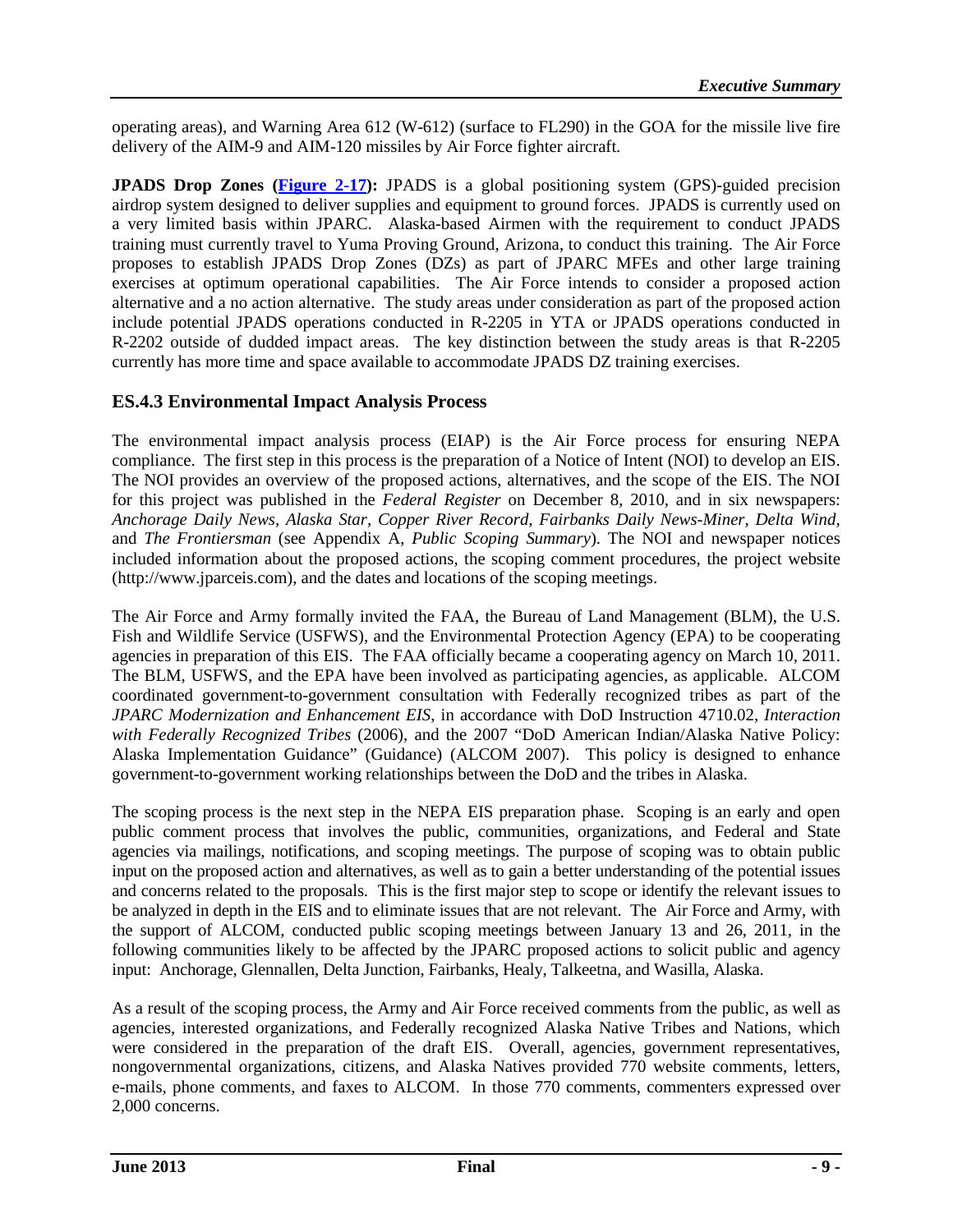The actions and topics of greatest concern included the Fox 3 expansion, the new Paxon MOA, the lowering of the MOA to 500 feet, and related impacts on civil aviation, residents, recreation, hunting, wildlife (particularly caribou/moose migration and calving areas and trumpeter swan/migratory bird breeding grounds), subsistence activities, the tourism industry, and commercial aviation access. Specific areas of concern included Fairbanks International Airport access and the areas of Lake Louise, Copper Basin, the Talkeetna Mountains, and the Denali Highway corridor. Safety concerns mainly focused on airspace conflicts below 5,000 feet AGL, particularly the mix of high-speed aircraft with low-speed general aviation aircraft. Hazardous waste concerns mainly centered on the history and future potential of unexploded ordnance closing off access to public lands. Commenters were concerned about airspace proposed over the BAX and the impacts to air traffic in Isabel Pass. Several commenters expressed concern overall that these proposals negatively impacted the highly populated, highly used, road-accessible Alaskan beltway. Socioeconomic concerns related to the tourism, mining, and guiding industries.

Several commenters requested that training exercises avoid the summer and fall season due to the high tourism traffic during those times of year. Other major concerns related to impacts on personal freedoms and Alaskan values of solitude, peace, and quiet and utilizing nature for recreation as well as subsistence. Additional scoping issues are summarized in Table 1-8 of the EIS.

Pursuant to NEPA, the Air Force and Army prepared a draft EIS, incorporating public input from the scoping process by setting forth new or modified alternatives for some of the proposed actions. The comments also focused the EIS analysis on relevant issues required to be analyzed in depth and provided information to EIS preparers regarding potential impacts that had not been anticipated. During the draft EIS preparation process, ALCOM issued two newsletters to the public to provide updates, regarding the JPARC proposed actions and alternatives as a result of public and agency input.

The draft *JPARC Modernization and Enhancement EIS* described the JPARC purpose and need, explained the proposed action and alternatives, presented the existing conditions in the region potentially affected, and provided analysis of the environmental consequences of the proposed actions and each alternative, including the no action alternative for each definitive and programmatic proposal. Specifically, the EIS addressed environmental consequences to airspace management and use, noise, flight and ground safety, air quality, physical resources such as soils and permafrost, water resources and floodplains, hazardous materials/waste, biological resources, wetlands, cultural resources, land use, public access, and recreation, infrastructure and transportation assets, socioeconomics, subsistence, environmental justice and risks to children, and cumulative impacts. Cumulative impacts were evaluated to account for impacts that may occur when considering all aspects of the proposed actions and alternatives in a wider context, both local and regional, and in combination with other major past, present, and future actions in the region.

The draft EIS was made available for public review and comment on the detailed statement and analysis. The public review period for the draft EIS began on March 30, 2012, when the Notice of Availability was published in the *Federal Register* and concluded on July 9, 2012, after the public requested an extension of the normal 45-day draft EIS review period.

The draft EIS review process included a series of public hearings held by the Air Force and Army with the support of ALCOM during the review and comment period. Notices were placed in six newspapers: *Anchorage Daily News, Alaska Star, Copper River Record, Fairbanks Daily News-Miner, Delta Wind,*  and *The Frontiersman*. Notification was also provided through the project website (www.jparceis.com), press releases, public service announcements, posted fliers in surrounding communities, and letters or mailers sent to entities on the project mailing list. Public hearings were held in the same geographic venues as the scoping meetings; however, in response to public input, three additional venues were added in Paxson (Dot Lake), Palmer, and Lake Louise, Alaska. Pursuant to the NEPA requirements and CEQ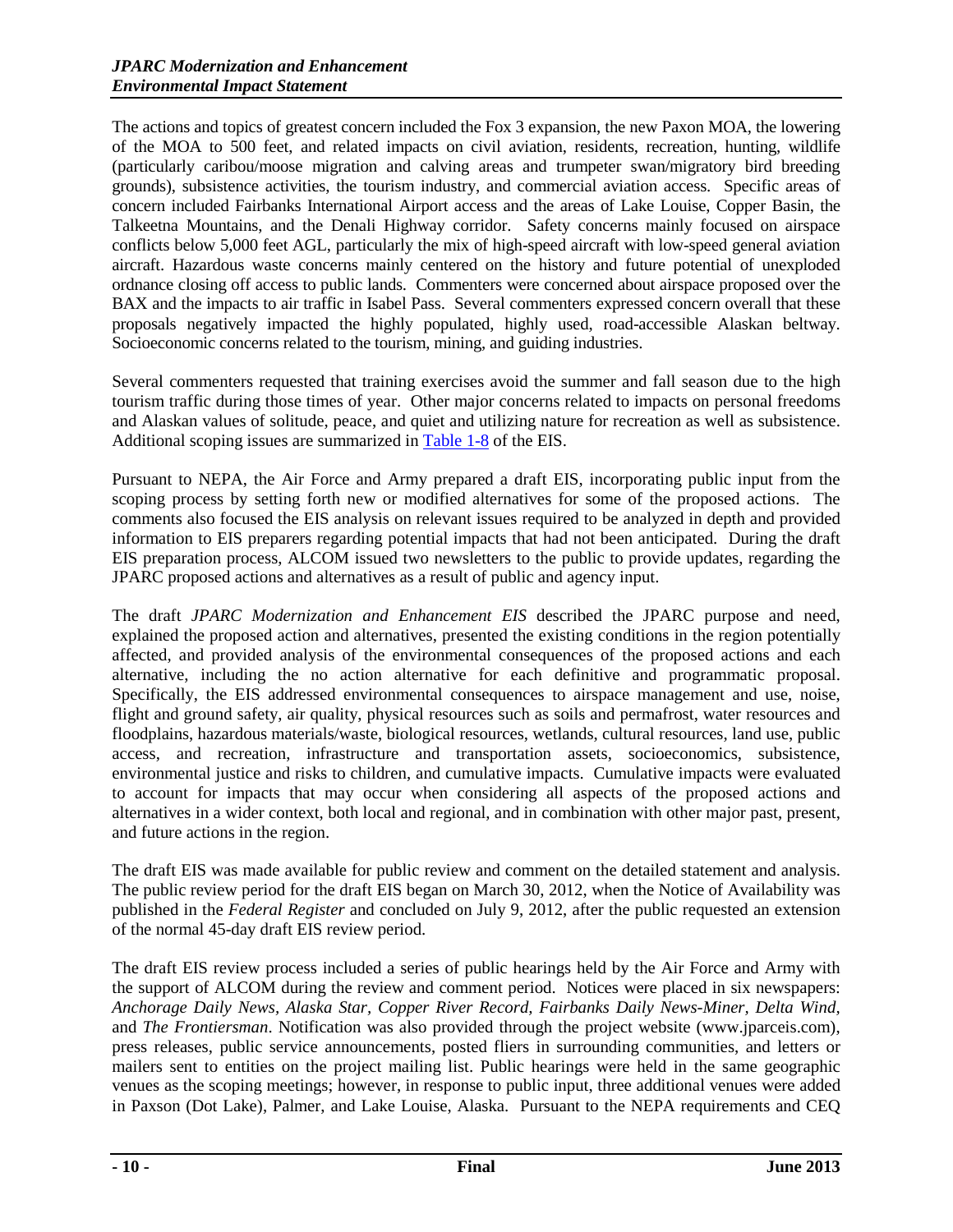regulations, public hearing objectives included providing the public and government agencies a copy of the draft EIS, a forum to learn more about the draft EIS and the proposal, and ample opportunity to comment on the draft EIS. Throughout the comment period the public had the opportunity to submit comments on the draft EIS orally or in writing at the public hearings, or any time via mail, phone, or the project website.

At the close of the draft EIS public comment period, the Army and Air Force prepared the final EIS. Preparation, coordination, approval, filing, and public notice of the final EIS is the same as the process undertaken for the draft EIS except that the public need not be invited to comment during the 30-day postfiling waiting period in accordance with Army and Air Force NEPA implementing regulations.

Once the draft EIS public comment period closed, the Army and Air Force conducted a thorough and rigorous review of all of the comments received on the draft EIS. A total of 269 comment submittals were received on the draft EIS. Each comment submittal was then broken out or "bracketed" into specific comments, which totaled 1,363 bracketed comments. The Army and Air Force reviewed and responded specifically to each comment in the final EIS. A more detailed summary of the draft EIS review process is contained in Appendix M, *Draft EIS Review Process and Public Hearing Summary*. Appendix N, *Draft EIS Comments and Responses*, contains copies of public and agency comments received during the draft EIS review process and responses to those comments.

#### **ES.4.4 Environmental Requirements**

The Services must comply with a variety of State and Federal environmental laws, regulations, and EOs. These are described in more detail in Appendix B, *Definition of the Resources and Regulatory Settings*, of the EIS and include the following:

- FAA Airspace Regulations (49 U.S.C. 40103)
- FAA Aviation Safety and Noise Abatement Act of 1979 (49 U.S.C. 47501–47507)
- U.S. Air Force Mishap Prevention Program (Air Force Instruction [AFI] 91-202)
- Aviation Flight Regulations (Army Regulation [AR] 95-1)
- Clean Air Act (42 U.S.C. 7401–7671)
- <span id="page-26-0"></span>• Federal Water Pollution Control Act (Clean Water Act) (33 U.S.C. 1251–1387)
- Rivers and Harbors Act (33 U.S.C. 401–426)
- Resource Conservation and Recovery Act of 1976 (42 U.S.C. 6901 *et seq*.)
- Emergency Planning and Community Right-to-Know Act of 1986 (EPCRA) (42 U.S.C. 11001– 11050)
- Compensation and Liability Act of 1980 (42 U.S.C. 9601 *et seq*.), as amended by the Superfund Amendments and Reauthorization Act of 1986 (42 U.S.C. 9601–9675)
- Community Environmental Response Facilitation Act of 1992 (42 U.S.C. 9620)
- Energy Independence and Security Act (42 U.S.C 17001)
- Endangered Species Act (ESA) (16 U.S.C. 1531–1544)
- Marine Mammal Protection Act (MMPA) (16 U.S.C. 1361-1407)
- Migratory Bird Treaty Act (MBTA) (16 U.S.C. 703–711)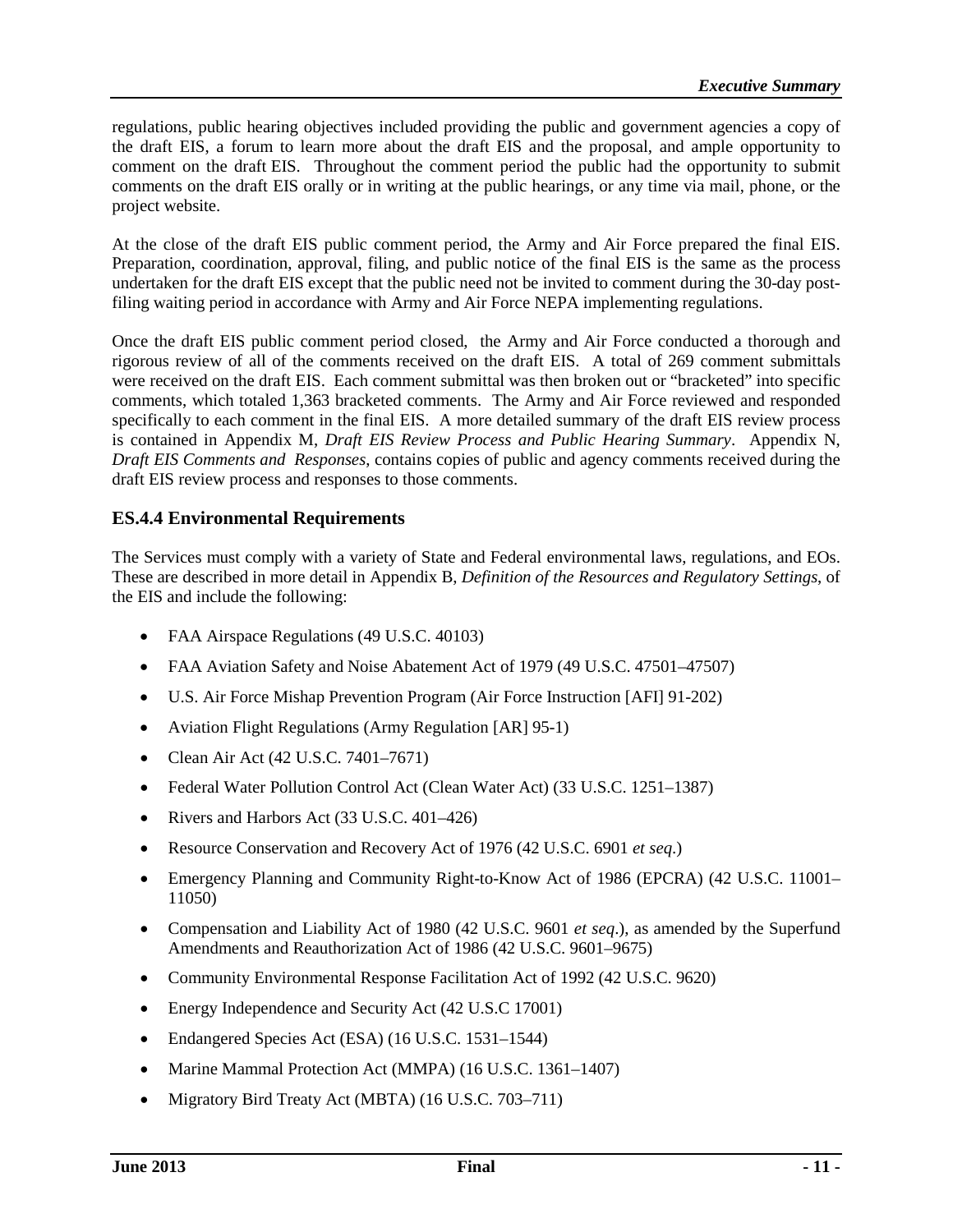- Bald and Golden Eagle Protection Act (16 U.S.C. 668–668c)
- EO 13186, Responsibilities of Federal Agencies to Protect Migratory Birds (66 *Federal Register* 3853, January 17, 2001)
- Sikes Act  $(16$  U.S.C. 670)
- Magnuson-Stevens Fishery Conservation and Management Act (MSFCMA) for Essential Fish Habitat (EFH) (16 U.S.C. 1801–1891)
- National Historic Preservation Act (NHPA) (16 U.S.C. 470)
- Alaska National Interest Lands Conservation Act (ANILCA) (16 U.S.C. 3101–3233)
- Alaska Native Claims Settlement Act of 1971 (43 U.S.C. 1601–1629)
- EO 12898, *Federal Actions to Address Environmental Justice in Minority Populations and Low-Income Populations* (59 *Federal Register* 7269, February 16, 1994)
- EO 13045, *Environmental Health and Safety Risks to Children* (62 *Federal Register* 19885, April 23, 1997)

#### **ES.4.5 Summary of Effects Analysis**

Appendix B, *Definition of the Resources and Regulatory Settings*, of the EIS describes existing environmental conditions for resources potentially affected by the proposed actions and alternatives described in Chapter 2.0. Chapter 3.0 identifies and assesses the environmental consequences of the Proposed Actions and Alternatives. The affected environment and environmental consequences are described and analyzed according to the resource categories identified in Table ES–1.

Table ES–1 also shows the potential impacts of each proposed action in each of these resource areas. For proposals with multiple alternatives, the table reflects the overall findings for the highest potential change for each of the resource topics. The key at the bottom of the table shows that the lightest entries have no adverse impact and that the dark purple entries have the potential for significant adverse impacts that may require management actions or mitigations to avoid or reduce impacts. Entries in between have a potential for adverse impact, which may require management actions or mitigations to avoid or reduce impacts, but the impact is not significant.

<span id="page-27-0"></span>Specific details regarding significance determinations associated with the color ratings for each resource area are provided in the EIS section specified in the table. For example, airspace management and use impacts for the Fox 3/Paxon MOA proposal are addressed in EIS Section 3.1.1.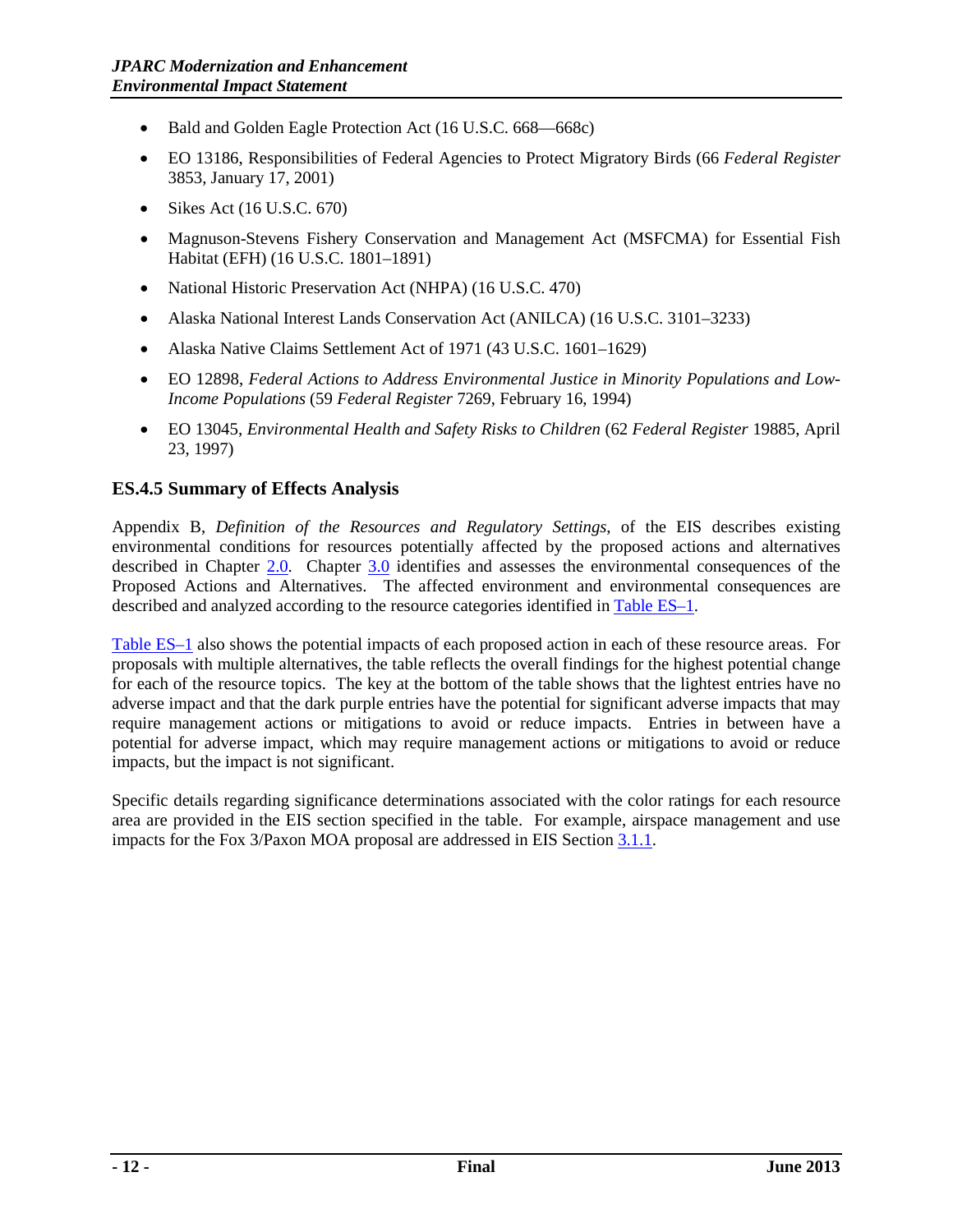<span id="page-28-0"></span>

|                                                       | <b>Definitive Proposals</b>                                               |                                                                |                                                                      |                                                      |                                   | <b>Programmatic Proposals*</b>                                      |                                                                                       |                                                                               |                                                              |                                                     |                                                                                                         |                                                                                      |
|-------------------------------------------------------|---------------------------------------------------------------------------|----------------------------------------------------------------|----------------------------------------------------------------------|------------------------------------------------------|-----------------------------------|---------------------------------------------------------------------|---------------------------------------------------------------------------------------|-------------------------------------------------------------------------------|--------------------------------------------------------------|-----------------------------------------------------|---------------------------------------------------------------------------------------------------------|--------------------------------------------------------------------------------------|
| <b>Resource</b>                                       | Fox 3<br><b>MOA</b><br><b>Expansion</b><br>and New<br>Paxon<br><b>MOA</b> | <b>Realistic</b><br>Live<br><b>Ordnance</b><br><b>Delivery</b> | <b>Battle</b><br>Area<br><b>Complex</b><br><b>Restricted</b><br>Area | <b>Expand</b><br><b>Restricted</b><br>Area<br>R-2205 | <b>Night</b><br>Joint<br>Training | <b>Unmanned</b><br><b>Aerial</b><br><b>Vehicle</b><br><b>Access</b> | <b>Enhanced</b><br>Ground<br><b>Maneuver</b><br><b>Space</b><br><b>Section Number</b> | <b>Tanana</b><br><b>Flats</b><br><b>Training</b><br>Area<br>Roadway<br>Access | Joint Air-<br>Ground<br><b>Integration</b><br><b>Complex</b> | Inter-<br>mediate<br><b>Staging</b><br><b>Bases</b> | <b>Missile</b><br><b>Live Fire</b><br>for AIM-9<br>and AIM-<br>$120$ in the<br>Gulf of<br><b>Alaska</b> | Joint<br><b>Precision</b><br><b>Airdrop</b><br><b>System</b><br><b>Drop</b><br>Zones |
| <b>Airspace</b><br>Management<br>and Use              |                                                                           |                                                                |                                                                      | 3.4.1                                                | 3.5.1                             | a                                                                   | 3.7.1                                                                                 | 3.8.1                                                                         | 3.9.1                                                        | 3.10.1                                              | 3.11.1                                                                                                  | 3.12.1                                                                               |
| <b>Noise</b>                                          |                                                                           | 3.2.2                                                          | 3.3.2                                                                | 3.4.2                                                | 3.5.2                             | 3.6.2                                                               | 3.7.2                                                                                 | 3.8.2                                                                         | 3.9.2                                                        | 3.10.2                                              | 3.11.2                                                                                                  | 3.12.2                                                                               |
| <b>Safety - Flight</b>                                |                                                                           | 3.2.3                                                          | $3.3.3^{a}$                                                          | $3.4.3^{a}$                                          | $3.5.3^{a}$                       | $3.6.3^{a}$                                                         | 3.7.3                                                                                 | 3.8.3                                                                         | 3.9.3                                                        | 3.10.3                                              | 3.11.3                                                                                                  | 3.12.3                                                                               |
| Safety -<br>Ground                                    | 3.1.3                                                                     | $3.2.3^{a}$                                                    | $3.3.3^{a}$                                                          | $3.4.3^{a}$                                          | 3.5.3                             | 3.6.3                                                               | 3.7.3                                                                                 | 3.8.3                                                                         | 3.9.3                                                        | 3.10.3                                              | 3.11.3                                                                                                  | 3.12.3                                                                               |
| <b>Air Quality</b>                                    | 3.1.4                                                                     | 3.2.4                                                          | 3.3.4                                                                | 3.4.4                                                | 3.5.4                             | 3.6.4                                                               | 3.7.4                                                                                 | 3.8.4                                                                         | 3.9.4                                                        | 3.10.4                                              | 3.11.4                                                                                                  | 3.12.4                                                                               |
| <b>Physical</b><br>Resources-<br>Soils/perma<br>frost | 3.1.5                                                                     |                                                                | 3.3.5                                                                | 3.4.5                                                | 3.5.5                             | 3.6.5                                                               | 3.7.5                                                                                 | 85                                                                            | .9.5                                                         |                                                     | 3.11.5                                                                                                  | 3.12.5                                                                               |
| Water<br><b>Resources</b>                             | 3.1.6                                                                     | $3.2.6^a$                                                      | 3.3.6 <sup>a</sup>                                                   | 3.4.6                                                | 3.5.6                             | 3.6.6                                                               |                                                                                       |                                                                               | 3.9.6                                                        | 3.10.6                                              | 3.11.6                                                                                                  | 3.12.6                                                                               |
| <b>Floodplains</b>                                    | 3.1.6                                                                     | 3.2.6                                                          | 3.3.6                                                                | 3.4.6                                                | 3.5.6                             | 3.6.6                                                               | 7                                                                                     | 3.8.6                                                                         | 3.9.6                                                        | 3.10.6                                              | 3.11.6                                                                                                  | 3.12.6                                                                               |
| <b>Hazardous</b><br>Materials &<br>Waste              | 3.1.7                                                                     | 3.2.7                                                          | 3.3.7 <sup>a</sup>                                                   | 3.4.7 <sup>a</sup>                                   | 3.5.7                             | 3.6.7                                                               | 3.7.7                                                                                 | 3.8.7                                                                         | 3.9.7                                                        | 3.10.7                                              | 3.11.7                                                                                                  | 3.12.7                                                                               |
| <b>Biological</b><br><b>Resources</b>                 | $3.1.8^{a}$                                                               | 3.2.8                                                          | $3.3.8^{a}$                                                          | $3.4.8^{a}$                                          | $3.5.8^{a}$                       | 3.6.8                                                               |                                                                                       |                                                                               |                                                              |                                                     | 3.11.8                                                                                                  | 3.12.8                                                                               |
| Wetlands                                              | 3.1.8                                                                     | 3.2.8                                                          | 3.3.8                                                                | 3.4.8                                                | 3.5.8                             | 3.6.8                                                               |                                                                                       |                                                                               | 3.9.8                                                        | 3.10.8                                              | 3.11.8                                                                                                  | 3.12.8                                                                               |
| <b>Cultural</b><br><b>Resources</b>                   | 3.1.9                                                                     | 3.2.9                                                          | $3.3.9^{a}$                                                          | 3.4.9 <sup>a</sup>                                   | 3.5.9                             | 3.6.9                                                               | 3.7.9                                                                                 | 3.8.9                                                                         | 3.9.9                                                        | 3.10.9                                              | 3.11.9                                                                                                  | 3.12.9                                                                               |
| Land Use -<br>Land<br>Management<br>and Use           |                                                                           |                                                                | $3.3.10^{a}$                                                         | $3.4.10^{a}$                                         | $3.5.10^{a}$                      | 3.6.10                                                              | 3.7.10                                                                                | 3.8.10                                                                        | 3.9.10                                                       | 3.10.10                                             | 3.11.10                                                                                                 | 3.12.10                                                                              |
| Land Use -<br><b>Public Access</b>                    | $3.1.10^{a}$                                                              |                                                                | $3.3.10^{a}$                                                         | 3.4.10                                               | $3.5.10^{a}$                      | 3.6.10                                                              | 3.7.10                                                                                | 3.8.10                                                                        | 3.9.10                                                       | 3.10.10                                             | 3.11.10                                                                                                 | 3.12.10                                                                              |
| Land Use -<br>Recreation                              |                                                                           |                                                                | 3.3.10                                                               | 3.4.10                                               | $3.5.10^{a}$                      | 3.6.10                                                              | 3.7.10                                                                                | 3.8.10                                                                        | 3.9.10                                                       | 3.10.10                                             | 3.11.10                                                                                                 | 3.12.10                                                                              |
| <b>Infrastructure</b><br>and<br><b>Transportation</b> | 3.1.11                                                                    | 3.2.11                                                         | 3.3.11                                                               | 3.4.11                                               | 3.5.11                            | 3.6.11                                                              | 3.7.11                                                                                | 3.8.11                                                                        | 3.9.11                                                       | 3.10.11                                             | 3.11.11                                                                                                 | 3.12.11                                                                              |
| Socioeconomics                                        |                                                                           |                                                                | $3.3.12^{a}$                                                         | 3.4.12                                               | $3.5.12^{a}$                      | 3.6.12                                                              | 3.7.12                                                                                | 3.8.12                                                                        | 3.9.12                                                       | 3.10.12                                             | 3.11.12                                                                                                 | 3.12.12                                                                              |
| <b>Subsistence</b>                                    | $3.1.13^{a}$                                                              | 3.2.13                                                         | $3.3.13^{a}$                                                         | $3.4.13^{a}$                                         | 3.5.13                            | $3.6.13^{a}$                                                        | 3.7.13                                                                                | 3.8.13                                                                        | 3.9.13                                                       | 3.10.13                                             | 3.11.13                                                                                                 | 3.12.13                                                                              |
| <b>Environmental</b><br><b>Justice</b>                | 3.1.14                                                                    | 3.2.14                                                         | 3.3.14                                                               | 3.4.14                                               | 3.5.14                            | 3.6.14                                                              | 3.7.14                                                                                | 3.8.14                                                                        | 3.9.14                                                       | 3.10.14                                             | 3.11.14                                                                                                 | 3.12.14                                                                              |

**Table ES–1. Comparative Analysis of EIS Proposed Actions and Alternatives**

#### **COLOR KEY:**

| No beneficial or adverse impact.                                                                                                | Section includes proposed management actions.             |
|---------------------------------------------------------------------------------------------------------------------------------|-----------------------------------------------------------|
| Potential for adverse impact, but not significant; may require management<br>actions or mitigations to avoid or reduce impacts. | Section includes proposed management actions/mitigations. |
| Potential for significant adverse impacts; requires management actions or<br>mitigations to avoid or reduce impacts.            | Section includes proposed management actions/mitigations. |

**\*** Analysis is based upon available data. Actual impacts have not been evaluated and mitigations have not been identified for Programmatic proposals.

a. Mitigations and/or management actions are proposed for this resource area under this proposal.

Table ES–2 through Table ES–7 summarizes the impacts for each definitive proposal by resource or impact area and the mitigation measures developed by the Army and Air Force to avoid, reduce, or provide management actions to mitigate significant adverse impacts. In cases where a resource or impact area is not affected by the proposal, "No Effect" is stated in the table.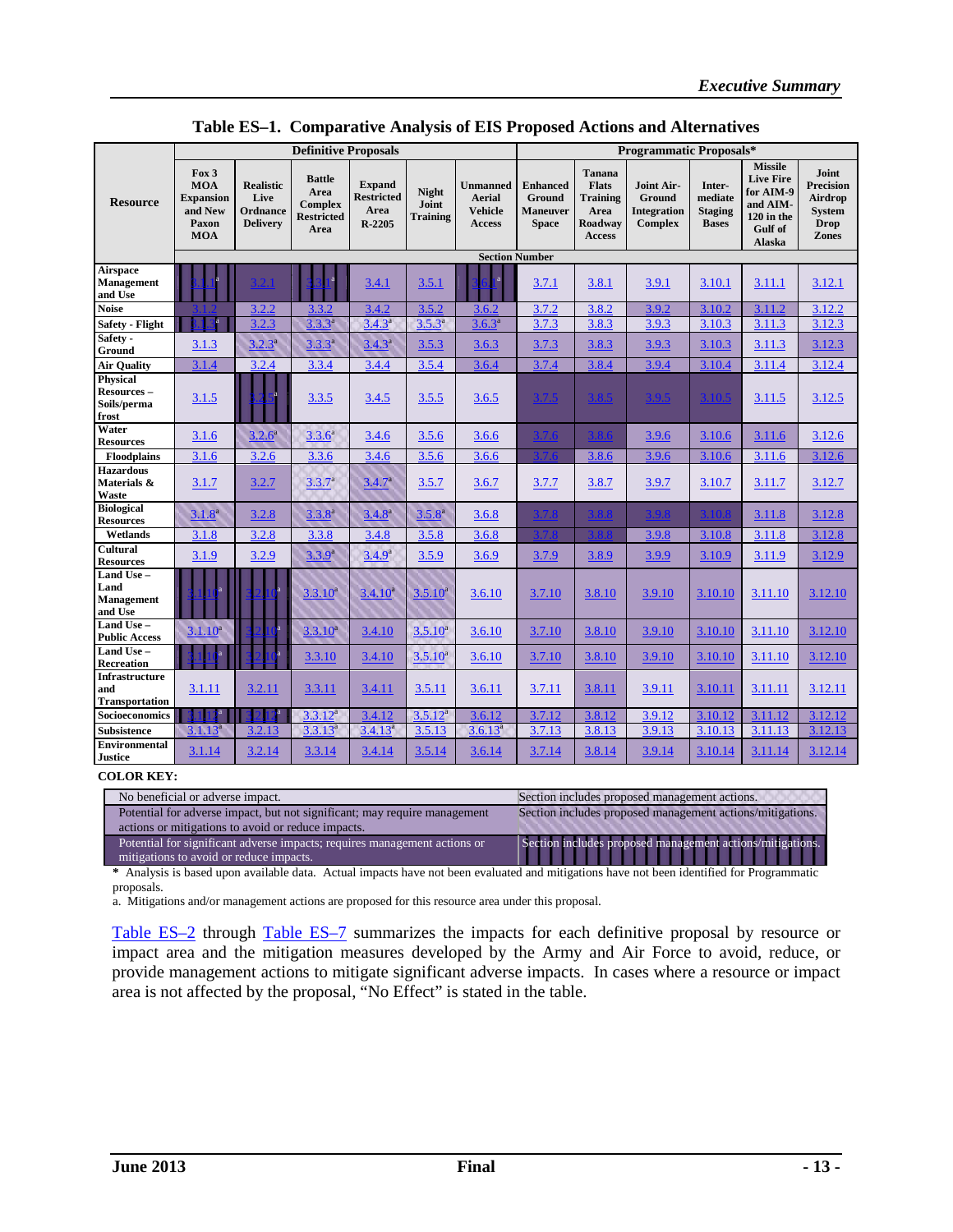<span id="page-29-0"></span>

| Table ES–2. Summary of Impacts for Fox 3 MOA Expansion and New Paxon MOA |                                                                                                                                                                                                                                                                                                                                                                                                                                                                                                                                                                                                                                                                                                                                                                                                                                                                                                                                                                                                                                                                                                                                                                                                                                                                                                                                                                                                                             |                                                                                                                                                                                                                                                                                                                                                                                                                                                                                                                                                                                                                                                                                                                                                                                                                                                                                                                                                                                                                                                                                                                                                                                                                   |                                                                                                                                                                                                                                                                                                                                                                                                         |  |  |  |  |  |
|--------------------------------------------------------------------------|-----------------------------------------------------------------------------------------------------------------------------------------------------------------------------------------------------------------------------------------------------------------------------------------------------------------------------------------------------------------------------------------------------------------------------------------------------------------------------------------------------------------------------------------------------------------------------------------------------------------------------------------------------------------------------------------------------------------------------------------------------------------------------------------------------------------------------------------------------------------------------------------------------------------------------------------------------------------------------------------------------------------------------------------------------------------------------------------------------------------------------------------------------------------------------------------------------------------------------------------------------------------------------------------------------------------------------------------------------------------------------------------------------------------------------|-------------------------------------------------------------------------------------------------------------------------------------------------------------------------------------------------------------------------------------------------------------------------------------------------------------------------------------------------------------------------------------------------------------------------------------------------------------------------------------------------------------------------------------------------------------------------------------------------------------------------------------------------------------------------------------------------------------------------------------------------------------------------------------------------------------------------------------------------------------------------------------------------------------------------------------------------------------------------------------------------------------------------------------------------------------------------------------------------------------------------------------------------------------------------------------------------------------------|---------------------------------------------------------------------------------------------------------------------------------------------------------------------------------------------------------------------------------------------------------------------------------------------------------------------------------------------------------------------------------------------------------|--|--|--|--|--|
| <b>Resource Area</b>                                                     | <b>Alternative A</b>                                                                                                                                                                                                                                                                                                                                                                                                                                                                                                                                                                                                                                                                                                                                                                                                                                                                                                                                                                                                                                                                                                                                                                                                                                                                                                                                                                                                        | <b>Alternative E</b><br>(Preferred Alternative)                                                                                                                                                                                                                                                                                                                                                                                                                                                                                                                                                                                                                                                                                                                                                                                                                                                                                                                                                                                                                                                                                                                                                                   | <b>No Action Alternative</b>                                                                                                                                                                                                                                                                                                                                                                            |  |  |  |  |  |
| <b>Airspace</b><br><b>Management</b><br>and Use                          | The annual number of aircraft sortie-<br>operations would not increase significantly<br>above baseline levels for both MFEs and<br>other routine training. This baseline is<br>inclusive of up to six annual MFEs, routine<br>training operations, and the recent basing of<br>six additional F-22s concurrent with the<br>drawdown of F-15 aircraft at JBER.<br>With the expanded Fox 3 MOA being closer<br>to JBER, it is estimated that about half of the<br>current Stony MOA fighter sorties would be<br>conducted in the Fox 3 MOA/ATCAA if this<br>proposal is implemented.<br>With no significant increase in representative<br>operational levels in this airspace, the higher<br>density MFE aircraft sorties would be<br>dispersed over a greater area on a daily basis<br>than what currently occurs.<br>The extent of airspace impacts would depend<br>on the daily use of the expanded Fox 3 and<br>new Paxon MOAs. (See Table 2-2.)<br>May have moderate to significant impacts on<br>airway IFR traffic and/or the airspace used by<br>Anchorage ARTCC and/or Fairbanks<br>TRACON. The FAA has expressed concerns<br>that the Paxon MOA, when active, would<br>result in the closure of three airways (V481,<br>V515, and V444) forcing small or low flying<br>aircraft to fly VFR between Gulkana/<br>Northway to Delta Junction/Fairbanks.<br>May have minimal to moderate impacts on<br>jet/RNAV routes. | Impacts are the same as Alternative A,<br>with the following exceptions:<br>The area of potential impact would be<br>reduced by approximately 1.16 million<br>acres.<br>The federal airways to the west and south<br>of the existing/proposed Fox 3 boundaries<br>should be sufficiently distant and<br>separated from those airways so as to<br>have minimal effects on their use. The<br>more northerly proposed boundary should<br>also not have impacts on the terminal<br>airspace used by the FAA to separate and<br>sequence airport air traffic through this<br>area.<br>The adjusted Fox 3 MOA boundary<br>proposed for this alternative is<br>sufficiently distant from the jet routes in<br>Alternative A. This alternative would<br>have minimal impacts on the jet/RNAV<br>route structure in this region.<br>The southern boundary of this proposed<br>MOA would be more distant from those<br>areas between Glennallen and Anchorage<br>where much of the VFR traffic typically<br>operates and would be unaffected by this<br>alternative.<br>This alternative would be more distant<br>from public airports and private airfields<br>that would be potentially affected by the<br>Alternative A. | This alternative proposes no changes to the<br>current boundaries and altitudes of the<br>existing Fox 3 MOA.<br>As no significant increases in the current<br>military flight operations are projected for<br>the future, the No Action Alternative<br>would not affect the current military and<br>civil aviation airspace uses within the<br>region and would remain as under current<br>conditions. |  |  |  |  |  |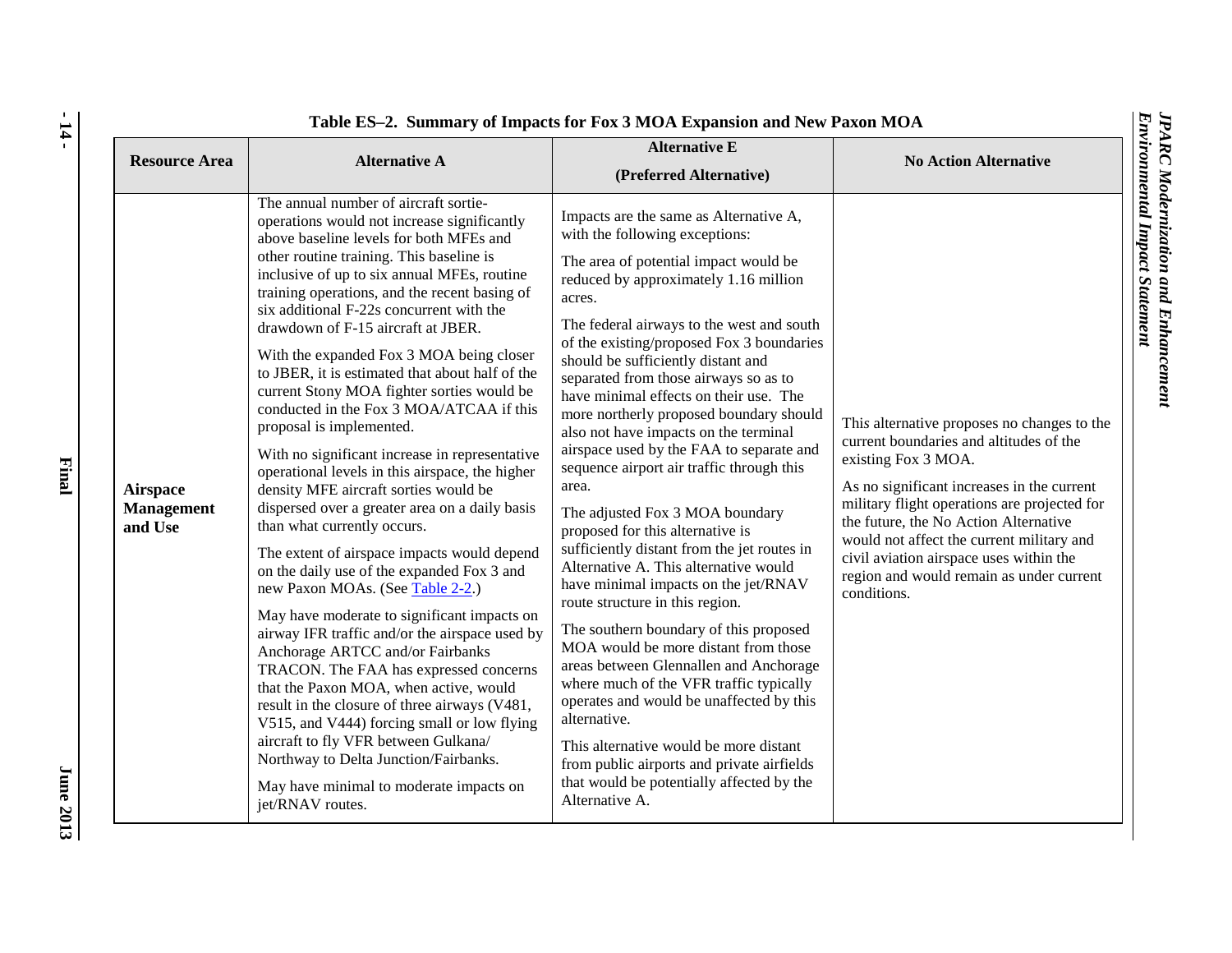|                      | <b>Alternative A</b>                                                                                                                                                                                                                                                                                                                                                                                                                                                                                                                                                                                                                                                                                                                                                                                                                                                                                                                                                                                         | <b>Alternative E</b>                                                                                                                                                                                                                                                                                                                                                  | <b>No Action Alternative</b>                                                                                                                                                                                                                         |
|----------------------|--------------------------------------------------------------------------------------------------------------------------------------------------------------------------------------------------------------------------------------------------------------------------------------------------------------------------------------------------------------------------------------------------------------------------------------------------------------------------------------------------------------------------------------------------------------------------------------------------------------------------------------------------------------------------------------------------------------------------------------------------------------------------------------------------------------------------------------------------------------------------------------------------------------------------------------------------------------------------------------------------------------|-----------------------------------------------------------------------------------------------------------------------------------------------------------------------------------------------------------------------------------------------------------------------------------------------------------------------------------------------------------------------|------------------------------------------------------------------------------------------------------------------------------------------------------------------------------------------------------------------------------------------------------|
| <b>Resource Area</b> |                                                                                                                                                                                                                                                                                                                                                                                                                                                                                                                                                                                                                                                                                                                                                                                                                                                                                                                                                                                                              | (Preferred Alternative)                                                                                                                                                                                                                                                                                                                                               |                                                                                                                                                                                                                                                      |
|                      | The potential for interactions between<br>military and VFR aircraft would depend on<br>the daily densities, time frames, altitudes, and<br>locations of both the military and VFR<br>aircraft operations.<br>Expanding the airspace for this proposal with<br>much lower altitudes would require increased<br>vigilance by both military and civilian pilots<br>to maintain continued awareness of each<br>other's presence while sharing this MOA<br>airspace when it is in use.                                                                                                                                                                                                                                                                                                                                                                                                                                                                                                                            |                                                                                                                                                                                                                                                                                                                                                                       |                                                                                                                                                                                                                                                      |
| <b>Noise</b>         | Subsonic aircraft noise levels beneath the<br>Paxon MOA/ATCAA would increase from<br>37 to 54 dB L <sub>dnmr,</sub> which is below levels of<br>concern established by EPA for any land use.<br>Decreasing altitudes would result in<br>increased individual overflight noise events.<br>Increases in noise levels in areas not<br>currently overlain by MOAs would be greater<br>than 10 dB and would be expected to be<br>easily noticeable, because the ambient noise<br>level in the ROI is low.<br>The average number of sonic booms per day<br>near the center of the Fox 3 MOA/ATCAA<br>airspace would increase by less than one per<br>day from 4.6 per day to 5.2.<br>The intensity of the proposed noise levels<br>does not exceed widely accepted impact<br>thresholds, below which significant noise<br>impacts do not typically occur. The context<br>and degree of change are such that the change<br>would be easily noticed and be expected to<br>be considered significant by a substantial | The area of potential impact would be<br>reduced by approximately 1.16 million<br>acres.<br>Beneath Fox 3 MOA/ATCAA, subsonic<br>noise levels would increase from 39 to<br>50 dB $L_{dmnr}$ .<br>Noise levels beneath Paxon<br>MOA/ATCAA would increase from 37 to<br>54 dB Ldnmr.<br>Increases in supersonic noise levels<br>would be the same as for Alternative A. | Under the No Action Alternative, there<br>would be no change to existing airspace<br>structure or existing baseline training<br>operations. No change in noise levels<br>would occur, and they would remain as<br>under current existing conditions. |

#### **Table ES–2. Summary of Impacts for Fox 3 MOA Expansion and New Paxon MOA** *(Continued)*

**- 15 -**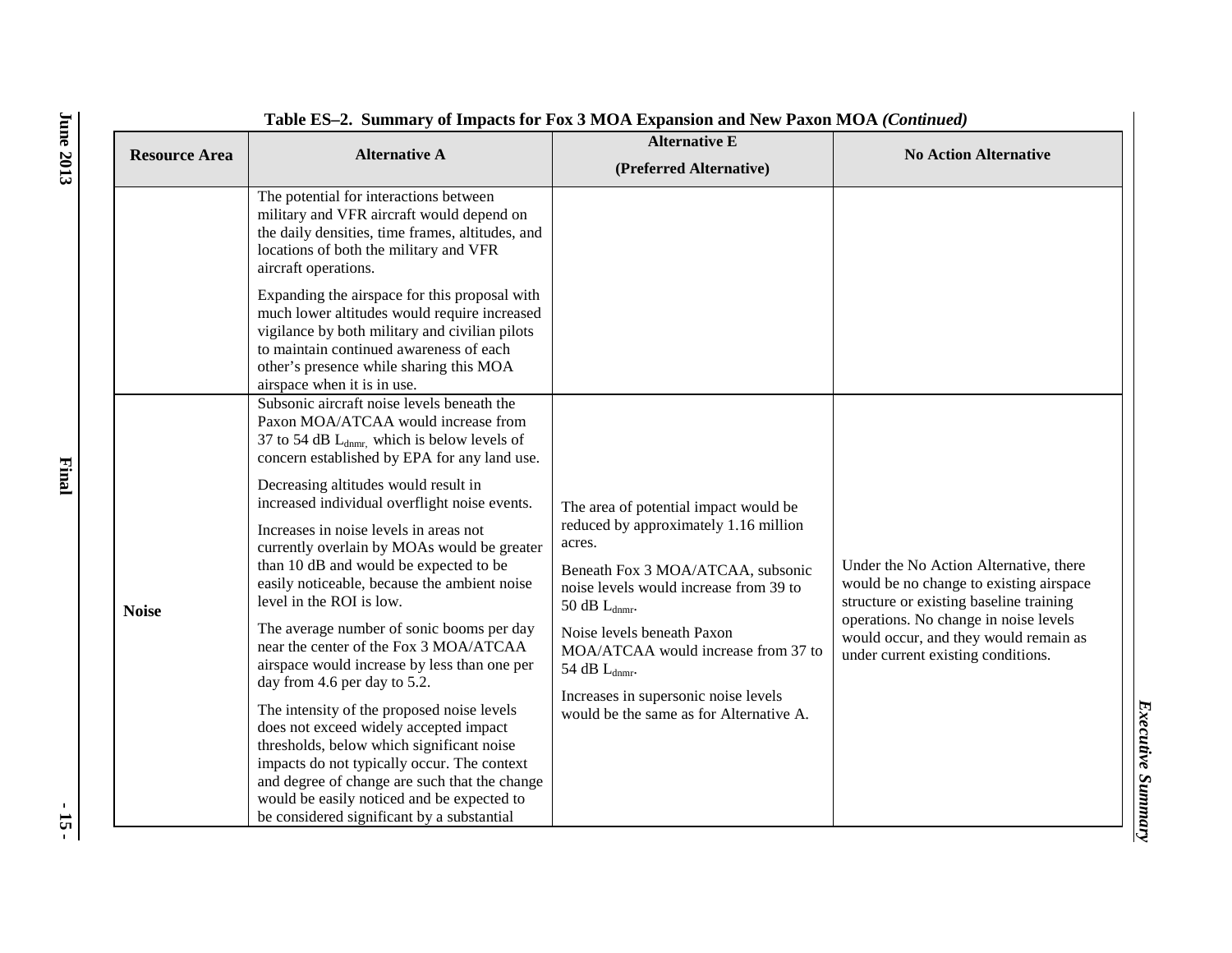| <b>Resource Area</b> | <b>Alternative A</b>                                                                                                                                                                                                                            | <b>Alternative E</b><br>(Preferred Alternative)                                                                                            | <b>No Action Alternative</b>                                                                                            |
|----------------------|-------------------------------------------------------------------------------------------------------------------------------------------------------------------------------------------------------------------------------------------------|--------------------------------------------------------------------------------------------------------------------------------------------|-------------------------------------------------------------------------------------------------------------------------|
|                      | percentage of the affected population.                                                                                                                                                                                                          |                                                                                                                                            |                                                                                                                         |
|                      | The risk of hearing loss associated with<br>proposed training operations would be<br>negligible.                                                                                                                                                |                                                                                                                                            |                                                                                                                         |
|                      | MFEs and routine training would only be<br>conducted at the lower altitudes in the Fox 3<br>MOA; they would be limited to 14,000 feet<br>MSL and above in the proposed Paxon MOA.                                                               |                                                                                                                                            |                                                                                                                         |
|                      | The potential for aircraft mishaps under this<br>alternative would be low to moderate. The<br>number of flying days/hours by both MFE<br>and routine training activities are not<br>projected to increase significantly over<br>current levels. |                                                                                                                                            |                                                                                                                         |
|                      | The probability of an aircraft crash into a<br>populated area is low, given the very low<br>population density in the proposed airspace.                                                                                                        | The potential for aircraft mishaps and<br>bird/wildlife-aircraft strikes would be<br>generally the same as discussed for<br>Alternative A. | The No Action Alternative would involve<br>continuation of those plans, procedures,<br>and processes currently used for |
| <b>Flight Safety</b> | The potential for near misses or midair<br>collisions between VFR aircraft and low-<br>altitude, high-speed military aircraft would<br>be moderate to significant.                                                                              | The area of potential impact would be<br>reduced by approximately 1.16 million<br>acres.                                                   | minimizing flight safety risks for all flight<br>activities within the existing airspace.                               |
|                      | No midair collisions and few reported near<br>misses have occurred within the existing<br>JPARC airspace.                                                                                                                                       |                                                                                                                                            |                                                                                                                         |
|                      | The potential for bird/wildlife-aircraft strikes<br>would be low to moderate and the existing<br>Air Force BASH programs and procedures<br>would include consideration of additional<br>means for monitoring and reacting to                    |                                                                                                                                            |                                                                                                                         |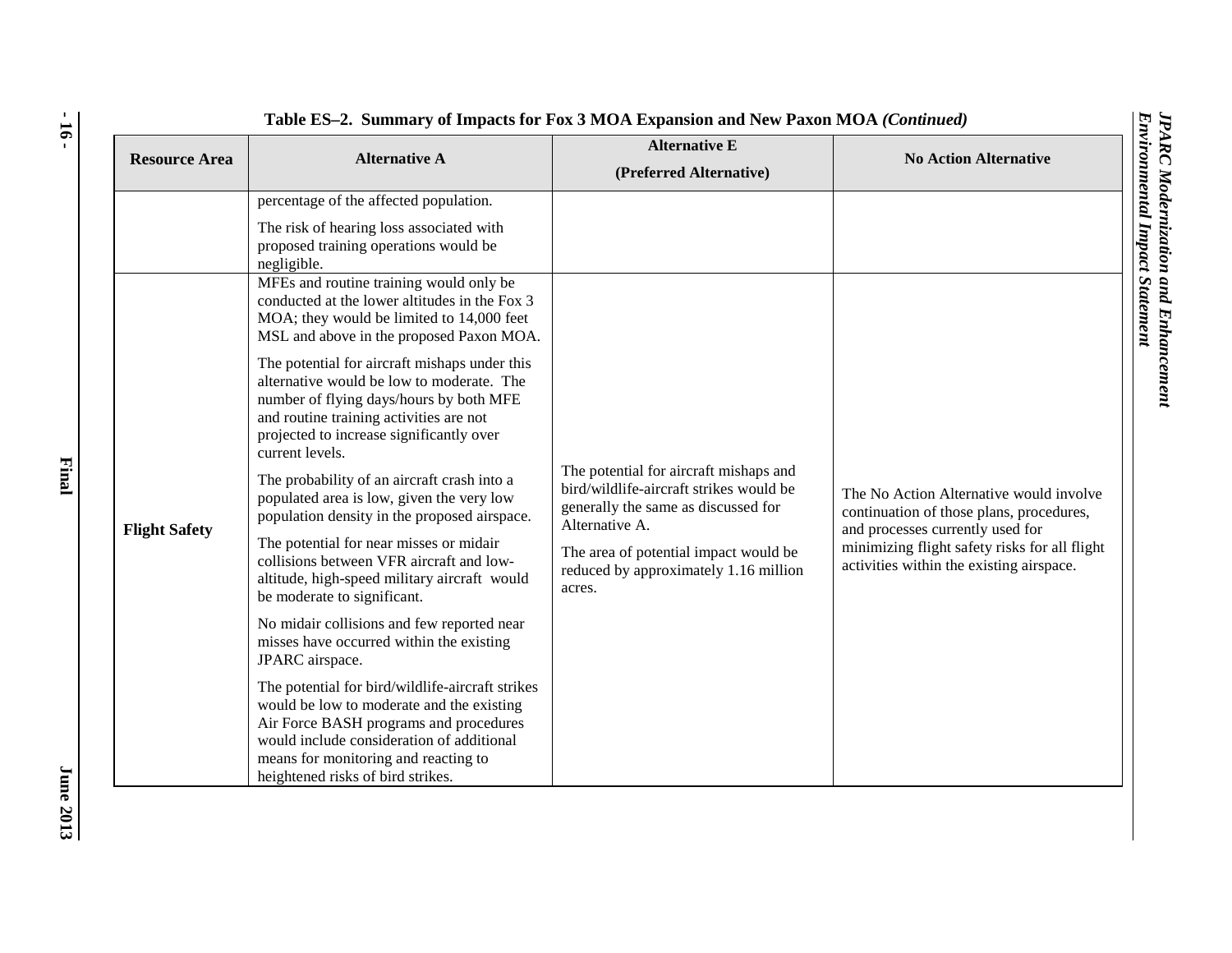|                                                   |                                                                                                                                                                                                                                                                                                                                                                                                                                                                                                                                                                                                                                    | <b>Alternative E</b>                                                                                               |                                                                                                                                                                                                                                                                                                 |
|---------------------------------------------------|------------------------------------------------------------------------------------------------------------------------------------------------------------------------------------------------------------------------------------------------------------------------------------------------------------------------------------------------------------------------------------------------------------------------------------------------------------------------------------------------------------------------------------------------------------------------------------------------------------------------------------|--------------------------------------------------------------------------------------------------------------------|-------------------------------------------------------------------------------------------------------------------------------------------------------------------------------------------------------------------------------------------------------------------------------------------------|
| <b>Resource Area</b>                              | <b>Alternative A</b>                                                                                                                                                                                                                                                                                                                                                                                                                                                                                                                                                                                                               | (Preferred Alternative)                                                                                            | <b>No Action Alternative</b>                                                                                                                                                                                                                                                                    |
| <b>Ground Safety</b>                              | Significant impact potential caused by the<br>use of chaff and flare during flight training<br>activities is considered to be low.                                                                                                                                                                                                                                                                                                                                                                                                                                                                                                 | Same as Alternative A.<br>The area of potential impact would be<br>reduced by approximately 1.16 million<br>acres. | The No Action Alternative would involve<br>continuation of those plans, procedures,<br>and processes currently used for<br>minimizing ground safety risks for all<br>flight activities within the existing<br>airspace.                                                                         |
| <b>Air Quality</b>                                | The use of chaff would not result in<br>significant air quality impacts.<br>Criteria pollutant emissions resulting from<br>flight operations would not exceed applicable<br>PSD significance thresholds of 250 tons per<br>year, resulting in less-than-significant<br>adverse air quality impacts (See Table 3-8.)<br>Given that the project region is in attainment<br>of all NAAQS, a conformity determination is<br>not necessary.<br>Significant impacts on public health from<br>HAPs emitted in association with aircraft<br>operations would not occur.<br>Significant impacts to Denali National Park<br>would not occur. | Same as Alternative A.<br>The area of potential impact would be<br>reduced by approximately 1.16 million<br>acres. | Air quality impacts under the No Action<br>Alternative would not differ from air<br>quality impacts generated under existing<br>operations at the Fox 3 and Stony MOAs<br>and would not result in additional air<br>quality impacts.                                                            |
| <b>Physical</b><br><b>Resources</b>               | No Effect                                                                                                                                                                                                                                                                                                                                                                                                                                                                                                                                                                                                                          |                                                                                                                    |                                                                                                                                                                                                                                                                                                 |
| Water<br><b>Resources</b>                         | No Effect                                                                                                                                                                                                                                                                                                                                                                                                                                                                                                                                                                                                                          |                                                                                                                    |                                                                                                                                                                                                                                                                                                 |
| <b>Hazardous</b><br><b>Materials and</b><br>Waste | There would not be an increase in chaff and<br>flare use within the overall airspace and<br>would be redistributed over a larger expanse<br>of airspace.<br>The use of temporary dry targets for practice<br>bombing without the actual release of<br>ordnance would not result in significant<br>adverse impacts.                                                                                                                                                                                                                                                                                                                 | Same as Alternative A.<br>The area of potential impact would be<br>reduced by approximately 1.16 million<br>acres. | Under the No Action Alternative, there<br>would be no addition to the current Fox 3<br>MOA configuration and no new Paxon<br>MOA. Therefore, hazardous<br>materials-related impacts would be the<br>same as those occurring under existing<br>conditions; no additional impacts would<br>occur. |

#### **Table ES–2. Summary of Impacts for Fox 3 MOA Expansion and New Paxon MOA** *(Continued)*

**- 17 -**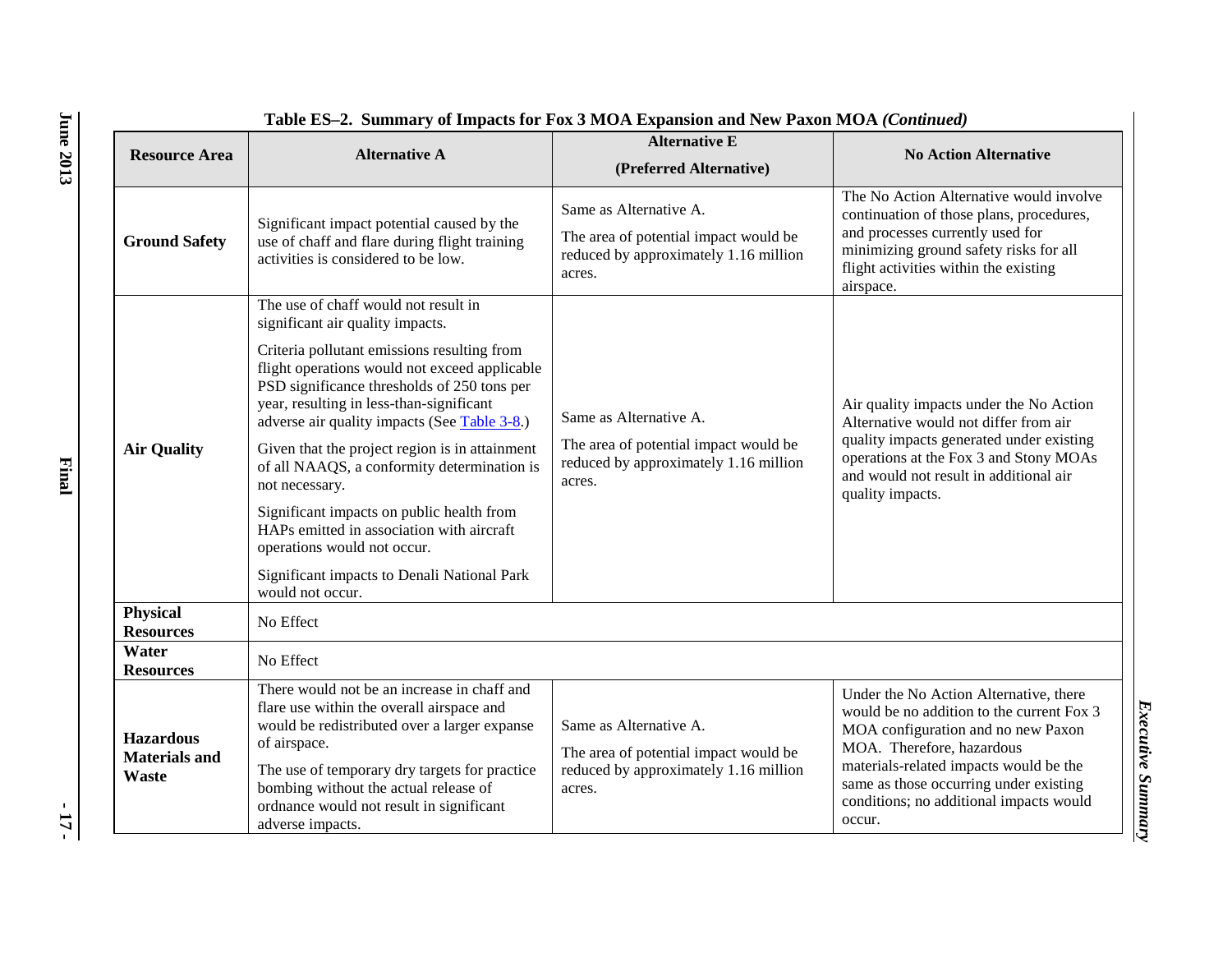| Table ES-2. Summary of Impacts for Fox 3 MOA Expansion and New Paxon MOA (Continued)<br>$\overline{\mathbf{8}}$ |                                       |                                                                                                                                                                                                                                                                                                                        |                                                                                                          |                                                                                                                                                                                                                 |
|-----------------------------------------------------------------------------------------------------------------|---------------------------------------|------------------------------------------------------------------------------------------------------------------------------------------------------------------------------------------------------------------------------------------------------------------------------------------------------------------------|----------------------------------------------------------------------------------------------------------|-----------------------------------------------------------------------------------------------------------------------------------------------------------------------------------------------------------------|
|                                                                                                                 | <b>Resource Area</b>                  | <b>Alternative A</b>                                                                                                                                                                                                                                                                                                   | <b>Alternative E</b><br>(Preferred Alternative)                                                          | <b>No Action Alternative</b>                                                                                                                                                                                    |
|                                                                                                                 |                                       | Wildlife species would be exposed to<br>overflight by military aircraft flying as low as<br>500 feet AGL, potentially causing altered<br>behavior or metabolic effects.                                                                                                                                                |                                                                                                          |                                                                                                                                                                                                                 |
|                                                                                                                 |                                       | Wildlife responses diminish with increasing<br>altitude of overflight or increasing slant<br>distance.                                                                                                                                                                                                                 |                                                                                                          |                                                                                                                                                                                                                 |
|                                                                                                                 |                                       | Reported wildlife responses to overflight are<br>largely behavioral and short-term. Some<br>short-term physiological changes (e.g.,<br>increased heart rate) have also been measured.                                                                                                                                  |                                                                                                          |                                                                                                                                                                                                                 |
| Final                                                                                                           | <b>Biological</b><br><b>Resources</b> | Studies of waterfowl, songbirds and raptors,<br>including bald and golden eagles, vary in<br>their responses to military jet overflight, but<br>documented responses have been limited to<br>short-term behavioral responses and no<br>effects that would be measurable at a<br>population level have been documented. | Same as Alternative A.<br>The area of potential impact would be<br>reduced by approximately 1.16 million | Under the No Action Alternative, the<br>horizontal and vertical boundaries of the<br>existing Fox 3 MOA would remain the<br>same and training would be expected to<br>continue as permitted within the existing |
|                                                                                                                 |                                       | Fish in their native habitat would not be<br>affected at the sound levels associated with<br>military aircraft overflight as low as 500 feet<br>AGL.                                                                                                                                                                   | acres.                                                                                                   | MOA. Wildlife resources would remain as<br>they currently exist.                                                                                                                                                |
|                                                                                                                 |                                       | Potentially sensitive areas such as the Gulkana<br>hatchery, which is the largest sockeye salmon<br>hatchery in the world (PWSAC 2012), could<br>be affected by overflight noise, especially<br>during the incubation period when the eggs<br>are susceptible to any type of noise or shock.                           |                                                                                                          |                                                                                                                                                                                                                 |
| <b>June 2013</b>                                                                                                |                                       | For wildlife not previously exposed to sonic<br>booms some short-term behavioral responses<br>may be observed but would not result in any<br>population-level effects.                                                                                                                                                 |                                                                                                          |                                                                                                                                                                                                                 |
|                                                                                                                 |                                       | Chaff and flare use would not impact wildlife                                                                                                                                                                                                                                                                          |                                                                                                          |                                                                                                                                                                                                                 |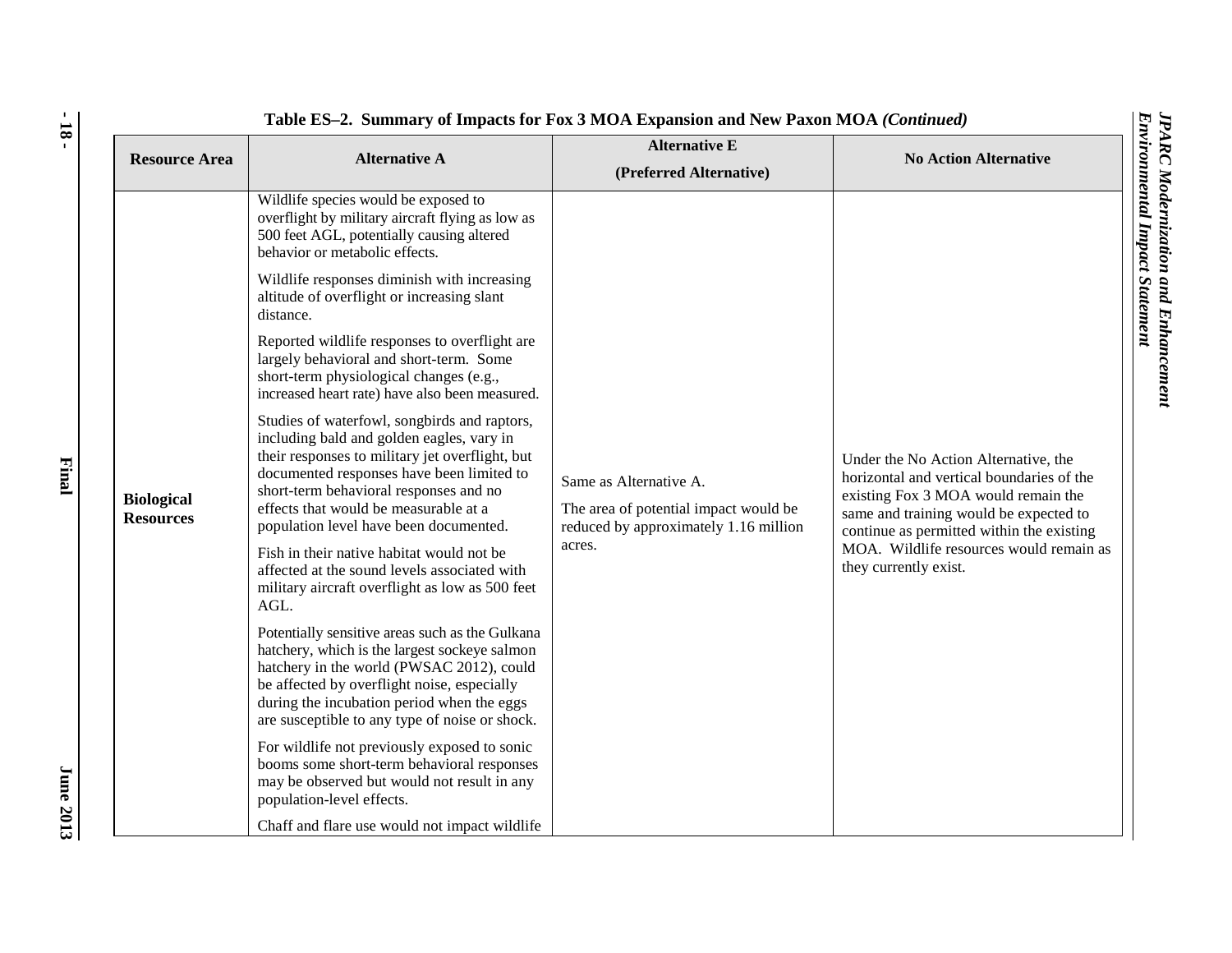| <b>Resource Area</b>                | <b>Alternative A</b>                                                                                                                                                                                                                                                                                                                                                                                                                                                                                                                                                                                                                                                                                                                                                                                                                                 | <b>Alternative E</b><br>(Preferred Alternative)                                                                    | <b>No Action Alternative</b>                                                                                                                                                                                                                                                                                            |
|-------------------------------------|------------------------------------------------------------------------------------------------------------------------------------------------------------------------------------------------------------------------------------------------------------------------------------------------------------------------------------------------------------------------------------------------------------------------------------------------------------------------------------------------------------------------------------------------------------------------------------------------------------------------------------------------------------------------------------------------------------------------------------------------------------------------------------------------------------------------------------------------------|--------------------------------------------------------------------------------------------------------------------|-------------------------------------------------------------------------------------------------------------------------------------------------------------------------------------------------------------------------------------------------------------------------------------------------------------------------|
|                                     |                                                                                                                                                                                                                                                                                                                                                                                                                                                                                                                                                                                                                                                                                                                                                                                                                                                      |                                                                                                                    |                                                                                                                                                                                                                                                                                                                         |
|                                     | resources to any significant degree.                                                                                                                                                                                                                                                                                                                                                                                                                                                                                                                                                                                                                                                                                                                                                                                                                 |                                                                                                                    |                                                                                                                                                                                                                                                                                                                         |
| <b>Cultural</b><br><b>Resources</b> | As with previous analyses for existing Alaska<br>MOAs (Air Force 1997-1), no significant<br>impacts are anticipated to cultural resources<br>from the expansion of current Fox 3 MOA<br>boundaries, the addition of a new MOA, and<br>their use for flight training.<br>Compliance with all requirements for Tribal<br>consultation has been completed. No<br>significant impacts on traditional cultural<br>resources or Alaska Native activities are<br>anticipated to result from the proposed<br>expansion of Fox 3 MOA boundaries and the<br>creation of the new Paxon MOA.                                                                                                                                                                                                                                                                     | Same as Alternative A.<br>The area of potential impact would be<br>reduced by approximately 1.16 million<br>acres. | Under the No Action Alternative there<br>would be no changes to the existing Fox 3<br>MOA and no new Paxon MOA. Existing<br>use of the MOA would continue under this<br>alternative, and traditional cultural<br>resources would continue to be managed in<br>compliance with Federal law and Air Force<br>regulations. |
| <b>Land Use</b>                     | This proposal alternative would have no<br>impact on land status or ownership.<br>Subsonic noise levels in the underlying areas<br>would increase substantially by about 17 dB<br>under the new Paxon MOA and by about<br>10 dB under existing Fox 3 and the Fox 3<br>expansion area. However, the highest<br>projected level under the new Paxon MOA,<br>54 dB L <sub>dnmr</sub> , is below levels of concern<br>established by EPA for any land use.<br>Overall, changes to quiet settings could<br>constitute an effect on valued natural and<br>pristine areas in the region, but would not be<br>expected to change the land use of the area<br>but could be annoying to individuals who<br>experience a startling event.<br>Minimal impact on land use from chaff and<br>flare use is expected.<br>Ground access and travel is not affected by | Same as Alternative A.<br>The area of potential impact would be<br>reduced by approximately 1.16 million<br>acres. | There would be no changes to the current<br>Fox 3 MOA configuration and altitudes or<br>proposed addition of the Paxon MOA<br>under the No Action Alternative.<br>Therefore, no additional impacts on land<br>use, public access, or recreation would<br>occur.                                                         |

#### **Table ES–2. Summary of Impacts for Fox 3 MOA Expansion and New Paxon MOA** *(Continued)*

**- 19 -**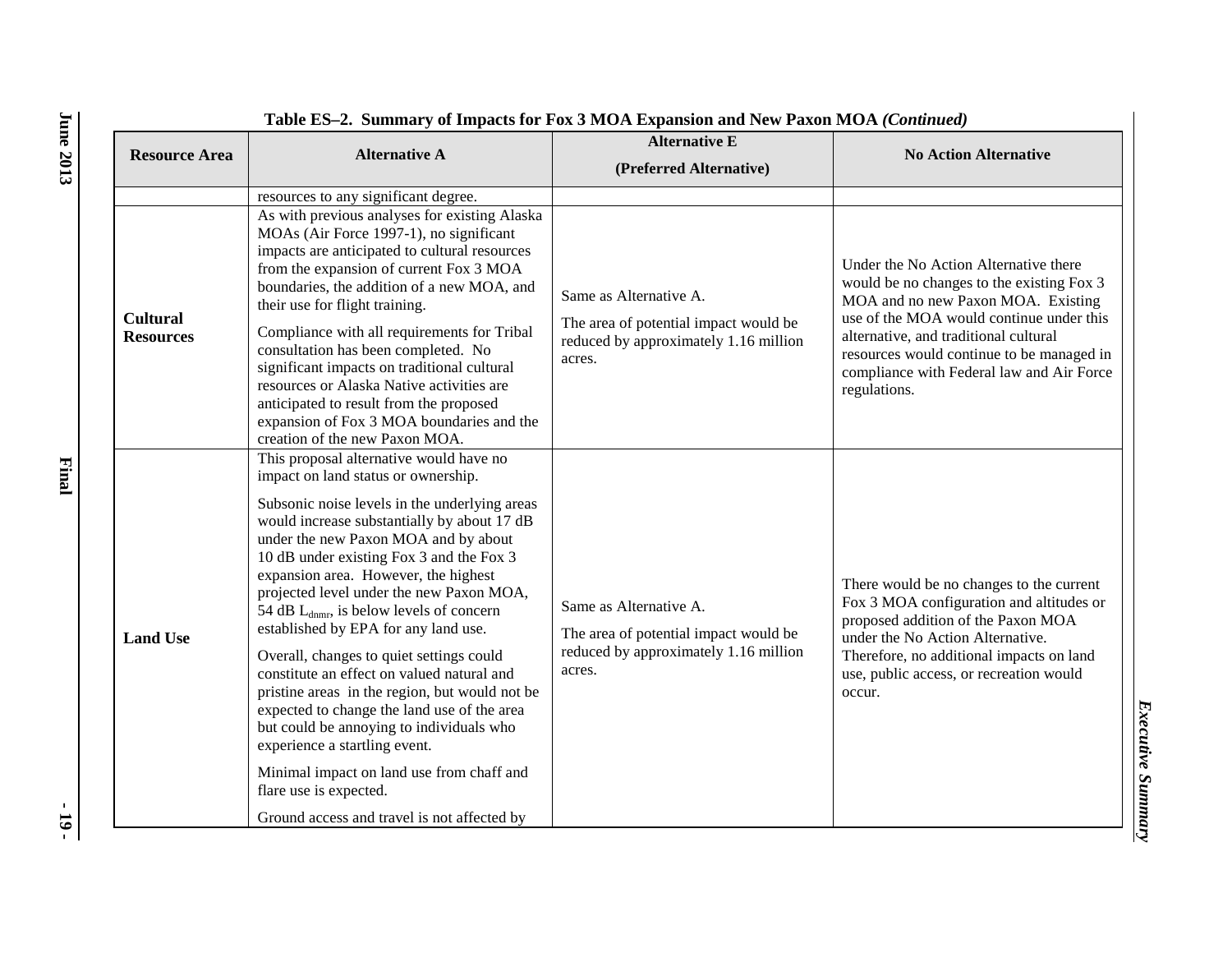|                                                                     |                                                                                                                                                                                                                                                                                                                                                                                                                                          | <b>Alternative E</b>                                                                                                                                                                                                                                        |                                                                                                                                                                                   |
|---------------------------------------------------------------------|------------------------------------------------------------------------------------------------------------------------------------------------------------------------------------------------------------------------------------------------------------------------------------------------------------------------------------------------------------------------------------------------------------------------------------------|-------------------------------------------------------------------------------------------------------------------------------------------------------------------------------------------------------------------------------------------------------------|-----------------------------------------------------------------------------------------------------------------------------------------------------------------------------------|
| <b>Resource Area</b>                                                | <b>Alternative A</b>                                                                                                                                                                                                                                                                                                                                                                                                                     | (Preferred Alternative)                                                                                                                                                                                                                                     | <b>No Action Alternative</b>                                                                                                                                                      |
|                                                                     | this proposal. Indirect effects of changes in<br>civilian air access could affect access to<br>specific communities and areas and<br>associated uses and activities.                                                                                                                                                                                                                                                                     |                                                                                                                                                                                                                                                             |                                                                                                                                                                                   |
|                                                                     | No direct spatial or temporal impacts on<br>availability of recreational opportunities<br>would occur under this alternative.                                                                                                                                                                                                                                                                                                            |                                                                                                                                                                                                                                                             |                                                                                                                                                                                   |
|                                                                     | Indirect effects of changes in civilian air<br>access would affect spatial and temporal<br>availability to specific areas, and associated<br>uses and activities.                                                                                                                                                                                                                                                                        |                                                                                                                                                                                                                                                             |                                                                                                                                                                                   |
| <b>Infrastructure</b><br>$\boldsymbol{\&}$<br><b>Transportation</b> | No Effect                                                                                                                                                                                                                                                                                                                                                                                                                                |                                                                                                                                                                                                                                                             |                                                                                                                                                                                   |
|                                                                     | The major concerns for socioeconomic<br>resources associated with the proposed<br>action, as identified by scoping and draft EIS<br>public review comments, are potential<br>impacts to property values and commercial<br>and general aviation.                                                                                                                                                                                          | The area of potential impact would be<br>reduced by approximately 1.16 million<br>acres.                                                                                                                                                                    | Under the No Action Alternative, no new                                                                                                                                           |
|                                                                     | Impacts on key industries such as energy<br>development and mining are expected to be<br>low.                                                                                                                                                                                                                                                                                                                                            | Alternative E avoids the area near Lake<br>Louise and there are fewer persons<br>identified overall under the airspace and                                                                                                                                  | airspace would be created and no<br>expansion to the existing Fox 3 MOA<br>would be created. Existing activities in the                                                           |
| Socioeconomics                                                      | Potential civil aviation impacts may include<br>significantly increased flight distances and<br>increased flight time when the airspace is<br>active and either pilots elect not to transit the<br>MOAs, or pilots flying to and from private<br>airports or airfields are directed by ATC to<br>divert their flight routes to avoid the active<br>airspace and military activities. These<br>potential aviation impacts would result in | thus fewer persons who could be<br>potentially impacted under this<br>alternative.<br>Commercial and general aviation would<br>remain similar to those as described under<br>Alternative A but at a reduced amount of<br>affected airspace, as noted above. | Fox 3 MOA would continue under the<br>current procedures and guidelines.<br>Therefore, no changes to socioeconomic<br>resources from current existing conditions<br>are expected. |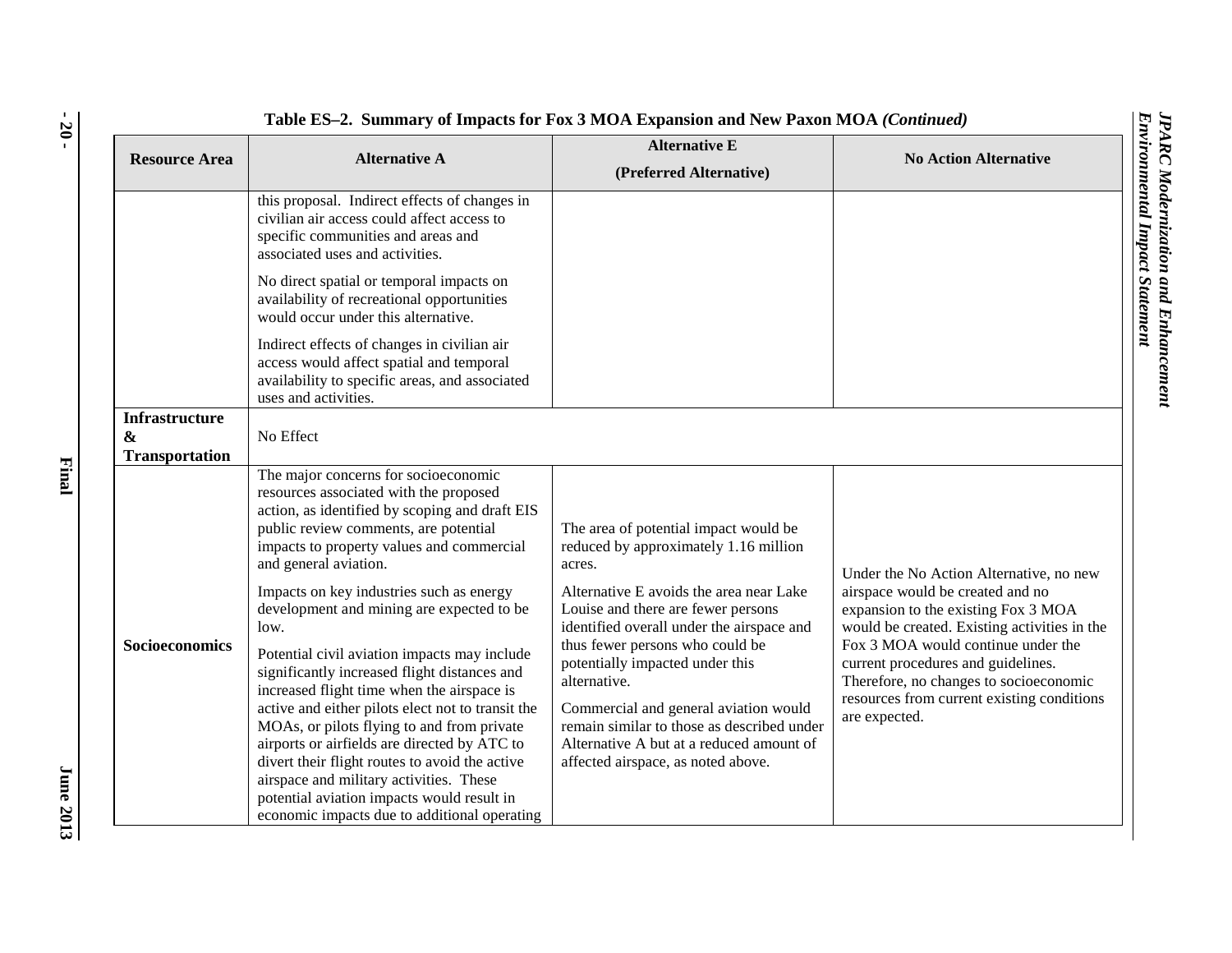|                      |                                                                                                                                                                                                                                                                                                                                                                                                                                                                                                                                                                                                                                                                                                                                                                                                                                                                                                                                             | <b>Alternative E</b>                                                                                               |                                                                                                                                                                                                                                                                                                                                                                                                                                                                                          |
|----------------------|---------------------------------------------------------------------------------------------------------------------------------------------------------------------------------------------------------------------------------------------------------------------------------------------------------------------------------------------------------------------------------------------------------------------------------------------------------------------------------------------------------------------------------------------------------------------------------------------------------------------------------------------------------------------------------------------------------------------------------------------------------------------------------------------------------------------------------------------------------------------------------------------------------------------------------------------|--------------------------------------------------------------------------------------------------------------------|------------------------------------------------------------------------------------------------------------------------------------------------------------------------------------------------------------------------------------------------------------------------------------------------------------------------------------------------------------------------------------------------------------------------------------------------------------------------------------------|
| <b>Resource Area</b> | <b>Alternative A</b>                                                                                                                                                                                                                                                                                                                                                                                                                                                                                                                                                                                                                                                                                                                                                                                                                                                                                                                        | (Preferred Alternative)                                                                                            | <b>No Action Alternative</b>                                                                                                                                                                                                                                                                                                                                                                                                                                                             |
|                      | costs (primarily related to increased fuel use)<br>associated with avoiding active airspace, and<br>the costs of any expended efforts in tracking<br>the airspace status through available advisory<br>services.                                                                                                                                                                                                                                                                                                                                                                                                                                                                                                                                                                                                                                                                                                                            |                                                                                                                    |                                                                                                                                                                                                                                                                                                                                                                                                                                                                                          |
|                      | Under Alternative A, there are approximately<br>206 persons in the census block that has been<br>defined under the restricted airspace. The<br>low population density under the proposed<br>low-level airspace makes it highly unlikely<br>that noise from flight activity would have<br>significant social or economic impacts on the<br>region                                                                                                                                                                                                                                                                                                                                                                                                                                                                                                                                                                                            |                                                                                                                    |                                                                                                                                                                                                                                                                                                                                                                                                                                                                                          |
| <b>Subsistence</b>   | The expansion of the Fox 3 MOAs and the<br>establishment of the Paxon MOA would not<br>restrict ground access to traditional use areas<br>or hunting locations beneath the new<br>airspace.<br>Subsistence users would have the same<br>access and availability to subsistence<br>resources from the ground as under current<br>conditions.<br>The new and expanded airspace, however,<br>may result in a restriction of access by<br>aircraft to areas or landing fields below or in<br>the vicinity of the airspace. Aircraft are often<br>used in the subsistence harvests, particularly<br>for times of year in which traditional use<br>areas are not accessible by ground vehicles.<br>Wildlife surveys are factored into the impact<br>assessment, as they are conducted by aircraft<br>to gauge populations and health, information<br>that is then taken into consideration when the<br>ADFG determines subsistence priorities and | Same as Alternative A.<br>The area of potential impact would be<br>reduced by approximately 1.16 million<br>acres. | Under the No Action Alternative, flight<br>training would continue in the existing Fox<br>3 MOA with no expansions or new<br>airspace being created. Civil aviation<br>would be permitted under the same<br>guidelines described in Section 3.1.1, and<br>wildlife/vegetation species would be<br>affected by the conditions described in<br>Section 3.1.8. Therefore, subsistence<br>resources and access to those resources<br>would be the same as described in<br>Section $3.1.13$ . |

# **Table ES–2. Summary of Impacts for Fox 3 MOA Expansion and New Paxon MOA** *(Continued)*

**- 21 -**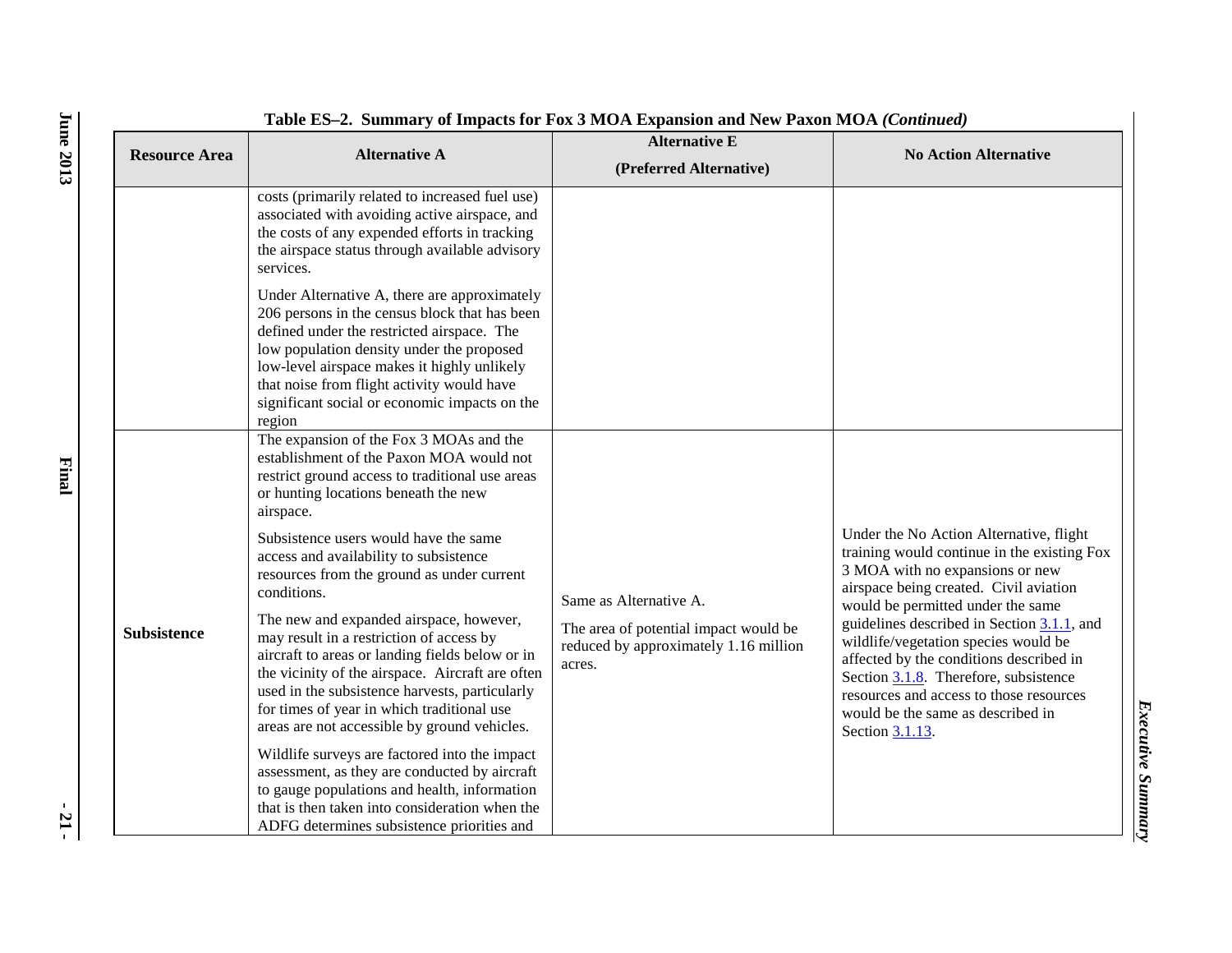| <b>Resource Area</b>                   | <b>Alternative A</b>                                                                                                                                                                                                                                                                                        | <b>Alternative E</b><br>(Preferred Alternative)                                                                    | <b>No Action Alternative</b>                                                                                                                                                                                                   |
|----------------------------------------|-------------------------------------------------------------------------------------------------------------------------------------------------------------------------------------------------------------------------------------------------------------------------------------------------------------|--------------------------------------------------------------------------------------------------------------------|--------------------------------------------------------------------------------------------------------------------------------------------------------------------------------------------------------------------------------|
|                                        | the amount of takes permitted.<br>Noise and residual materials from chaff and<br>flares also have the potential to affect the<br>wildlife and vegetation resources harvested<br>by subsistence users but not to a significant<br>adverse degree.                                                            |                                                                                                                    |                                                                                                                                                                                                                                |
| <b>Environmental</b><br><b>Justice</b> | Impacts from airspace management, noise,<br>flight safety, socioeconomics, and<br>subsistence were assessed for environmental<br>justice in accordance with EO 12898. It was<br>determined they would not create<br>disproportionate adverse effects on minority<br>and low-income populations or children. | Same as Alternative A.<br>The area of potential impact would be<br>reduced by approximately 1.16 million<br>acres. | There would be no additional<br>disproportionately high and adverse effects<br>on minority and low-income populations or<br>children from the No Action Alternative.<br>The Fox 3 MOA would remain as currently<br>configured. |

# **Table ES–2. Summary of Impacts for Fox 3 MOA Expansion and New Paxon MOA** *(Continued)* **<b>- 22** -- **22** -- **22** -- **22** -- **22** -- **22** -- **22** -- **22** -- **22** -- **22** -- **22** -- **22** -- **22** -- **22** -- **22** -- **22** -- **2**

### **MITIGATION MEASURES:**

### • **Special Use Airspace Information System (Airspace Management; Safety-Flight; Land Use-Access)**

Continue SUAIS in all areas where radio coverage exists; this includes a majority of the area beneath the proposed Fox 3 and Paxon MOAs. The SUAIS Letter of Agreement with the FAA will be updated to include current radio sites and any new MOAs to be covered by the system. The effectiveness of this mitigation in maintaining a safe, usable airspace can be seen in today's northern MOAs, which have minimum altitudes even lower than proposed here. The Air Force safely shares large expanses of airspace with civilian aviation utilizing the communication network known as SUAIS. Proposed new, low MOAs already have large areas of SUAIS coverage that would enable safe, simultaneous use of these new airspaces by civil and military aircraft.

### • **Eagle and Migratory Bird Avoidance (Biological Resources)**

Limit minimum altitude to 1,000 feet AGL in the new Fox 3 and Paxon MOAs from March 15 to September 30 (nesting season) to comply with the Bald and Golden Eagle Protection Act. Subject to available funding, the Air Force may coordinate with USFWS to establish habitat models and/or conduct bald and golden eagle nest surveys to establish low flying (500 feet AGL) areas outside of eagle habitat during the nesting season (March 15 to September 30).

### • **Wildlife Avoidance (Biological Resources)**

Modify existing Letter of Agreement with ADFG to maintain avoidance areas over caribou and Dall sheep populations under the new MOAs during critical lifecycle periods. Coordination with wildlife agencies will continue to determine specifics, including seasons and minimum overflight altitudes; location of herds is monitored/reported by ADFG.

## • **VFR Flight Corridors (Airspace management; Safety-Flight; Biological Resources; Land Use-Management, Access, Recreation; Socioeconomics; Subsistence)**

Extend the VFR flight corridor over the Richardson Highway between Delta Junction and Glennallen to include the highway segment under the new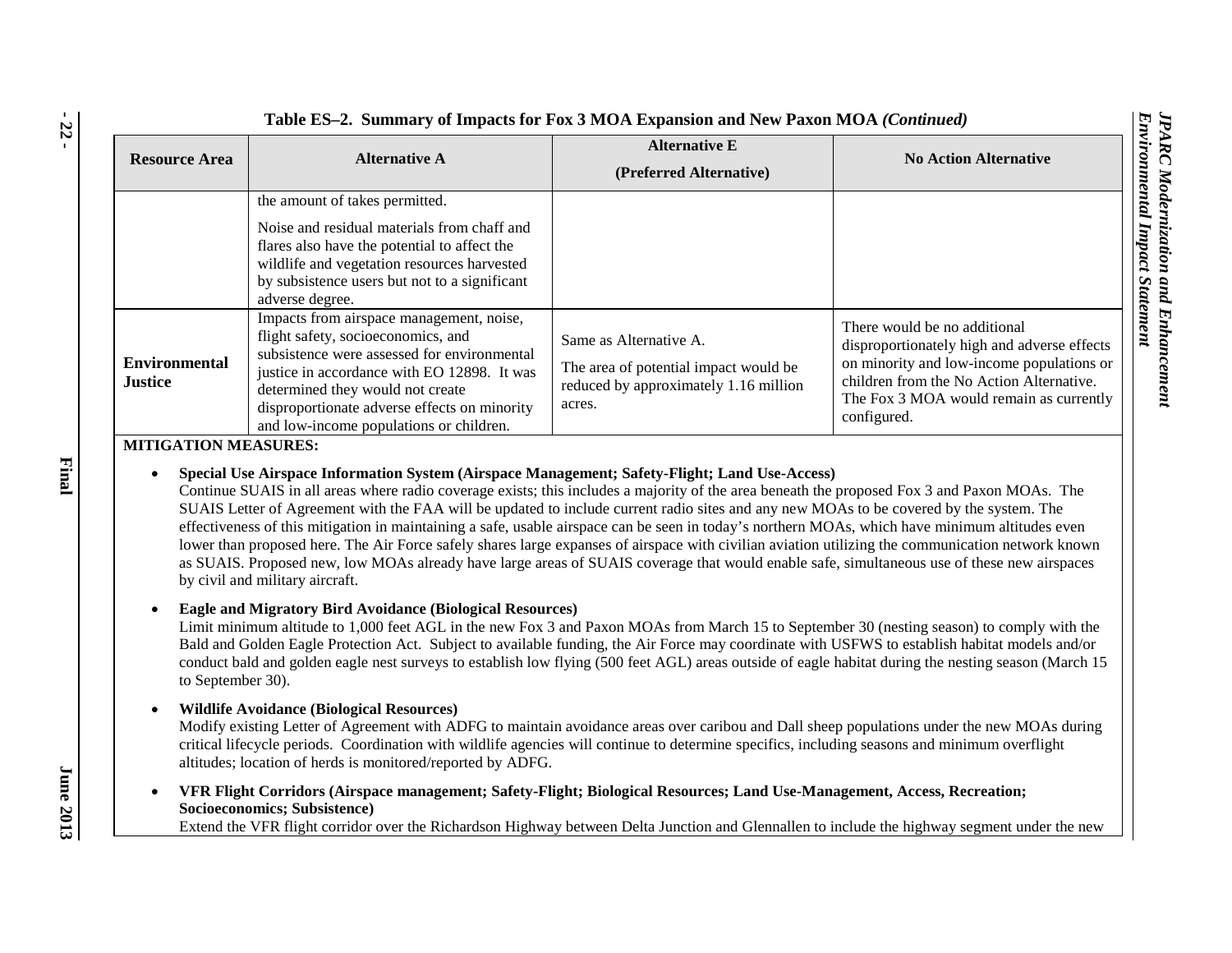| Table ES-2. Summary of Impacts for Fox 3 MOA Expansion and New Paxon MOA (Continued)                                                                                                                                                                                                                                                                                                                                                                                                                                                                                                                                                                                                                                                                                                                                                                                                                                                                                      |                      |                                                 |                              |  |  |
|---------------------------------------------------------------------------------------------------------------------------------------------------------------------------------------------------------------------------------------------------------------------------------------------------------------------------------------------------------------------------------------------------------------------------------------------------------------------------------------------------------------------------------------------------------------------------------------------------------------------------------------------------------------------------------------------------------------------------------------------------------------------------------------------------------------------------------------------------------------------------------------------------------------------------------------------------------------------------|----------------------|-------------------------------------------------|------------------------------|--|--|
| <b>Resource Area</b>                                                                                                                                                                                                                                                                                                                                                                                                                                                                                                                                                                                                                                                                                                                                                                                                                                                                                                                                                      | <b>Alternative A</b> | <b>Alternative E</b><br>(Preferred Alternative) | <b>No Action Alternative</b> |  |  |
| Paxon MOA. The corridor laterally will be 3 miles on either side of the Richardson Highway and vertically go from the surface up to 4,500 feet<br>MSL. (The MOA would only go down to 5,000 feet MSL over the corridor to allow a 500-foot buffer.) As an extra safety measure, designated VFR<br>corridors are intended to be free of high-speed Air Force aircraft, thereby allowing unimpeded flight by civilian aircraft. Corridors such as this have<br>been used extensively for the safe transit of civilian aircraft where the military currently flies low in MOAs. This new corridor would continue to<br>allow unimpeded VFR flights below the floor of the proposed Paxon low MOA. An additional benefit of the VFR corridor is a reduced noise level<br>over the Paxson Fish Hatchery from the higher flying military aircraft.                                                                                                                              |                      |                                                 |                              |  |  |
| National Wild and Scenic Rivers Protection (Biological Resources; Land Use-Management, Recreation)<br>For the period of May 15 to September 30, expand the Gulkana (west, middle, and north forks) and Delta National Wild and Scenic Rivers' (and<br>others, as designated) Flight Avoidance Areas to include portions within new MOA boundaries using a 5-nautical mile buffer either side of the river<br>centerline with 5,000 feet MSL minimum altitude. The river corridors will include their headwater lakes areas (Tangle Lakes and Dickey Lake).                                                                                                                                                                                                                                                                                                                                                                                                                |                      |                                                 |                              |  |  |
| <b>Concentrated Activity Areas (Land Use-Management, Recreation; Socioeconomics)</b><br>Comply with flight avoidance areas established by the 11th Air Force Airspace and Range Team and listed in the 11th Air Force Airspace<br>Handbook. Areas not specified by the ROD may be added, increased, decreased, or removed by the 11th Air Force Airspace and Range team as<br>situations dictate (e.g., a mine and its air operations cease to exist).                                                                                                                                                                                                                                                                                                                                                                                                                                                                                                                    |                      |                                                 |                              |  |  |
| Key: ADFG=Alaska Department of Fish and Game; AGL=above ground level; ARTCC=Air Route Traffic Control Center; ATC=Air Traffic Control; ATCAA=Air Traffic<br>Control Assigned Airspace; BASH=bird/wildlife-aircraft strike hazard; dB=decibel; EIS=environmental impact statement; EO=Executive Order; EPA=U.S. Environmental<br>Protection Agency; FAA=Federal Aviation Administration; HAPs=hazardous air pollutant; IFR=Instrument Flight Rules; JBER=Joint Base Elmendorf-Richardson;<br>combination of Elmendorf AFB and Fort Richardson; L <sub>dnm</sub> =onset rate-adjusted day-night average sound level; MFEs=major flying exercise; MOA=Military Operations Area;<br>MSL=mean sea level; NAAQS=National Ambient Air Quality Standards; PSD=prevention of significant deterioration; PWSAC=; RNAV=Area Navigation; ROI=region of<br>influence; SUAIS=Special Use Airspace Information Service; TRACON=Terminal Radar Approach Control; VFR=Visual Flight Rules. |                      |                                                 |                              |  |  |

| <b>Resource Area</b>                            | <b>Alternative A</b><br>(Preferred Alternative)                                                                                                                                                                                                                                                                                                                                                   | <b>Alternative B</b>                                                                                                                                                                                                                                                                                                                             | <b>No Action Alternative</b>                                                                                                                            |
|-------------------------------------------------|---------------------------------------------------------------------------------------------------------------------------------------------------------------------------------------------------------------------------------------------------------------------------------------------------------------------------------------------------------------------------------------------------|--------------------------------------------------------------------------------------------------------------------------------------------------------------------------------------------------------------------------------------------------------------------------------------------------------------------------------------------------|---------------------------------------------------------------------------------------------------------------------------------------------------------|
| <b>Airspace</b><br><b>Management</b> and<br>Use | Use of $R - 2202B/C/D$ is not projected to<br>increase significantly above current<br>representative levels under this proposal since<br>live ordnance deliveries would be conducted<br>by those fighter aircraft types currently<br>conducting other ordnance deliveries on the<br>Oklahoma Impact Area.<br>The proposed expansion of this restricted area<br>would only be activated as needed. | Alternative B contains all of the elements<br>of Alternative A but would also include<br>establishing a new restricted area to<br>allow realistic munitions drops in both<br>the Oklahoma and Blair Lakes Impact<br>Areas. Only inert bombs would be<br>dropped at Blair Lakes Impact Area<br>under RLOD.<br>When activated, this airspace would | The No Action Alternative would not<br>result in any change from existing<br>conditions in the military and civil<br>uses of this airspace environment. |

**- 23 -**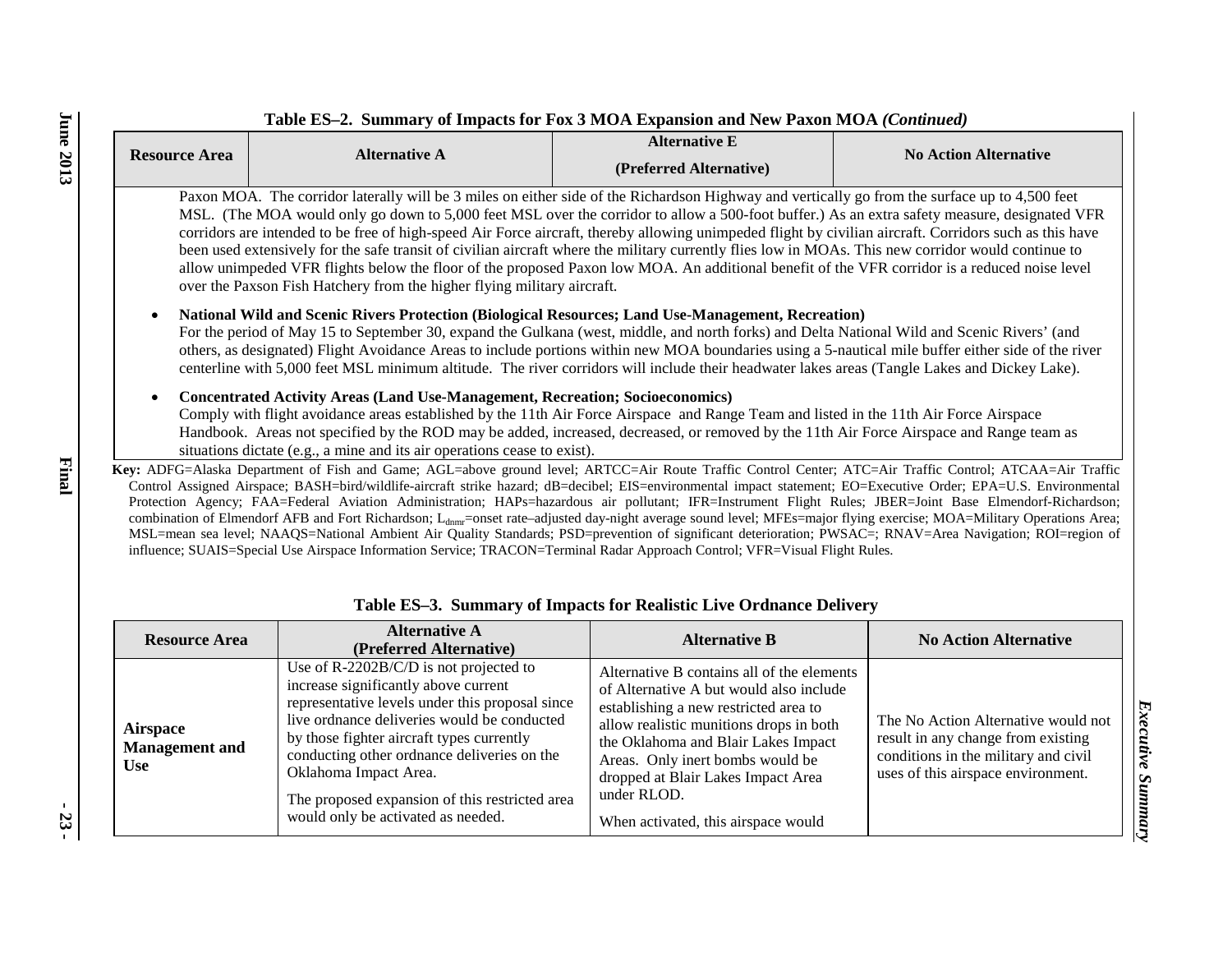| <b>Resource Area</b> | <b>Alternative A</b><br>(Preferred Alternative)                                                                                                                                                                                                                                                                                                                                                                                                                                                                                                                                                                                                                                                                                        | <b>Alternative B</b>                                                                                                                                                                                                                                                                                                                                                                                                                                                                                                                                                                                                                                  | <b>No Action Alternative</b>                                                                                                                                                                                                                                        |
|----------------------|----------------------------------------------------------------------------------------------------------------------------------------------------------------------------------------------------------------------------------------------------------------------------------------------------------------------------------------------------------------------------------------------------------------------------------------------------------------------------------------------------------------------------------------------------------------------------------------------------------------------------------------------------------------------------------------------------------------------------------------|-------------------------------------------------------------------------------------------------------------------------------------------------------------------------------------------------------------------------------------------------------------------------------------------------------------------------------------------------------------------------------------------------------------------------------------------------------------------------------------------------------------------------------------------------------------------------------------------------------------------------------------------------------|---------------------------------------------------------------------------------------------------------------------------------------------------------------------------------------------------------------------------------------------------------------------|
|                      | The scheduled and real-time status of this<br>restricted airspace would be available on the<br>SUAIS and other information sources.<br>The extent to which this Alternative may<br>impact civil aviation airspace use in the region<br>of the expanded R-2202 would be minimal.<br>The area proposed for the R-2202 expansion<br>would have no direct impacts on VFR flyways.<br>No public airports or private airfields are<br>located within the immediate area of the<br>proposed R-2202 expansion and others are<br>sufficiently distant from this proposal so as not<br>to be directly impacted.                                                                                                                                  | restrict other uses of the Eielson MOA<br>not associated with the live ordnance<br>delivery missions. The planned use of<br>this airspace would require coordination<br>among the other using agencies to<br>schedule and prioritize their respective<br>mission requirements for this SUA.<br>Restricted airspace linking the existing<br>restricted areas would not permit civil<br>aviation use of this airspace when<br>activated for live ordnance deliveries.<br>No public airports or private airfields are<br>located within the immediate area of the<br>proposed R-2202 expansion and others<br>are sufficiently distant from this proposal |                                                                                                                                                                                                                                                                     |
| <b>Noise</b>         | The number of sortie-operations conducted in<br>R-2202 would not be expected to change, and<br>aircraft noise levels would remain<br>approximately the same as under baseline<br>conditions.<br>Sonic booms generated at these altitudes<br>generally do not reach the ground due to<br>atmospheric refraction and when they do<br>intersect the ground are attenuated by the long<br>distances travelled.<br>The number of live GBU-32 (1,000-pound-<br>class-bombs) dropped per year would be<br>expected to increase from 70 to 200 while the<br>number of SDBs dropped annually would<br>remain the same as under baseline conditions.<br>Noise levels exceeding 62 dB CDNL would not<br>extend beyond the boundaries of DoD-owned | so as not to be directly impacted.<br>Inert munitions generate noise on impact<br>that is noticeable only in the immediate<br>vicinity of the impact location.<br>Noise impacts in the Blair Lakes Impact<br>Area under Alternative B would be<br>minimal, and munitions usage and noise<br>impacts in the Oklahoma Impact Area<br>would be the same as under<br>Alternative A.<br>Impacts do not exceed the significance<br>thresholds established for this action.                                                                                                                                                                                  | Under the No Action Alternative,<br>restricted area airspace extents would<br>remain as they are currently, and no<br>changes to munitions usage would<br>occur. There would be no change<br>from existing conditions for noise<br>under the No Action Alternative. |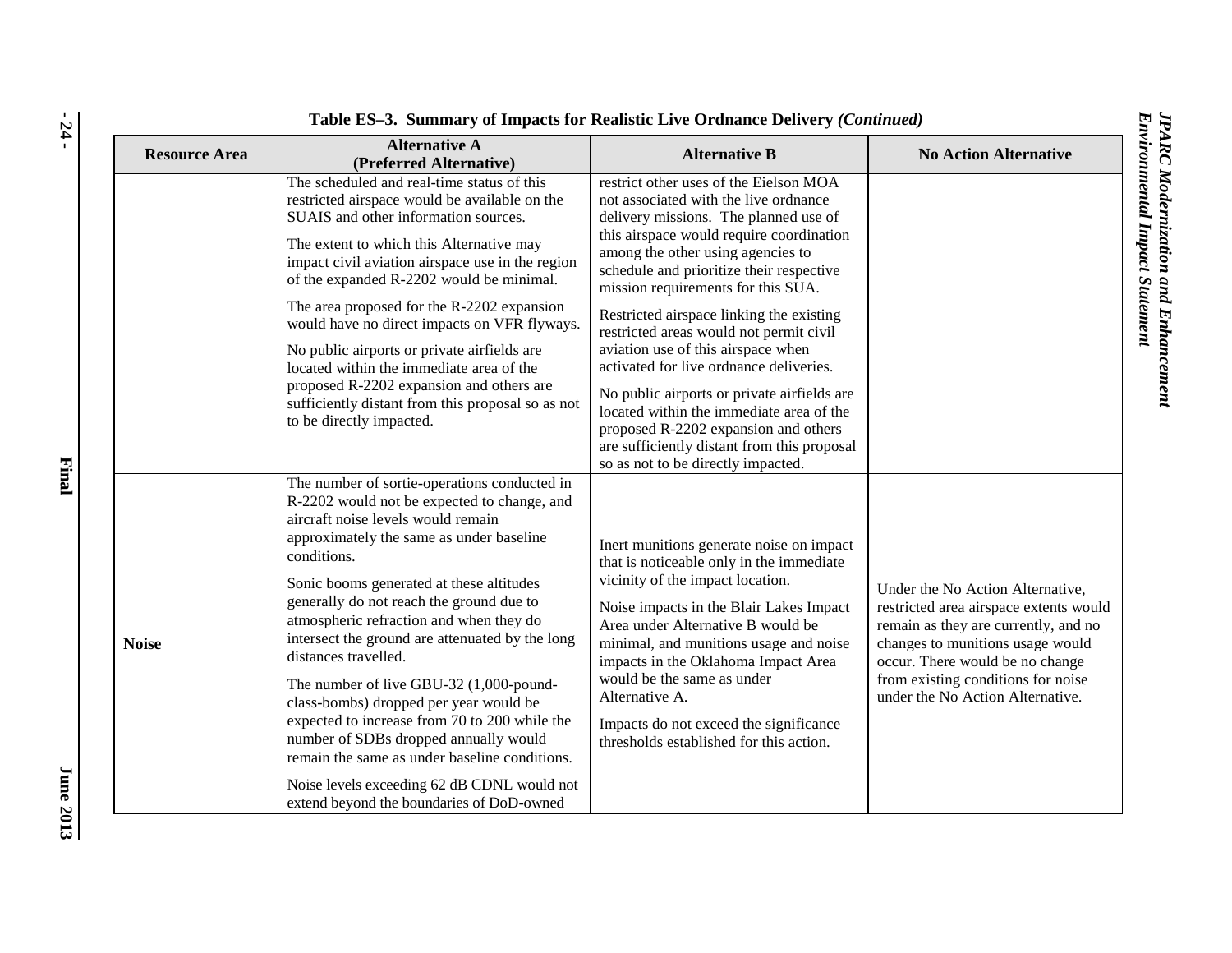| Table E5–5. Summary of Impacts for Realistic Live Orthance Delivery (Commuta) |                                                                                                                                                                                                                                                                                                                                                                                                                                                                                                                                                                                                                                                                                                                                                          |                                                                                                                                                                                                                                                                                                                                                                                                                                                                                                                                                                                                                                                                                |                                                                                                                                                                                                                                 |  |
|-------------------------------------------------------------------------------|----------------------------------------------------------------------------------------------------------------------------------------------------------------------------------------------------------------------------------------------------------------------------------------------------------------------------------------------------------------------------------------------------------------------------------------------------------------------------------------------------------------------------------------------------------------------------------------------------------------------------------------------------------------------------------------------------------------------------------------------------------|--------------------------------------------------------------------------------------------------------------------------------------------------------------------------------------------------------------------------------------------------------------------------------------------------------------------------------------------------------------------------------------------------------------------------------------------------------------------------------------------------------------------------------------------------------------------------------------------------------------------------------------------------------------------------------|---------------------------------------------------------------------------------------------------------------------------------------------------------------------------------------------------------------------------------|--|
| <b>Resource Area</b>                                                          | <b>Alternative A</b><br>(Preferred Alternative)                                                                                                                                                                                                                                                                                                                                                                                                                                                                                                                                                                                                                                                                                                          | <b>Alternative B</b>                                                                                                                                                                                                                                                                                                                                                                                                                                                                                                                                                                                                                                                           | <b>No Action Alternative</b>                                                                                                                                                                                                    |  |
| <b>Flight Safety</b>                                                          | land.<br>The proposed incremental increase in<br>munitions use at the geographically remote<br>Oklahoma Impact Area would not result in<br>noise impacts that would exceed significance<br>thresholds established for this action.<br>The overall potential for any flight safety risks<br>under this alternative would be low to<br>moderate.<br>Aircraft sortie-operations and the overall<br>number of flying hours within the existing and<br>proposed airspace would not increase<br>significantly above current representative<br>levels, therefore, the potential risk for<br>increased aircraft mishaps, bird-aircraft strikes<br>or near misses/midair collisions should also<br>not increase.                                                  | The overall potential for any flight safety<br>risks under this alternative would be low<br>to moderate.<br>The probability of any flight safety risks<br>within this airspace, when active, would<br>be relatively low, as discussed for<br>Alternative A.                                                                                                                                                                                                                                                                                                                                                                                                                    | The No Action Alternative would<br>involve maintaining the current use<br>of this airspace as well as those plans,<br>procedures, and processes in place<br>for minimizing flight safety risks<br>within the existing airspace. |  |
| <b>Ground Safety</b>                                                          | Existing procedures for range safety and<br>control would continue to be implemented for<br>proposed training activities in the Oklahoma<br>Impact Area, as well as within land areas<br>underlying the proposed expanded R-2202<br>airspace.<br>For areas outside of the military land<br>boundary, the Air Force would develop a<br>Range Safety and Access Plan following the<br>ROD for managing and ensuring public safety<br>on non-military land.<br>As required, training areas would be cleared of<br>UXO or munitions debris to reduce related<br>hazards and provide a safe and constructive<br>training environment for all training units.<br>Any cleared areas that become contaminated<br>during live-fire exercises/training would again | Existing procedures for range safety and<br>control, as described under Alternative<br>A, would be implemented for proposed<br>activities in the existing targets at the<br>Oklahoma and Blair Lakes Impact Areas,<br>as well as within land areas underlying<br>the proposed expanded R-2211 and<br>R-2202 airspaces.<br>Existing procedures for UXO and<br>munitions safety, as described under<br>Alternative A, would be implemented for<br>the proposed activities.<br>There are no aspects of Alternative B<br>associated with public access control not<br>previously discussed under Alternative<br>A. Consequently, significant impacts are<br>not expected to occur. | No change in ground operations<br>would occur under the No Action<br>Alternative; therefore, there would be<br>no additional changes to existing<br>public health and safety conditions.                                        |  |

**- 25 -**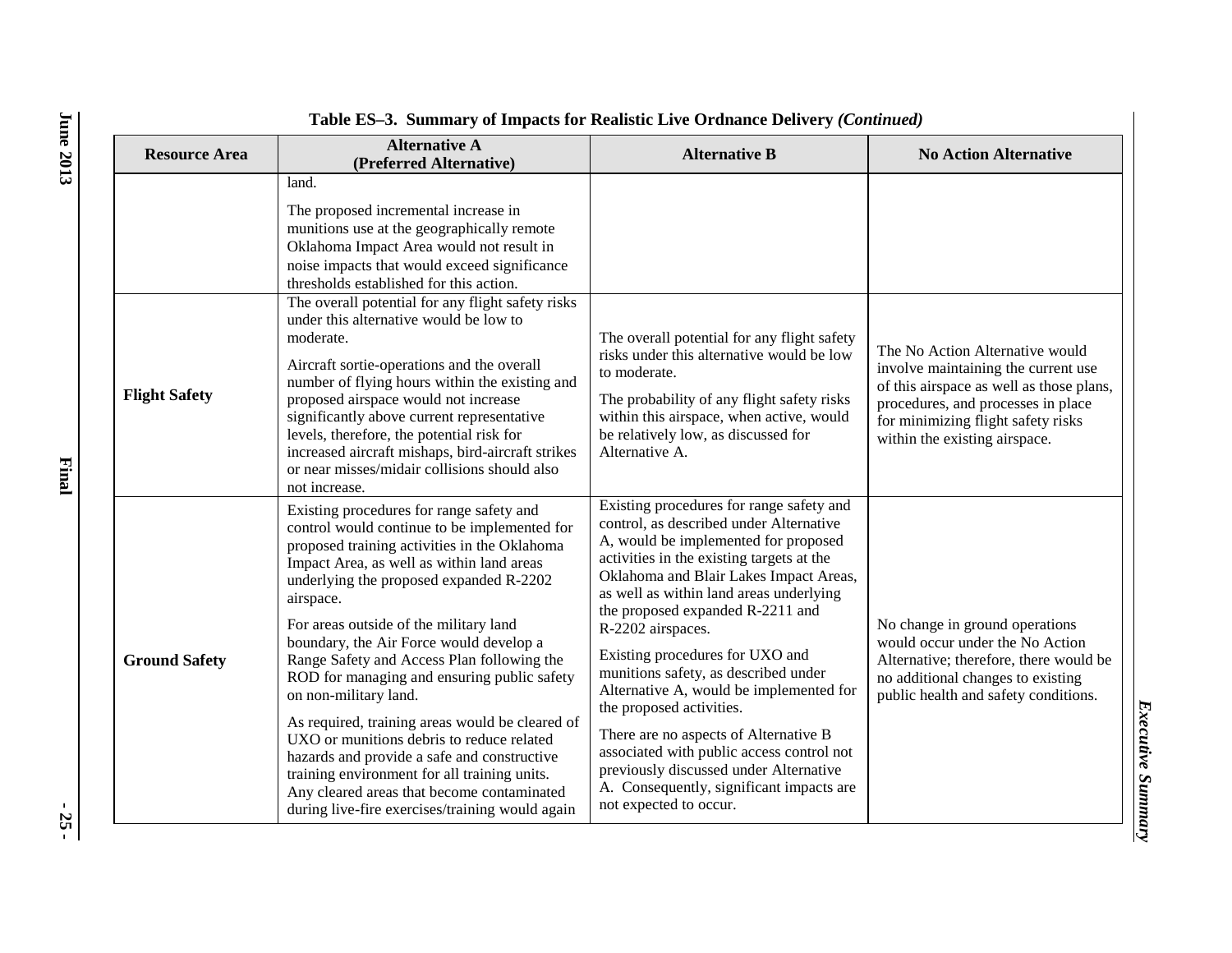| Environmental Impact Statement | $JPARC$ Modernization and Enhancement |
|--------------------------------|---------------------------------------|
|                                |                                       |

| <b>Resource Area</b> | <b>Alternative A</b><br>(Preferred Alternative)                                                                                                                                                                                                                                                                           | <b>Alternative B</b>                                                                                                                                                                         | <b>No Action Alternative</b>                                                                                                                                                                                                 |
|----------------------|---------------------------------------------------------------------------------------------------------------------------------------------------------------------------------------------------------------------------------------------------------------------------------------------------------------------------|----------------------------------------------------------------------------------------------------------------------------------------------------------------------------------------------|------------------------------------------------------------------------------------------------------------------------------------------------------------------------------------------------------------------------------|
|                      | be cleared when the exercise is completed.<br>Current procedures designed to limit<br>unauthorized public access would continue<br>when ordnance delivery exercises are taking<br>place. These procedures include marking<br>prohibited areas with placards, blockades,<br>verbal warnings, or red flags as appropriate.  | All fire management and response<br>practices currently employed or proposed<br>under Alternative A would be<br>implemented. Consequently, significant<br>impacts are not expected to occur. |                                                                                                                                                                                                                              |
|                      | The Integrated Wildland Fire Management<br>Plan would be updated to address training<br>activities under Alternative A.                                                                                                                                                                                                   |                                                                                                                                                                                              |                                                                                                                                                                                                                              |
|                      | Implementation of the measures listed above<br>would minimize the potential for significant<br>adverse impacts on the military and the general<br>public.                                                                                                                                                                 |                                                                                                                                                                                              |                                                                                                                                                                                                                              |
|                      | No changes will occur to aircraft operations in<br>the affected area under Alternative A of this<br>action. Thus, no analysis was performed on<br>the air quality effects of aircraft operations in<br>the region.                                                                                                        |                                                                                                                                                                                              |                                                                                                                                                                                                                              |
| <b>Air Quality</b>   | Alternative A for the RLOD would result in an<br>increase in GBU-32 expenditures in R-2202,<br>which would result in an increase in criteria<br>pollutant and HAP emissions. The low level of<br>criteria pollutant emissions that would result<br>provides a good indication that the HAP<br>emissions would be minimal. | Same as Alternative A.                                                                                                                                                                       | Air quality impacts under the No<br>Action Alternative would not differ<br>from air quality impacts generated<br>under existing operations at R-2202<br>and R-2211. Therefore, the No<br>Action Alternative would not result |
|                      | Increases in criteria pollutant emissions from<br>Alternative A would not exceed applicable<br>PSD significance thresholds of 250 tons per<br>year. Therefore, the criteria pollutant<br>emissions would result in less-than-significant<br>air quality impacts.                                                          |                                                                                                                                                                                              | in any new air quality changes from<br>existing conditions.                                                                                                                                                                  |
|                      | Impacts on air quality-related values at Denali<br>National Park would be expected to be                                                                                                                                                                                                                                  |                                                                                                                                                                                              |                                                                                                                                                                                                                              |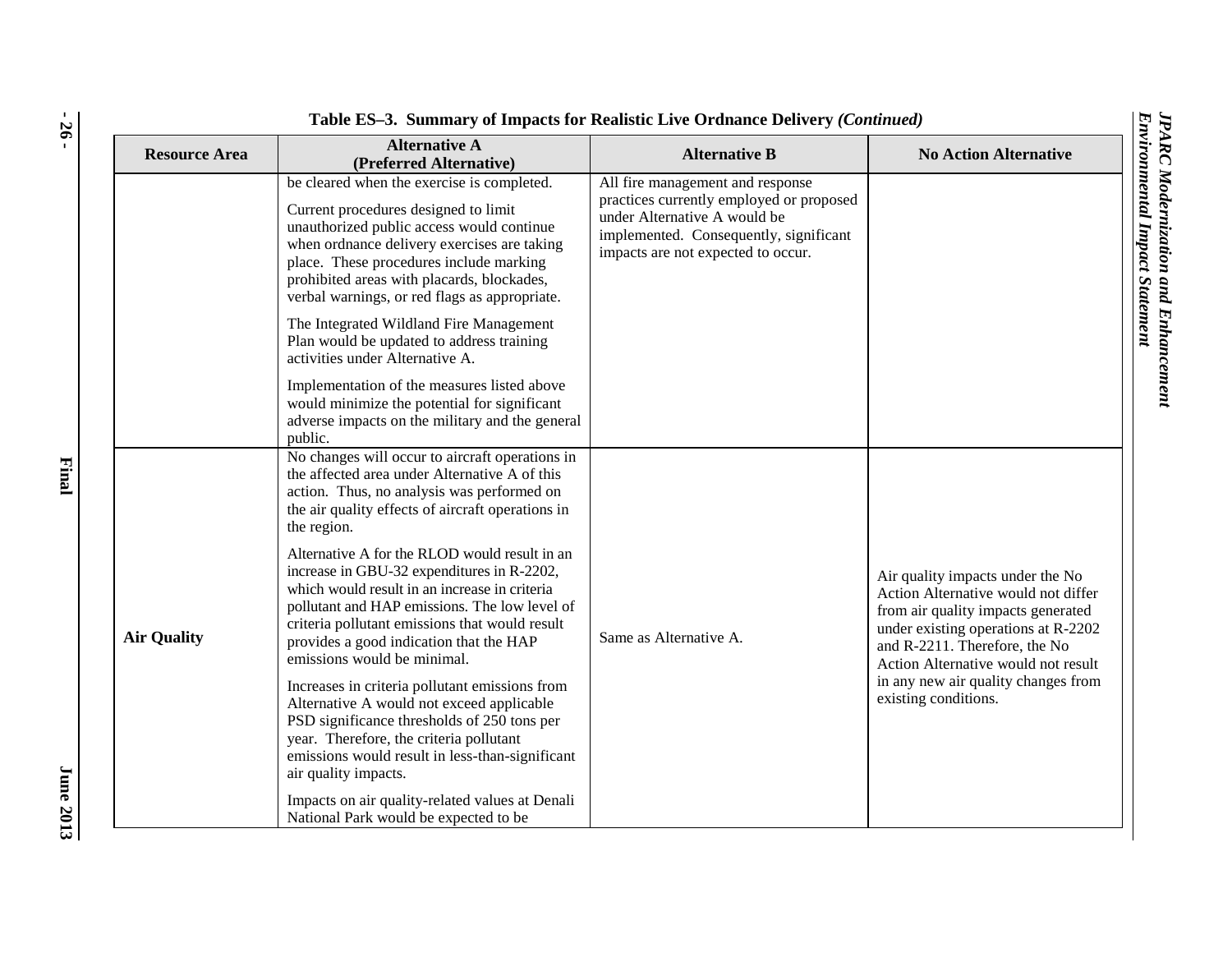|                           | галс Еэ—э. Эшппагу ог нирассятог ксанялс Егус Огинансс Denvery (Солиниси)<br><b>Alternative A</b>                                                                                                                                                                                                                                                                                                                                                                                                                                                                                                                                                                                                                                                                                                                     |                                                                                                                                                                                                                       |                                                                                                                                                                                                                         |
|---------------------------|-----------------------------------------------------------------------------------------------------------------------------------------------------------------------------------------------------------------------------------------------------------------------------------------------------------------------------------------------------------------------------------------------------------------------------------------------------------------------------------------------------------------------------------------------------------------------------------------------------------------------------------------------------------------------------------------------------------------------------------------------------------------------------------------------------------------------|-----------------------------------------------------------------------------------------------------------------------------------------------------------------------------------------------------------------------|-------------------------------------------------------------------------------------------------------------------------------------------------------------------------------------------------------------------------|
| <b>Resource Area</b>      | (Preferred Alternative)                                                                                                                                                                                                                                                                                                                                                                                                                                                                                                                                                                                                                                                                                                                                                                                               | <b>Alternative B</b>                                                                                                                                                                                                  | <b>No Action Alternative</b>                                                                                                                                                                                            |
|                           | negligible.<br>The proposed additional use of ordnance                                                                                                                                                                                                                                                                                                                                                                                                                                                                                                                                                                                                                                                                                                                                                                |                                                                                                                                                                                                                       |                                                                                                                                                                                                                         |
| <b>Physical Resources</b> | represents a fraction of total yearly munitions<br>use in the Oklahoma Impact Area, such that no<br>adverse soil erosion impacts would occur.                                                                                                                                                                                                                                                                                                                                                                                                                                                                                                                                                                                                                                                                         | Impacts would be similar to those<br>described for Alternative A.                                                                                                                                                     | Under the No Action Alternative,<br>there would be no change to current<br>activities at Blair Lakes Impact Area<br>or the Oklahoma Impact Area and<br>conditions would be the same as<br>existing baseline conditions. |
|                           | The proposed new targets in TAs 544 and 533<br>would be classified as temporary impact areas.<br>Creation of new targets could result in short-<br>and long-term soil erosion, as well as<br>degradation of permafrost, including<br>thermokarst features; therefore, there is<br>potential for significant adverse impacts to<br>occur without mitigations to avoid or reduce<br>impacts, or the addition of BMPs and SOPs for<br>these specific areas.                                                                                                                                                                                                                                                                                                                                                              |                                                                                                                                                                                                                       |                                                                                                                                                                                                                         |
| <b>Water Resources</b>    | Impacts would be limited to the existing target<br>arrays that currently undergo live-fire practice<br>in the Oklahoma Impact Area.<br>Water quality could be impacted by the metals<br>and explosive fillers used in the ordnance.<br>Iron, manganese, copper, molybdenum, lead,<br>nickel and zinc are found in shell and various<br>projectile components of the GBU-32 and<br>SDBs.<br>The increase in ordnance use is not expected to<br>raise levels of metal concentrations to levels of<br>concern; therefore, water quality impacts from<br>metals deposited in the environment by<br>exploded ordnance would be potentially<br>adverse but not significant.<br>The potential for net loss in wetland acreage<br>would be minimal and potential impacts to<br>wetlands would be adverse but not significant. | Impacts would be similar to those<br>described for Alternative A, including the<br>addition of the Blair Lakes Impact Area<br>which is designated as a nondudded<br>range where only inert ordnance would<br>be used. | There would be no change to water<br>quality in association with munitions<br>use under current existing conditions,<br>and no additional changes would<br>occur in association with munitions<br>use.                  |
|                           | Impacts on surface water and groundwater<br>downstream of the proposed target arrays for                                                                                                                                                                                                                                                                                                                                                                                                                                                                                                                                                                                                                                                                                                                              |                                                                                                                                                                                                                       |                                                                                                                                                                                                                         |

**- 27 -**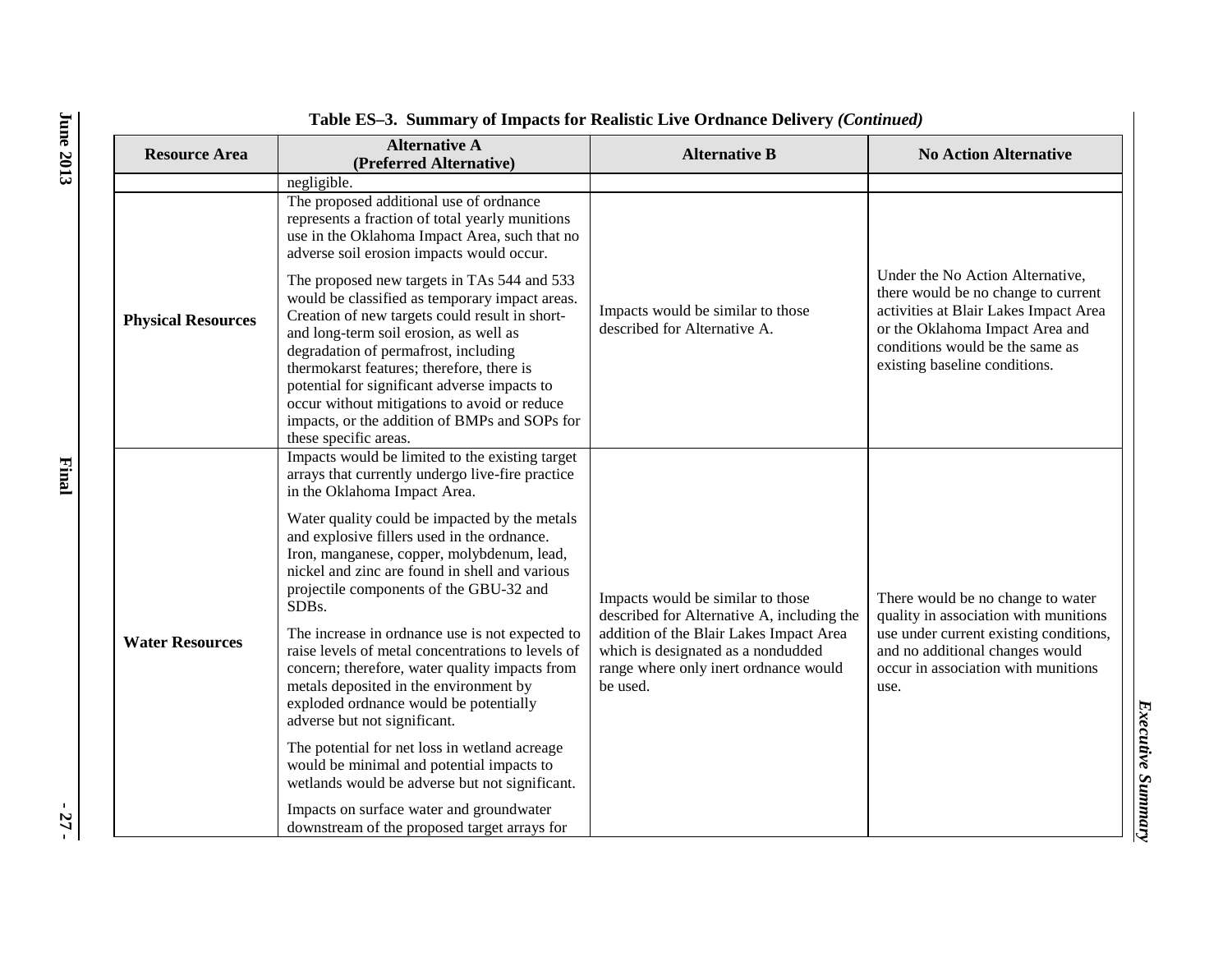| 28              |                                                | Table ES-3. Summary of Impacts for Realistic Live Ordnance Delivery (Continued)                                                                                                                                                                                                                                                                                                                                                                                                                                                                                                                                                                                                                                                             |                                                                                                                                                                                                                       |                                                                                                                                                                                                                                                                                                                                        |  |  |
|-----------------|------------------------------------------------|---------------------------------------------------------------------------------------------------------------------------------------------------------------------------------------------------------------------------------------------------------------------------------------------------------------------------------------------------------------------------------------------------------------------------------------------------------------------------------------------------------------------------------------------------------------------------------------------------------------------------------------------------------------------------------------------------------------------------------------------|-----------------------------------------------------------------------------------------------------------------------------------------------------------------------------------------------------------------------|----------------------------------------------------------------------------------------------------------------------------------------------------------------------------------------------------------------------------------------------------------------------------------------------------------------------------------------|--|--|
|                 | <b>Resource Area</b>                           | <b>Alternative A</b><br>(Preferred Alternative)                                                                                                                                                                                                                                                                                                                                                                                                                                                                                                                                                                                                                                                                                             | <b>Alternative B</b>                                                                                                                                                                                                  | <b>No Action Alternative</b>                                                                                                                                                                                                                                                                                                           |  |  |
|                 |                                                | inert ordnance delivery in TAs 533 and 544<br>would be minimal and not significant.                                                                                                                                                                                                                                                                                                                                                                                                                                                                                                                                                                                                                                                         |                                                                                                                                                                                                                       |                                                                                                                                                                                                                                                                                                                                        |  |  |
|                 |                                                | The inert ordnance would not create<br>significant craters; therefore impacts to<br>wetlands would be minimal and not<br>significant.                                                                                                                                                                                                                                                                                                                                                                                                                                                                                                                                                                                                       |                                                                                                                                                                                                                       |                                                                                                                                                                                                                                                                                                                                        |  |  |
|                 |                                                | No significant adverse general hazardous<br>materials-related operational impacts would<br>occur in association with this alternative, as<br>current and future Army regulations and<br>practices would be undertaken to meet<br>compliance requirements.                                                                                                                                                                                                                                                                                                                                                                                                                                                                                   |                                                                                                                                                                                                                       |                                                                                                                                                                                                                                                                                                                                        |  |  |
| Final           | <b>Hazardous</b><br><b>Materials and Waste</b> | Low levels of zinc, copper, lead, and antimony<br>were detected within impact areas and target<br>berms where munitions were used. The metal<br>concentrations were above the background but<br>no samples in DTA had values approaching<br>levels of concern (USACE 2004-1).<br>The Oklahoma Impact Area would be<br>managed in accordance with current Federal,<br>State of Alaska, Air Force, and Army<br>regulations for the management, safe handling,<br>and disposal of hazardous waste and materials<br>associated with live and inert ordnance and<br>UXO, as the result of aerial bombing exercises<br>at each impact area. Therefore, Alternative A<br>would result in the potential for adverse but<br>not significant impacts. | Impacts would be similar to those<br>described for Alternative A, including the<br>addition of the Blair Lakes Impact Area<br>which is designated as a nondudded<br>range where only inert ordnance would<br>be used. | Under the No Action Alternative,<br>there would be no expansion of the<br>footprint, associated WDZ, and<br>hazard areas for ordnance delivery or<br>the use of ordnance requiring an<br>expanded footprint. Therefore, no<br>change or additional impacts to<br>existing conditions would occur for<br>hazardous materials and waste. |  |  |
|                 |                                                | The proposed new targets in TAs 544 and 533<br>would be classified as temporary impact areas.<br>There is no potential for adverse munitions-<br>related hazardous materials impacts, as only<br>inert ordnance delivery would be conducted.                                                                                                                                                                                                                                                                                                                                                                                                                                                                                                |                                                                                                                                                                                                                       |                                                                                                                                                                                                                                                                                                                                        |  |  |
| <b>June 201</b> | <b>Biological Resources</b>                    | The overflight and weapons release activities<br>allowed by the proposed airspace                                                                                                                                                                                                                                                                                                                                                                                                                                                                                                                                                                                                                                                           | Same as Alternative A.                                                                                                                                                                                                | No changes to existing biological<br>resource conditions are expected                                                                                                                                                                                                                                                                  |  |  |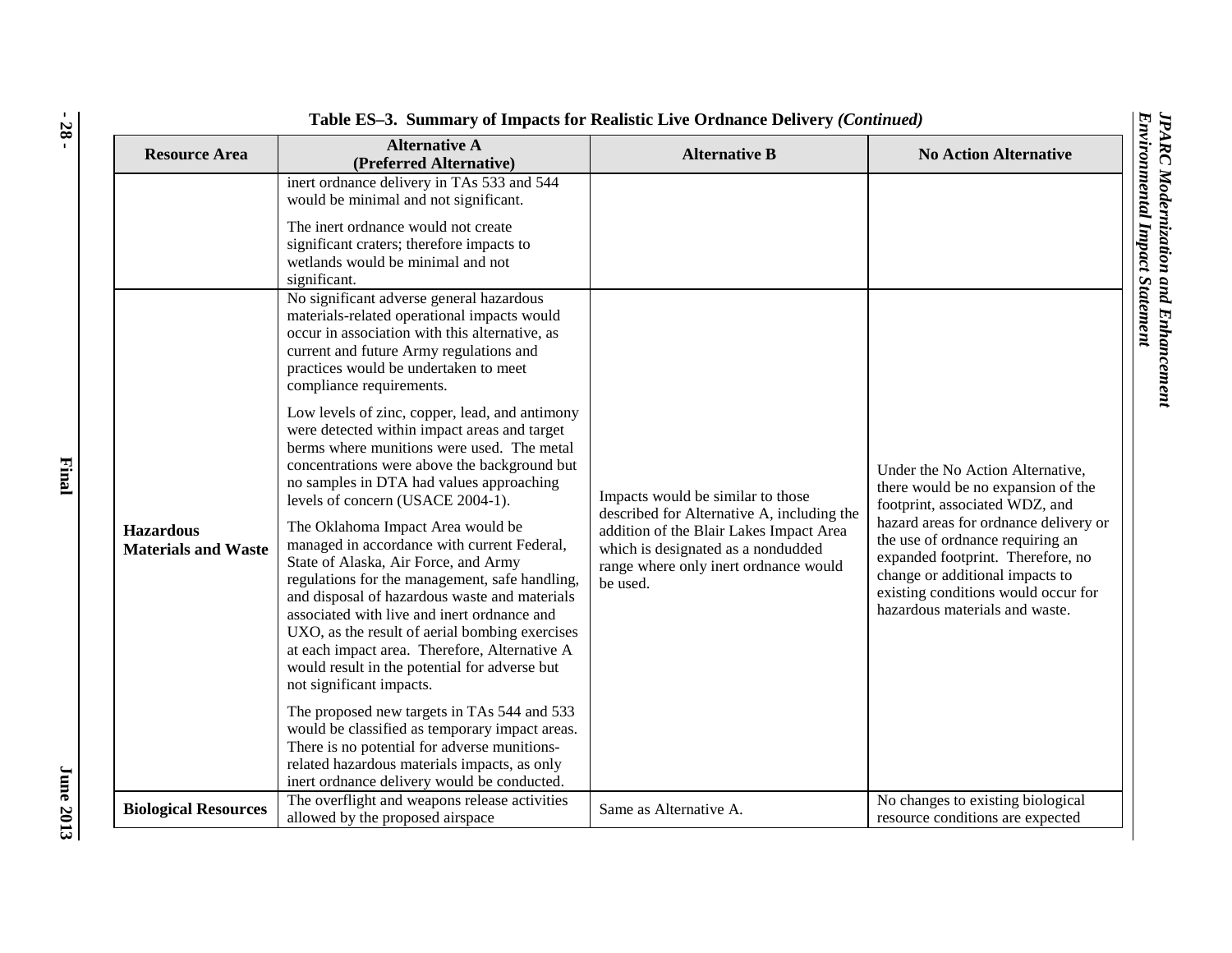| <b>Resource Area</b>      | <b>Alternative A</b><br>(Preferred Alternative)                                                                                                                                                                                                                                                                                                                                                                                                                                                                                                                                                                                                                                                                                                                     | <b>Alternative B</b>                                                                                                                                                                                                                                                                                                                                                                                                   | <b>No Action Alternative</b>                                                                                                                                                                                                                                                                                                                                                                                    |
|---------------------------|---------------------------------------------------------------------------------------------------------------------------------------------------------------------------------------------------------------------------------------------------------------------------------------------------------------------------------------------------------------------------------------------------------------------------------------------------------------------------------------------------------------------------------------------------------------------------------------------------------------------------------------------------------------------------------------------------------------------------------------------------------------------|------------------------------------------------------------------------------------------------------------------------------------------------------------------------------------------------------------------------------------------------------------------------------------------------------------------------------------------------------------------------------------------------------------------------|-----------------------------------------------------------------------------------------------------------------------------------------------------------------------------------------------------------------------------------------------------------------------------------------------------------------------------------------------------------------------------------------------------------------|
|                           | modifications would not have substantial<br>impacts on vegetation or wildlife.                                                                                                                                                                                                                                                                                                                                                                                                                                                                                                                                                                                                                                                                                      |                                                                                                                                                                                                                                                                                                                                                                                                                        | from implementation of the No<br>Action Alternative.                                                                                                                                                                                                                                                                                                                                                            |
|                           | Under Alternative A, which includes the<br>proposed establishment of new target areas<br>outside the existing impact areas as part of the<br>north-south ordnance delivery run-in headings,<br>some potential exists for biological impacts at<br>these new target sites. The target sites would<br>be approximately 1 to 2 acres in extent and<br>would be located within existing ordnance<br>impact areas in DTA and TFTA. For north-<br>south run-in headings, however, targets would<br>be located within DTA-West, but outside of<br>existing ordnance impact areas. Only inert<br>ordnance would be used at these targets. The<br>siting and environmental review process<br>would employ siting criteria to minimize<br>impacts on wildlife and vegetation. |                                                                                                                                                                                                                                                                                                                                                                                                                        |                                                                                                                                                                                                                                                                                                                                                                                                                 |
| <b>Cultural Resources</b> | Compliance with all requirements for Tribal<br>consultation has been completed. No<br>significant impacts are anticipated to cultural<br>resources, traditional resources, or Alaska<br>Native activities from the expansion of R-<br>2202.<br>The establishment of new target areas in<br>TAs 533 and 544 is not anticipated to have<br>impacts on cultural resources, as<br>archaeological survey of the areas located<br>no archaeological resources.<br>In compliance with Section 106 of the NHPA,<br>ALCOM, on behalf of the Air Force,<br>completed consultation with the Alaska SHPO<br>and determined that no historic properties will<br>be affected by implementation of the proposed<br>action.                                                         | No significant impacts are anticipated to<br>cultural resources, traditional resources,<br>or Alaska Native activities from the<br>creation of a new restricted area linking<br>R-2211 and R-2202 and its training use.<br>The existing target array in the Oklahoma<br>and the Blair Lakes Impact Areas would<br>be used under Alternative B, and no<br>significant impacts on cultural resources<br>are anticipated. | Under the No Action Alternative<br>there would be no expansion of the<br>footprint, associated WDZ, and<br>hazard areas for ordnance delivery or<br>the use of ordnance requiring an<br>expanded footprint. Existing use of<br>the restricted areas would continue<br>under this alternative and resources<br>would continue to be managed in<br>compliance with Federal law and<br>DoD policy and regulations. |

**- 29 -**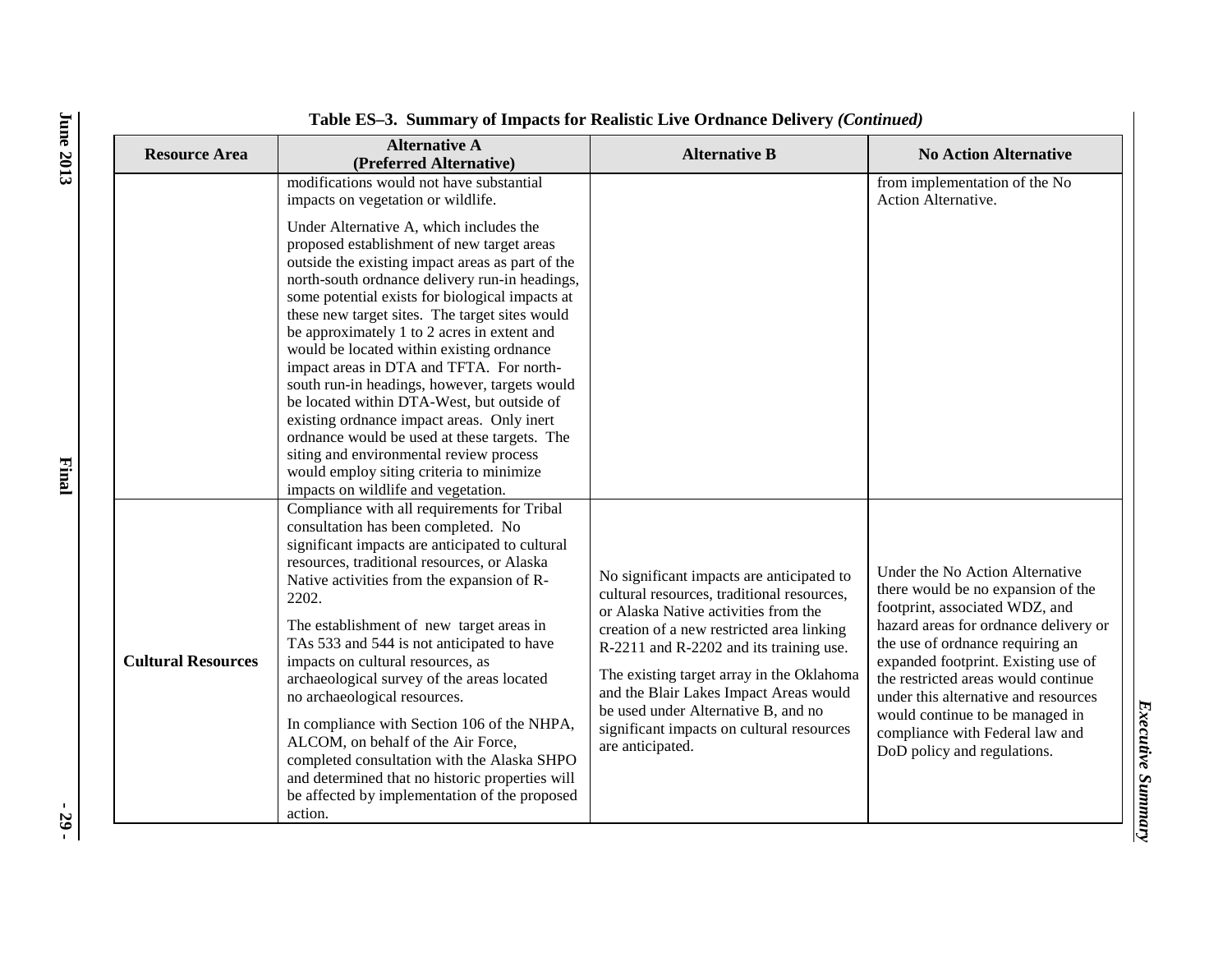| Table ES-3. Summary of Impacts for Realistic Live Ordnance Delivery (Continued)<br>$30 -$ |                      |                                                                                                                                                                                                                                                                                                                                                                                                                                                                                                                                                                                                                                                                                                                                                                                                                                                                                                                                                                                                                                                                                                                                                                                                                                                                                                                                                                                                                                                                                                                                                |                                                                                                                                                                                                                                                                                                                                                                                                                                                                                                                                                                                                                                                                                                                                                                                                                                                                                                                                                                                                                               |                                                                                                                                                                                                                                                                                                                   |
|-------------------------------------------------------------------------------------------|----------------------|------------------------------------------------------------------------------------------------------------------------------------------------------------------------------------------------------------------------------------------------------------------------------------------------------------------------------------------------------------------------------------------------------------------------------------------------------------------------------------------------------------------------------------------------------------------------------------------------------------------------------------------------------------------------------------------------------------------------------------------------------------------------------------------------------------------------------------------------------------------------------------------------------------------------------------------------------------------------------------------------------------------------------------------------------------------------------------------------------------------------------------------------------------------------------------------------------------------------------------------------------------------------------------------------------------------------------------------------------------------------------------------------------------------------------------------------------------------------------------------------------------------------------------------------|-------------------------------------------------------------------------------------------------------------------------------------------------------------------------------------------------------------------------------------------------------------------------------------------------------------------------------------------------------------------------------------------------------------------------------------------------------------------------------------------------------------------------------------------------------------------------------------------------------------------------------------------------------------------------------------------------------------------------------------------------------------------------------------------------------------------------------------------------------------------------------------------------------------------------------------------------------------------------------------------------------------------------------|-------------------------------------------------------------------------------------------------------------------------------------------------------------------------------------------------------------------------------------------------------------------------------------------------------------------|
|                                                                                           | <b>Resource Area</b> | <b>Alternative A</b><br>(Preferred Alternative)                                                                                                                                                                                                                                                                                                                                                                                                                                                                                                                                                                                                                                                                                                                                                                                                                                                                                                                                                                                                                                                                                                                                                                                                                                                                                                                                                                                                                                                                                                | <b>Alternative B</b>                                                                                                                                                                                                                                                                                                                                                                                                                                                                                                                                                                                                                                                                                                                                                                                                                                                                                                                                                                                                          | <b>No Action Alternative</b>                                                                                                                                                                                                                                                                                      |
| Final<br><b>June 2013</b>                                                                 | <b>Land Use</b>      | An increase of about 550 acres would be<br>required for the proposed R-2202 restricted area<br>expansion would affect Alaska State land only.<br>Impulse noise levels of 62 dB CDNL would<br>remain within the boundary of the existing<br>Oklahoma Impact Area on DTA-West. These<br>noise levels are compatible with military<br>training uses on military land.<br>Areas exposed to peak noise levels exceeding<br>115 dB PK 15(met) extend beyond military land<br>to the northeast of DTA-West. However, peak<br>noise levels of 115 dB PK 15(met) already<br>affect this area on a regular basis, and the<br>change is relatively minor (less that 4 percent<br>increase in non-military land), resulting in no<br>adverse impact.<br>Only minor impacts on non-military uses other<br>than recreation on DTA-West would result.<br>No public use would be permitted within<br>WDZs when mission activities occur. Under<br>Alternative A this would include about<br>163,630 acres of non-military land underlying<br>the extended R-2202 airspace beyond the<br>boundary of military land.<br>Restricted access may cause an adverse impact<br>on existing leases, permits, and claims on State<br>land, limited in extent to the few entities that<br>hold these property interests.<br>A Range Safety and Management Plan<br>detailing access control measures and roles<br>and responsibilities would be prepared by the<br>Air Force for ADNR approval following the<br>State Special Use Designation for the R 2202<br>expansion. | Impacts on land use, public access, and<br>recreation would be similar under<br>Alternative B as those described for<br>Alternative A.<br>An increase of about 42,420 acres would<br>be required for the proposed restricted<br>area expansion that would link R-2202<br>and R-2211 to include the addition of the<br>Blair Lakes Impact Area.<br>Reduced access to land under the WDZ<br>during aerial ordnance delivery exercises<br>would result in a significant adverse<br>impact to surface access in the local area.<br>Overall, RLOD Alternative B would<br>have potentially significant adverse<br>impacts on land use and real estate<br>interests, public access, and recreation in<br>the directly and indirectly affected areas.<br>Selective mitigations could reduce these<br>impacts to less than significant but would<br>require more consultation and<br>coordination with ADNR and their<br>Special Use Designation application and<br>public review process for public access<br>control and limitation. | Under the No Action Alternative, no<br>expansion of SDZs or hazardous<br>areas would result. There would be<br>no change in munitions use or access<br>to military or non-military areas.<br>Therefore, no changes or additional<br>impacts to existing land use, access<br>or recreation conditions would occur. |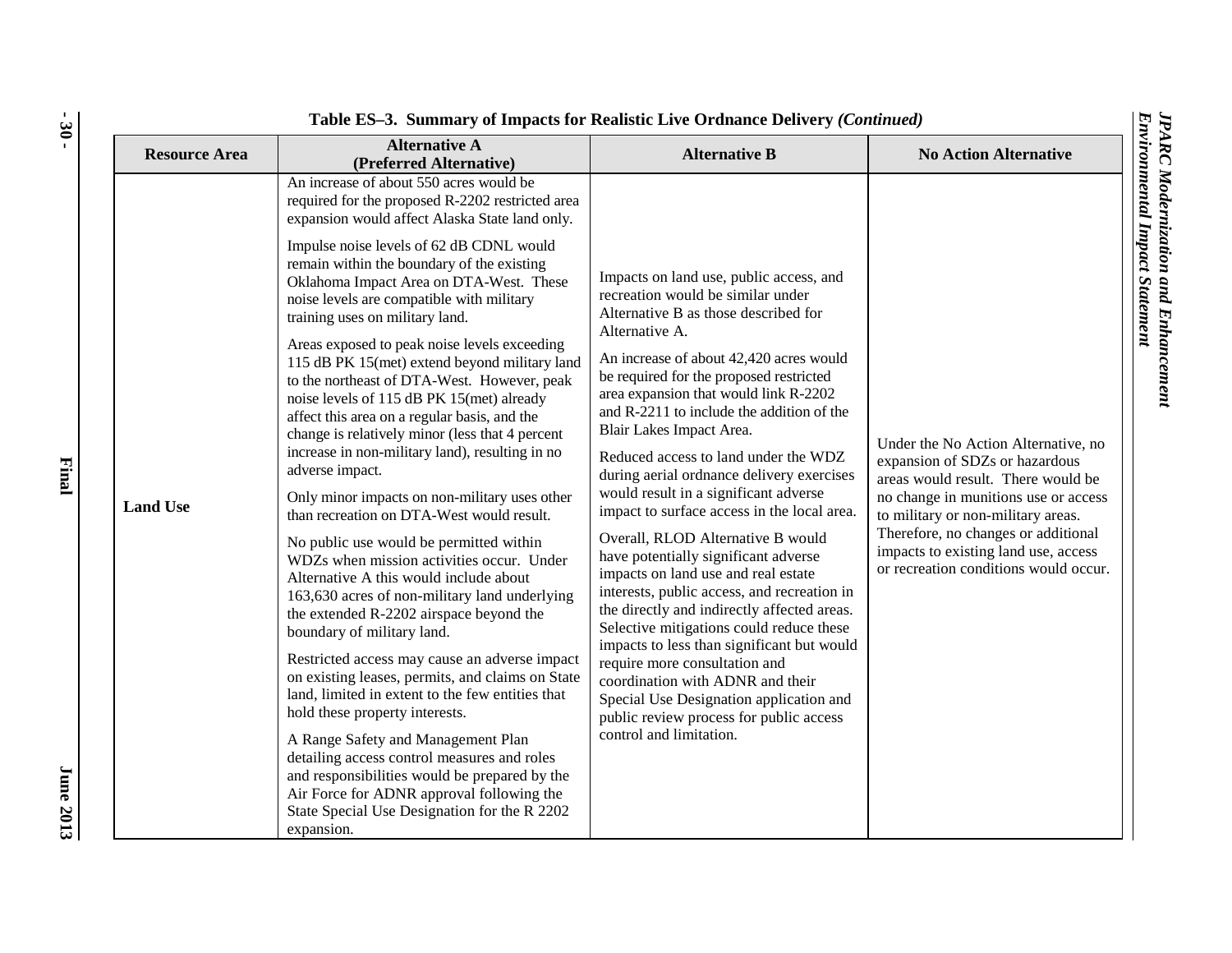| Table ES-3. Summary of Impacts for Realistic Live Ordnance Delivery (Continued) |                                                                                                                                                                                                                                                                                                                                                                                                                                                                                                                                                                                                                                                                                                                                                                                                                              |                                                                                                                                                                                                                                                                                                                                                                                                                         |                                                                                                                                                                                                                                                                                                                                                                  |
|---------------------------------------------------------------------------------|------------------------------------------------------------------------------------------------------------------------------------------------------------------------------------------------------------------------------------------------------------------------------------------------------------------------------------------------------------------------------------------------------------------------------------------------------------------------------------------------------------------------------------------------------------------------------------------------------------------------------------------------------------------------------------------------------------------------------------------------------------------------------------------------------------------------------|-------------------------------------------------------------------------------------------------------------------------------------------------------------------------------------------------------------------------------------------------------------------------------------------------------------------------------------------------------------------------------------------------------------------------|------------------------------------------------------------------------------------------------------------------------------------------------------------------------------------------------------------------------------------------------------------------------------------------------------------------------------------------------------------------|
| <b>Resource Area</b>                                                            | <b>Alternative A</b><br>(Preferred Alternative)                                                                                                                                                                                                                                                                                                                                                                                                                                                                                                                                                                                                                                                                                                                                                                              | <b>Alternative B</b>                                                                                                                                                                                                                                                                                                                                                                                                    | <b>No Action Alternative</b>                                                                                                                                                                                                                                                                                                                                     |
|                                                                                 | Overall, implementation of RLOD Alternative<br>A would have potentially significant adverse<br>impacts on land use, recreation, and access on<br>State lands, but coordination with ADNR and<br>selected mitigations could reduce these to<br>moderate levels.                                                                                                                                                                                                                                                                                                                                                                                                                                                                                                                                                               |                                                                                                                                                                                                                                                                                                                                                                                                                         |                                                                                                                                                                                                                                                                                                                                                                  |
| Infrastructure &<br><b>Transportation</b>                                       | No adverse impacts to water, sewer or natural<br>gas or transmission lines are anticipated.<br>Although primary access arteries would not be<br>adversely impacted, and rail access would see<br>a net positive impact, transportation access<br>would continue to remain an issue within the<br>DTA and TFTA.                                                                                                                                                                                                                                                                                                                                                                                                                                                                                                               | Under Alternative B, impacts discussed<br>are identical to those presented under<br>Alternative A, with the exception that the<br>proposed 20-year vision for USARAK<br>calls for improved access into TFTA<br>(USARAK 2009-1).                                                                                                                                                                                         | No changes to existing infrastructure<br>or transportation system conditions<br>would occur under the No Action<br>Alternative.                                                                                                                                                                                                                                  |
| <b>Socioeconomics</b>                                                           | Existing commercial and residential uses in the<br>area include: mining operations, recreation,<br>subsistence, and aviation.<br>Any access restrictions that would interrupt<br>participation in these activities could result in<br>additional costs from delays or rerouting,<br>which, based on concerns expressed during the<br>public scoping period and draft EIS public<br>review, are anticipated to be significant<br>without the implementation of mitigation<br>measures. These would include such measures<br>as notifying the public of the time and dates of<br>ground access restrictions in advance and<br>restricting military training during the most<br>popular months (e.g., September) for<br>recreation and subsistence harvesting, could<br>lessen the likelihood of potential economic<br>impacts. | Similar to Alternative A, potential<br>economic impacts would be anticipated<br>from a restriction in commercial and<br>private access under Alternative B.<br>Under Alternative B, the expanded<br>restricted area would be significantly<br>larger (e.g., 550 acres for Alternative A<br>versus 42,420 acres for Alternative B)<br>and thus, is anticipated to result in greater<br>impacts than under Alternative A. | Under the No Action Alternative,<br>there would be no expansion of the<br>footprint, associated WDZ, and<br>hazard areas for ordnance delivery,<br>and no use of such ordnance as to<br>require an expanded footprint.<br>Therefore, no changes or additional<br>impacts to existing socioeconomic<br>resource conditions would occur<br>under this alternative. |
| <b>Subsistence</b>                                                              | The RLOD proposed action would restrict<br>ground access to areas currently available for<br>subsistence harvesting by rural Alaska<br>residents under Federal regulations.                                                                                                                                                                                                                                                                                                                                                                                                                                                                                                                                                                                                                                                  | Under Alternative B, the expanded<br>restricted area would be significantly<br>larger (e.g., 550 acres for Alternative A<br>versus 42,420 acres for Alternative B)<br>and thus, are anticipated to result in                                                                                                                                                                                                            | Under the No Action Alternative, no<br>additional airspace or expansion of<br>SDZs is proposed. Individuals<br>participating in subsistence in the<br>nearby communities of Healy Lake,                                                                                                                                                                          |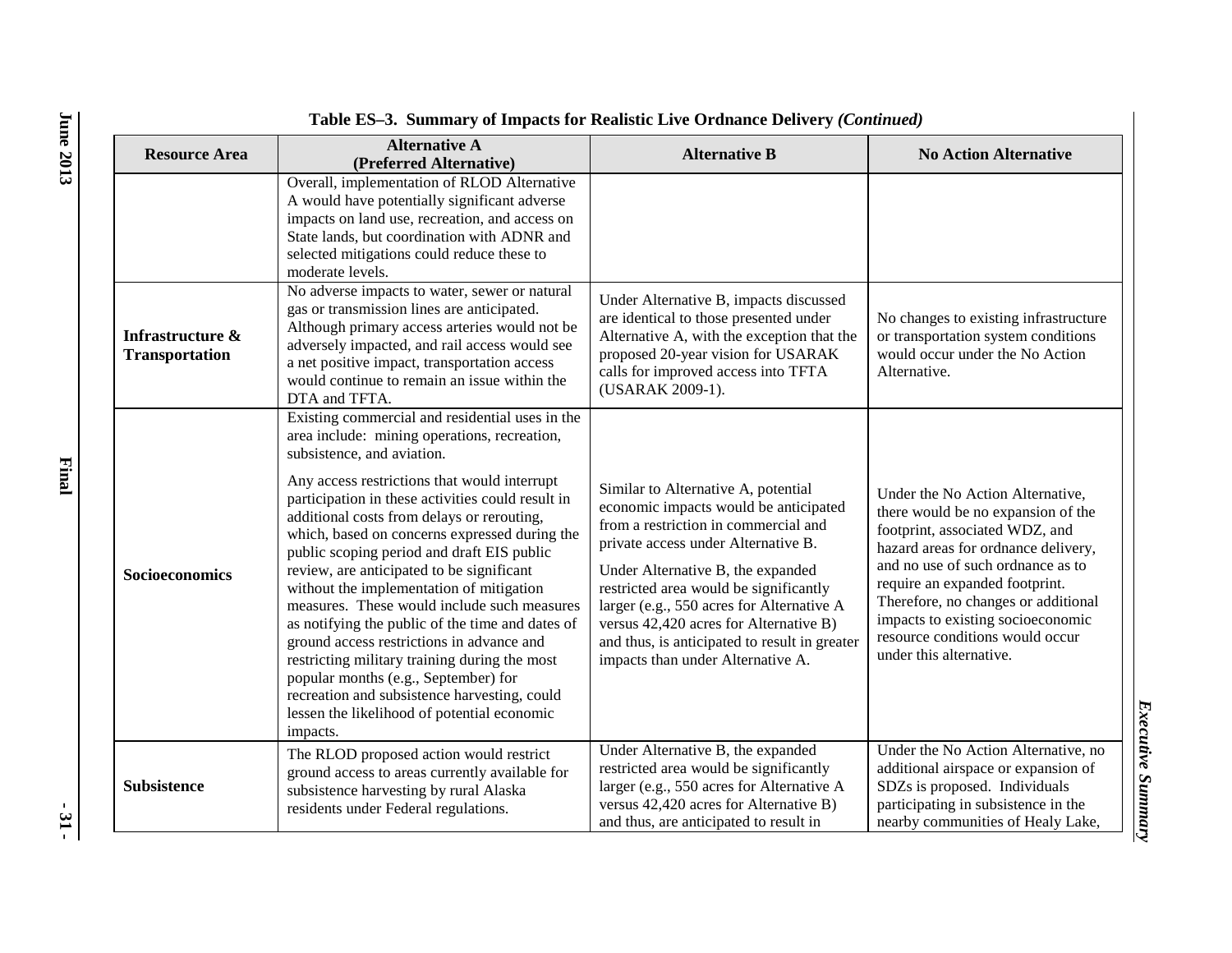|                                        | Table ES-3. Summary of Impacts for Realistic Live Ordnance Delivery (Continued)                                                                                                                                                                                                                                                               |                                                                                                                                                                                                                                                                             |                                                                                                                                                                                                                                                                                                                                                                     |
|----------------------------------------|-----------------------------------------------------------------------------------------------------------------------------------------------------------------------------------------------------------------------------------------------------------------------------------------------------------------------------------------------|-----------------------------------------------------------------------------------------------------------------------------------------------------------------------------------------------------------------------------------------------------------------------------|---------------------------------------------------------------------------------------------------------------------------------------------------------------------------------------------------------------------------------------------------------------------------------------------------------------------------------------------------------------------|
| <b>Resource Area</b>                   | <b>Alternative A</b><br>(Preferred Alternative)                                                                                                                                                                                                                                                                                               | <b>Alternative B</b>                                                                                                                                                                                                                                                        | <b>No Action Alternative</b>                                                                                                                                                                                                                                                                                                                                        |
|                                        | Potential impacts on civil aviation and airports<br>in the vicinity of the proposed RLOD are a<br>possibility.<br>With measures adopted to avoid or reduce<br>potential impacts from restricted ground access<br>or restricted airspace, significant adverse<br>impacts to subsistence resources as defined by<br>the ANILCA would not occur. | greater impacts than under Alternative A.<br>With measures adopted to avoid or reduce<br>potential impacts from restricted ground<br>access or restricted airspace, significant<br>adverse impacts to subsistence resources<br>as defined by the ANILCA would not<br>occur. | Dot Lake, and Dry Creek would be<br>able to access the areas in order to<br>harvest subsistence resources as it is<br>currently practiced.                                                                                                                                                                                                                          |
| <b>Environmental</b><br><b>Justice</b> | Significant land use or socioeconomic impacts<br>would not create disproportionately high and<br>adverse environmental or health effects on<br>minority and low-income populations or<br>children.                                                                                                                                            | Same as Alternative A.                                                                                                                                                                                                                                                      | There would be no additional<br>disproportionately high and adverse<br>environmental and health effects on<br>minority and low-income populations<br>or children from the No Action<br>Alternative, because restricted<br>airspace would remain as currently<br>configured and no additional airspace<br>or expansion of SDZs or other hazard<br>zones is proposed. |

### **MITIGATION MEASURES:**

### • **State Land/Leasehold Avoidance (Land Use-Management, Access, Recreation; Socioeconomics)**

Comply with ADNR comments to avoid leasehold properties in the north and south corners of the proposed restricted area by adjusting the borders of the Alternative A airspace.

### • **ADNR Compliance Items (Safety-Ground; Land Use-Management)**

Air Force will provide support to ADNR throughout the Special Use Designation process. The Air Force will develop a CONOPS and an Access and Safety Plan for the exclusive use of State land to support RLOD. The Special Use Designation process will identify areas and dates of closure and will have to indicate which activities are affected. The Access Plan will provide the maximum public use to the ground evacuation areas, closing such areas for the minimum period of time necessary to conduct such operations. The Access Plan (updated annually) will identify areas and dates of closure and will indicate which activities are affected. It will describe roles and responsibilities for securing the area, ensuring it is evacuated, publishing and posting closure notices, signs, and other media to advertise and alert public of the hazards, times, and locations.

### • **Continued compliance with Army regulations on R-2202 (Physical Resources; Water Resources)**

All applicable conservation, monitoring, and management procedures currently followed by USAG-FWA in the management of R-2202 will be applicable to the proposed action, including measures for the protection of soils and permafrost, including but not limited to, the Fort Wainwright INRMP and SWPPP and the monitoring guidelines of the ITAM Sustainable Range Awareness.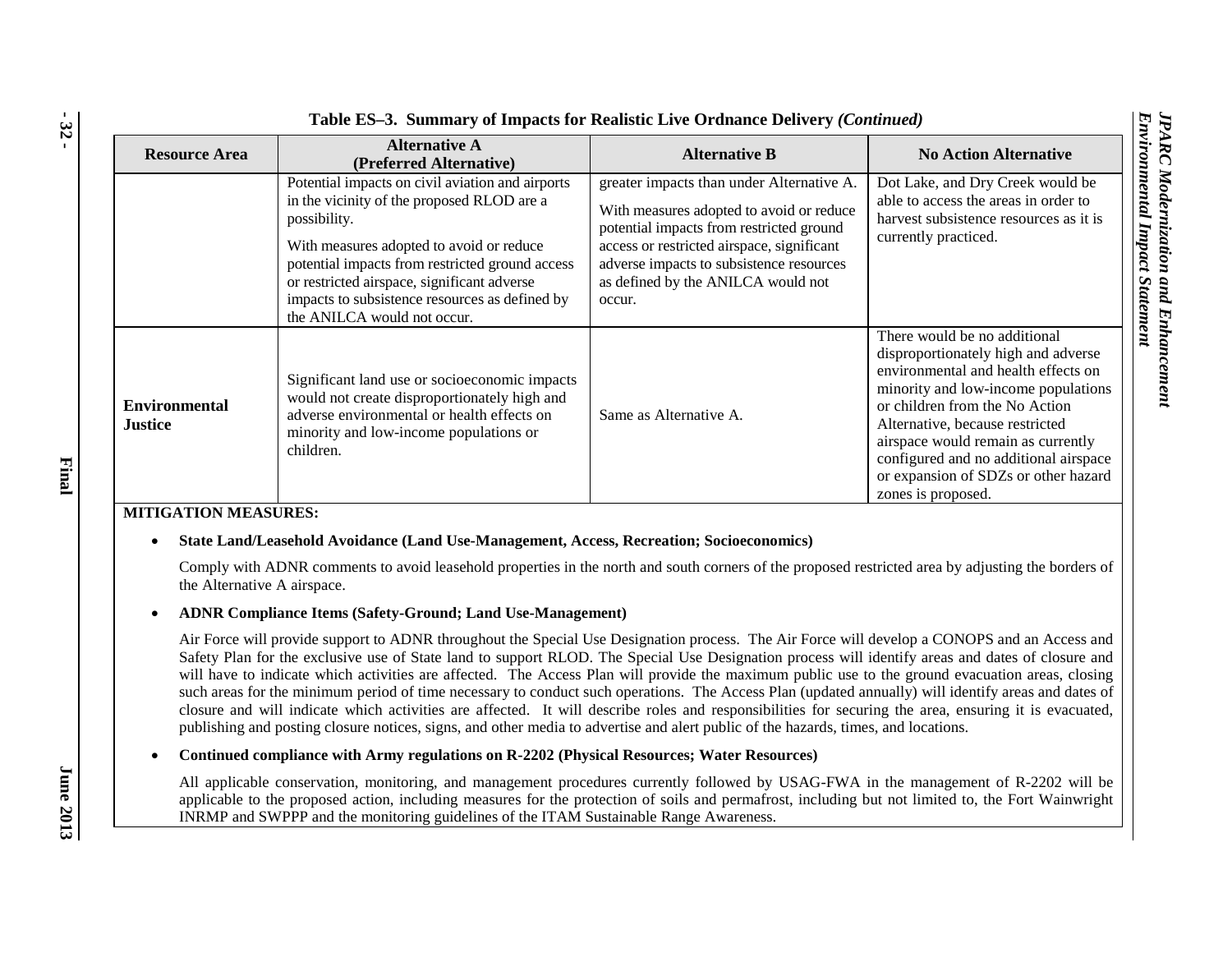**Key:** ADNR=Alaska Department of Natural Resources; ALCOM=Alaskan Command; ANILCA=Alaska National Interest Lands Conservation Act; BMPs=best management practice; CDNL=C-weighted day-night average sound level; CONOPS=Concept of Operations; dB=decibel; dB PK 15(met)=single-event peak level exceeded by 15 percent of events; DoD=U.S. Department of Defense; DTA=Donnelly Training Area; GBU=Guided Bomb Unit; HAP=hazardous air pollutant; INRMP=Integrated Natural Resources Management Plan; ITAM=Integrated Training Area Management; MOA=Military Operations Area; NHPA=National Historic Preservation Act; NM=nautical mile; PSD=prevention of significant deterioration; RLOD=Realistic Live Ordnance Delivery; ROD=Record of Decision; SDB=Small Diameter Bomb; SHPO=State Historic Preservation Officer; SOPs=standard operating procedures; SUA=Special Use Airspace; SUAIS=Special Use Airspace Information Service; SWPPP=Storm Water Pollution Prevention Plan; TA=Training Area; TFTA=Tanana Flats Training Area; USACE =U.S. Army Corps of Engineers; USAG-FWA=U.S. Army Garrison Fort Wainwright, Alaska; UXO=unexploded ordnance; VFR=Visual Flight Rules; WDZ=weapon danger zone.

| <b>Resource Area</b>                                   | <b>Alternative A</b>                                                                                                                                                                                                                                                                                                                                                                                                                                                                                                                                                                                                                                                                                                                                                                                                                                                                                                                                                                                                                                                                                                                                                                                                                      | <b>Alternative B</b><br>(Preferred Alternative)                                                                                                                                                                                                                                                                                                                                                                                                                                                                                                                                                                                                                                                                                                                                                                                                                                                                                                                                                                                                   | <b>No Action Alternative</b>                                                                                                                                                        |
|--------------------------------------------------------|-------------------------------------------------------------------------------------------------------------------------------------------------------------------------------------------------------------------------------------------------------------------------------------------------------------------------------------------------------------------------------------------------------------------------------------------------------------------------------------------------------------------------------------------------------------------------------------------------------------------------------------------------------------------------------------------------------------------------------------------------------------------------------------------------------------------------------------------------------------------------------------------------------------------------------------------------------------------------------------------------------------------------------------------------------------------------------------------------------------------------------------------------------------------------------------------------------------------------------------------|---------------------------------------------------------------------------------------------------------------------------------------------------------------------------------------------------------------------------------------------------------------------------------------------------------------------------------------------------------------------------------------------------------------------------------------------------------------------------------------------------------------------------------------------------------------------------------------------------------------------------------------------------------------------------------------------------------------------------------------------------------------------------------------------------------------------------------------------------------------------------------------------------------------------------------------------------------------------------------------------------------------------------------------------------|-------------------------------------------------------------------------------------------------------------------------------------------------------------------------------------|
| <b>Airspace</b><br><b>Management</b> and<br><b>Use</b> | The military airspace for this proposal would be<br>changed from a CFA to a restricted area.<br>Aviation activities would increase slightly in the<br>BAX restricted area above current levels, as it is<br>estimated that approximately 70 percent of the<br><b>USARAK</b> helicopter operations currently<br>conducted in R-2202 would be performed in the<br>BAX restricted area. Air Force aircraft conduct<br>a limited number of CAS missions throughout<br>the year for Army ground-based activities in the<br>BAX CFA and it is anticipated that such<br>operations would occur in the future with<br>establishment of a restricted area.<br>For federal airways, this proposal may cause<br>flight delays or require the FAA to route IFR air<br>traffic around this active airspace.<br>For jet/RNAV routes, air traffic operating along<br>J167 above the higher altitude sector (FL180-<br>220) of this proposed restricted area would not be<br>affected by this proposal.<br>This proposal to establish restricted airspace in<br>an area that currently permits VFR air traffic<br>access through the existing CFA may have<br>moderate to significant impacts on the VFR<br>aviation community without the implementation | As discussed for Alternative A, it is estimated<br>that only the low altitudes (below 6,000 feet<br>MSL) would be needed approximately<br>60 percent of the time with all three layers being<br>used the other 40 percent.<br>The potential impacts to federal airways,<br>jet/RNAV routes, VFR air traffic, and local<br>airports and airfields would be the similar to<br>Alternative A.<br>The existing flight safety procedures followed<br>by the Army and Air Force for current flight<br>training activities within this airspace would<br>continue, as appropriate, to serve as the standard<br>for minimizing impacts on other military and<br>civil aviation airspace uses in the affected<br>environment.<br>Specific impacts or limitations the preferred<br>airspace proposal may have on IFR and VFR air<br>traffic would be examined in the FAA<br>aeronautical study with subsequent<br>consultations with USARAK and civil aviation<br>concerns on those operational mitigations that<br>may be needed to help minimize impacts. | The BAX CFA would continue<br>to be used for current USARAK<br>activities while allowing<br>nonparticipating aircraft access<br>through the existing active CFA<br>in the BAX area. |

## **Table ES–4. Summary of Impacts for Battle Area Complex Restricted Area**

**- 33 -**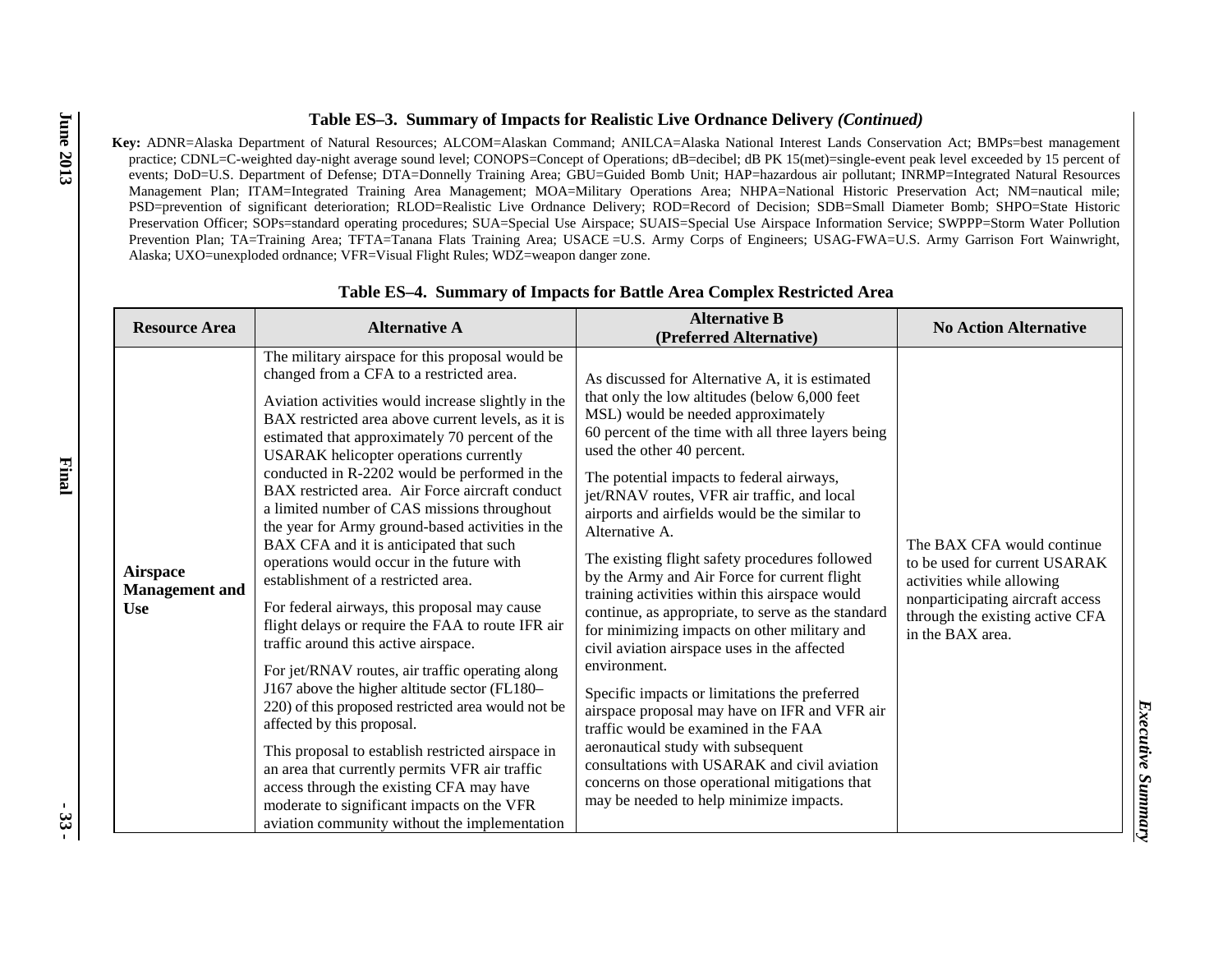| Environmental Impact Statement | JPARC Modernization and Enhancement |
|--------------------------------|-------------------------------------|
|                                |                                     |

|                  | Table ES-4. Summary of Impacts for Battle Area Complex Restricted Area (Continued) |                                                                                                                                                                                                                                                                                                                                                                                                                                 |                                                 |                                                                                                                                                                                             |
|------------------|------------------------------------------------------------------------------------|---------------------------------------------------------------------------------------------------------------------------------------------------------------------------------------------------------------------------------------------------------------------------------------------------------------------------------------------------------------------------------------------------------------------------------|-------------------------------------------------|---------------------------------------------------------------------------------------------------------------------------------------------------------------------------------------------|
| $34 -$           | <b>Resource Area</b>                                                               | <b>Alternative A</b>                                                                                                                                                                                                                                                                                                                                                                                                            | <b>Alternative B</b><br>(Preferred Alternative) | <b>No Action Alternative</b>                                                                                                                                                                |
|                  |                                                                                    | of appropriate mitigations, regarding VFR<br>accessibility in this area.                                                                                                                                                                                                                                                                                                                                                        |                                                 |                                                                                                                                                                                             |
|                  |                                                                                    | The Delta Junction public airport and the All<br>West, Rocking T, Remington, and Wingsong<br>Estates private airfields are located within 10-15<br>miles of the proposed restricted area. There<br>would be no direct impacts on these airfields,<br>except for the restrictions discussed for VFR air<br>traffic operating between these locations and<br>destinations south and east of this proposed<br>restricted airspace. |                                                 |                                                                                                                                                                                             |
|                  |                                                                                    | Noise levels exceeding 62 dB CDNL or 130 dB<br>PK 15(met) would not extend beyond range<br>boundaries.                                                                                                                                                                                                                                                                                                                          |                                                 |                                                                                                                                                                                             |
| Final            | <b>Noise</b>                                                                       | Aircraft operations in the BAX area may<br>increase relative to baseline operations tempo,<br>but time averaged noise levels would not be<br>expected to exceed 65 dB Ldnmr. Supersonic<br>flying operations would not be permitted in the<br>BAX Restricted Area airspace.                                                                                                                                                     | Same as Alternative A.                          | Under the No Action<br>Alternative, no changes to<br>munitions usage or aircraft<br>activity would occur. Noise<br>levels would remain as they are<br>under current existing<br>conditions. |
|                  |                                                                                    | Noise impacts would not exceed the<br>significance thresholds established for this<br>action.                                                                                                                                                                                                                                                                                                                                   |                                                 |                                                                                                                                                                                             |
|                  |                                                                                    | The majority of the flight activities to be<br>conducted in this airspace would be USARAK<br>helicopters operating to/from and within this<br>proposed restricted area.                                                                                                                                                                                                                                                         |                                                 | The No Action Alternative                                                                                                                                                                   |
|                  | <b>Flight Safety</b>                                                               | The potential for aircraft mishaps, near<br>misses/midair collisions, bird-aircraft strikes,<br>and other flight safety risks would be minimal.                                                                                                                                                                                                                                                                                 | Same as Alternative A.                          | would not result in any changes<br>to the existing CFA airspace<br>environment, flight conditions,                                                                                          |
|                  |                                                                                    | Nonparticipating aircraft would not be permitted<br>in this restricted airspace when active.                                                                                                                                                                                                                                                                                                                                    |                                                 | and safety programs currently<br>associated with this airspace use.                                                                                                                         |
| <b>June 2013</b> |                                                                                    | Measures currently used by USARAK to<br>maintain safe operating distances from ground                                                                                                                                                                                                                                                                                                                                           |                                                 |                                                                                                                                                                                             |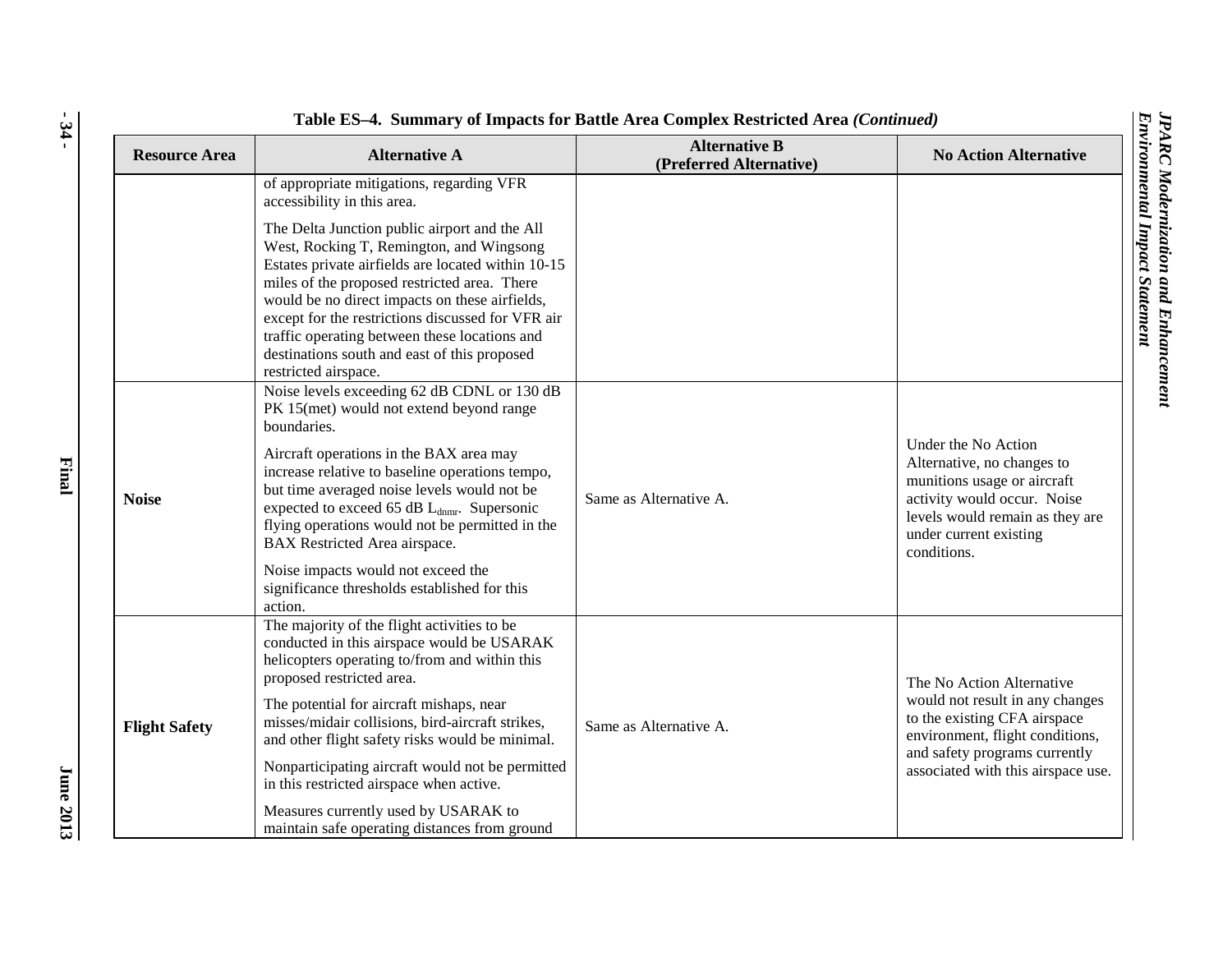| <b>Resource Area</b>                | <b>Alternative A</b>                                                                                                                                                                                                                                                                                                                                                                                                                                                         | <b>Alternative B</b><br>(Preferred Alternative) | <b>No Action Alternative</b>                                                                                                                                                                                                                                               |
|-------------------------------------|------------------------------------------------------------------------------------------------------------------------------------------------------------------------------------------------------------------------------------------------------------------------------------------------------------------------------------------------------------------------------------------------------------------------------------------------------------------------------|-------------------------------------------------|----------------------------------------------------------------------------------------------------------------------------------------------------------------------------------------------------------------------------------------------------------------------------|
|                                     | obstacles and other military and civil aircraft<br>would continue to be used as a standard for<br>ensuring flight safety is maintained for all<br>concerned.                                                                                                                                                                                                                                                                                                                 |                                                 |                                                                                                                                                                                                                                                                            |
|                                     | The active status of this restricted area would be<br>available through the SUAIS and other available<br>advisory services.                                                                                                                                                                                                                                                                                                                                                  |                                                 |                                                                                                                                                                                                                                                                            |
| <b>Ground Safety</b>                | Significant impacts associated with range safety<br>and control, UXO and munitions safety, public<br>access control, or fire and emergency response<br>for this alternative are not expected to occur.                                                                                                                                                                                                                                                                       | Same as Alternative A.                          | No change in ground operations<br>from existing conditions would<br>occur under the No Action<br>Alternative.                                                                                                                                                              |
| <b>Air Quality</b>                  | The BAX area is located within the DTA, which<br>is located in the Denali Borough and the<br>Southeast Fairbanks Census Area, which are<br>both in attainment of all NAAQS.<br>The area proposed for the addition of the BAX<br>airspace is adjacent to the DTA in Southeast<br>Fairbanks Census Area and which is in<br>attainment of all NAAQS.<br>This alternative would not have any negative<br>impacts on air quality or visibility in nearby<br>Denali National Park. | Same as Alternative A.                          | Air quality impacts under the<br>No Action Alternative would not<br>differ from air quality impacts<br>generated under existing<br>operations undertaken in the<br>BAX area.                                                                                               |
| <b>Physical</b><br><b>Resources</b> | Given that the proposed action involves minimal<br>to no disturbance of new or additional land<br>surface, no adverse impacts on physical<br>resources within the study area of this proposed<br>action are expected to occur.                                                                                                                                                                                                                                               | Same as Alternative A.                          | No change to existing ground<br>operations would occur under<br>the No Action Alternative.                                                                                                                                                                                 |
| <b>Water Resources</b>              | Four new firing points and thirteen new target<br>points would be added within the restricted area<br>as part of this proposal.<br>Inert ordnance, without high explosives, would<br>be used at the training areas. Therefore<br>explosive residues would not create adverse<br>impacts at the target points.                                                                                                                                                                | Same as Alternative A.                          | Under the No Action Alternative<br>the munitions usage at the<br>existing target arrays and vehicle<br>maneuvering would be the same<br>as existing condition as<br>described in the NEPA analysis<br>in 2006 (USARAK 2006-1) and<br>no additional impacts would<br>occur. |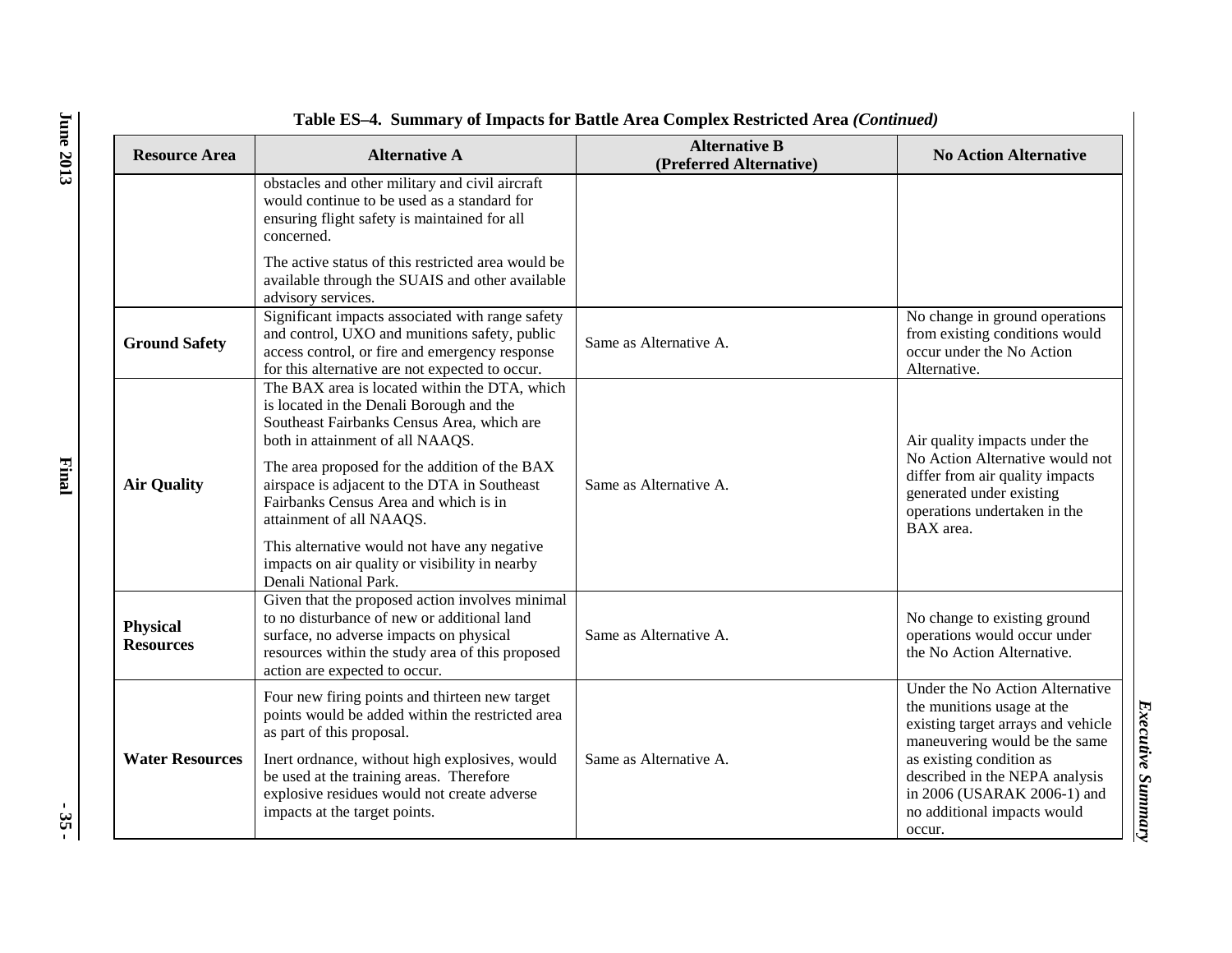| Environmental Impact Statement | $JPARC$ Modernization and Enhancement |
|--------------------------------|---------------------------------------|
|                                |                                       |

| Table ES-4. Summary of Impacts for Battle Area Complex Restricted Area (Continued) |                                                   |                                                                                                                                                                                                                                                                                                                                                                                                                                                                                                                                                                                                                                                                  |                                                 |                                                                                                                                                                                                                                                                                         |  |
|------------------------------------------------------------------------------------|---------------------------------------------------|------------------------------------------------------------------------------------------------------------------------------------------------------------------------------------------------------------------------------------------------------------------------------------------------------------------------------------------------------------------------------------------------------------------------------------------------------------------------------------------------------------------------------------------------------------------------------------------------------------------------------------------------------------------|-------------------------------------------------|-----------------------------------------------------------------------------------------------------------------------------------------------------------------------------------------------------------------------------------------------------------------------------------------|--|
| 36-                                                                                | <b>Resource Area</b>                              | <b>Alternative A</b>                                                                                                                                                                                                                                                                                                                                                                                                                                                                                                                                                                                                                                             | <b>Alternative B</b><br>(Preferred Alternative) | <b>No Action Alternative</b>                                                                                                                                                                                                                                                            |  |
|                                                                                    |                                                   | The compound 2,4-DNT is a component of some<br>munitions used for training in this area. It is a<br>carcinogenic compound and potentially can<br>contaminate groundwater. The State of Alaska<br>clean up levels are 0.005 parts per million for<br>2,4-DNT to protect groundwater (Walsh et al.<br>2004). Therefore, over time 2,4-DNT<br>concentrations could accumulate at the firing<br>points and concentrations could potentially<br>exceed soil clean-up levels. Therefore, there is a<br>potential for adverse impacts to groundwater<br>quality. With mitigation and management<br>actions, the adverse impacts would be reduced to<br>not significant. |                                                 |                                                                                                                                                                                                                                                                                         |  |
| Final                                                                              | <b>Hazardous</b><br><b>Materials and</b><br>Waste | The ground-disturbing impacts of munitions<br>usage at the existing target arrays and areas of<br>vehicle ground maneuvering were permitted and<br>subject to NEPA analysis in 2006, in the Final<br>Environmental Impact Statement for the<br>Construction and Operation of a Battle Area<br>Complex and a Combined Arms Collective<br>Training Facility within U.S. Army Training<br>Lands in Alaska (USARAK 2006-1).<br>Therefore, no adverse impacts would occur<br>related to hazardous materials and waste.                                                                                                                                                | Same as Alternative A.                          | Under the No Action<br>Alternative, there would be no<br>expansion of the restricted area<br>over the BAX in DTA-East.<br>Therefore, no additional<br>hazardous material-related<br>impacts would occur.                                                                                |  |
| <b>June 201</b>                                                                    | <b>Biological</b><br><b>Resources</b>             | The vegetation classes present in DTA-East<br>project area are widespread across the project<br>region and are not unique or considered<br>sensitive communities, and are not associated<br>with endangered or threatened species.<br>Therefore, no significant adverse effects to<br>vegetation communities are expected.<br>Because a variety of training already occurs<br>within the BAX project area and a variety of<br>wildlife species occur there, the resident and<br>migratory species are exposed to, and likely                                                                                                                                     | Same as Alternative A.                          | The current amount of ground<br>disturbance (from training,<br>vehicles and live fire) would be<br>expected to continue, and<br>wildlife using the area would be<br>expected to remain active in<br>occupied habitats. Localized<br>vegetation impacts from training<br>would continue. |  |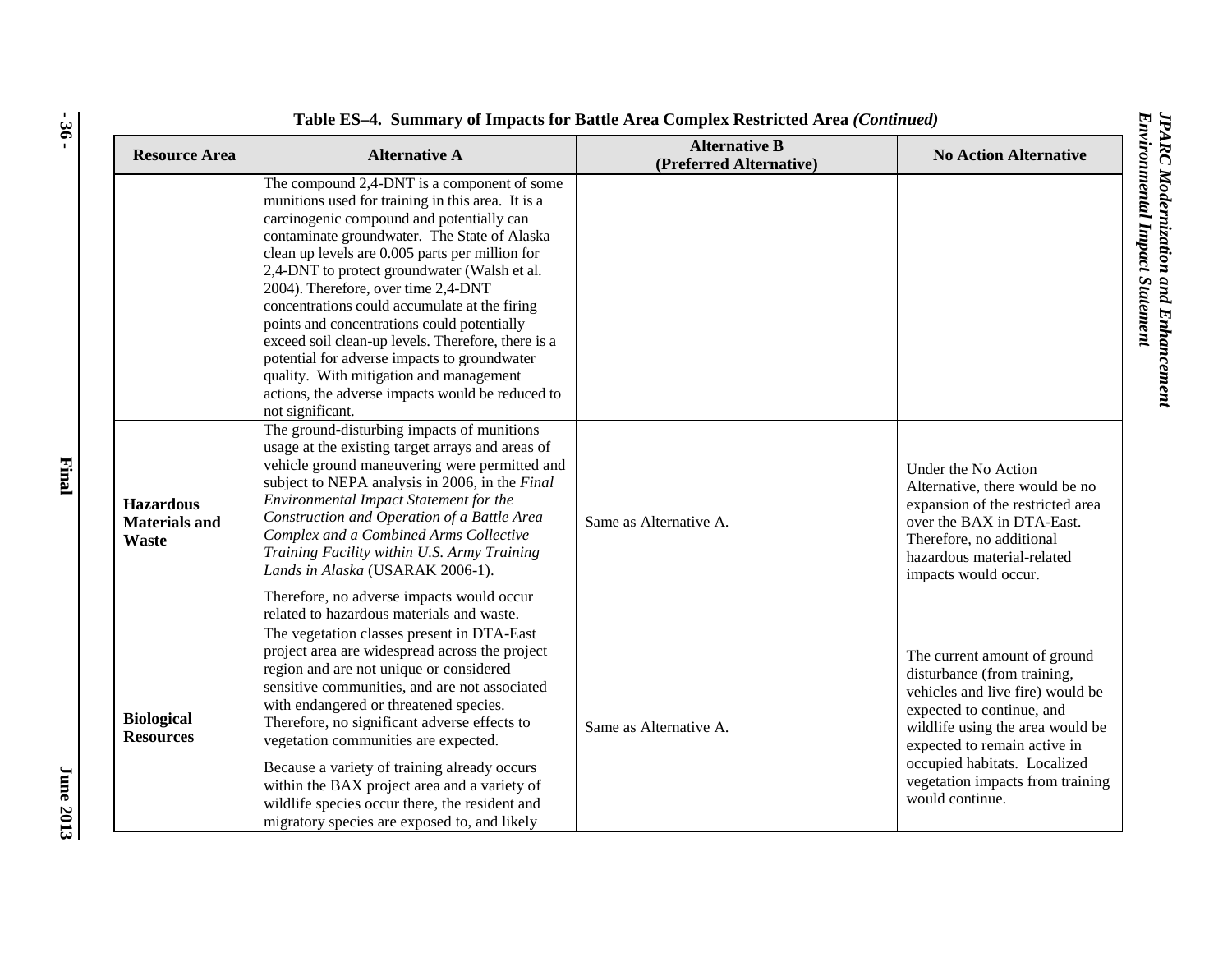| Table ES–4. Summary of Impacts for Battle Area Complex Restricted Area ( <i>Continued</i> ) |                                                                                                                                                                                                                                                                                                                                                                                                                                                                                                                                                                                                                                                                                                                                                                                                                                                                                                                                                       |                                                 |                                                                                                                                                                                                                                                                                                                                                                           |
|---------------------------------------------------------------------------------------------|-------------------------------------------------------------------------------------------------------------------------------------------------------------------------------------------------------------------------------------------------------------------------------------------------------------------------------------------------------------------------------------------------------------------------------------------------------------------------------------------------------------------------------------------------------------------------------------------------------------------------------------------------------------------------------------------------------------------------------------------------------------------------------------------------------------------------------------------------------------------------------------------------------------------------------------------------------|-------------------------------------------------|---------------------------------------------------------------------------------------------------------------------------------------------------------------------------------------------------------------------------------------------------------------------------------------------------------------------------------------------------------------------------|
| <b>Resource Area</b>                                                                        | <b>Alternative A</b>                                                                                                                                                                                                                                                                                                                                                                                                                                                                                                                                                                                                                                                                                                                                                                                                                                                                                                                                  | <b>Alternative B</b><br>(Preferred Alternative) | <b>No Action Alternative</b>                                                                                                                                                                                                                                                                                                                                              |
|                                                                                             | habituated to, the types of disturbances that<br>result from these types of activities. Wildlife<br>habitats present within the project area are not<br>associated with sensitive, endangered, or<br>threatened species and are generally widely<br>available within the project region.                                                                                                                                                                                                                                                                                                                                                                                                                                                                                                                                                                                                                                                              |                                                 |                                                                                                                                                                                                                                                                                                                                                                           |
|                                                                                             | Changes in the ordnance and aircraft use in the<br>BAX project area may have adverse but not<br>significant impacts to local vegetation and<br>wildlife. Impacts would be further reduced<br>given implementation of proposed and ongoing<br>mitigation such as Special Interest Management<br>Areas, maintaining dialogue with BLM and<br>ADNR to adjust restrictions, and impact                                                                                                                                                                                                                                                                                                                                                                                                                                                                                                                                                                    |                                                 |                                                                                                                                                                                                                                                                                                                                                                           |
| <b>Cultural</b><br><b>Resources</b>                                                         | avoidance measures.<br>Although 153 archaeological sites are located<br>under the training airspace, no significant<br>impacts are anticipated to cultural resources or<br>Alaska Native tribes or other Tribal entities<br>from the airspace reclassification and its training<br>use. Flying operations are not conducted at a<br>frequency sufficient to result in time-averaged<br>noise levels exceeding 65 dB DNL. Noise<br>levels generated by munitions firing exceeding<br>62 dB CDNL would not extend beyond range<br>boundaries.<br>Adverse effects are likely for the 14 known<br>archaeological sites within the expanded<br>footprint of the BAX, as well as any sites found<br>during surveys of the previously unsurveyed<br>areas bounded by the expanded BAX SDZ<br>footprint. In compliance with Section 106 of<br>the NHPA, the Army has completed<br>consultation with the Alaska SHPO and<br>executed a Programmatic Agreement. | Same as Alternative A.                          | Under the No Action Alternative<br>there would be no expansion of<br>the restricted area over the BAX<br>in DTA-East and no expansion<br>of the BAX SDZ footprint.<br>Existing use of the restricted<br>areas would continue under this<br>alternative and resources would<br>continue to be managed in<br>compliance with Federal law and<br>DoD policy and regulations. |

## **Table ES–4. Summary of Impacts for Battle Area Complex Restricted Area** *(Continued)*

**- 37 -**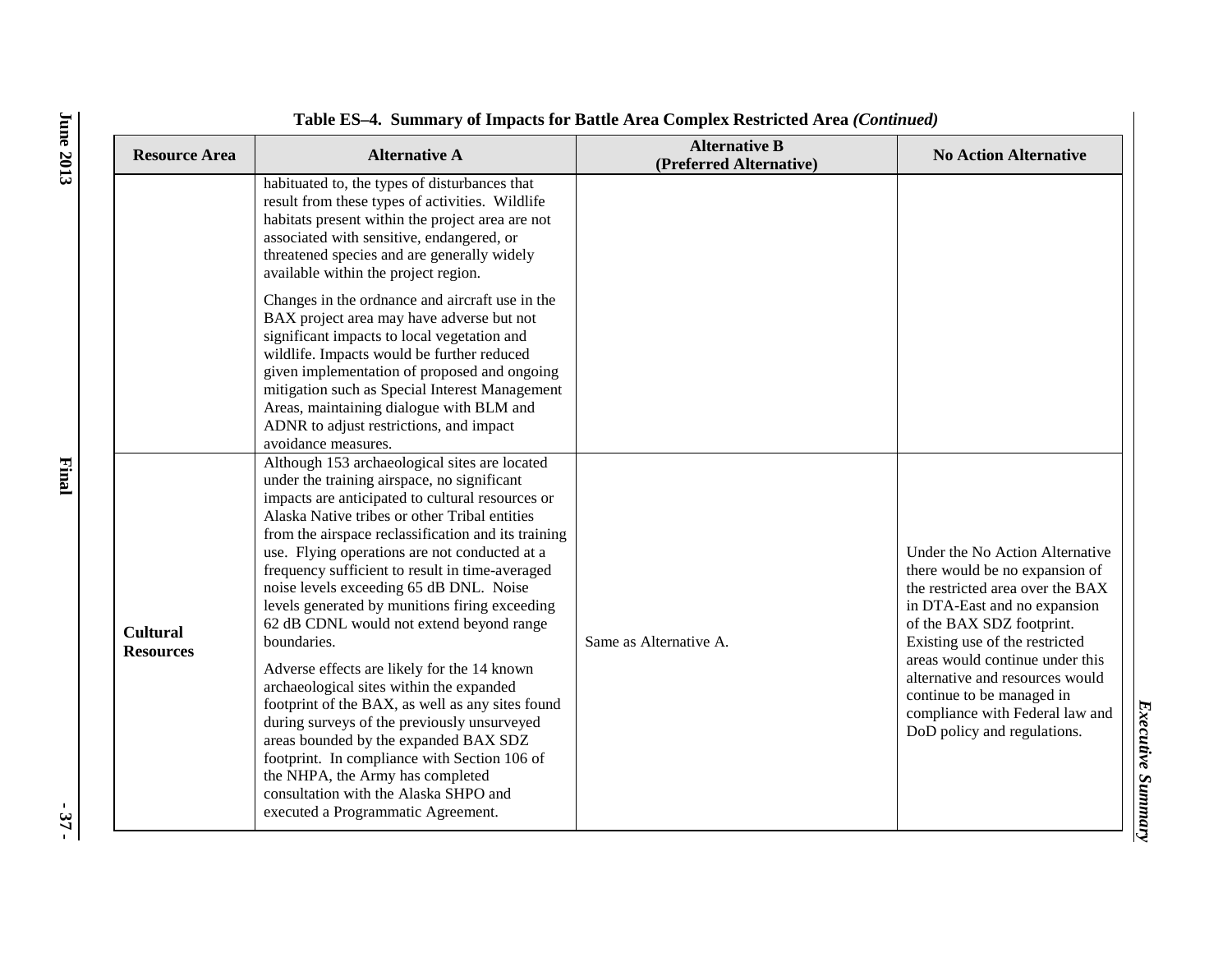| Table ES-4. Summary of Impacts for Battle Area Complex Restricted Area (Continued) |                      |                                                                                                                                                                                                                                                                                                                                                                                                                                          |                                                                                                                                                                                                      |                                                                                               |
|------------------------------------------------------------------------------------|----------------------|------------------------------------------------------------------------------------------------------------------------------------------------------------------------------------------------------------------------------------------------------------------------------------------------------------------------------------------------------------------------------------------------------------------------------------------|------------------------------------------------------------------------------------------------------------------------------------------------------------------------------------------------------|-----------------------------------------------------------------------------------------------|
| 38-                                                                                | <b>Resource Area</b> | <b>Alternative A</b>                                                                                                                                                                                                                                                                                                                                                                                                                     | <b>Alternative B</b><br>(Preferred Alternative)                                                                                                                                                      | <b>No Action Alternative</b>                                                                  |
|                                                                                    |                      | The SHPO has concurred with the finding of no<br>adverse effect, provided that a monitoring and<br>data recovery program is implemented. Under<br>the terms of the Programmatic Agreement,<br>consultation with potentially affected Alaska<br>Native tribes, ANCSA corporations, and Tribal<br>government entities will continue for the duration<br>of the Programmatic Agreement.                                                     |                                                                                                                                                                                                      |                                                                                               |
|                                                                                    |                      | No significant impacts on traditional cultural<br>resources or Alaska Native activities are<br>anticipated to result from the proposed new<br>restricted area and ALCOM has complied with<br>all requirements for Tribal consultation.                                                                                                                                                                                                   |                                                                                                                                                                                                      |                                                                                               |
| Final                                                                              |                      | The primary land use on DTA-East is military<br>training, and this would not change under the<br>BAX proposal.<br>Public uses taking place on DTA-East<br>including: recreation, personal use and<br>subsistence, hunting, gathering, trapping, and<br>some timber harvesting would continue, but<br>available time for access would become more<br>limited.<br>This proposal would also prevent use of                                  | This alternative would affect a larger portion of<br>DTA-East, including TAs 501, 502, 503, 504,<br>505, 506, 507, 508, 510, 511, 512, 513, 514, and<br>515. The Richardson-Gerstle and 33-Mile Loop | There would be no changes to<br>the current project area under the<br>No Action Alternative.  |
| June                                                                               | <b>Land Use</b>      | portions of the Richardson Highway-Gerstle<br>River Trail, the 33-Mile Loop Road, and the<br>12-Mile Crossing. Elimination of these access<br>points would reduce the amount of recreation<br>area available to the public within DTA-East.<br>Noise contours show a slight increase in sound<br>exposure and slight expansion of the area<br>exposed to 62 dB CDNL and above. Noise<br>exposure on areas outside the installation would | trails would be affected, as well as the trail<br>network in TAs 512, 508, and 511.<br>Other noted impacts are the same as<br>Alternative A.                                                         | Therefore, no additional impacts<br>on land use, public access, or<br>recreation would occur. |
| 201                                                                                |                      | remain well below 62 dB L <sub>dnmr</sub> . No areas would<br>experience incompatible averaged impulsive                                                                                                                                                                                                                                                                                                                                 |                                                                                                                                                                                                      |                                                                                               |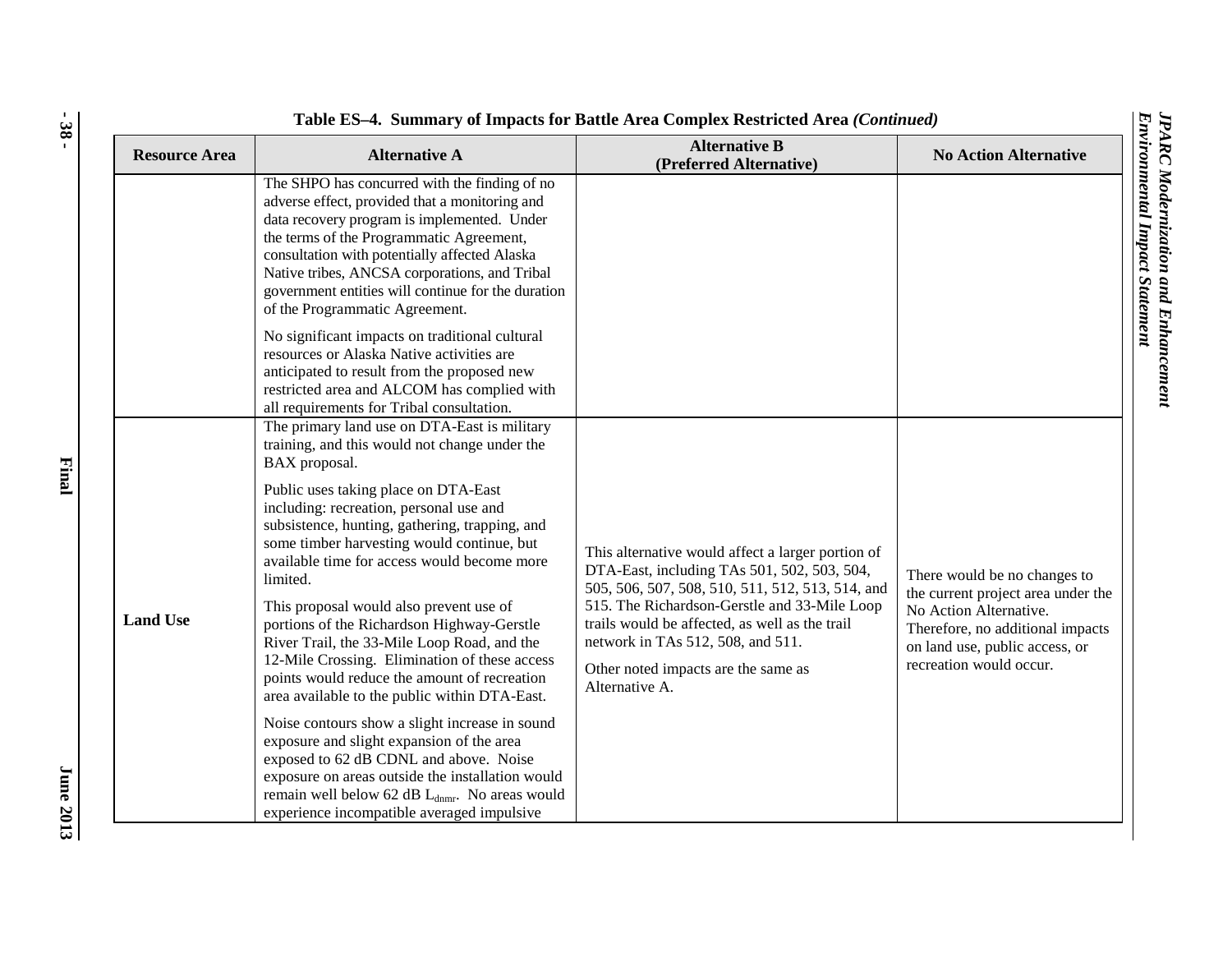| Table ES-4. Summary of Impacts for Battle Area Complex Restricted Area (Continued) |                                                                                                                                                                                                                                                                                                                                                                                                                                                                                                                   |                                                 |                              |
|------------------------------------------------------------------------------------|-------------------------------------------------------------------------------------------------------------------------------------------------------------------------------------------------------------------------------------------------------------------------------------------------------------------------------------------------------------------------------------------------------------------------------------------------------------------------------------------------------------------|-------------------------------------------------|------------------------------|
| <b>Resource Area</b>                                                               | <b>Alternative A</b>                                                                                                                                                                                                                                                                                                                                                                                                                                                                                              | <b>Alternative B</b><br>(Preferred Alternative) | <b>No Action Alternative</b> |
|                                                                                    | noise levels.<br>Under this proposal, civilian ground and air<br>access would not be permitted within the project<br>area when the BAX and restricted area are<br>active with military training and exercises<br>taking place. This would occur approximately<br>between three and five days per week,<br>depending on annual Army training schedules<br>for training in this area. This would result in an<br>adverse impact on the accessibility of trails and<br>roads and to the use of areas served by those |                                                 |                              |
|                                                                                    | routes.<br>Overall, both noise and access impacts of this<br>proposal would have an adverse but less than<br>significant impact on local recreation<br>opportunities in the Delta Junction area. This<br>impact is somewhat moderated considering a<br>relatively small portion of local recreational<br>activity uses in this area of DTA.                                                                                                                                                                       |                                                 |                              |
| Infrastructure $\&$<br><b>Transportation</b>                                       | No Effect                                                                                                                                                                                                                                                                                                                                                                                                                                                                                                         |                                                 |                              |
|                                                                                    | Although there is no available data on the<br>number of civilian general aviation flights that                                                                                                                                                                                                                                                                                                                                                                                                                    |                                                 |                              |

**Socioeconomics** traverse the current BAX CFA, it is expected that the number of civilian flights traversing the area is low since there are no population centers in the BAX CFA. Potential impacts on civil aviation are not expected to adversely impact socioeconomic resources. Specific impacts or limitations this proposal may have on IFR and VFR air traffic would be examined in an FAA aeronautical study with subsequent consultation with USARAK and civil aviation concerns on those operational mitigations that may be needed to help Same as Alternative A. Under the No Action Alternative, socioeconomic resources would remain as described under current existing conditions, and no additional impacts would occur.

*Executive Summary*

**Executive Summary**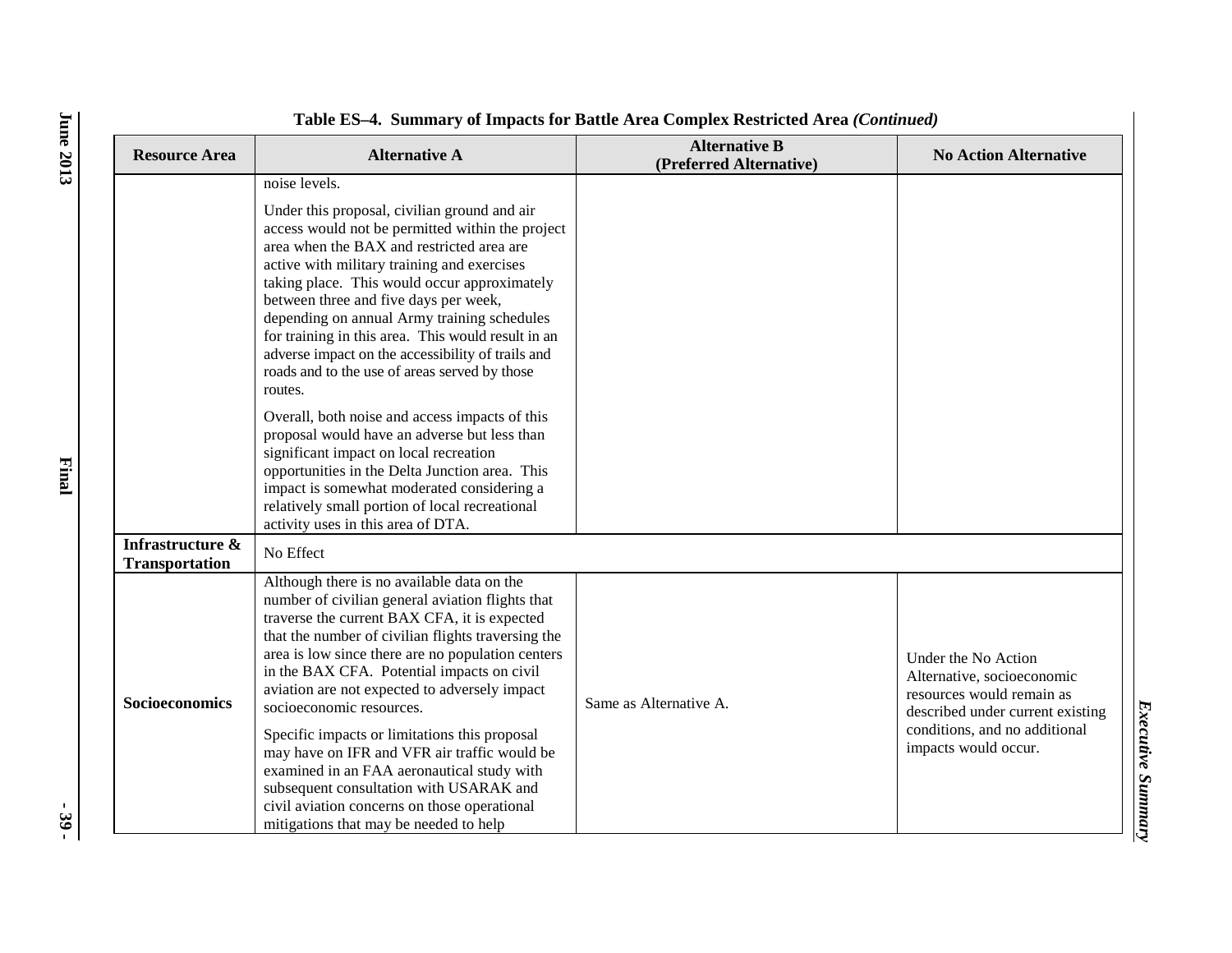| <b>Environmental Impact Statement</b> | JPARC Modernization and Enhancement |
|---------------------------------------|-------------------------------------|
|                                       |                                     |

|                  |                      |                                                                                                                                                                                                                                                                                                                                                                                                                                                                                                                                                                                                                                                                                                                                                                                                                                                                                                                              | Table ES-4. Summary of Impacts for Battle Area Complex Restricted Area (Continued) |                                                                                                                                                                                                                   |
|------------------|----------------------|------------------------------------------------------------------------------------------------------------------------------------------------------------------------------------------------------------------------------------------------------------------------------------------------------------------------------------------------------------------------------------------------------------------------------------------------------------------------------------------------------------------------------------------------------------------------------------------------------------------------------------------------------------------------------------------------------------------------------------------------------------------------------------------------------------------------------------------------------------------------------------------------------------------------------|------------------------------------------------------------------------------------|-------------------------------------------------------------------------------------------------------------------------------------------------------------------------------------------------------------------|
| $40 -$           | <b>Resource Area</b> | <b>Alternative A</b>                                                                                                                                                                                                                                                                                                                                                                                                                                                                                                                                                                                                                                                                                                                                                                                                                                                                                                         | <b>Alternative B</b><br>(Preferred Alternative)                                    | <b>No Action Alternative</b>                                                                                                                                                                                      |
| Final            |                      | minimize impacts. Civil general aviation<br>contributes significantly to the local economy;<br>mitigations identified in the FAA study that<br>would minimize adverse impacts to civilian<br>aviation could subsequently minimize adverse<br>impacts to socioeconomic resources.<br>Approximately 167 persons within the<br>Southeast Fairbanks Census Area were<br>identified under the proposed airspace. Noise<br>levels exceeding 62 dB CDNL or 130 dB PK<br>15(met) would not extend beyond range<br>boundaries into residential areas. Additionally,<br>the area is currently exposed to low-level<br>overflights and noise associated with military<br>aircraft. These activities are not expected to<br>adversely impact populations or socioeconomic<br>resources.                                                                                                                                                  |                                                                                    |                                                                                                                                                                                                                   |
| <b>June 2013</b> | <b>Subsistence</b>   | The area beneath the proposed restricted<br>airspace is in the vicinity of two major highways<br>and access to subsistence activities would not be<br>heavily dependent on aircraft access. Potential<br>impacts on civil aviation are not expected to<br>adversely impact access to subsistence<br>resources.<br>The increase in military activities at the BAX<br>may decrease the amount of time public access<br>is permitted. The BAX area and the proposed<br>restricted airspace would be active for a<br>maximum of 238 days at all times of the year.<br>For rural Alaska residents that regularly harvest<br>subsistence resources within the public access<br>areas of DTA (in which BAX is located), an<br>increase in restrictions to public access could be<br>an adverse impact. However, the nearby<br>vicinity has large tracts of Federal land in which<br>subsistence activities are permitted and do not | Same as Alternative A.                                                             | Under the No Action<br>Alternative, no restricted<br>airspace would be established.<br>Existing military activities<br>would continue. Subsistence<br>activities would remain as they<br>are currently practiced. |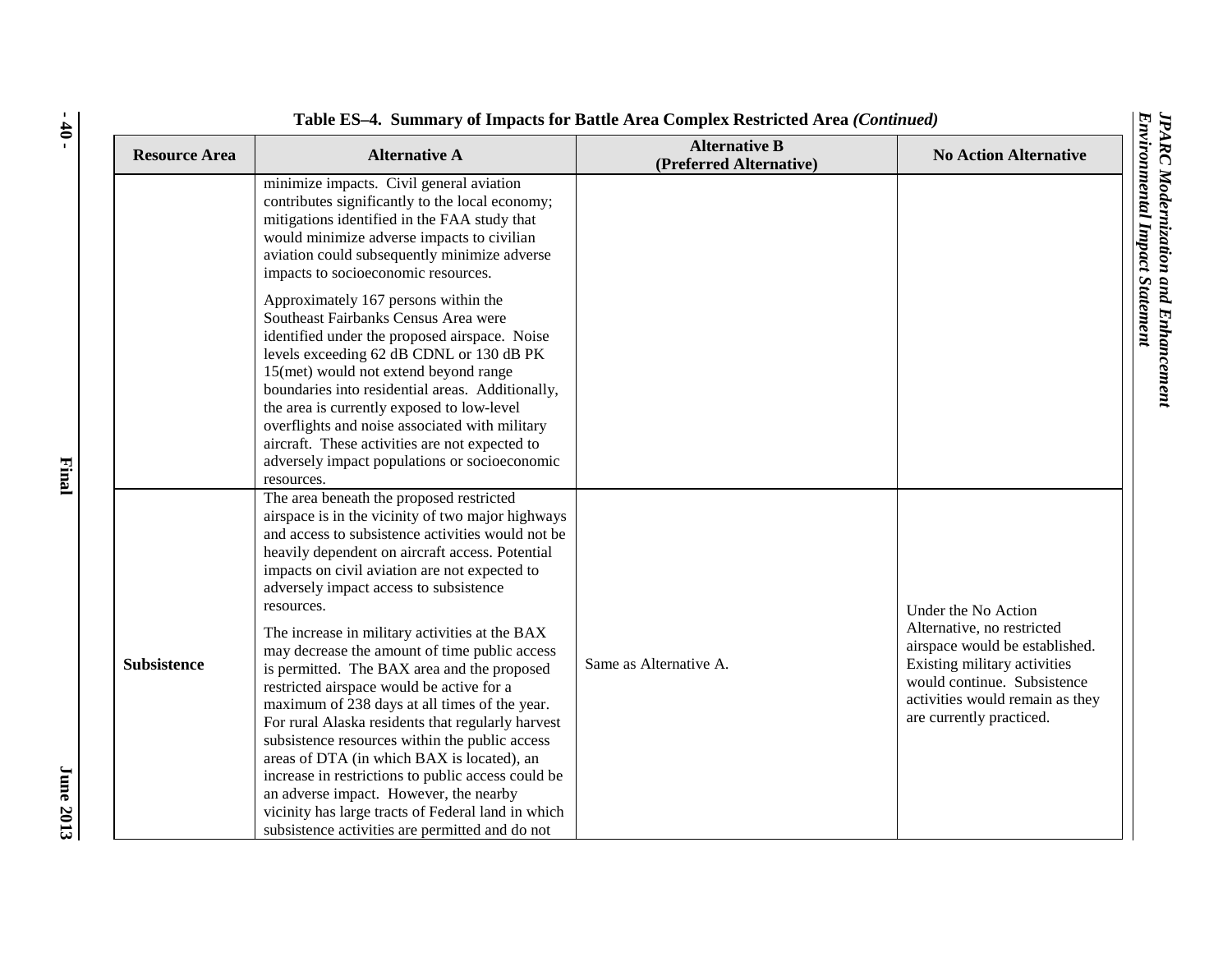| Table ES-4. Summary of Impacts for Battle Area Complex Restricted Area (Continuea) |                                                                                                                                                                                                                                                                                                                             |                                                 |                                                                                                                                                                                                                                                                                                                                                      |  |
|------------------------------------------------------------------------------------|-----------------------------------------------------------------------------------------------------------------------------------------------------------------------------------------------------------------------------------------------------------------------------------------------------------------------------|-------------------------------------------------|------------------------------------------------------------------------------------------------------------------------------------------------------------------------------------------------------------------------------------------------------------------------------------------------------------------------------------------------------|--|
| <b>Resource Area</b>                                                               | <b>Alternative A</b>                                                                                                                                                                                                                                                                                                        | <b>Alternative B</b><br>(Preferred Alternative) | <b>No Action Alternative</b>                                                                                                                                                                                                                                                                                                                         |  |
|                                                                                    | have the same access restrictions as a military<br>installation. No significant impacts to<br>subsistence activities are expected as defined by<br>ANILCA.                                                                                                                                                                  |                                                 |                                                                                                                                                                                                                                                                                                                                                      |  |
| <b>Environmental</b><br><b>Justice</b>                                             | Impacts such as airspace management, noise,<br>land use, and socioeconomics would be less<br>than significant or mitigated to this level.<br>Impacts from this alternative would not create<br>disproportionately high and adverse<br>environmental or health effects on minority or<br>low-income populations or children. | Same as Alternative A.                          | For the No Action Alternative,<br>no restricted airspace and new<br>target areas would be established<br>and military activities would<br>continue under existing<br>conditions. There would be no<br>additional disproportionately<br>high and adverse environmental<br>or health effects on minority and<br>low-income populations or<br>children. |  |

# **Table ES–4. Summary of Impacts for Battle Area Complex Restricted Area** *(Continued)*

## **MITIGATION MEASURES:**

### • **FAA's study (Airspace Management)**

Pending the FAA's study of the preferred airspace proposal alternatives to determine specific impacts and mitigation measures to be taken to minimize any impacts on VFR and IFR air traffic, other existing mitigations would continue to be relevant in addressing potential impacts of the airspace proposals.

### • **Eagle and migratory birds (Biological Resources)**

Maintain consultation with USFWS with regard to compliance with Bald and Golden Eagle Protection Act and MBTA. As required, conduct bald and golden eagle nest surveys in other areas where airspace modification would occur over previously unsurveyed areas. Coordinate the results with USFWS.

### • **Sensitive wildlife awareness training (Biological Resources)**

Continue pilot and soldier education for awareness of sensitive wildlife species habitats and seasonal behaviors utilizing GIS mapping and discuss procedures to reduce disturbances and to increase safety by reducing potential for aircraft strikes.

## • **Monitor effects of military training on wildlife (Biological Resources)**

Continue to monitor effects of military training including overflights on select wildlife species (especially herd animals, waterfowl, and raptors) and fisheries during critical seasons such as breeding, young-rearing, and migration. Use knowledge to develop and implement strategies to minimize disturbance to priority wildlife in existing and new SUAs and restricted airspace. This would help natural resources and range managers to coordinate training schedules that minimize impacts on wildlife populations.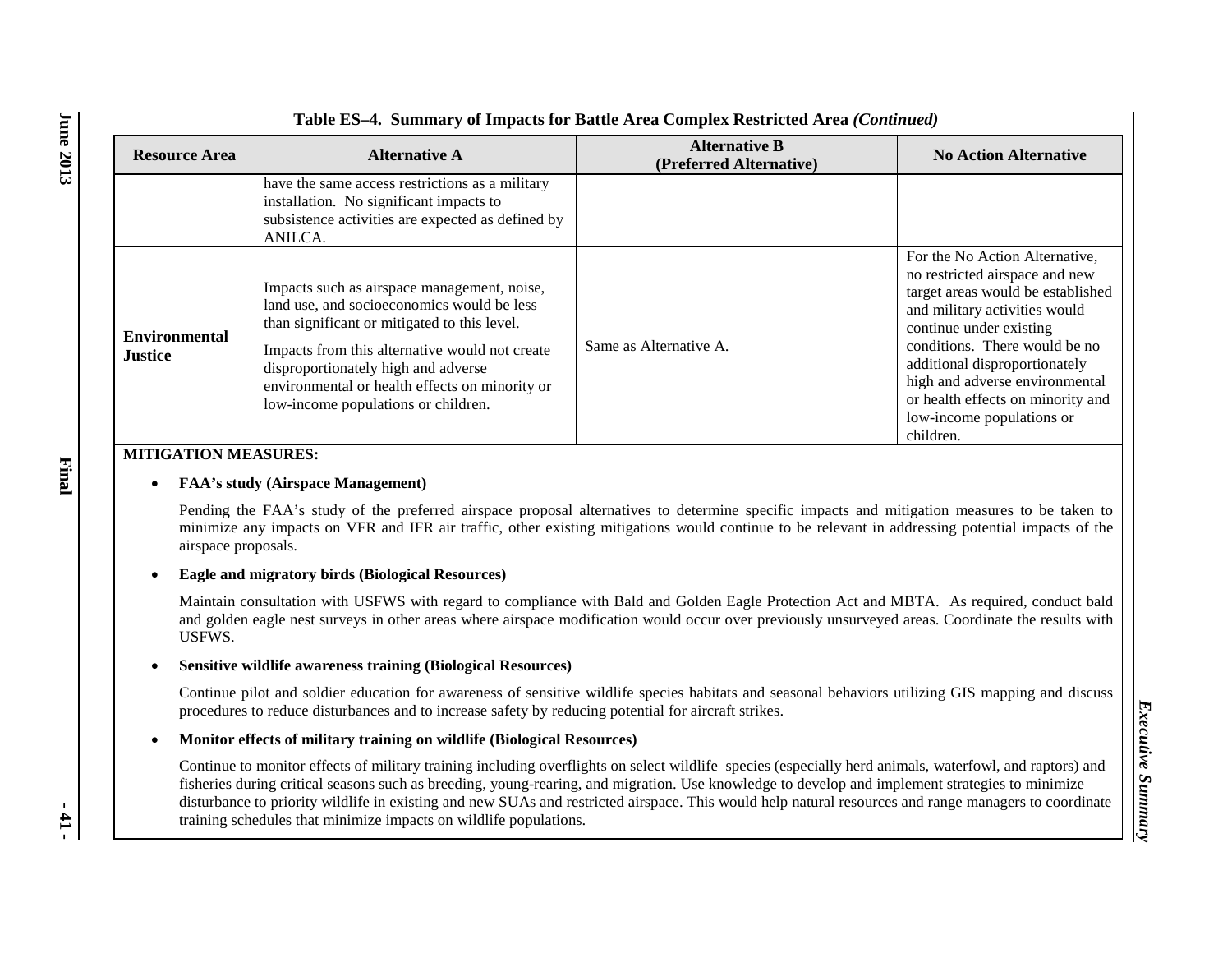# **Table ES–4. Summary of Impacts for Battle Area Complex Restricted Area** *(Continued)*

| <b>Resource Area</b> | <b>Alternative A</b> | <b>Alternative B</b><br>(Preferred Alternative) | <b>No Action Alternative</b> |
|----------------------|----------------------|-------------------------------------------------|------------------------------|
|----------------------|----------------------|-------------------------------------------------|------------------------------|

### • **Continue study of noise effects on wildlife (Biological Resources)**

Continue effort to conduct a detailed study to assess the impacts and effects of noise on wildlife, particularly key species such as caribou and bison, during critical life cycle seasons. Use information to include protection requirements within a noise management plan.

### • **NHPA compliance (Cultural Resources)**

Mitigations for impacts to cultural resources are established through NHPA Section 106 consultation pursuant to 36 CFR 800. In compliance with Section 106 of the NHPA the Army has completed consultation with the Alaska SHPO and complied with all requirements for consultation with potentially affected Alaska Native Tribes, ANCSA corporations, and Tribal government entities to identify historic properties that may be affected, including TCPs, and develop management actions and mitigation measures to resolve any adverse effects, if required. It has been determined that significant adverse impacts to cultural resources and Alaska Native Tribes, ANSCA corporations, and Tribal government entities would not occur by the implementation of the BAX Restricted Area proposal.

Mitigation measures include the amendment of the existing BAX Surface Danger Zone Programmatic Agreement to include the known and as yet undiscovered archaeological sites in the expanded BAX SDZ footprint. Specific Programmatic Agreement requirements are to survey new areas of the amended BAX SDZ within a period of five years from the amended agreement (9/9/12); add any sites that are discovered to the BAX SDZ monitoring plan; produce an annual report to the Alaska SHPO; update the Archaeological Resource Protection Act tri-fold handout and develop a placard describing cultural resources on the BAX SDZ that will be presented in the form of, at a minimum, one poster displayed at Range Control, and one interpretive panel placard to be displayed at an information kiosk located at the BAX range; and develop a cultural resource awareness PowerPoint presentation to be given to Soldiers and contractors to increase knowledge of cultural resource concerns and responsible actions, and knowledge of Alaskan Native communities. All of the above mentioned requirements are either completed or in progress. Annual monitoring of archaeological sites within the BAX SDZ began in August of 2009 and will continue for 10 years from this date.

In accordance with AR 200-1, all NHPA Section 106 consultation has been completed. In the event that previously unrecorded or unevaluated cultural resources are encountered, the Army would manage these resources in accordance with the NHPA and other Federal and state laws, Air Force, and DoD regulations and instructions, and DoD American Indian and Alaska Native Policy.

### • **Munitions contamination issues (Hazardous Materials and Waste; Water Resources; Biological Resources)**

The Army may augment the effort for their existing program to identify possible munitions contamination at training areas on DTA-East. This program initiates the collection of baseline data to determine the location, extent, and potential migration of munitions contamination in soils, surface water, and groundwater. Based on these preliminary results, a long-term monitoring program could be developed to assess cumulative impacts to the withdrawal lands from ongoing military activities. These results could identify areas needing restoration, activities that pose the greatest environmental threat, and the potential mitigation measures to be implemented. Extensive and expedient investigations may be conducted in those areas considered to be exposure pathways, such as streams.

## • **USARTRAK (Land Use-Access)**

The Army will update information and maps available to the public on the USARTRAK website to identify changes in public access restrictions for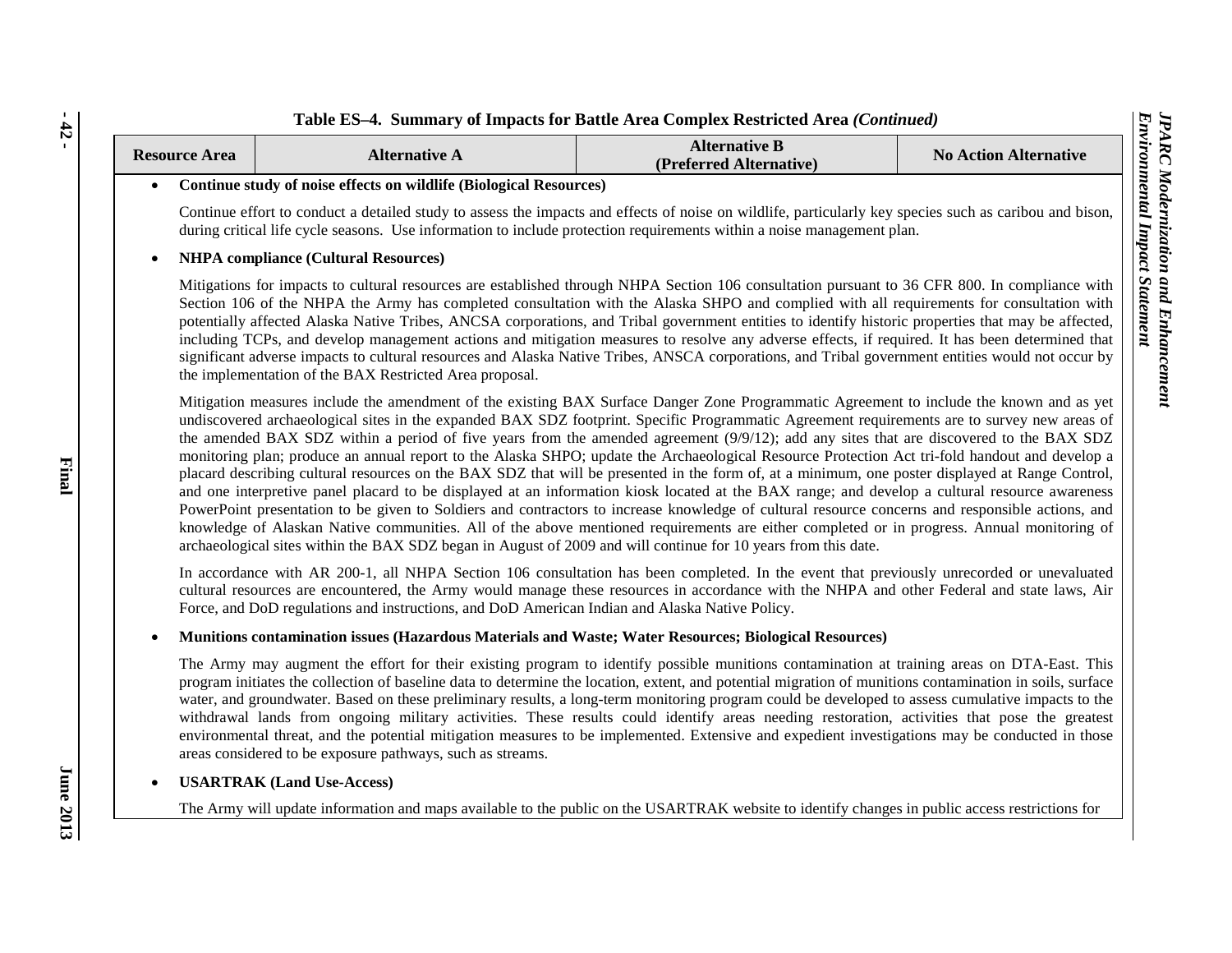|                      | Table ES–4. Summary of Impacts for Battle Area Complex Restricted Area ( <i>Continued</i> )                                                                                                                                                                                                                                                                                                                                                                                                                                                                                                                                                                                                                                                                                          |                                                                                                            |                                                                                                                                                                        |                              |  |  |
|----------------------|--------------------------------------------------------------------------------------------------------------------------------------------------------------------------------------------------------------------------------------------------------------------------------------------------------------------------------------------------------------------------------------------------------------------------------------------------------------------------------------------------------------------------------------------------------------------------------------------------------------------------------------------------------------------------------------------------------------------------------------------------------------------------------------|------------------------------------------------------------------------------------------------------------|------------------------------------------------------------------------------------------------------------------------------------------------------------------------|------------------------------|--|--|
| <b>Resource Area</b> |                                                                                                                                                                                                                                                                                                                                                                                                                                                                                                                                                                                                                                                                                                                                                                                      | <b>Alternative A</b>                                                                                       | <b>Alternative B</b><br>(Preferred Alternative)                                                                                                                        | <b>No Action Alternative</b> |  |  |
|                      | the expanded Army training activities within USAG-FWA training areas.                                                                                                                                                                                                                                                                                                                                                                                                                                                                                                                                                                                                                                                                                                                |                                                                                                            |                                                                                                                                                                        |                              |  |  |
|                      |                                                                                                                                                                                                                                                                                                                                                                                                                                                                                                                                                                                                                                                                                                                                                                                      | Relationships with regulatory agencies (Biological Resources; Land Use-Management, Access, Recreation)     |                                                                                                                                                                        |                              |  |  |
|                      |                                                                                                                                                                                                                                                                                                                                                                                                                                                                                                                                                                                                                                                                                                                                                                                      | or temporal restrictions to avoidances and procedures put in place by the ROD for this EIS.                | The military will maintain an open dialogue with ADNR, BLM, ADFG and USFWS to assess current conditions and needed adjustments in locations                            |                              |  |  |
| $\bullet$            |                                                                                                                                                                                                                                                                                                                                                                                                                                                                                                                                                                                                                                                                                                                                                                                      | <b>Trespass control (Safety-Ground; Land Use)</b>                                                          |                                                                                                                                                                        |                              |  |  |
|                      |                                                                                                                                                                                                                                                                                                                                                                                                                                                                                                                                                                                                                                                                                                                                                                                      | The Army will expand enforcement to control trespass in DTA-East for the expanded operations.              |                                                                                                                                                                        |                              |  |  |
| $\bullet$            |                                                                                                                                                                                                                                                                                                                                                                                                                                                                                                                                                                                                                                                                                                                                                                                      | <b>Bird awareness programs (Safety-Flight)</b>                                                             |                                                                                                                                                                        |                              |  |  |
|                      |                                                                                                                                                                                                                                                                                                                                                                                                                                                                                                                                                                                                                                                                                                                                                                                      | Maintain respective bird awareness programs to address potential bird and wildlife hazards that may exist. |                                                                                                                                                                        |                              |  |  |
|                      |                                                                                                                                                                                                                                                                                                                                                                                                                                                                                                                                                                                                                                                                                                                                                                                      | <b>Fire management (Safety-Ground)</b>                                                                     |                                                                                                                                                                        |                              |  |  |
|                      | Continue fire management mitigations in accordance with current Army and USARAK regulations on the BAX.                                                                                                                                                                                                                                                                                                                                                                                                                                                                                                                                                                                                                                                                              |                                                                                                            |                                                                                                                                                                        |                              |  |  |
|                      | Air traffic situational awareness (Airspace Management; Socioeconomics)                                                                                                                                                                                                                                                                                                                                                                                                                                                                                                                                                                                                                                                                                                              |                                                                                                            |                                                                                                                                                                        |                              |  |  |
|                      | Pursue manning and funding for any enhancements required to expand situational awareness for air traffic in and around training areas for general<br>and military aviation. Complete an internal study to identify coverage gaps in new SUAs and restricted airspace. One possible alternative is the<br>establishment of a U.S. Army Airspace Information Center.                                                                                                                                                                                                                                                                                                                                                                                                                   |                                                                                                            |                                                                                                                                                                        |                              |  |  |
| $\bullet$            |                                                                                                                                                                                                                                                                                                                                                                                                                                                                                                                                                                                                                                                                                                                                                                                      | <b>Subsistence use consultation (Subsistence)</b>                                                          |                                                                                                                                                                        |                              |  |  |
|                      | Continue consultation efforts with subsistence parties to determine current subsistence use levels and areas on USAG-FWA lands as input into<br>scheduling. Continue Tribal consultation efforts with subsistence users about hunting and fishing programs on USAG-FWA land. Continue to use a<br>newsletter to provide information to subsistence users about existing and new military activities and the changes in access for subsistence users.<br>Continue research and cooperative studies with Tribes to address possible effects of Air Force and Army activities on subsistence resources both<br>directly within USAG-FWA installation boundaries and those outlying resources that may also be affected by military activities on DTA-West, DTA-<br>East, YTA, and TFTA. |                                                                                                            |                                                                                                                                                                        |                              |  |  |
|                      | Key: 2,4-DNT=2,4 dinitrotoulene; ADFG=Alaska Department of Fish and Game; ADNR=Alaska Department of Natural Resources; AFI=Air Force Instruction; ANCSA=Alaska<br>Native Claims Settlement Act; ANILCA=Alaska National Interest Lands Conservation Act; BAX=Battle Area Complex; BLM=Bureau of Land Management; CAS=Close Air                                                                                                                                                                                                                                                                                                                                                                                                                                                        |                                                                                                            |                                                                                                                                                                        |                              |  |  |
|                      |                                                                                                                                                                                                                                                                                                                                                                                                                                                                                                                                                                                                                                                                                                                                                                                      |                                                                                                            | Support; CDNL=C-weighted day-night average sound level; CFA=Controlled Firing Area; dB=decibel; dB PK 15(met)=single-event peak level exceeded by 15 percent of        |                              |  |  |
|                      |                                                                                                                                                                                                                                                                                                                                                                                                                                                                                                                                                                                                                                                                                                                                                                                      |                                                                                                            | events; DNL=day-night average sound level; DoD=U.S. Department of Defense; DTA=Donnelly Training Area; EIS=environmental impact statement; FAA=Federal Aviation        |                              |  |  |
|                      |                                                                                                                                                                                                                                                                                                                                                                                                                                                                                                                                                                                                                                                                                                                                                                                      |                                                                                                            | Administration; FL=flight level; GIS=geographic information system; IFR=Instrument Flight Rules; L <sub>dnmr</sub> =onset rate-adjusted day-night average sound level; |                              |  |  |
|                      | MBTA=Migratory Bird Treaty Act; MSL=mean sea level; NAAQS=National Ambient Air Quality Standards; National Register=National Register of Historic Places;<br>NEPA=National Environmental Policy Act; NHPA=National Historic Preservation Act; RNAV=Area Navigation; ROD=Record of Decision; SDZ=surface danger zone;                                                                                                                                                                                                                                                                                                                                                                                                                                                                 |                                                                                                            |                                                                                                                                                                        |                              |  |  |
|                      | SHPO=State Historic Preservation Officer; SUA=Special Use Airspace; SUAIS=Special Use Airspace Information Service; TCP=traditional cultural property; TFTA=Tanana                                                                                                                                                                                                                                                                                                                                                                                                                                                                                                                                                                                                                   |                                                                                                            |                                                                                                                                                                        |                              |  |  |

USFWS=U.S. Fish and Wildlife Service; UXO=unexploded ordnance; VFR=Visual Flight Rules; YTA=Yukon Training Area.

# **Table ES–4. Summary of Impacts for Battle Area Complex Restricted Area** *(Continued)*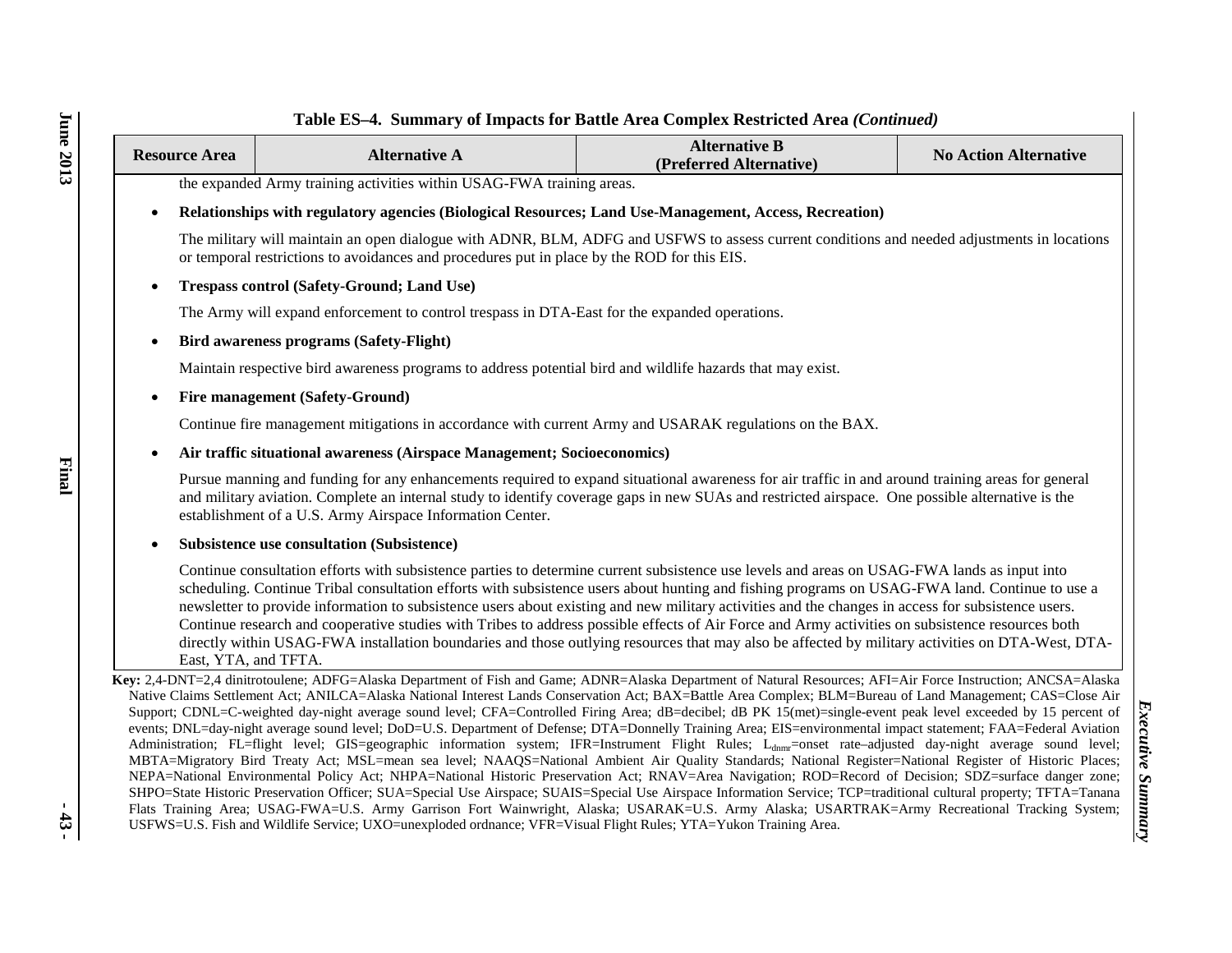| Table ES-5. Summary of Impacts for Expand Restricted Area R-2205 |                                                                                                                                                                                                                                                                                                                                                                                                                                                                                                                                                                  |                                                                                                                                                                                                                                |  |
|------------------------------------------------------------------|------------------------------------------------------------------------------------------------------------------------------------------------------------------------------------------------------------------------------------------------------------------------------------------------------------------------------------------------------------------------------------------------------------------------------------------------------------------------------------------------------------------------------------------------------------------|--------------------------------------------------------------------------------------------------------------------------------------------------------------------------------------------------------------------------------|--|
| <b>Resource Area</b>                                             | <b>Proposed Action (Preferred Alternative)</b>                                                                                                                                                                                                                                                                                                                                                                                                                                                                                                                   | <b>No Action Alternative</b>                                                                                                                                                                                                   |  |
|                                                                  | The proposed use of the expanded R-2205 restricted area<br>would provide increased restricted protective airspace over<br>YTA.                                                                                                                                                                                                                                                                                                                                                                                                                                   |                                                                                                                                                                                                                                |  |
|                                                                  | Multiple training activities may be scheduled and conducted<br>within the different subareas on the same day, normally<br>Monday – Friday, for an estimated total 300 days annually.<br>The airspace may be scheduled up to 24 hours on any<br>particular training day.                                                                                                                                                                                                                                                                                          |                                                                                                                                                                                                                                |  |
|                                                                  | It is not anticipated that the overall number of USARAK<br>helicopter operations or Air Force sortie missions would<br>increase significantly above current representative levels with<br>the creation of this restricted airspace.                                                                                                                                                                                                                                                                                                                              |                                                                                                                                                                                                                                |  |
| <b>Airspace Management</b><br>and Use                            | The FAA has indicated that the R-2205 expansion in the areas<br>surrounding Eielson AFB would have some adverse effects on<br>the published arrival and departure procedures used to separate<br>Eielson AFB aircraft from other air traffic in the area. It may<br>also limit FAA options for routing VFR and IFR air traffic in<br>the Fairbanks, North Pole, and Fort Wainwright areas. The<br>manner in which adverse impacts would be avoided or reduced<br>would be stipulated in an agreement examined in the FAA<br>aeronautical study of this proposal. | This alternative would maintain the existing R-2205 without<br>any expanded airspace and would, therefore, result in no<br>changes to existing conditions in the current military and civil<br>aviation uses of this airspace. |  |
|                                                                  | Several federal airways are located within this region with<br>V444/T232 being in closest proximity but sufficiently clear of<br>this proposed airspace so as not to be impacted by this<br>expansion.                                                                                                                                                                                                                                                                                                                                                           |                                                                                                                                                                                                                                |  |
|                                                                  | Jet/RNAV Routes J502-515 transits southwest of the proposed<br>airspace and is sufficiently distant from the boundary so as not<br>to be impacted by this proposal.                                                                                                                                                                                                                                                                                                                                                                                              |                                                                                                                                                                                                                                |  |
|                                                                  | The Birch, Alaska Highway, and other flyways commonly<br>used by VFR air traffic are sufficiently distant from the<br>proposed airspace areas so as not to have any impacts on this<br>traffic when these airspace subdivisions are active.                                                                                                                                                                                                                                                                                                                      |                                                                                                                                                                                                                                |  |
|                                                                  | No public airports or private charted airfields are within the                                                                                                                                                                                                                                                                                                                                                                                                                                                                                                   |                                                                                                                                                                                                                                |  |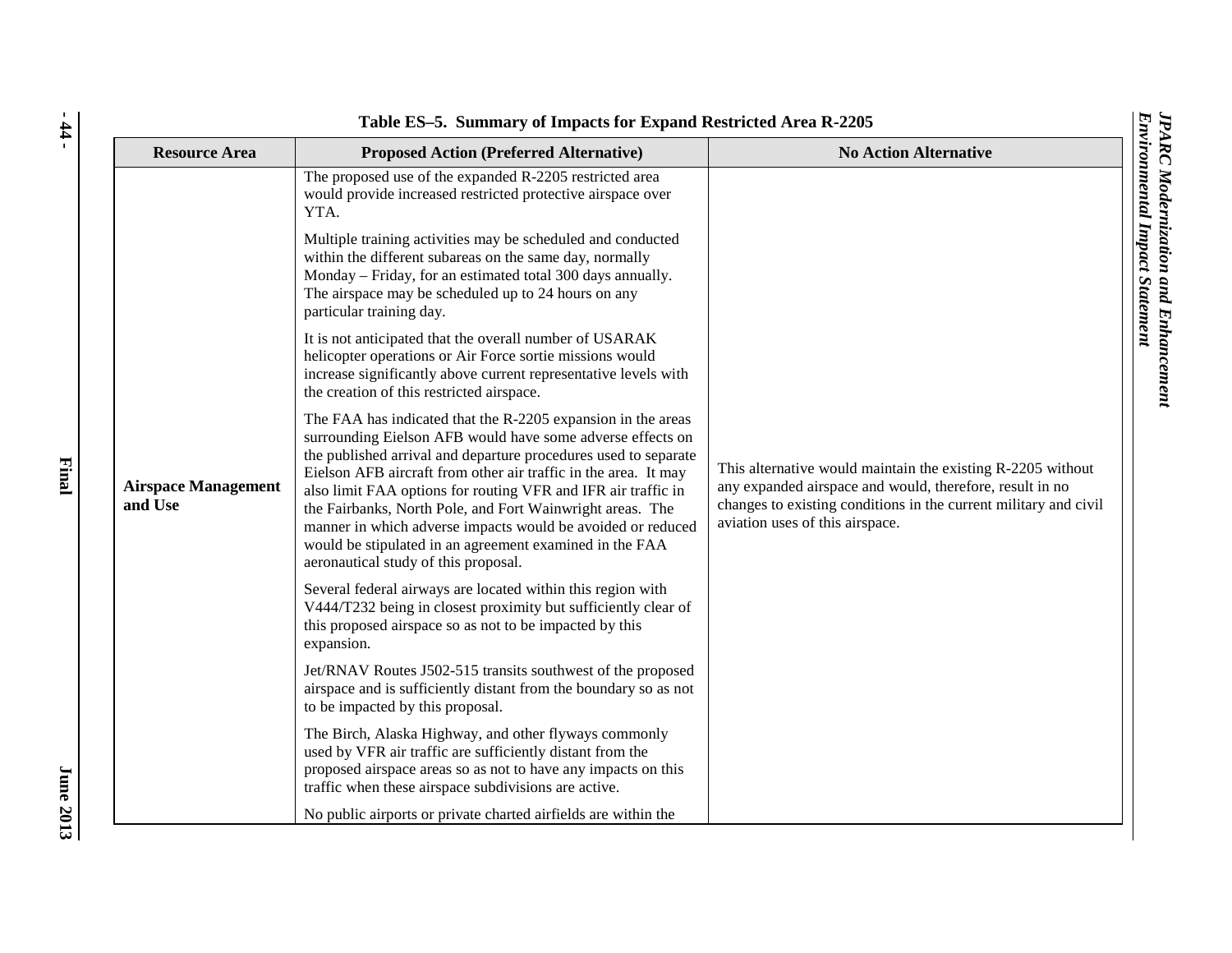| Table ES-5. Summary of Impacts for Expand Restricted Area R-2205 (Continued) |                                                                                                                                                                                                                                                                                                                                                                                                                                                                                |                                                                                                                                                    |  |
|------------------------------------------------------------------------------|--------------------------------------------------------------------------------------------------------------------------------------------------------------------------------------------------------------------------------------------------------------------------------------------------------------------------------------------------------------------------------------------------------------------------------------------------------------------------------|----------------------------------------------------------------------------------------------------------------------------------------------------|--|
| <b>Resource Area</b>                                                         | <b>Proposed Action (Preferred Alternative)</b>                                                                                                                                                                                                                                                                                                                                                                                                                                 | <b>No Action Alternative</b>                                                                                                                       |  |
|                                                                              | area of the proposed R-2205 expansion although the Fairbanks<br>and Bradley airports and several charted private airfields are<br>within the general region of this proposed airspace.<br>The total number and types of munitions fired into the Stuart<br>Creek Impact Area would not be expected to change.<br>However, the expansion of R-2205 would allow a much larger<br>range of weapons types to be used at DMPTR.                                                     |                                                                                                                                                    |  |
| <b>Noise</b>                                                                 | Noise levels exceeding 62 dB CDNL do not extend beyond the<br>boundaries of land currently withdrawn for military use. The<br>area affected by peak noise levels (exceeding 115 dB PK<br>15(met)) would increase slightly under the proposed action.<br>However, the non-military land area exposed to this noise level<br>would not change in extent under the proposed action. Noise<br>impacts would not exceed the significance thresholds<br>established for this action. | Under the No Action Alternative, R-2205 would not be<br>expanded and no changes to existing training operations would<br>occur.                    |  |
|                                                                              | The area covered by the R-2205 western expansion has little or<br>no populace, therefore, the potential for any aircraft mishap in<br>this area is minimal.                                                                                                                                                                                                                                                                                                                    |                                                                                                                                                    |  |
| <b>Flight Safety</b>                                                         | The potential for a near miss/midair collision would be low to<br>moderate for this proposed action since nonparticipating<br>aircraft do not normally operate in this area and would be<br>further restricted from entering this airspace when active.                                                                                                                                                                                                                        | Flight safety risks and the continuing safety programs in effect<br>to address these risks would remain the same as currently<br>exists.           |  |
|                                                                              | The potential for any bird/wildlife-aircraft strikes during low-<br>altitude flights in this affected area would be low. There are<br>measures already in place for maintaining awareness of any<br>heightened bird activities and flight safety risks.                                                                                                                                                                                                                        |                                                                                                                                                    |  |
| <b>Ground Safety</b>                                                         | The Army has existing plans, policies, and procedures in place<br>to avoid or reduce adverse significant impacts, regarding range<br>safety and control, UXO and munitions safety, public access<br>control, and fire and emergency response. Consequently,<br>adverse impacts are not expected to occur.                                                                                                                                                                      | No change in existing ground operations would occur under<br>the No Action Alternative.                                                            |  |
| <b>Air Quality</b>                                                           | The area proposed for the expansion of the R-2205 airspace is<br>in attainment of all NAAQS, and the proposed action would<br>not increase aircraft operations or munitions usage. As there<br>will be no net increase in criteria pollutant or HAP emissions,                                                                                                                                                                                                                 | Air quality impacts under the No Action Alternative would not<br>differ from air quality impacts generated under existing<br>operations at R-2205. |  |

**June 2013 June 2013**

**Final**

**- 45 -**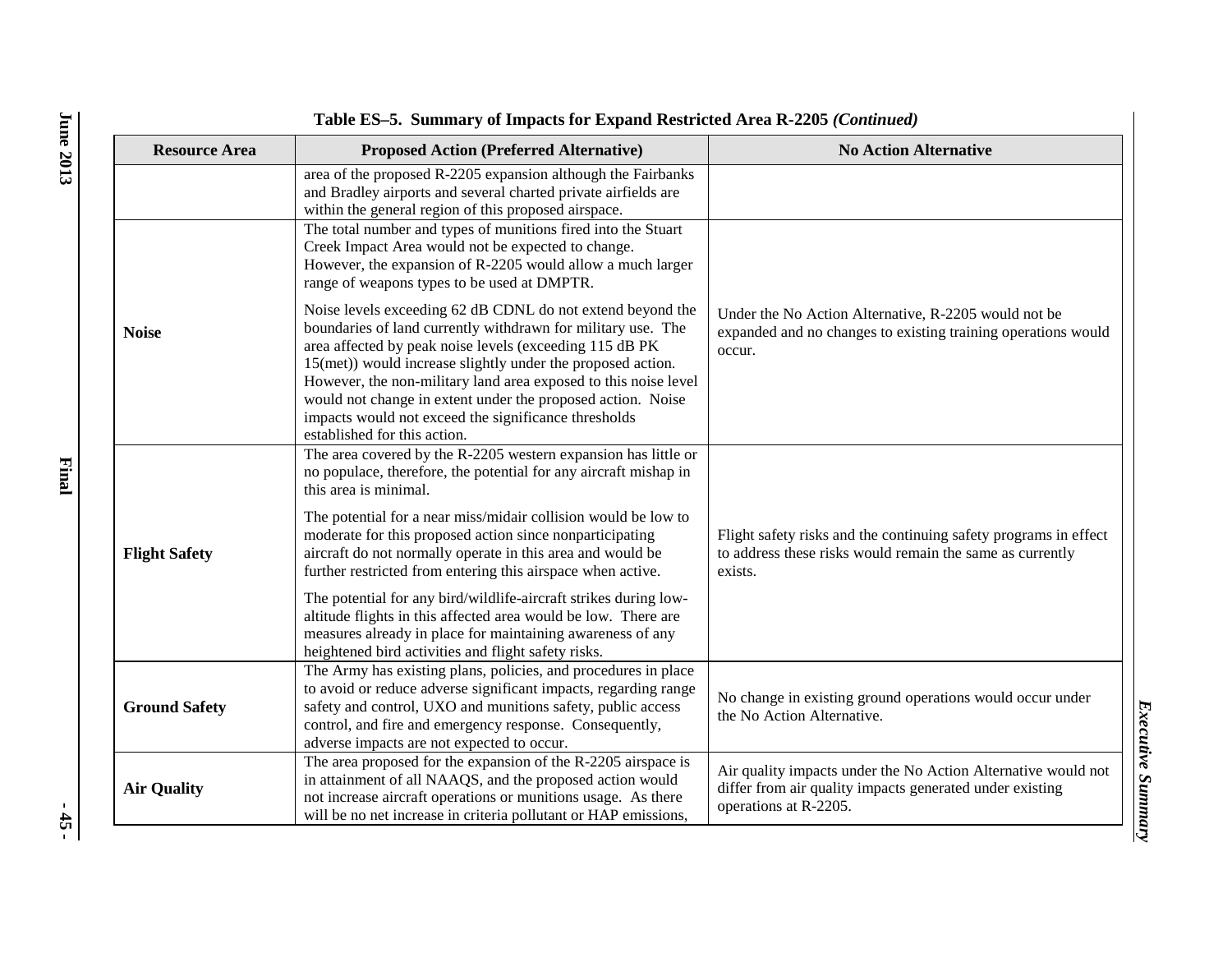| Table ES-5. Summary of Impacts for Expand Restricted Area R-2205 (Continued)<br>$\sharp$ |                                         |                                                                                                                                                                                                                                                                                                                                                                                                                                                                                                                              |                                                                                                                                                                                       |
|------------------------------------------------------------------------------------------|-----------------------------------------|------------------------------------------------------------------------------------------------------------------------------------------------------------------------------------------------------------------------------------------------------------------------------------------------------------------------------------------------------------------------------------------------------------------------------------------------------------------------------------------------------------------------------|---------------------------------------------------------------------------------------------------------------------------------------------------------------------------------------|
|                                                                                          | <b>Resource Area</b>                    | <b>Proposed Action (Preferred Alternative)</b>                                                                                                                                                                                                                                                                                                                                                                                                                                                                               | <b>No Action Alternative</b>                                                                                                                                                          |
|                                                                                          |                                         | the operation of R-2205 under the proposed action would result<br>in less-than-significant to no air quality impacts.                                                                                                                                                                                                                                                                                                                                                                                                        |                                                                                                                                                                                       |
|                                                                                          |                                         | Since the R-2205 action would not result in an increase in<br>emissions, it would not result in any impacts on Denali<br>National Park.                                                                                                                                                                                                                                                                                                                                                                                      |                                                                                                                                                                                       |
|                                                                                          | <b>Physical Resources</b>               | No Effect                                                                                                                                                                                                                                                                                                                                                                                                                                                                                                                    |                                                                                                                                                                                       |
|                                                                                          | <b>Water Resources</b>                  | No Effect                                                                                                                                                                                                                                                                                                                                                                                                                                                                                                                    |                                                                                                                                                                                       |
|                                                                                          |                                         | The proposed action would utilize existing on-the-ground<br>range structure and would involve no new construction in the<br>realigned boundary area.                                                                                                                                                                                                                                                                                                                                                                         |                                                                                                                                                                                       |
|                                                                                          |                                         | In addition, other than surficial ground disturbance associated<br>with ground maneuvers of vehicles, no excavations or ground<br>disturbance would occur.                                                                                                                                                                                                                                                                                                                                                                   |                                                                                                                                                                                       |
| Final                                                                                    |                                         | There are no known contaminated sites located in the realigned<br>boundary area. Therefore, no adverse impacts would occur as<br>a result of potentially encountering known or unknown<br>contaminated soil.                                                                                                                                                                                                                                                                                                                 |                                                                                                                                                                                       |
|                                                                                          | <b>Hazardous Materials</b><br>and Waste | As part of the proposed action, vehicles would be used during<br>training. There is the potential for accidental chemical release<br>from refueling or maintenance activities during training<br>activities. The Army would manage hazardous materials/waste<br>in accordance with Army Regulation 200-1, Environmental<br>Protection and Enhancement (Army 2007-1), which provides<br>guidance on oil and hazardous substance spills, hazardous<br>materials management, and the Installation Restoration<br>Program (IRP). | Under the No Action Alternative, there would be no<br>realignment of the outer restricted area boundary. Therefore,<br>additional hazardous material-related impacts would not occur. |
| June 201                                                                                 |                                         | The risk of petrochemical spills is expected to increase under<br>the proposed action due to the need to transport fuel and<br>perform refueling operations in the field to support training<br>requirements. However, due to the infrequency of such<br>activities, combined with existing procedures and controls, the<br>proposed action would result in the potential for adverse, but<br>not significant impacts.                                                                                                       |                                                                                                                                                                                       |
|                                                                                          |                                         | There is the potential for munitions related hazardous materials                                                                                                                                                                                                                                                                                                                                                                                                                                                             |                                                                                                                                                                                       |

L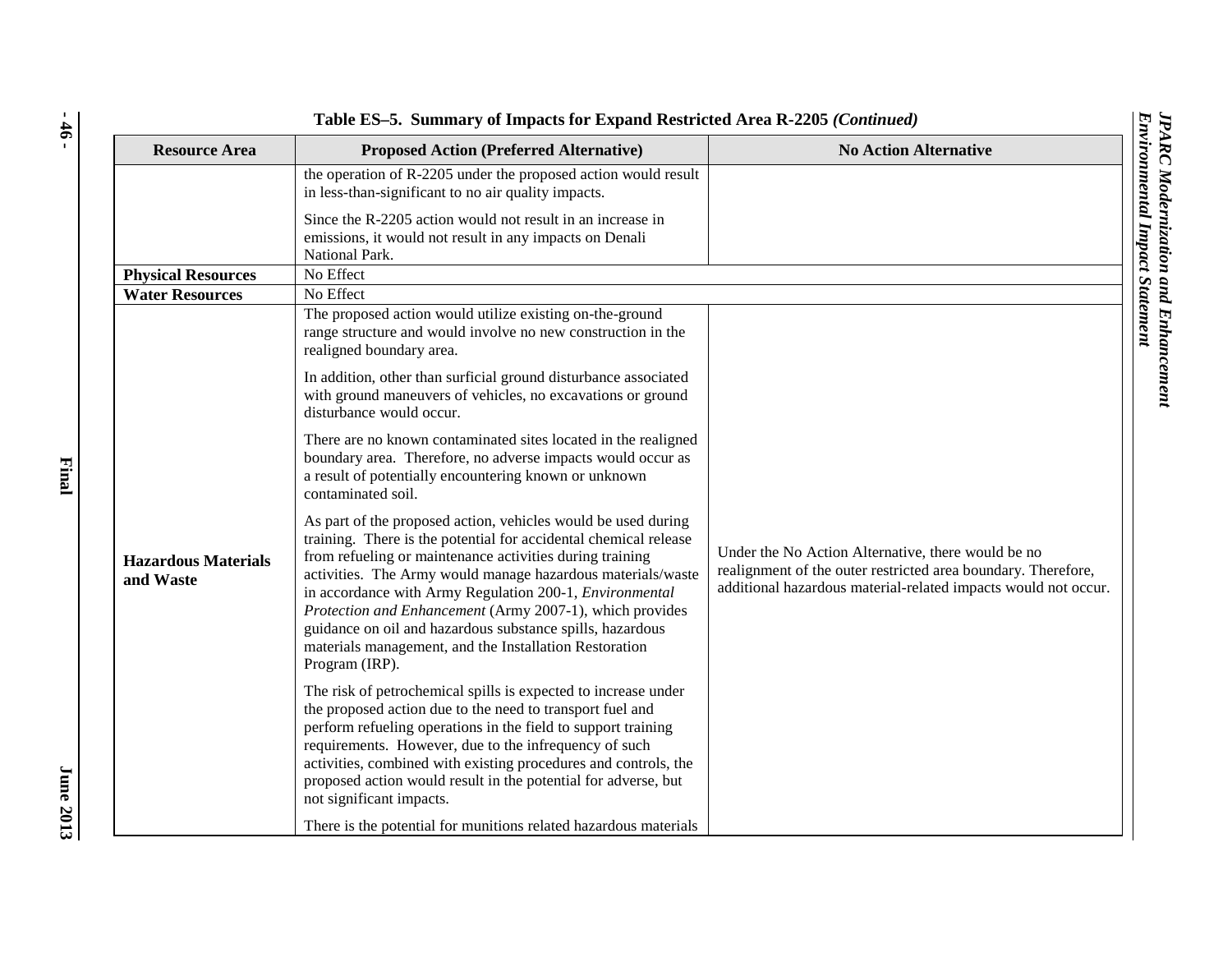| Table ES-5. Summary of Impacts for Expand Restricted Area R-2205 (Continued) |                                                                                                                                                                                                                                                                                                                                                                                                                                                                                                                                    |                                                                                                                                                                                                                                                                                                           |  |
|------------------------------------------------------------------------------|------------------------------------------------------------------------------------------------------------------------------------------------------------------------------------------------------------------------------------------------------------------------------------------------------------------------------------------------------------------------------------------------------------------------------------------------------------------------------------------------------------------------------------|-----------------------------------------------------------------------------------------------------------------------------------------------------------------------------------------------------------------------------------------------------------------------------------------------------------|--|
| <b>Resource Area</b>                                                         | <b>Proposed Action (Preferred Alternative)</b>                                                                                                                                                                                                                                                                                                                                                                                                                                                                                     | <b>No Action Alternative</b>                                                                                                                                                                                                                                                                              |  |
|                                                                              | impacts in association with this alternative. Munitions<br>fragments and residues would be generated as a result of live-<br>fire action. However, training would use existing impact areas<br>for the discharge of ordnance from aircraft within the proposed<br>restricted area, such that no adverse munitions-related chemical<br>release impacts to the environment would occur.                                                                                                                                              |                                                                                                                                                                                                                                                                                                           |  |
|                                                                              | As proposed for BAX, the restricted area expansion of the<br>existing R-2205 would primarily differ from current activities<br>by enabling additional air-to-ground ordnance use in the<br>expansion areas. These activities may have localized effects to<br>the vegetation and wildlife present within YTA.                                                                                                                                                                                                                      |                                                                                                                                                                                                                                                                                                           |  |
| <b>Biological Resources</b>                                                  | No new impact areas would be established and no substantially<br>different impact types would be introduced into the R-2205<br>restricted areas as a result of this proposal. As for ongoing<br>training, effects to biological resources would be localized and<br>vegetation communities as a whole would not be expected to<br>be adversely affected. The vegetation classes present in YTA<br>are not unique or considered sensitive communities, but are<br>widespread across the project region.                             | The current amount of localized ground disturbance (from<br>training, vehicles, and live fire) would be expected to continue<br>and wildlife using the area would be expected to remain active<br>in occupied habitats. Localized vegetation impacts from<br>existing training activities would continue. |  |
|                                                                              | Wildlife habitats present within the project area are not<br>associated with sensitive, endangered, or threatened species,<br>and are generally widely available within the project region.<br>Wildlife species in the area are generally exposed to and may<br>be habituated to military activities. The proposed expanded<br>restricted areas in YTA do not contain important wildlife<br>breeding, wintering, or nesting habitats. No significant effects<br>to vegetation communities or wildlife populations are<br>expected. |                                                                                                                                                                                                                                                                                                           |  |
| <b>Cultural Resources</b>                                                    | No impacts are anticipated to cultural resources from the<br>expansion of R-2205 and its training use. The annual average<br>noise levels under the proposed airspace reclassification are not<br>expected to noticeably change as a result of increased training<br>activities, and would not be sufficient to damage any<br>archaeological or historic architectural sites.<br>In compliance with Section 106 of the NHPA, the Army has                                                                                          | Under the No Action Alternative there would be no expansion<br>of R-2205 in YTA. Existing use of the restricted area would<br>continue under this alternative and resources would continue to<br>be managed in compliance with Federal law and DoD policy<br>and regulations.                             |  |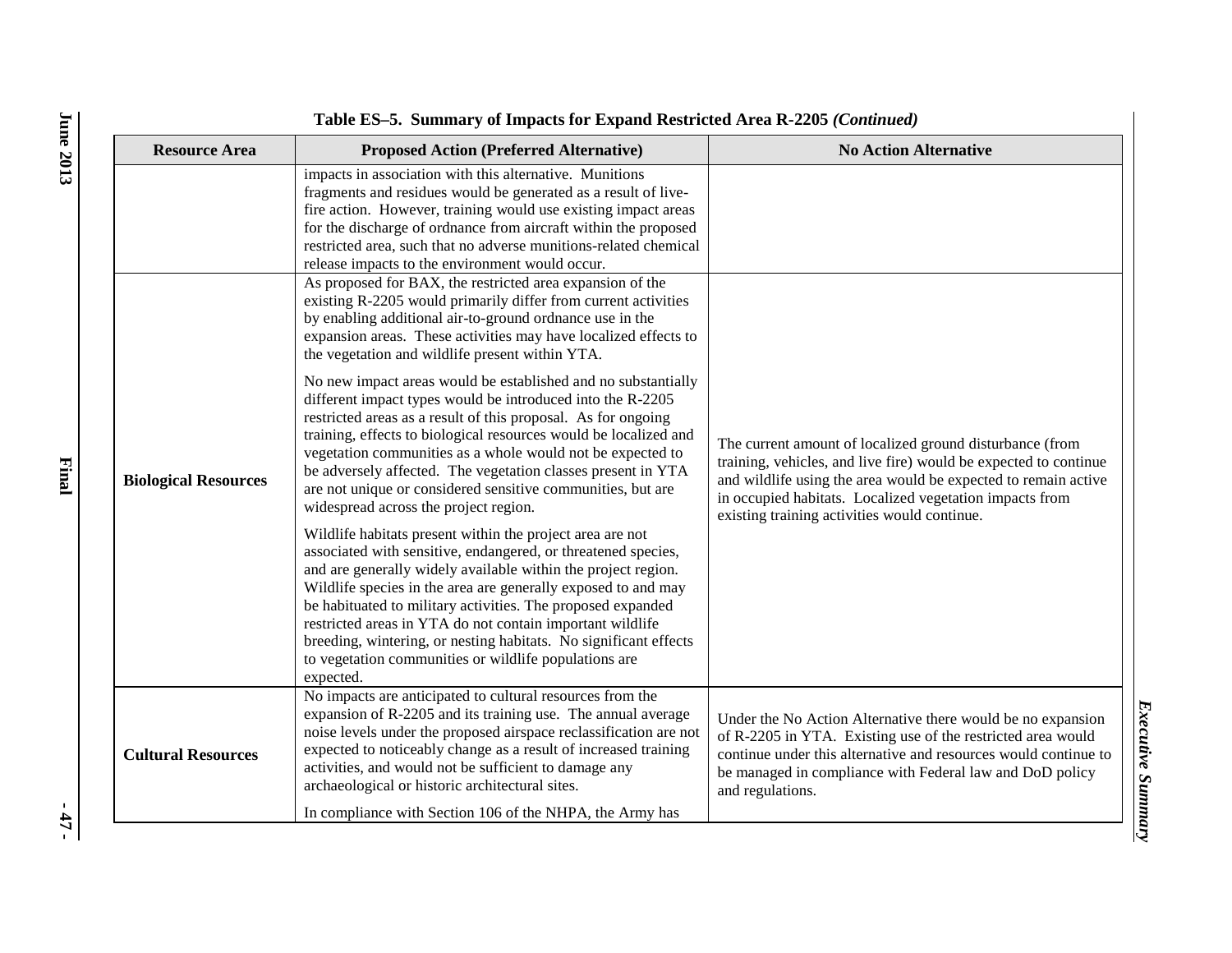| Environmental Impact Statement | JPARC Modernization and Enhancement |
|--------------------------------|-------------------------------------|
|                                |                                     |

| <b>Resource Area</b> | <b>Proposed Action (Preferred Alternative)</b>                                                                                                                                                                                                                                                                                                                                                                                                                                                                                                                                                      | <b>No Action Alternative</b>                                                                                                      |
|----------------------|-----------------------------------------------------------------------------------------------------------------------------------------------------------------------------------------------------------------------------------------------------------------------------------------------------------------------------------------------------------------------------------------------------------------------------------------------------------------------------------------------------------------------------------------------------------------------------------------------------|-----------------------------------------------------------------------------------------------------------------------------------|
|                      | completed consultation with the Alaska SHPO, who concurred<br>with the Army's determination of no adverse effect to historic<br>properties.                                                                                                                                                                                                                                                                                                                                                                                                                                                         |                                                                                                                                   |
|                      | All compliance requirements for consultation with potentially<br>affected Alaska Native tribes, ANCSA corporations, and Tribal<br>government entities have been completed.                                                                                                                                                                                                                                                                                                                                                                                                                          |                                                                                                                                   |
|                      | No significant adverse impacts on traditional cultural resources<br>or Alaska Native activities are anticipated to result from the<br>proposed expansion of R-2205.                                                                                                                                                                                                                                                                                                                                                                                                                                 |                                                                                                                                   |
|                      | The proposal involves the use of airspace and weapons firing<br>at existing training areas, impact areas, and ranges. There<br>would be no new areas exposed to surface disturbance;<br>therefore, no impact to existing infrastructure, leases, rights-of<br>way, or permits on military land on military or non-military<br>land would result.                                                                                                                                                                                                                                                    |                                                                                                                                   |
|                      | Under the proposal, the area exposed to 62 dB CDNL and<br>greater would remain within military land, with a slight<br>increase within Eielson AFB (from 126 to 230 acres). This<br>would not extend as far as the housing areas on base. As such,<br>no areas would experience incompatible impulse noise levels<br>from airspace use, ground training, or ordnance use.                                                                                                                                                                                                                            | There would be no changes to the current project area under                                                                       |
| <b>Land Use</b>      | Currently, the only public uses taking place on YTA are<br>recreational, including personal use and subsistence hunting,<br>gathering and trapping, and some timber harvesting and wood<br>cutting. With increased use of YTA for hazardous operations<br>(up to 300 days per year), time available for these public uses<br>and range management tasks, including vegetation<br>management, restorative projects, research, monitoring, and<br>surveys, would be very limited. Coordinated scheduling could<br>minimize conflicts in arranging adequate time on range for<br>management functions. | the No Action Alternative. Therefore, existing land use, public<br>access, and recreation would remain under existing conditions. |
|                      | Civilian ground and air access is currently permitted within the<br>proposal area with the exception of several off-limits areas,<br>including the DMPTR and the Stuart Creek Impact Area.                                                                                                                                                                                                                                                                                                                                                                                                          |                                                                                                                                   |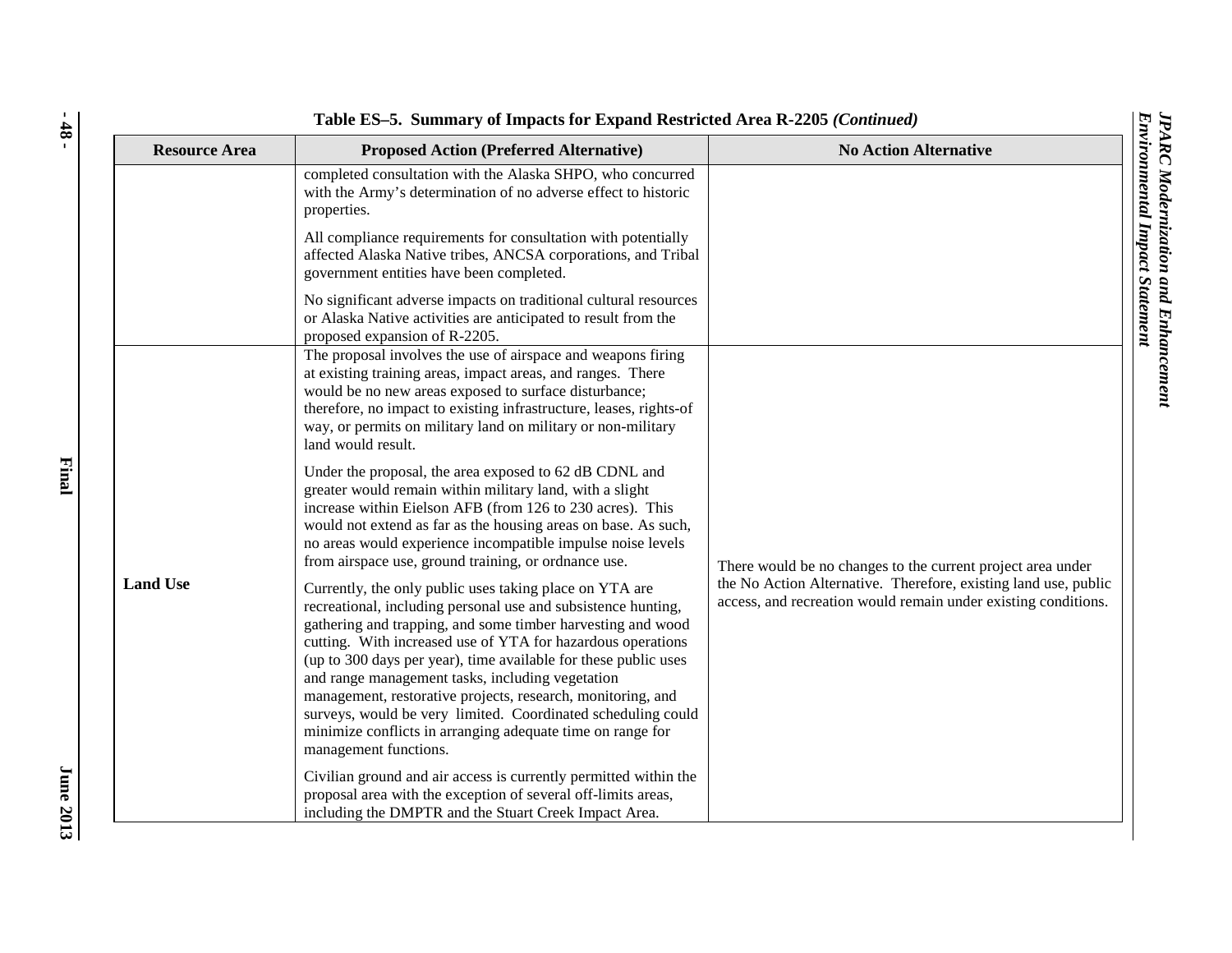| Table ES-5. Summary of Impacts for Expand Restricted Area R-2205 (Continued) |                                                                                                                                                                                                                                                                                                                                                                                                                                                                                                                                                       |                                                                                                                                                                                                                                       |  |
|------------------------------------------------------------------------------|-------------------------------------------------------------------------------------------------------------------------------------------------------------------------------------------------------------------------------------------------------------------------------------------------------------------------------------------------------------------------------------------------------------------------------------------------------------------------------------------------------------------------------------------------------|---------------------------------------------------------------------------------------------------------------------------------------------------------------------------------------------------------------------------------------|--|
| <b>Resource Area</b>                                                         | <b>Proposed Action (Preferred Alternative)</b>                                                                                                                                                                                                                                                                                                                                                                                                                                                                                                        | <b>No Action Alternative</b>                                                                                                                                                                                                          |  |
|                                                                              | Under this proposal, civilian ground and air access would be<br>restricted during activation of R-2205.                                                                                                                                                                                                                                                                                                                                                                                                                                               |                                                                                                                                                                                                                                       |  |
|                                                                              | No charted airports are located within the project area on<br>military lands. Therefore, no direct impacts on air access<br>would occur. The restricted airspace would continue to affect<br>public air access across R-2205 within the project area during<br>activation. An increase in training activities would lead to<br>more frequent airspace closures for military purposes. Indirect<br>impacts on temporal and spatial availability of airspace to<br>public aviation are expected to be minor.                                            |                                                                                                                                                                                                                                       |  |
|                                                                              | The proposed training activities for DMPTR and YTA would<br>greatly reduce the amount of time that training areas are<br>available for public use and recreation. Even though training<br>schedules are available on USARTRAK and the public can<br>plan around them, substantially reduced access may have a<br>minor adverse but not significant impact on recreation on YTA<br>due to its relatively low use.                                                                                                                                      |                                                                                                                                                                                                                                       |  |
| Infrastructure &<br><b>Transportation</b>                                    | No effect                                                                                                                                                                                                                                                                                                                                                                                                                                                                                                                                             |                                                                                                                                                                                                                                       |  |
|                                                                              | The population within the defined census block of the<br>proposed restricted airspace is 166 persons. There would be no<br>persons exposed to noise levels exceeding 62 dB CDNL, since<br>these levels do not extend beyond the boundaries of DoD-<br>owned land.                                                                                                                                                                                                                                                                                     |                                                                                                                                                                                                                                       |  |
| Socioeconomics                                                               | Potential civil aviation impacts associated with this action may<br>include slightly increased flight distances and increased flight<br>time in order to avoid the restricted airspace. To the extent that<br>they would occur, these potential aviation impacts would result<br>in economic impacts due to additional operating costs<br>(primarily related to increased fuel use) associated with<br>avoiding restricted airspace, and the costs of any expended<br>efforts in tracking the airspace status through available<br>advisory services. | Under the No Action Alternative, the creation of restricted area<br>for R-2205 in YTA would not be established and there would<br>be no changes or additional impacts to socioeconomic<br>resources from current existing conditions. |  |
|                                                                              | The economic impacts of any military or other civil aviation<br>aircraft being delayed or diverted to any extent around the                                                                                                                                                                                                                                                                                                                                                                                                                           |                                                                                                                                                                                                                                       |  |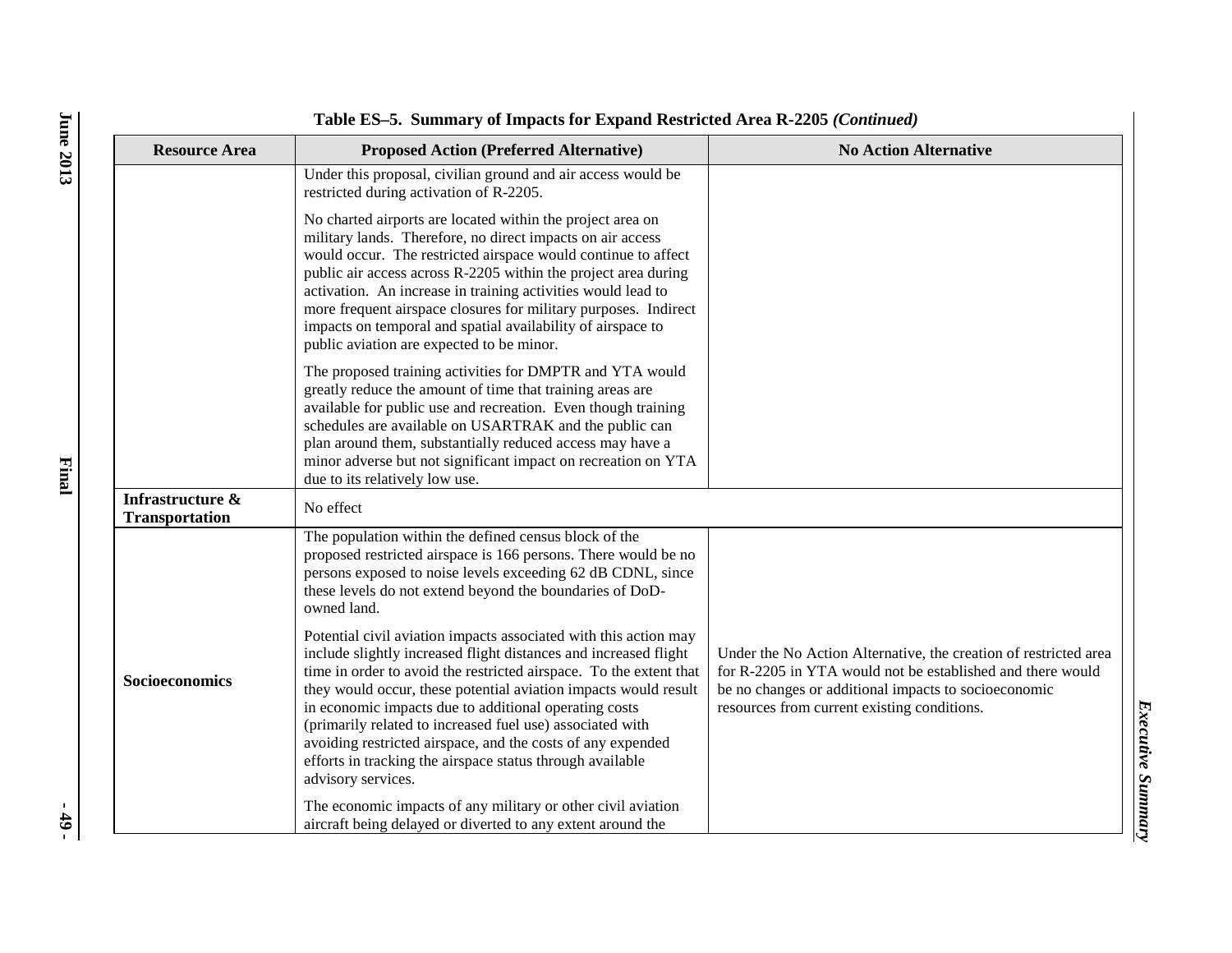| <b>Resource Area</b>         | <b>Proposed Action (Preferred Alternative)</b>                                                                                                                                                                                                                                                                                                                                                                                                          | <b>No Action Alternative</b>                                                                                                                                                                |
|------------------------------|---------------------------------------------------------------------------------------------------------------------------------------------------------------------------------------------------------------------------------------------------------------------------------------------------------------------------------------------------------------------------------------------------------------------------------------------------------|---------------------------------------------------------------------------------------------------------------------------------------------------------------------------------------------|
|                              | proposed airspace when active cannot be quantified due to the<br>many factors to be considered in estimating such impacts.                                                                                                                                                                                                                                                                                                                              |                                                                                                                                                                                             |
| <b>Subsistence</b>           | Because the land for this proposed action is within a Federal<br>non-rural area and a State non-subsistence area, subsistence<br>resources are not managed, and Alaska residents are not given<br>priority to harvest resources within the area. Therefore, there<br>would be no impacts on subsistence.                                                                                                                                                | Same as the Proposed Action.                                                                                                                                                                |
| <b>Environmental Justice</b> | Other resources considered for environmental justice analysis<br>(e.g., noise, land use, socioeconomics) would have less than<br>significant impacts with mitigation measures referenced in<br>those resource sections.<br>Impacts from the proposed expansion of restricted area over R-<br>2205 in YTA would not create disproportionately high and<br>adverse environmental or health effects on minority or low-<br>income populations or children. | Under the No Action Alternative, there would be no additional<br>disproportionately high and adverse environmental or health<br>effects on minority and low-income populations or children. |

### **MITIGATION MEASURES:**

### • **FAA's study (Airspace Management)**

Pending the FAA's study of the preferred airspace proposal alternatives to determine specific impacts and mitigation measures to be taken to minimize any impacts on VFR and IFR air traffic, other existing mitigations would continue to be relevant in addressing potential impacts of the airspace proposals.

### • **Effects of military training on wildlife (Biological Resources)**

Continue to monitor effects of military training including overflights on select wildlife species (especially herd animals, waterfowl, and raptors) and fisheries during critical seasons such as breeding, young-rearing, and migration. Use knowledge to develop and implement strategies to minimize disturbance to priority wildlife in existing and new SUAs and restricted airspace. This would help natural resources and range managers to coordinate training schedules that minimize impacts on wildlife populations.

### • **Sensitive wildlife awareness training (Biological Resources)**

Continue pilot and soldier education awareness of sensitive wildlife species habitats and seasonal behaviors utilizing GIS mapping and discuss procedures to reduce disturbances and to increase safety by reducing potential for aircraft strikes.

### • **Continue noise effects study on wildlife (Biological Resources)**

Continue effort to conduct a detailed study to assess the impacts and effects of noise on wildlife, particularly key species such as caribou and bison, during critical life cycle seasons. Use information to include protection requirements within a noise management plan.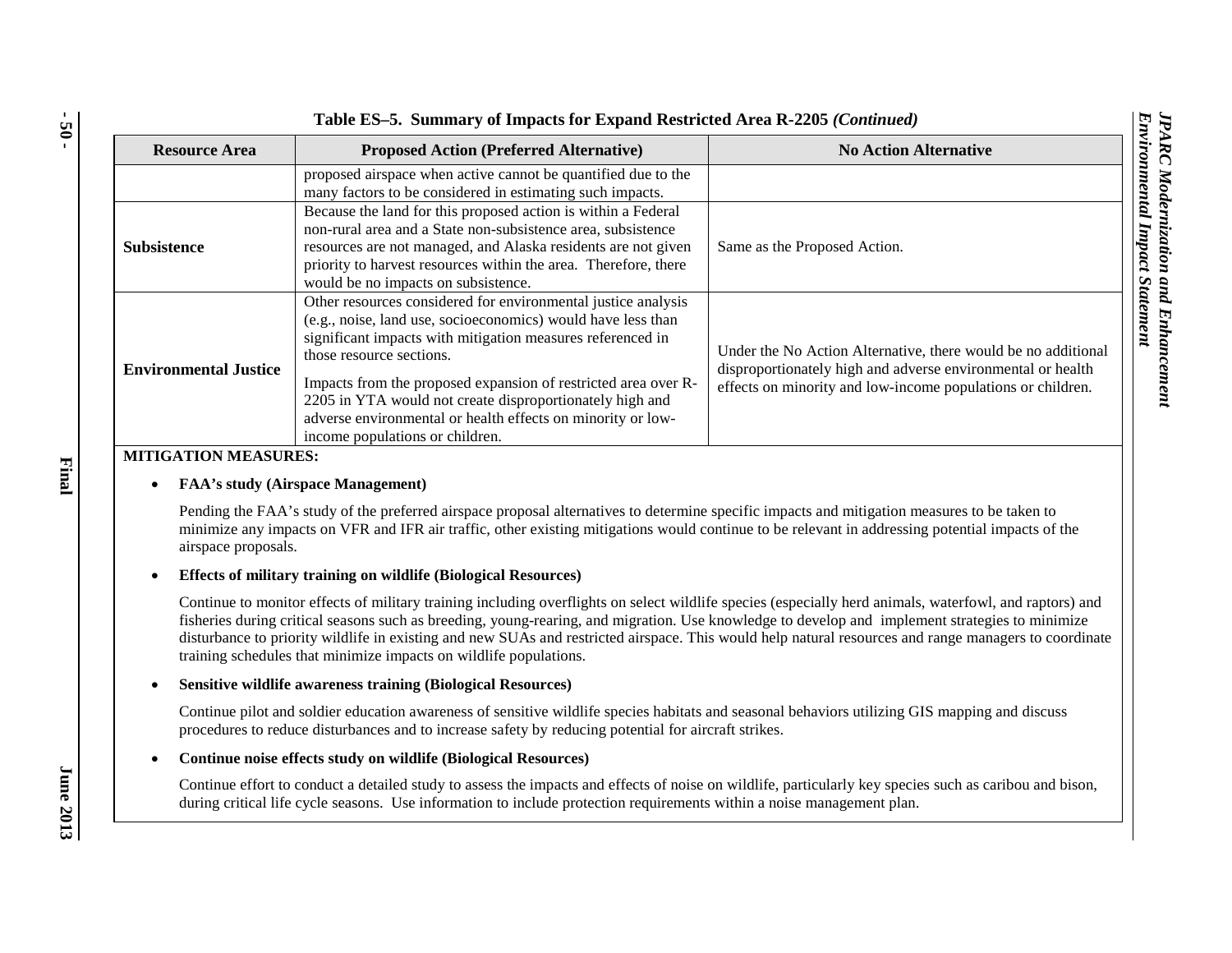## **Table ES–5. Summary of Impacts for Expand Restricted Area R-2205** *(Continued)*

| <b>Resource Area</b> | <b>Proposed Action (Preferred Alternative)</b> | <b>No Action Alternative</b> |
|----------------------|------------------------------------------------|------------------------------|
|                      |                                                |                              |

### • **NHPA compliance (Cultural Resources)**

Mitigations for impacts to cultural resources are established through NHPA Section 106 consultation pursuant to 36 CFR 800. In compliance with Section 106 of the NHPA the Army has completed consultation with the Alaska SHPO and complied with all requirements for consultation with potentially affected Alaska Native Tribes, ANCSA corporations, and Tribal government entities to identify historic properties that may be affected, including TCPs, and develop management actions and mitigation measures to resolve any adverse effects, if required. It has been determined that significant adverse impacts to cultural resources and Alaska Native Tribes, ANSCA corporations, and Tribal government entities would not occur by the implementation of this proposal.

In accordance with AR 200-1, all NHPA Section 106 consultation has been completed. In the event that previously unrecorded or unevaluated cultural resources are encountered, the Army would manage these resources in accordance with the NHPA and other Federal and state laws, Air Force, and DoD regulations and instructions, and DoD American Indian and Alaska Native Policy.

### • **Munitions contamination issues (Hazardous Materials and Waste; Biological Resources)**

The Army may augment the effort for their existing program to identify possible munitions contamination at impact areas on YTA. This program initiates the collection of baseline data to determine the location, extent, and potential migration of munitions contamination in soils, surface water, and groundwater. Based on these preliminary results, a long-term monitoring program could be developed to assess cumulative impacts to the withdrawal lands from ongoing military activities. These results could identify areas needing restoration, activities that pose the greatest environmental threat, and the potential mitigation measures to be implemented. Extensive and expedient investigations may be conducted in those areas considered to be exposure pathways, such as streams.

### • **Relationships with regulatory agencies (Biological Resources; Land Use)**

The military will maintain an open dialogue with ADNR, BLM, ADFG, and USFWS to assess current conditions and needed adjustments in locations or temporal restrictions to avoidances and procedures put in place by the ROD for this EIS.

### • **Trespass control (Safety-Ground; Land Use)**

The Army would expand enforcement to control trespass in YTA for the expanded R-2205 activities.

### • **Special use airspace safety (Safety-Flight)**

Continue efforts to comply with the respective Service formal flight safety programs, outlined in directives/regulations with supplements, that dictate those aircrew responsibilities and practices aimed at operating all manned and unmanned aircraft safely in existing modified and new SUAs.

### • **Subsistence use consultation (Subsistence)**

Continue consultation efforts with subsistence parties to determine current subsistence use levels and areas on USAG-FWA lands as input into scheduling. Continue Tribal consultation efforts with subsistence users about hunting and fishing programs on USAG-FWA land. Continue to use a newsletter to provide information to subsistence users about existing and new military activities and the changes in access for subsistence users. Continue research and cooperative studies with Tribes to address possible effects of Air Force and Army activities on subsistence resources both directly within USAG-FWA installation boundaries and those outlying resources that may also be affected by military activities on DTA-West,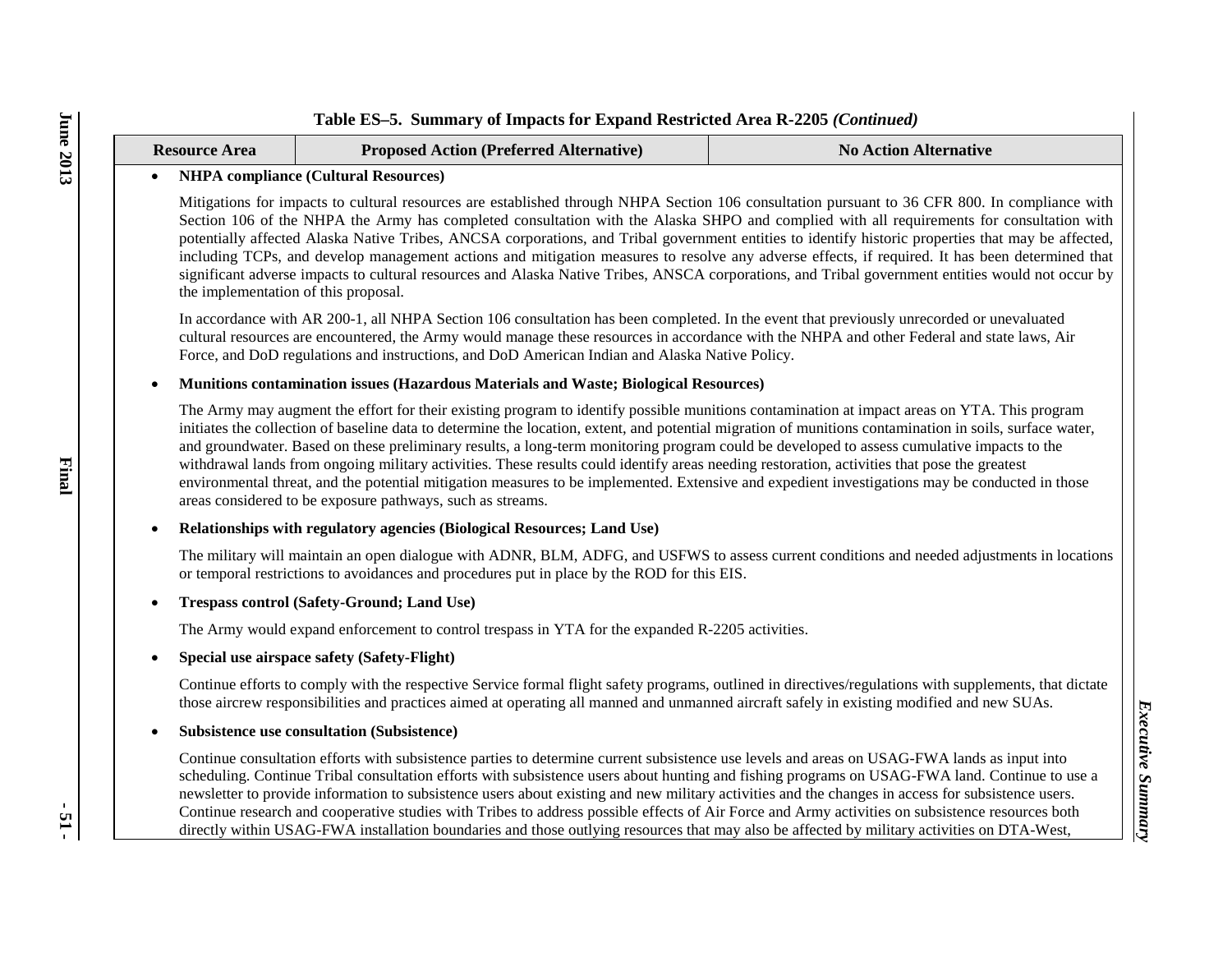# Table ES–5. Summary of Impacts for Expand Restricted Area R-2205 *(Continued)*<br>
Perspected Article 2nd Article 2nd Article 2nd Article 2nd Article 2nd Article 2nd Article 2nd Article 2nd Article 2nd Article 2nd Article 2nd

| <b>Resource Area</b>     | <b>Proposed Action (Preferred Alternative)</b> |  | <b>No Action Alternative</b> |  |  |                                                                                                                                                                                                                                                                                                                                            |  |  |
|--------------------------|------------------------------------------------|--|------------------------------|--|--|--------------------------------------------------------------------------------------------------------------------------------------------------------------------------------------------------------------------------------------------------------------------------------------------------------------------------------------------|--|--|
| DTA-East, YTA, and TFTA. |                                                |  |                              |  |  |                                                                                                                                                                                                                                                                                                                                            |  |  |
|                          |                                                |  |                              |  |  | $\overline{1}$ , the contract of the contract $\overline{1}$ , $\overline{1}$ , $\overline{1}$ , $\overline{1}$ , $\overline{1}$ , $\overline{1}$ , $\overline{1}$ , $\overline{1}$ , $\overline{1}$ , $\overline{1}$ , $\overline{1}$ , $\overline{1}$ , $\overline{1}$ , $\overline{1}$ , $\overline{1}$ , $\overline{1}$ , $\overline{$ |  |  |

**Key:** ADFG=Alaska Department of Fish and Game; ADNR=Alaska Department of Natural Resources; AFB=Air Force Base; AFI=Air Force Instruction; ANCSA=Alaska Native Claims Settlement Act; BLM=Bureau of Land Management; CDNL=C-weighted day-night average sound level; CFR=Code of Federal Regulations; dB=decibel; dB PK 15(met)=single-event peak level exceeded by 15 percent of events; DMPTR=Digital Multi-Purpose Training Range; DoD=U.S. Department of Defense; EIS=environmental impact statement; FAA=Federal Aviation Administration; GIS=geographic information system; HAP=hazardous air pollutant; IFR=Instrument Flight Rules; NAAQS=National Ambient Air Quality Standards; NHPA=National Historic Preservation Act; RNAV=Area Navigation; ROD=Record of Decision; SHPO=State Historic Preservation Officer; SUA=Special Use Airspace; TCP=traditional cultural property; TFTA=Tanana Flats Training Area; USAG-FWA=U.S. Army Garrison Fort Wainwright, Alaska; USARAK=U.S. Army Alaska; USARTRAK=Army Recreational Tracking System; USFWS=U.S. Fish and Wildlife Service; UXO=unexploded ordnance; VFR=Visual Flight Rules; YTA=Yukon Training Area.

| <b>Resource Area</b>                                   | <b>Alternative A</b>                                                                                                                                                                                                                                                                                                                                                                                                                                                                                                                                                                                                                                                                                                                                                                                                                                                                                                                                                                              | <b>Alternative B (Preferred Alternative)</b>                                                                                                                                                                                                                                                                                                                                                                                                                                                                                                                                                           | <b>No Action Alternative</b>                                                                                                                                          |
|--------------------------------------------------------|---------------------------------------------------------------------------------------------------------------------------------------------------------------------------------------------------------------------------------------------------------------------------------------------------------------------------------------------------------------------------------------------------------------------------------------------------------------------------------------------------------------------------------------------------------------------------------------------------------------------------------------------------------------------------------------------------------------------------------------------------------------------------------------------------------------------------------------------------------------------------------------------------------------------------------------------------------------------------------------------------|--------------------------------------------------------------------------------------------------------------------------------------------------------------------------------------------------------------------------------------------------------------------------------------------------------------------------------------------------------------------------------------------------------------------------------------------------------------------------------------------------------------------------------------------------------------------------------------------------------|-----------------------------------------------------------------------------------------------------------------------------------------------------------------------|
| <b>Airspace</b><br><b>Management</b> and<br><b>Use</b> | Alternative A would extend the March and<br>October MFE operations from 10:00 p.m. to<br>midnight (12:00 a.m.) local time within the<br>SUA typically used for these evening training<br>missions, as well as the proposed new SUA.<br>The MFE sortie-operations projected for the<br>extended night hours should have minimal<br>effects on civil aviation airspace uses.<br>The later evening military flights during hours<br>of darkness in which VFR aircraft would not<br>normally operate should have minimal<br>impacts on this aviation sector. VFR flights<br>that may occur during later hours could obtain<br>information on the active status of the MOAs<br>and restricted areas being activated for<br>missions and flight activities and plan their<br>flight times/routes accordingly.<br>This proposal would have minimal effects on<br>the Fairbanks and Anchorage International<br>airports and any other locations having flight<br>activities during the later night hours. | Alternative B would include both MFE and<br>routine training operations being conducted<br>during the extended night hours, but not<br>normally on the same evenings.<br>Routine training during extended night time<br>hours would be considerably less than the<br>number of MFE operations to be conducted<br>during those later hours.<br>The relatively small proportion of MFE or<br>routine training sortie-operations that would<br>occur during the extended night hours would<br>have little impact on Federal airways,<br>jet/RNAV routes, VFR air traffic, or<br>public/private airfields. | The No Action Alternative would<br>not involve any MOA operations<br>beyond 10:00 p.m. and would not<br>change existing airspace uses and<br>ATC system capabilities. |

# **Table ES–6. Summary of Impacts for Night Joint Training**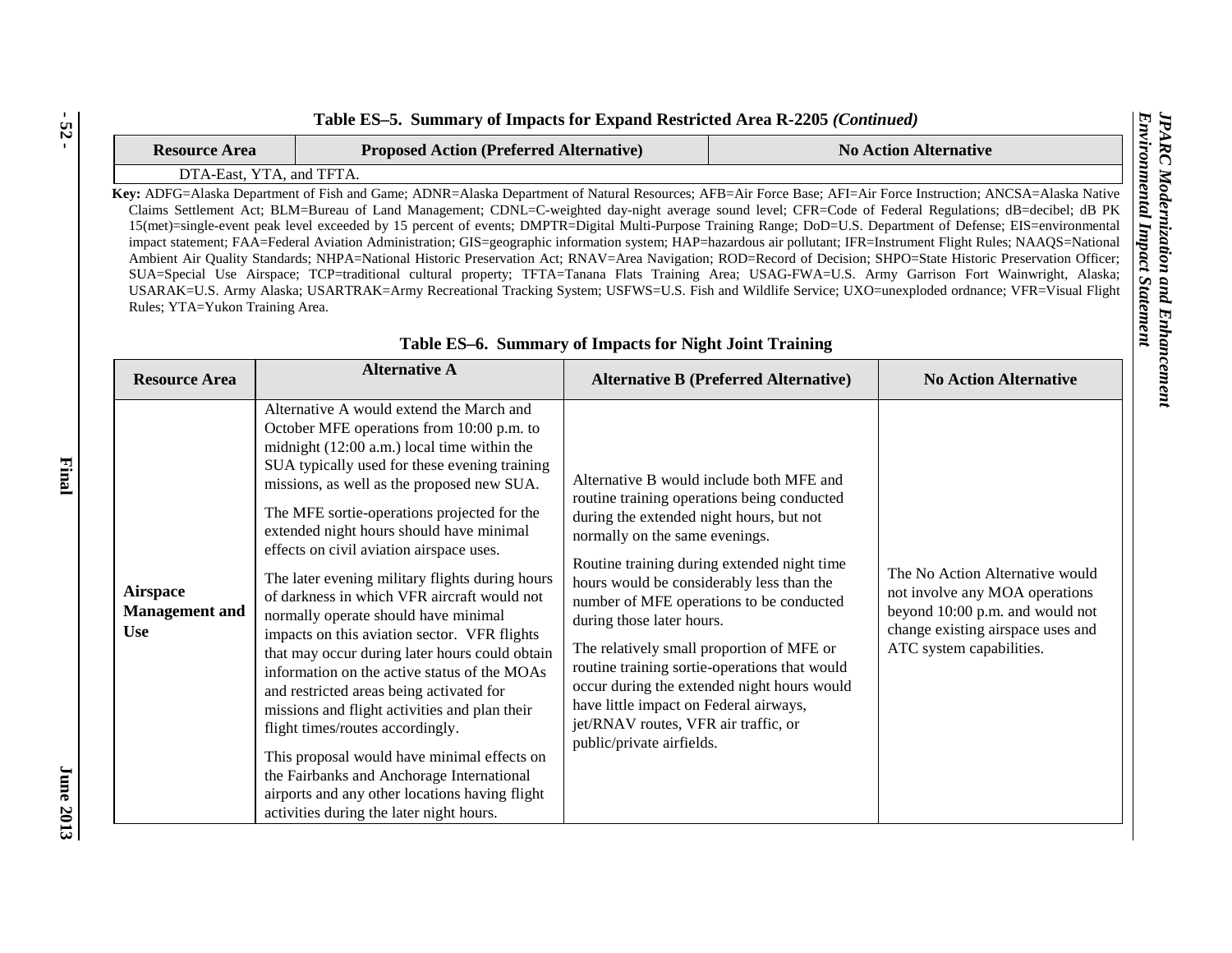| <b>Resource Area</b> | <b>Alternative A</b>                                                                                                                                                                                                                                                                                                                                                                                                                                                                                                                                                                                                                                                                                        | <b>Alternative B (Preferred Alternative)</b>                                                 | <b>No Action Alternative</b>                                                                                                                                                    |  |
|----------------------|-------------------------------------------------------------------------------------------------------------------------------------------------------------------------------------------------------------------------------------------------------------------------------------------------------------------------------------------------------------------------------------------------------------------------------------------------------------------------------------------------------------------------------------------------------------------------------------------------------------------------------------------------------------------------------------------------------------|----------------------------------------------------------------------------------------------|---------------------------------------------------------------------------------------------------------------------------------------------------------------------------------|--|
| <b>Noise</b>         | The shift in time of sortie-operations to after<br>10:00 p.m. would result in an increase of<br>approximately 1 dB L <sub>dnmr</sub> in all JPARC<br>training airspace. Supersonic noise levels<br>(CDNL) would also increase by about 1 dB<br>beneath those airspace units that allow<br>supersonic training.<br>Noise impacts from night flights would not                                                                                                                                                                                                                                                                                                                                                | Same as Alternative A with the addition of                                                   | Under the No Action Alternative,<br>operations in the MOA would<br>continue to cease prior to 10:00                                                                             |  |
|                      | exceed the significance thresholds established<br>for this action.                                                                                                                                                                                                                                                                                                                                                                                                                                                                                                                                                                                                                                          | routine training during all times of the year.                                               | p.m. and noise levels would not<br>change from existing conditions.                                                                                                             |  |
|                      | Late-night munitions delivery is also a<br>component of this proposal and would occur<br>on ranges at which late-night munitions<br>training already takes place. Noise impacts<br>would not exceed significance thresholds<br>established for this action component.                                                                                                                                                                                                                                                                                                                                                                                                                                       |                                                                                              |                                                                                                                                                                                 |  |
| <b>Flight Safety</b> | This proposal would present minimal<br>additional risk to flight safety while<br>conducting the later night training operations.<br>The reduced level of military operations and<br>civil air traffic during later hours would<br>reduce the potential for interactions between<br>military and civil aircraft, thus minimizing the<br>risk of any near-misses or midair collisions.<br>The potential for any bird/wildlife aircraft<br>strikes during later evening hours would<br>always be a possibility, therefore, the<br>measures currently in place for monitoring,<br>reporting, and avoiding these hazards would<br>continue to be followed by the Air Force for<br>the proposed night operations. | Same as Alternative A with the addition of<br>routine training during all times of the year. | The No Action Alternative would<br>maintain nighttime flight operations<br>within the timeframes and flight<br>safety conditions that currently<br>exist with those operations. |  |
| <b>Ground Safety</b> | This alternative does not include activities<br>that would pose ground safety hazards, such                                                                                                                                                                                                                                                                                                                                                                                                                                                                                                                                                                                                                 | Same as Alternative A with the addition of<br>routine training during all times of the year. | The No Action Alternative would<br>maintain nighttime ground safety                                                                                                             |  |

# **Table ES–6. Summary of Impacts for Night Joint Training** *(Continued)*

**- 53 -**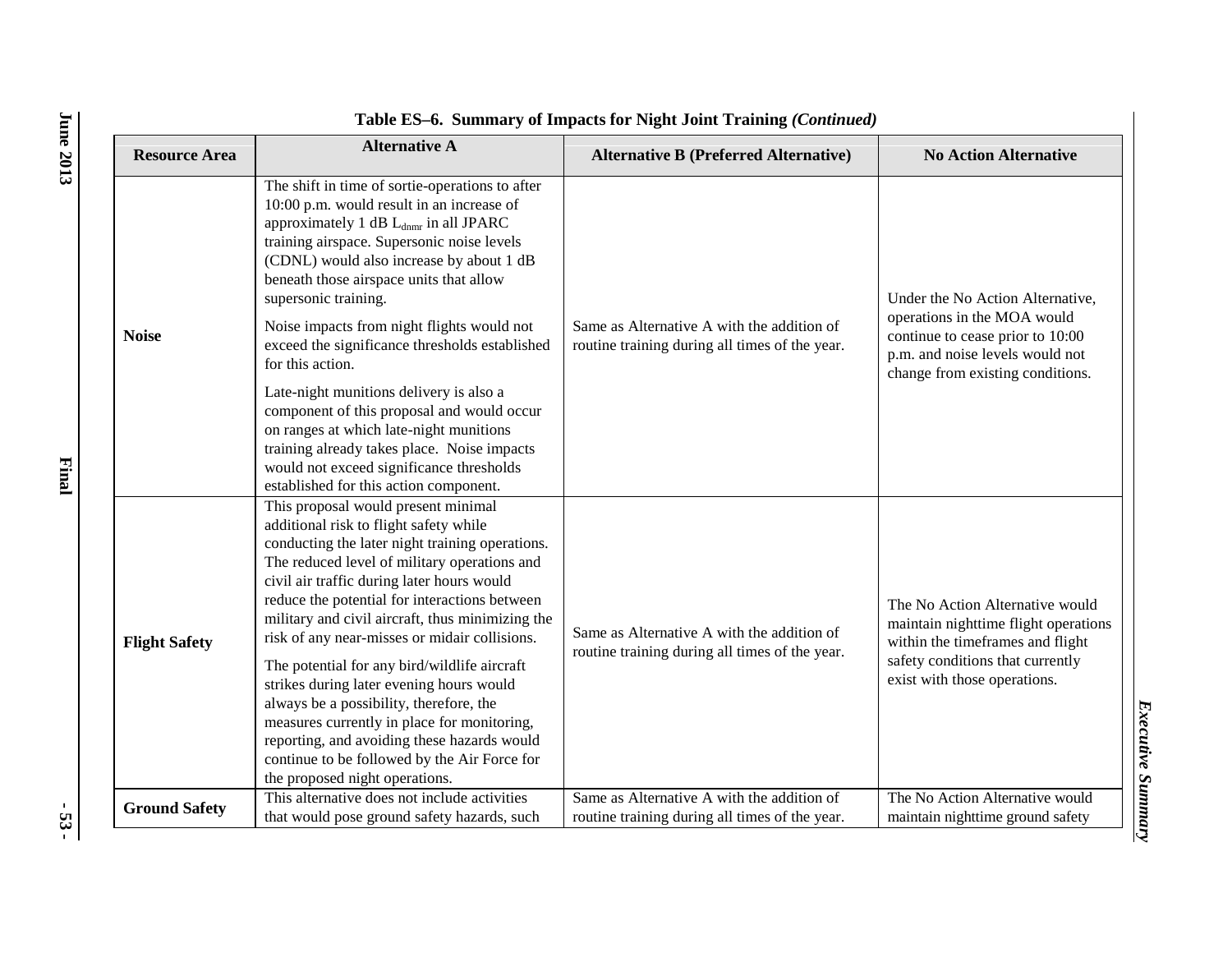|          |                                                          | Table ES-6. Summary of Impacts for Night Joint Training (Continued)                                                                                                                                                                                                                                                                                                                                               |                                                                                              |                                                                                                                                                          |  |  |  |
|----------|----------------------------------------------------------|-------------------------------------------------------------------------------------------------------------------------------------------------------------------------------------------------------------------------------------------------------------------------------------------------------------------------------------------------------------------------------------------------------------------|----------------------------------------------------------------------------------------------|----------------------------------------------------------------------------------------------------------------------------------------------------------|--|--|--|
| 54-      | <b>Resource Area</b>                                     | <b>Alternative A</b>                                                                                                                                                                                                                                                                                                                                                                                              | <b>Alternative B (Preferred Alternative)</b>                                                 | <b>No Action Alternative</b>                                                                                                                             |  |  |  |
|          |                                                          | as air-to-ground or live-fire ordnance training.<br>Consequently, impacts on ground safety are<br>not expected.                                                                                                                                                                                                                                                                                                   |                                                                                              | operations within the timeframes<br>that currently exist with those<br>operations.                                                                       |  |  |  |
|          |                                                          | For each of the proposed action alternatives,<br>the proposed NJT action would shift the times<br>at which nighttime sorties are conducted and<br>would not result in an increase in flight<br>activities or a change in the location of these<br>sorties.                                                                                                                                                        |                                                                                              |                                                                                                                                                          |  |  |  |
| Final    | <b>Air Quality</b><br>impacts.                           | Since flights would be spaced out over a<br>longer period of time during the night, it will<br>result in additional dispersion of aircraft<br>emissions over the region and lower localized                                                                                                                                                                                                                       | Same as Alternative A with the addition of<br>routine training during all times of the year. | Air quality impacts under the<br>No Action Alternative would not<br>differ from air quality impacts<br>generated under existing operations.              |  |  |  |
|          |                                                          | An air quality analysis of the impacts from<br>Alternatives A and B was not conducted for<br>this proposed action, as there would not be an<br>overall change in the aircraft training<br>emissions or to air quality in the affected<br>region from current baseline conditions due to<br>this action.                                                                                                           |                                                                                              |                                                                                                                                                          |  |  |  |
|          | Physical<br><b>Resources</b>                             | No Effect                                                                                                                                                                                                                                                                                                                                                                                                         |                                                                                              |                                                                                                                                                          |  |  |  |
|          | <b>Water Resources</b>                                   | No Effect                                                                                                                                                                                                                                                                                                                                                                                                         |                                                                                              |                                                                                                                                                          |  |  |  |
| June 201 | <b>Hazardous</b><br><b>Materials and</b><br><b>Waste</b> | Contaminated sites are not applicable to this<br>proposed action, as no ground activities would<br>occur as part of this proposal.<br>The expenditure of live ammunition or<br>detonations has the potential to release<br>hazardous chemicals or other elements, such<br>as heavy metals, into the environment.<br>However, the proposed training and exercises<br>would use existing impact areas within R-2205 | Same as Alternative A with the addition of<br>routine training during all times of the year. | MOA hours would continue to be<br>limited to 10:00 p.m.; therefore,<br>impacts would be similar, but less,<br>than those described for Alternative<br>A. |  |  |  |

*Environmental Impact Statement*

*JPARC Modernization and Enhancement*

JPARC Modernization and Enhancement<br>Environmental Impact Statement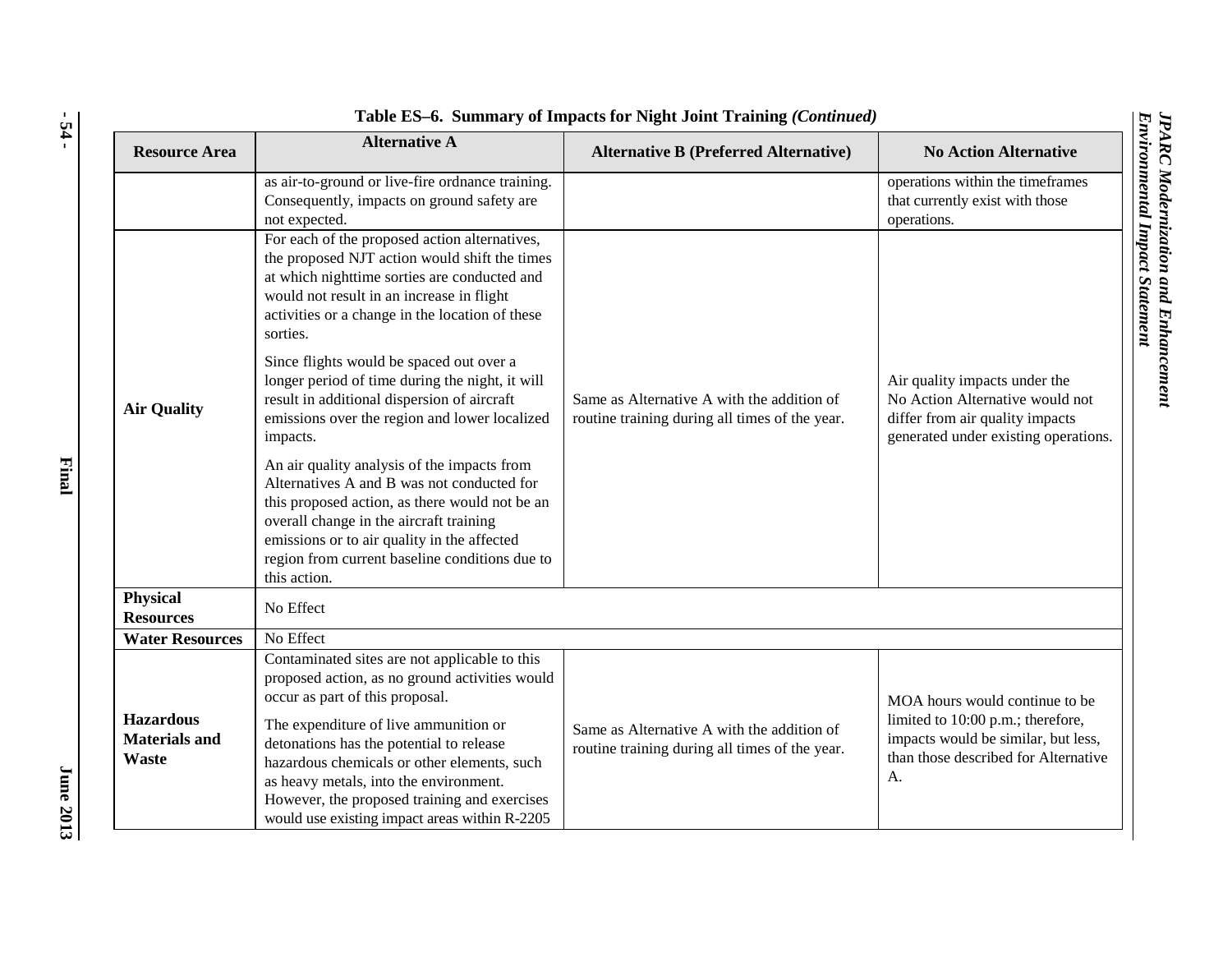| <b>Resource Area</b>                  | <b>Alternative A</b>                                                                                                                                                                                                                                                                                                                                                                                                                                                                                                                                                                                                                                                                                                                                                                                                                                                                                                                                                                                                                                                                                      | <b>Alternative B (Preferred Alternative)</b>                                                                                                                                                                                                                                                                                                                                    | <b>No Action Alternative</b>                                                                                                                                                                            |
|---------------------------------------|-----------------------------------------------------------------------------------------------------------------------------------------------------------------------------------------------------------------------------------------------------------------------------------------------------------------------------------------------------------------------------------------------------------------------------------------------------------------------------------------------------------------------------------------------------------------------------------------------------------------------------------------------------------------------------------------------------------------------------------------------------------------------------------------------------------------------------------------------------------------------------------------------------------------------------------------------------------------------------------------------------------------------------------------------------------------------------------------------------------|---------------------------------------------------------------------------------------------------------------------------------------------------------------------------------------------------------------------------------------------------------------------------------------------------------------------------------------------------------------------------------|---------------------------------------------------------------------------------------------------------------------------------------------------------------------------------------------------------|
|                                       | in YTA (Stuart Creek) and R-2202 in DTA-<br>West (Oklahoma).<br>These impact areas would be managed in<br>accordance with current Federal, State of<br>Alaska, Air Force, and Army regulations for<br>the management, safe handling, and disposal<br>of hazardous waste and materials associated                                                                                                                                                                                                                                                                                                                                                                                                                                                                                                                                                                                                                                                                                                                                                                                                          |                                                                                                                                                                                                                                                                                                                                                                                 |                                                                                                                                                                                                         |
| <b>Biological</b><br><b>Resources</b> | with live and inert ordnance and UXO.<br>Because no infrastructure is needed, no ground<br>effects are associated with the NJT proposed<br>action; therefore, no impacts on vegetation<br>would occur.<br>The extended flight operations are proposed for<br>March and October, actions would not be<br>expected to coincide with the peak times of<br>waterfowl migration (May and September) but<br>would overlap more than do current operations.<br>The greatest effect on waterfowl may be the<br>increase in aircraft overflight at night roosting<br>areas. However, with current avoidance<br>restrictions in place, disturbance incidents are<br>expected to be minimal.<br>Bird-aircraft strike incidences have the<br>potential to increase, but the potential effects of<br>unavoidable bird-aircraft collisions on<br>populations of waterfowl or other wildlife<br>would be negligible and would not be<br>measurable.<br>Alternative A does not propose new threats to<br>sensitive big game activities and would be<br>expected to have little to no adverse effects to<br>these species. | Alternative B may present a somewhat higher<br>potential for increased bird-aircraft strikes. This<br>adverse impact would require more intensive<br>planning among the BASH Team, pilots, and<br>route planners to maintain safety.<br>Otherwise impact potential would be the same<br>as Alternative A with the addition of routine<br>training during all times of the year. | Under the No Action Alternative,<br>JPARC MOA hours would not be<br>extended past 10:00 p.m.; therefore,<br>wildlife resources would be<br>expected to remain as under<br>existing baseline conditions. |

## **Table ES–6. Summary of Impacts for Night Joint Training** *(Continued)*

-<br>55<br>-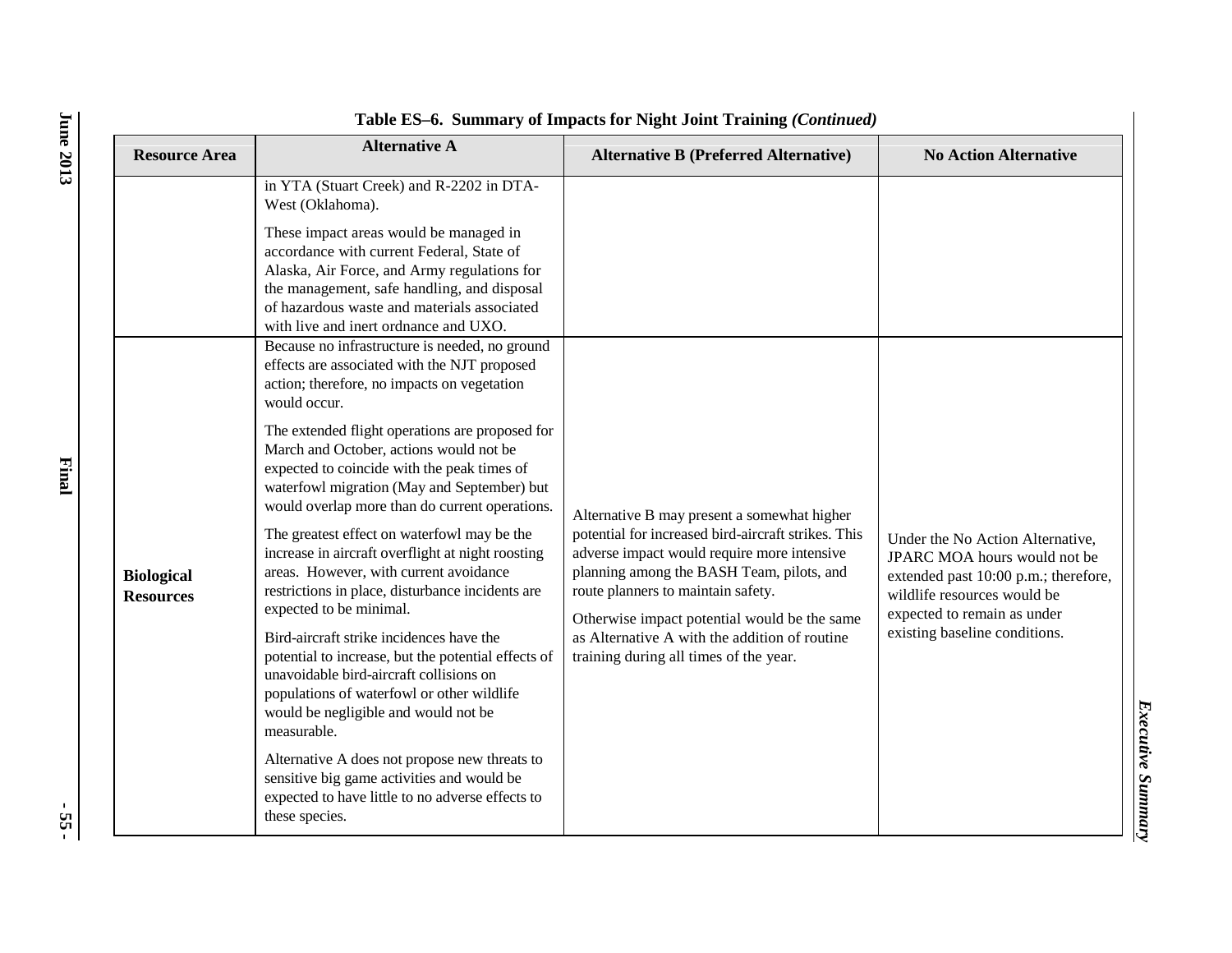|          | Table ES-6. Summary of Impacts for Night Joint Training (Continued) |                                                                                                                                                                                                                                                                                                                                                                                                                                                                                                                                                                                                                                                                                                                      |                                                                                              |                                                                                                                                                                                                                                                                                            |  |  |
|----------|---------------------------------------------------------------------|----------------------------------------------------------------------------------------------------------------------------------------------------------------------------------------------------------------------------------------------------------------------------------------------------------------------------------------------------------------------------------------------------------------------------------------------------------------------------------------------------------------------------------------------------------------------------------------------------------------------------------------------------------------------------------------------------------------------|----------------------------------------------------------------------------------------------|--------------------------------------------------------------------------------------------------------------------------------------------------------------------------------------------------------------------------------------------------------------------------------------------|--|--|
| -99      | <b>Resource Area</b>                                                | <b>Alternative A</b>                                                                                                                                                                                                                                                                                                                                                                                                                                                                                                                                                                                                                                                                                                 | <b>Alternative B (Preferred Alternative)</b>                                                 | <b>No Action Alternative</b>                                                                                                                                                                                                                                                               |  |  |
|          |                                                                     | Overall impacts to biological resources from<br>Alternative A are expected to be adverse but<br>not significant, and would be further reduced<br>given implementation of mitigation and impact<br>avoidance measures.                                                                                                                                                                                                                                                                                                                                                                                                                                                                                                |                                                                                              |                                                                                                                                                                                                                                                                                            |  |  |
| Final    | <b>Cultural</b><br><b>Resources</b>                                 | Compliance with all requirements for Tribal<br>consultation has been completed. No impacts<br>are anticipated to cultural resources,<br>traditional resources, or Alaskan Native<br>activities from the proposed change in<br>airspace operating hours and its training use.<br>In compliance with Section 106 of the NHPA,<br>ALCOM, on behalf of the Air Force, has<br>completed consultation with the Alaska SHPO<br>and determined that no historic properties will<br>be affected by implementation of the<br>proposed action.                                                                                                                                                                                  | Same as Alternative A with the addition of<br>routine training during all times of the year. | Under the No Action Alternative<br>there would be no change in<br>operating hours in JPARC.<br>Existing use of the airspace would<br>continue under this alternative and<br>resources would continue to be<br>managed in compliance with<br>Federal law and DoD policy and<br>regulations. |  |  |
| June 201 | <b>Land Use</b>                                                     | This proposal would not result in impacts to<br>land use, access and recreation.<br>Average noise levels in affected MOAs would<br>increase by approximately 1 dB. This change<br>would result in imperceptible change in noise<br>levels experienced on the ground currently,<br>but these noise events could occasionally be<br>loud enough to awaken or annoy a small<br>percentage of persons. All existing flight<br>avoidance procedures would continue.<br>This proposal would result in minimal change<br>in night noise under restricted airspace over<br>military lands and would have no impact on<br>recreation use.<br>The night bombing component of this<br>proposal would have minor impacts on land | Same as Alternative A with the addition of<br>routine training during all times of the year. | For the No Action Alternative,<br>there would be no change in night<br>operations in MOAs and selected<br>restricted airspace from current<br>levels, and no change or additional<br>impacts would result.                                                                                 |  |  |

*Environmental Impact Statement*

*JPARC Modernization and Enhancement*

JPARC Modernization and Enhancement<br>Environmental Impact Statement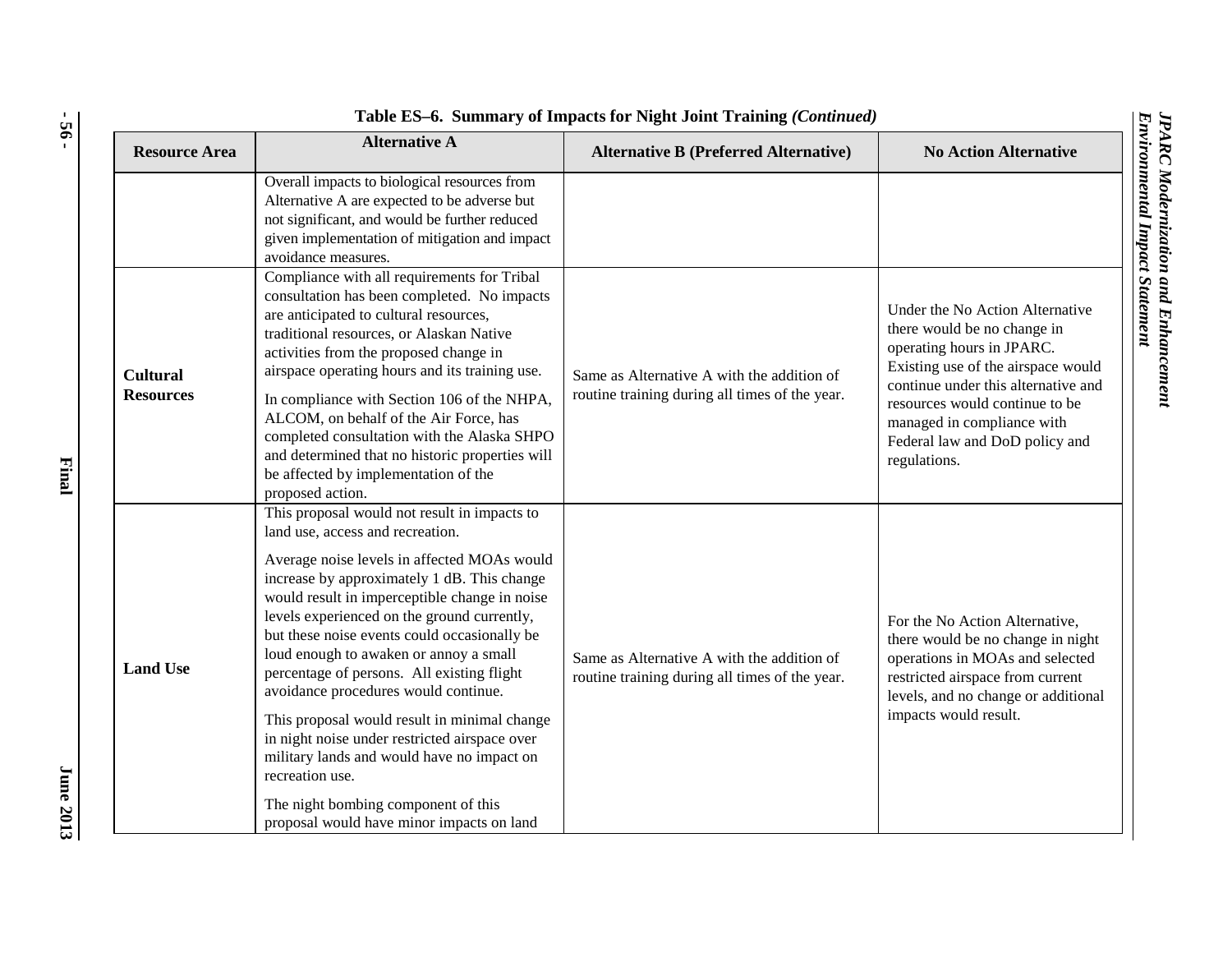| <b>Resource Area</b>                                        | <b>Alternative A</b>                                                                                                                                                                                                                                                                                                                                                                                                                                                                                                                                                                                                                                                                                                                                                                                                                                                                                                                                                                                                                         | <b>Alternative B (Preferred Alternative)</b>                                                                                                                                                                                                                                                                                                                                                                                                                                                                                                                        | <b>No Action Alternative</b>                                                                                                                                                     |
|-------------------------------------------------------------|----------------------------------------------------------------------------------------------------------------------------------------------------------------------------------------------------------------------------------------------------------------------------------------------------------------------------------------------------------------------------------------------------------------------------------------------------------------------------------------------------------------------------------------------------------------------------------------------------------------------------------------------------------------------------------------------------------------------------------------------------------------------------------------------------------------------------------------------------------------------------------------------------------------------------------------------------------------------------------------------------------------------------------------------|---------------------------------------------------------------------------------------------------------------------------------------------------------------------------------------------------------------------------------------------------------------------------------------------------------------------------------------------------------------------------------------------------------------------------------------------------------------------------------------------------------------------------------------------------------------------|----------------------------------------------------------------------------------------------------------------------------------------------------------------------------------|
| Infrastructure &<br><b>Transportation</b><br>Socioeconomics | use and recreation.<br>There would be no impacts to public access.<br>No Effect<br>It is anticipated that a change in flight<br>operations to night hours would not<br>substantially change noise levels under the<br>airspace and would not be expected to<br>adversely impact residential or recreational<br>users. In addition, current night time training<br>activities within the affected environment<br>would not be anticipated to present a<br>significant impact on civilian air traffic since<br>trends suggest that fewer IFR flights generally<br>occur during the later evening hours and very<br>little VFR flights occur during hours of<br>darkness. Similarly, night bombing at two<br>existing impact areas on DTA-West and YTA<br>does not represent a change in activities.<br>Resulting noise levels of concern would<br>remain within military boundaries and away<br>from existing population centers.<br>The potential for impacts on socioeconomic<br>resources from night training are anticipated<br>to be low. | Under Alternative B, the number of nighttime<br>sorties is expected to remain the same and<br>occur during MFEs, as is the current situation,<br>but would be divided between the months of<br>March and October and would extend the<br>operating hours until midnight and landing by<br>$1:00$ a.m.<br>Under Alternative B, impacts on<br>socioeconomic resources are anticipated to be<br>similar to those described under Alternative A.<br>The potential for impacts to socioeconomic<br>resources under Alternative B are anticipated<br>to be low to medium. | Under the No Action Alternative,<br>socioeconomics resources would<br>remain under current existing<br>conditions.                                                               |
| <b>Subsistence</b>                                          | Under Alternative A, the change in flight<br>operations, including bombing, to night hours<br>would not substantially change noise levels<br>under the airspace and is not expected to<br>adversely impact wildlife species.<br>No significant impacts, as defined by<br>ANILCA, on subsistence resources or                                                                                                                                                                                                                                                                                                                                                                                                                                                                                                                                                                                                                                                                                                                                 | Potential impacts on subsistence resources and<br>activities would be the same as those described<br>under Alternative A.                                                                                                                                                                                                                                                                                                                                                                                                                                           | No changes in times of flight are<br>proposed under the No Action<br>Alternative. Therefore, subsistence<br>resources would be the asme as<br>under current existing conditions. |

# **Table ES–6. Summary of Impacts for Night Joint Training** *(Continued)*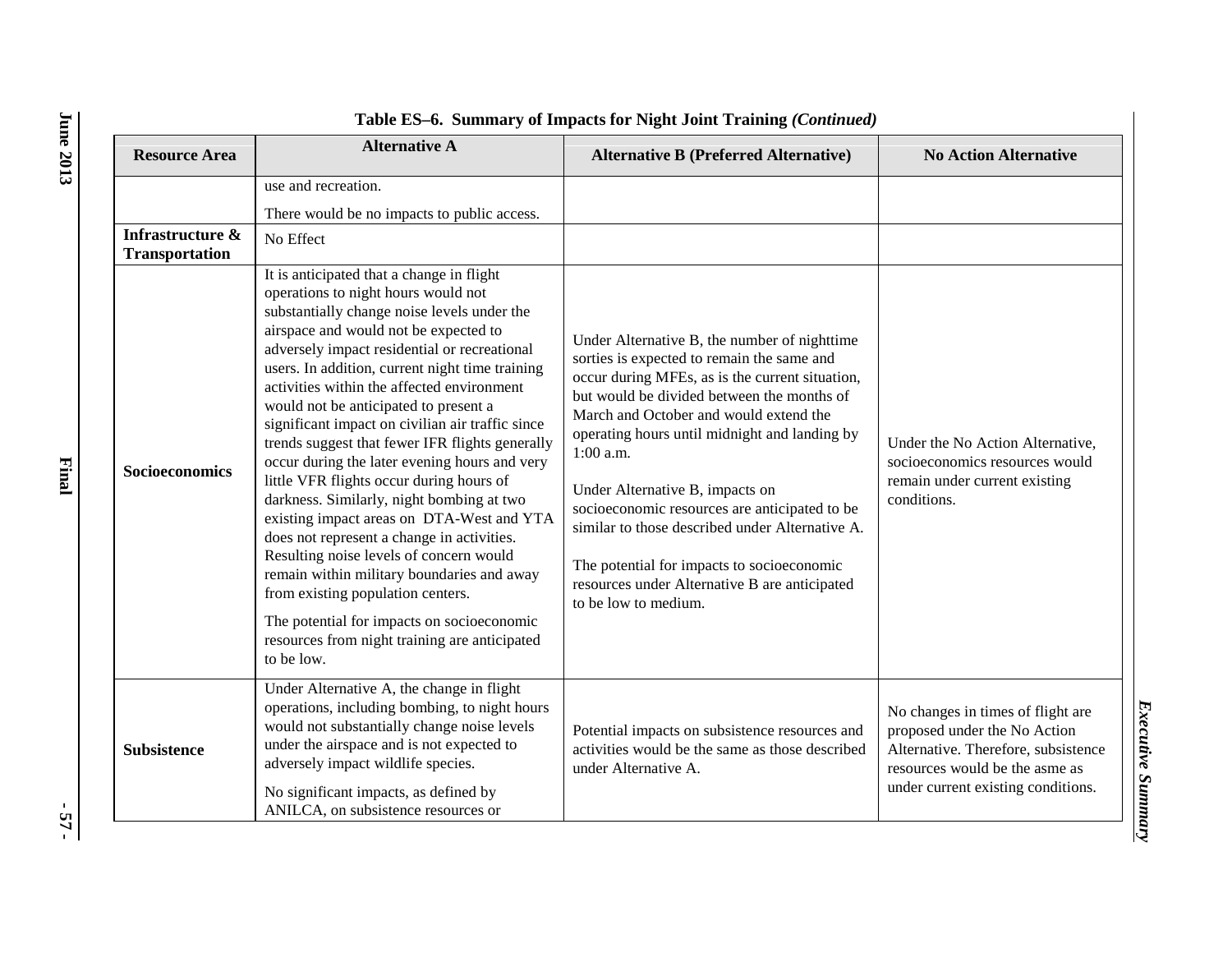|  |  |  |  | Table ES-6. Summary of Impacts for Night Joint Training (Continued) |
|--|--|--|--|---------------------------------------------------------------------|
|--|--|--|--|---------------------------------------------------------------------|

| <b>Resource Area</b>                                                                                                                                                                                                                                                                                                                                                                                                                                                                                                                                                                                                                                                                                                                                                                                                                                                                                                                                                                                                                                                                                                                                                     | <b>Alternative A</b>                                                                 | <b>Alternative B (Preferred Alternative)</b>                                                                                                                                                                                                                                                                                                                                                                                                         | <b>No Action Alternative</b> |  |
|--------------------------------------------------------------------------------------------------------------------------------------------------------------------------------------------------------------------------------------------------------------------------------------------------------------------------------------------------------------------------------------------------------------------------------------------------------------------------------------------------------------------------------------------------------------------------------------------------------------------------------------------------------------------------------------------------------------------------------------------------------------------------------------------------------------------------------------------------------------------------------------------------------------------------------------------------------------------------------------------------------------------------------------------------------------------------------------------------------------------------------------------------------------------------|--------------------------------------------------------------------------------------|------------------------------------------------------------------------------------------------------------------------------------------------------------------------------------------------------------------------------------------------------------------------------------------------------------------------------------------------------------------------------------------------------------------------------------------------------|------------------------------|--|
|                                                                                                                                                                                                                                                                                                                                                                                                                                                                                                                                                                                                                                                                                                                                                                                                                                                                                                                                                                                                                                                                                                                                                                          | activities are expected.                                                             |                                                                                                                                                                                                                                                                                                                                                                                                                                                      |                              |  |
| <b>Environmental</b><br><b>Justice</b>                                                                                                                                                                                                                                                                                                                                                                                                                                                                                                                                                                                                                                                                                                                                                                                                                                                                                                                                                                                                                                                                                                                                   | No Effect                                                                            |                                                                                                                                                                                                                                                                                                                                                                                                                                                      |                              |  |
| <b>MITIGATION MEASURES:</b>                                                                                                                                                                                                                                                                                                                                                                                                                                                                                                                                                                                                                                                                                                                                                                                                                                                                                                                                                                                                                                                                                                                                              |                                                                                      |                                                                                                                                                                                                                                                                                                                                                                                                                                                      |                              |  |
| $\bullet$                                                                                                                                                                                                                                                                                                                                                                                                                                                                                                                                                                                                                                                                                                                                                                                                                                                                                                                                                                                                                                                                                                                                                                |                                                                                      | National Wild and Scenic Rivers Protection (Biological Resources; Land Use-Management, Access, Recreation)                                                                                                                                                                                                                                                                                                                                           |                              |  |
|                                                                                                                                                                                                                                                                                                                                                                                                                                                                                                                                                                                                                                                                                                                                                                                                                                                                                                                                                                                                                                                                                                                                                                          |                                                                                      | For the period of May 15 to September 30, expand the Gulkana (west, middle, and north forks) and Delta National Wild and Scenic Rivers' (and<br>others, as designated) Flight Avoidance Areas to include portions within new MOA boundaries using a 5-nautical mile buffer either side of the river<br>centerline with 5,000 feet MSL minimum altitude. The river corridors will include their headwater lakes areas (Tangle Lakes and Dickey Lake). |                              |  |
| VFR Flight Corridors (Airspace Management; Safety - Flight; Biological Resources; Land Use-Management, Access, Recreation;<br>$\bullet$<br>Socioeconomics; Subsistence)<br>Extend the VFR flight corridor over the Richardson Highway between Delta Junction and Glennallen to include the highway segment under the new<br>Paxon MOA. The corridor laterally will be 3 miles on either side of the Richardson Highway and vertically go from the surface up to 4,500 feet<br>MSL. (The MOA would only go down to 5,000 feet MSL over the corridor to allow a 500-foot buffer.) As an extra safety measure, designated VFR<br>corridors are intended to be free of high-speed Air Force aircraft, thereby allowing unimpeded flight by civilian aircraft. Corridors such as this have<br>been used extensively for the safe transit of civilian aircraft where the military currently flies low in MOAs. This new corridor would continue to<br>allow unimpeded VFR flights below the floor of the proposed Paxon low MOA. An additional benefit of the VFR corridor is a reduced noise level<br>over the Paxson Fish Hatchery from the higher flying military aircraft. |                                                                                      |                                                                                                                                                                                                                                                                                                                                                                                                                                                      |                              |  |
|                                                                                                                                                                                                                                                                                                                                                                                                                                                                                                                                                                                                                                                                                                                                                                                                                                                                                                                                                                                                                                                                                                                                                                          |                                                                                      |                                                                                                                                                                                                                                                                                                                                                                                                                                                      |                              |  |
| $\bullet$                                                                                                                                                                                                                                                                                                                                                                                                                                                                                                                                                                                                                                                                                                                                                                                                                                                                                                                                                                                                                                                                                                                                                                | <b>Concentrated Activity Areas (Land Use-Management, Recreation; Socioeconomics)</b> |                                                                                                                                                                                                                                                                                                                                                                                                                                                      |                              |  |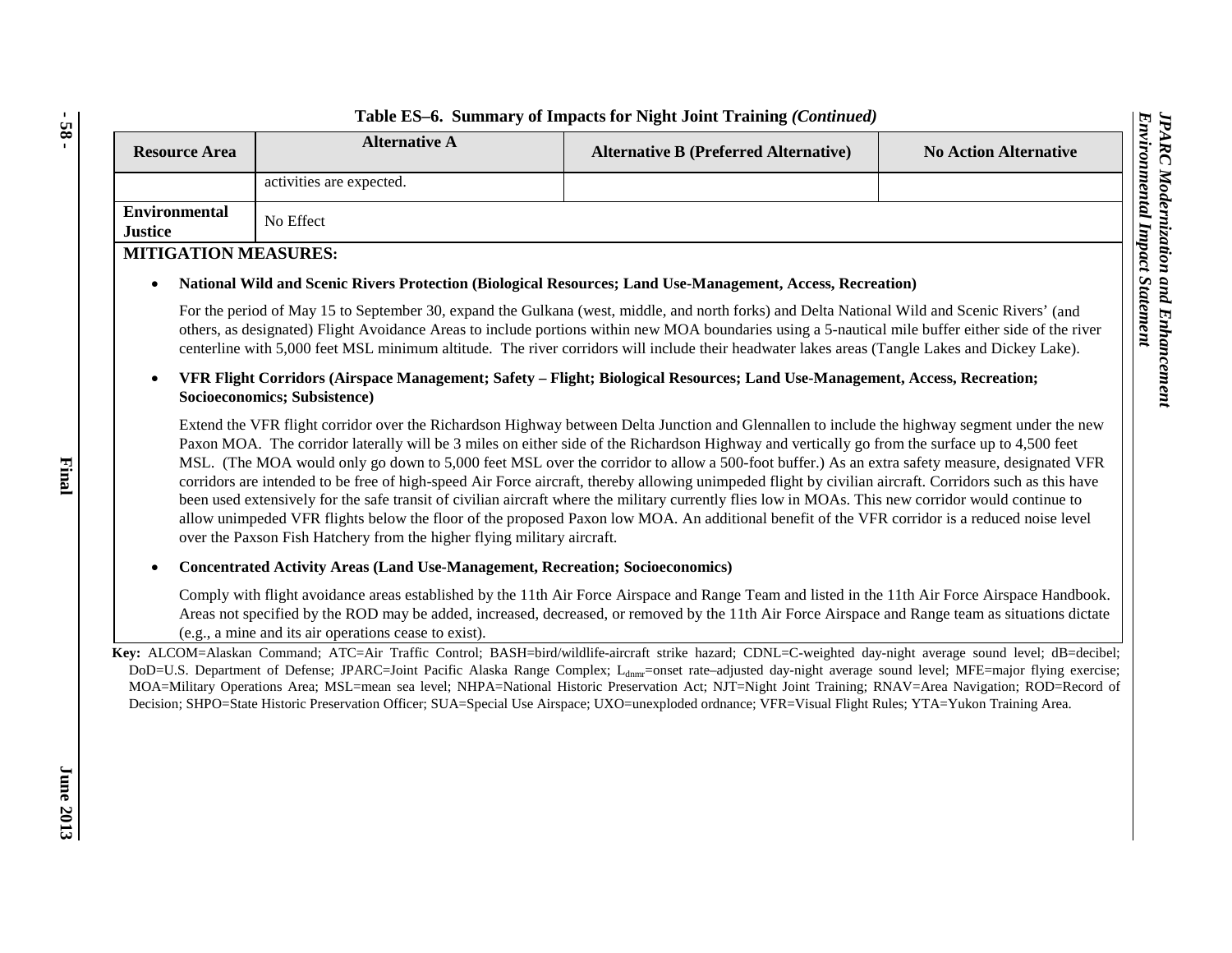| Table ES-7. Summary of Impacts for Unmanned Aerial Vehicle Access                                          |                                                                                                                                                                                                                                                                                                                                                                                                                                                                                                                                                                                                                                                                                                                                                                                                                                                                                                                                                                                                                                                                                                                                                                                                                                                                                                                                                                                                                                                                                                                                                                                                                                                                                                                                                                                                                                                                                                                                                                                                                                                                                                                                                                                                       |                                                                                                                                                                                                                                                                                                                                                                                                                                                                                                                                                                                                                                                                                              |                                                                                                                                                                                                                              |  |
|------------------------------------------------------------------------------------------------------------|-------------------------------------------------------------------------------------------------------------------------------------------------------------------------------------------------------------------------------------------------------------------------------------------------------------------------------------------------------------------------------------------------------------------------------------------------------------------------------------------------------------------------------------------------------------------------------------------------------------------------------------------------------------------------------------------------------------------------------------------------------------------------------------------------------------------------------------------------------------------------------------------------------------------------------------------------------------------------------------------------------------------------------------------------------------------------------------------------------------------------------------------------------------------------------------------------------------------------------------------------------------------------------------------------------------------------------------------------------------------------------------------------------------------------------------------------------------------------------------------------------------------------------------------------------------------------------------------------------------------------------------------------------------------------------------------------------------------------------------------------------------------------------------------------------------------------------------------------------------------------------------------------------------------------------------------------------------------------------------------------------------------------------------------------------------------------------------------------------------------------------------------------------------------------------------------------------|----------------------------------------------------------------------------------------------------------------------------------------------------------------------------------------------------------------------------------------------------------------------------------------------------------------------------------------------------------------------------------------------------------------------------------------------------------------------------------------------------------------------------------------------------------------------------------------------------------------------------------------------------------------------------------------------|------------------------------------------------------------------------------------------------------------------------------------------------------------------------------------------------------------------------------|--|
| <b>Resource Area</b>                                                                                       | <b>Alternative A</b><br>(Preferred Alternative)                                                                                                                                                                                                                                                                                                                                                                                                                                                                                                                                                                                                                                                                                                                                                                                                                                                                                                                                                                                                                                                                                                                                                                                                                                                                                                                                                                                                                                                                                                                                                                                                                                                                                                                                                                                                                                                                                                                                                                                                                                                                                                                                                       | <b>Alternative B</b>                                                                                                                                                                                                                                                                                                                                                                                                                                                                                                                                                                                                                                                                         | <b>No Action Alternative</b>                                                                                                                                                                                                 |  |
| <b>Airspace</b><br><b>Management</b> and<br>Use (Key impacts<br>by individual<br>proposed UAV<br>corridor) | Link between Eielson AFB and R-2211<br>The proposed restricted area would adjoin the ceiling of the Eielson<br>AFB Class D airspace and would require that UAV flights be<br>separated from other airfield operations while transitioning between<br>the runway environment and the overlying corridor. Procedures<br>would be outlined in a formal agreement among the responsible UAV<br>functions, Eielson AFB airfield management, and the Fairbanks/<br>Anchorage ATC facilities to define how this airspace would be<br>integrated with the Class D airspace structure and uses, when active.<br>The Federal airway potentially affected by this proposal is the<br>V444/T232/A2/A15 segment that intersects this corridor. An average<br>of two IFR flights transits this airway daily with typical assigned<br>altitudes at 8,000 feet MSL and above. This is within the range of<br>altitudes proposed for this corridor use. Depending on the days and<br>time periods this restricted area is activated, there may be a minimal<br>impact on these few daily flights should they be delayed or rerouted<br>around this corridor by the FAA.<br>This proposal has the greatest potential to adversely affect VFR air<br>traffic operating along the highways, flyways, and other flight paths<br>commonly flown between Fairbanks and points south and southeast<br>where they would typically operate through the area of this proposed<br>restricted area, without mitigations to avoid or reduce adverse impacts.<br>Fairbanks International, Bradley, and several other more distant<br>public and private airfields in the general area may be potentially<br>affected by the ability for based aircraft to transit to/from destinations<br>where their routes of flight would normally require transit through<br>this proposed airspace. As noted by the FAA, this corridor would<br>have the potential to affect the routing and sequencing of Fairbanks<br>arriving and departing traffic. It was also noted that the Fairbanks<br>TRACON airspace provides flight training opportunities for both<br>VFR and IFR flight training that could be also affected by this<br>proposal. | Same as Alternative A for each<br>proposed UAV corridor.<br>Currently, a Certificate of<br>Authorization is used as an<br>alternative to establishing a<br>restricted area for limited UAV<br>types and operational needs.<br>USARAK currently uses this<br>option as needed to support<br>their limited UAV<br>requirements. Because of the<br>restrictive nature of a<br>Certificate of Authorization,<br>the potential effects of<br>establishing this type<br>designation was considered to<br>be the same as discussed above<br>for Alternative A relative to the<br>limitations and restrictions the<br>active status of this corridor<br>may have on civil aviation<br>airspace uses. | Under this alternative, no<br>restricted area or other<br>designated airspace would<br>be considered for a UAV<br>corridor; therefore, there<br>would be no additional<br>impacts on civil aviation<br>use of this airspace. |  |
| <b>Airspace</b><br><b>Management</b> and<br><b>Use</b>                                                     | Link between Eielson AFB and R-2205<br>Activation of this proposed corridor would be independent of or in                                                                                                                                                                                                                                                                                                                                                                                                                                                                                                                                                                                                                                                                                                                                                                                                                                                                                                                                                                                                                                                                                                                                                                                                                                                                                                                                                                                                                                                                                                                                                                                                                                                                                                                                                                                                                                                                                                                                                                                                                                                                                             | Same as Alternative A.                                                                                                                                                                                                                                                                                                                                                                                                                                                                                                                                                                                                                                                                       | Under this alternative, no<br>restricted area or other<br>designated airspace would                                                                                                                                          |  |

# **June 2013 June 2013**

**- 59 -**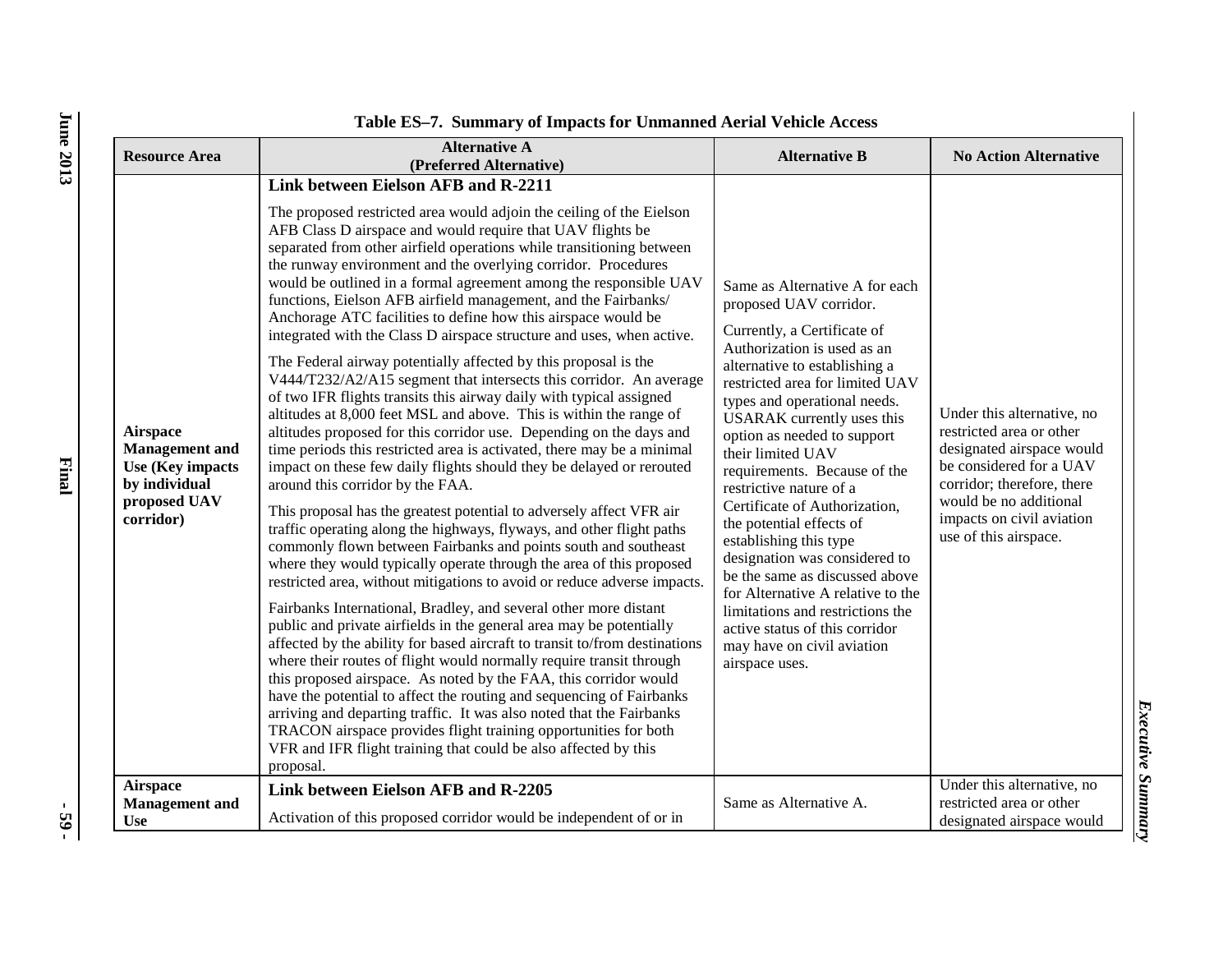| Table ES-7. Summary of Impacts for Unmanned Aerial Vehicle Access (Continued) |                                          |                                                                                                                                                                                                                                                                                                                                                                                                                                               |                        |                                                                                                                                                          |
|-------------------------------------------------------------------------------|------------------------------------------|-----------------------------------------------------------------------------------------------------------------------------------------------------------------------------------------------------------------------------------------------------------------------------------------------------------------------------------------------------------------------------------------------------------------------------------------------|------------------------|----------------------------------------------------------------------------------------------------------------------------------------------------------|
| $\ddot{\bullet}$                                                              | <b>Resource Area</b>                     | <b>Alternative A</b><br>(Preferred Alternative)                                                                                                                                                                                                                                                                                                                                                                                               | <b>Alternative B</b>   | <b>No Action Alternative</b>                                                                                                                             |
|                                                                               |                                          | conjunction with the proposed restricted area expansion for R-2205 to<br>integrate/accommodate compatible USARAK and Air Force flight<br>activities<br>In all cases, this airspace would be under the positive control of the<br>Fairbanks TRACON or Anchorage ARTCC to ensure separation is<br>maintained between this corridor use and other nonparticipating IFR<br>air traffic in region.                                                 |                        | be considered for<br>establishing this UAV<br>corridor; therefore, there<br>would be no additional<br>impacts on civil aviation<br>use of this airspace. |
|                                                                               |                                          | No Federal airways transit within or close proximity to this proposed<br>corridor, therefore, the potential direct impacts of this restricted<br>airspace on airway traffic would be minimal. However, as noted by<br>the FAA, there may be indirect impacts on any airway traffic that<br>would normally be directed by ATC through this affected airspace<br>while transiting to/from Ladd AAF, Eielson AFB, or Fairbanks<br>International. |                        |                                                                                                                                                          |
| Final                                                                         |                                          | The only jet/RNAV route transiting the affected area is the NCA 22<br>track used primarily by air traffic operating at FL290 and above and<br>would not be impacted by use of this restricted airspace corridor.                                                                                                                                                                                                                              |                        |                                                                                                                                                          |
|                                                                               |                                          | Public input suggests the majority of VFR air traffic flights operate<br>west of the Eielson AFB and adjacent YTA region with this corridor<br>having minimal impact on this aviation community.                                                                                                                                                                                                                                              |                        |                                                                                                                                                          |
|                                                                               |                                          | No public airports or private airfields are located in close proximity to<br>this proposed corridor.                                                                                                                                                                                                                                                                                                                                          |                        |                                                                                                                                                          |
|                                                                               |                                          | Link between Allen Army Airfield and R-2202                                                                                                                                                                                                                                                                                                                                                                                                   |                        |                                                                                                                                                          |
|                                                                               | <b>Airspace</b><br><b>Management</b> and | This corridor would provide the restricted airspace environment<br>required to transit UAV aircraft between Allen AAF and R-2202.<br>Allen AAF serves Fort Greely military aviation activities while<br>permitting civil aircraft to operate at this airfield on a prior<br>permission required basis.                                                                                                                                        | Same as Alternative A. | No restricted area or other<br>designated airspace would<br>be established to support<br>any UAV operations;<br>therefore, there would be                |
| <b>June 201</b>                                                               | <b>Use</b>                               | This proposed restricted area corridor is located within or near federal<br>airway V-444/T-232, V-515, and V-481/T226/B25, which all<br>converge at Delta Junction. FAA data indicate the daily average use<br>of these routes is 2 to 3 IFR flights. Potential impacts of this<br>restricted area on the lower density use of these airways and any other                                                                                    |                        | no additional impacts on<br>the current uses of this<br>airspace.                                                                                        |

*JPARC Modernization and Enhancement*

JPARC Modernization and Enhancement<br>Environmental Impact Statement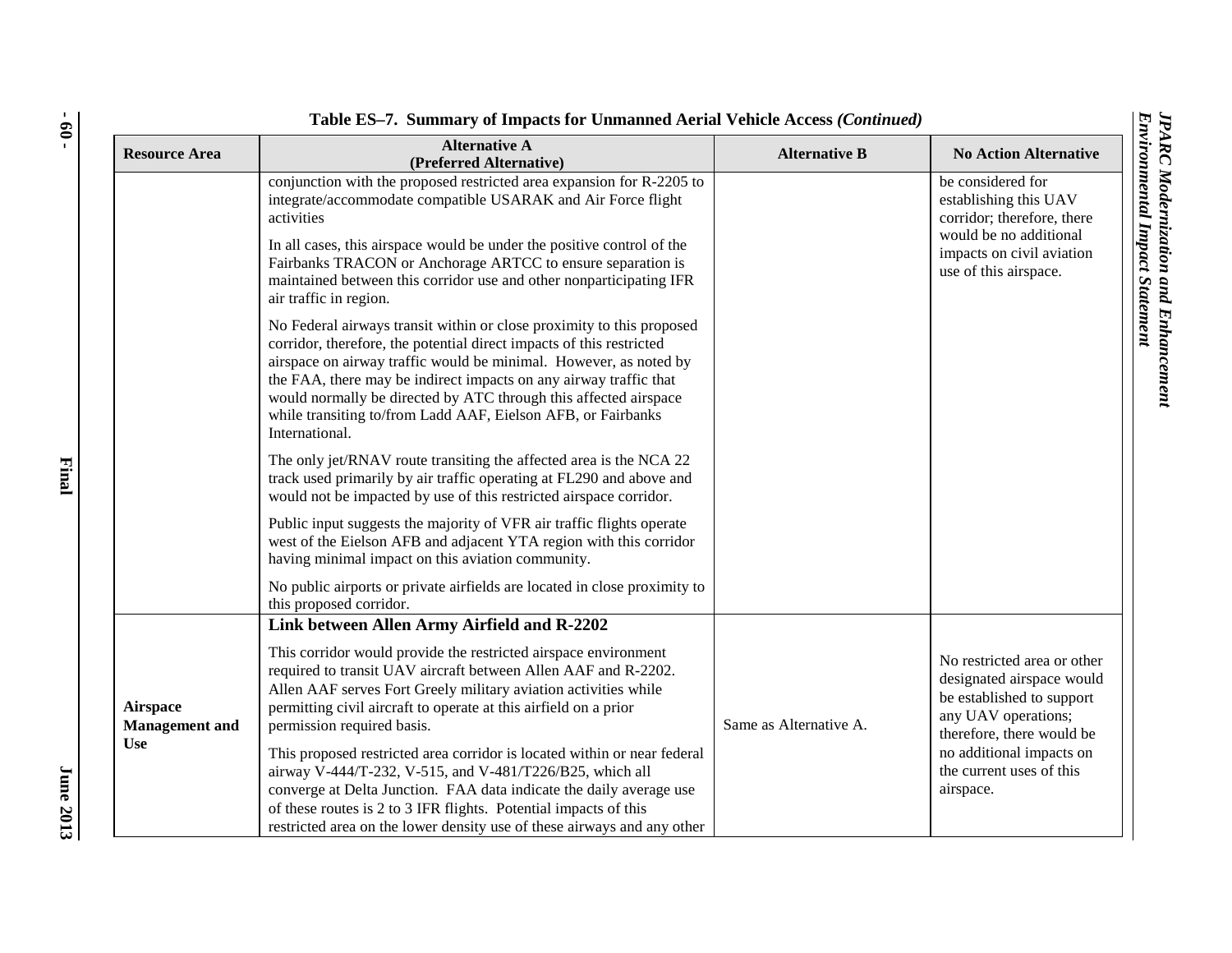| Table ES-7. Summary of Impacts for Unmanned Aerial Vehicle Access (Continued) |                                                                                                                                                                                                                                                                                                                                                                                                                                                                                                                                                                                                                                                                                                                                                                                                                                      |                        |                                                                                    |  |
|-------------------------------------------------------------------------------|--------------------------------------------------------------------------------------------------------------------------------------------------------------------------------------------------------------------------------------------------------------------------------------------------------------------------------------------------------------------------------------------------------------------------------------------------------------------------------------------------------------------------------------------------------------------------------------------------------------------------------------------------------------------------------------------------------------------------------------------------------------------------------------------------------------------------------------|------------------------|------------------------------------------------------------------------------------|--|
| <b>Resource Area</b>                                                          | <b>Alternative A</b><br>(Preferred Alternative)                                                                                                                                                                                                                                                                                                                                                                                                                                                                                                                                                                                                                                                                                                                                                                                      | <b>Alternative B</b>   | <b>No Action Alternative</b>                                                       |  |
|                                                                               | off-route air traffic in this region would be minimal, depending upon<br>the flight times/altitudes and the activated corridor times/altitudes use<br>which would be under the positive control of the Anchorage ARTCC.                                                                                                                                                                                                                                                                                                                                                                                                                                                                                                                                                                                                              |                        |                                                                                    |  |
|                                                                               | For jet/RNAV routes, the daily average 3 IFR flights en route along<br>the J-167 segment transiting this region would be above the altitudes<br>proposed for the restricted area corridor and be unaffected by this<br>action.                                                                                                                                                                                                                                                                                                                                                                                                                                                                                                                                                                                                       |                        |                                                                                    |  |
|                                                                               | This proposed restricted area would cross the Richardson Highway<br>flyway commonly used by VFR aircraft to transit between the<br>Fairbanks area and points south of the Allen AAF. During the times<br>this airspace is active, VFR flights would be restricted from operating<br>through this area and would need to either delay their flights or<br>circumvent Allen AAF to the west to remain clear of this corridor.<br>This impact would be increased during time periods that both this<br>corridor and the proposed BAX restricted area are active. Such<br>impacts could be considered significant, depending upon the extent to<br>which one or both restricted areas are activated and at what altitudes<br>and those mitigation measures to be considered by USARAK to<br>minimize impacts on this aviation community. |                        |                                                                                    |  |
|                                                                               | Several airfields are located in the immediate area to include Delta<br>Junction, and six to eight private airfields within about a 10-NM<br>radius of the Allen AAF. Many of these airfield operations would be<br>VFR flights which may be potentially impacted by restricted airspace<br>crossing the Richardson Highway flyway.                                                                                                                                                                                                                                                                                                                                                                                                                                                                                                  |                        |                                                                                    |  |
|                                                                               | Link between R-2202 and R-2211<br>This corridor would enable UAV training flights to transit between                                                                                                                                                                                                                                                                                                                                                                                                                                                                                                                                                                                                                                                                                                                                 |                        | No restricted area or other                                                        |  |
| <b>Airspace</b>                                                               | the two restricted areas so as to maximize use of their respective<br>range capabilities.                                                                                                                                                                                                                                                                                                                                                                                                                                                                                                                                                                                                                                                                                                                                            |                        | designated airspace would<br>be considered for UAV<br>operations; therefore, there |  |
| <b>Management</b> and<br><b>Use</b>                                           | There are no federal airways transiting within the proposed airspace.<br>No jet/RNAV routes are located within or near the proposed corridor.                                                                                                                                                                                                                                                                                                                                                                                                                                                                                                                                                                                                                                                                                        | Same as Alternative A. | would be no additional<br>impacts on current civil                                 |  |
|                                                                               | Depending on the altitudes activated for this corridor, VFR air traffic<br>may be unable to transit through this area at the lower altitudes<br>required to remain below this active airspace. Depending on the                                                                                                                                                                                                                                                                                                                                                                                                                                                                                                                                                                                                                      |                        | aviation use of this<br>airspace.                                                  |  |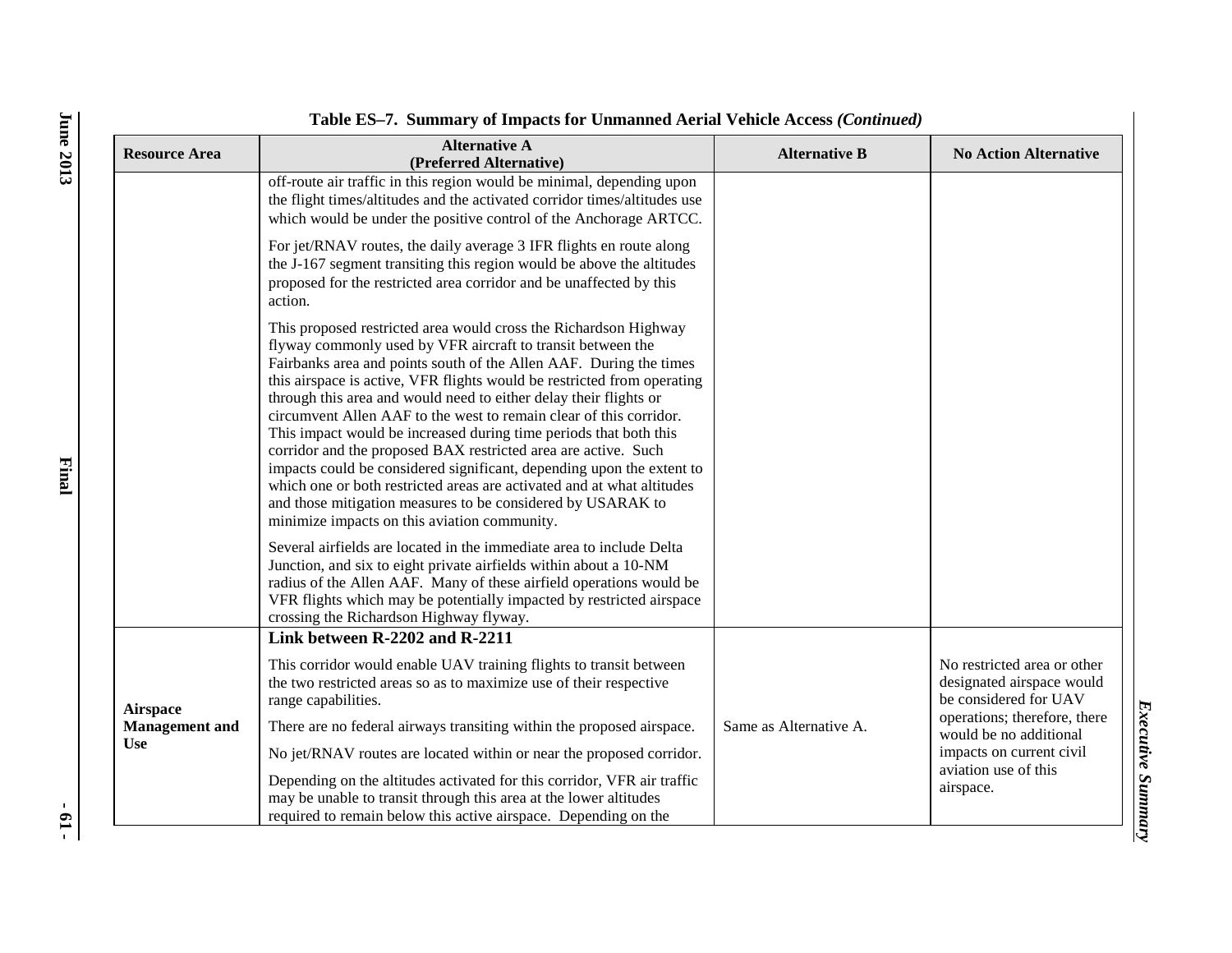| Environmental Impact Statement | JPARC Modernization and Enhancement |
|--------------------------------|-------------------------------------|
|                                |                                     |

| $\mathfrak{L}$   |                                                        | Table ES-7. Summary of Impacts for Unmanned Aerial Vehicle Access (Continued)                                                                                                                                                                                                                                                                                                                                                                                                                                                                    |                        |                                                                                                                     |  |  |
|------------------|--------------------------------------------------------|--------------------------------------------------------------------------------------------------------------------------------------------------------------------------------------------------------------------------------------------------------------------------------------------------------------------------------------------------------------------------------------------------------------------------------------------------------------------------------------------------------------------------------------------------|------------------------|---------------------------------------------------------------------------------------------------------------------|--|--|
|                  | <b>Resource Area</b>                                   | <b>Alternative A</b><br>(Preferred Alternative)                                                                                                                                                                                                                                                                                                                                                                                                                                                                                                  | <b>Alternative B</b>   | <b>No Action Alternative</b>                                                                                        |  |  |
|                  |                                                        | volume of VFR aircraft that operate within this area, it cannot be<br>determined to what extent this restriction would impact the general<br>aviation community. VFR pilots having a need to operate within this<br>area may have to delay or otherwise alter their flights to avoid this<br>restricted area when active. The active status of this airspace would<br>be provided via the SUAIS and other advisory services.<br>No public or private airfields are located within close proximity to<br>this proposed corridor.                  |                        |                                                                                                                     |  |  |
|                  |                                                        | Link between R-2205 and R-2202                                                                                                                                                                                                                                                                                                                                                                                                                                                                                                                   |                        |                                                                                                                     |  |  |
|                  |                                                        | This corridor would be used for those training missions where UAV<br>may transition between these restricted areas and use the range impact<br>areas within each.                                                                                                                                                                                                                                                                                                                                                                                |                        |                                                                                                                     |  |  |
| Final            |                                                        | This proposed corridor would cross federal airway V-444/T232 and<br>could encompass those altitudes assigned by ATC for this route air<br>traffic. This proposal may have moderate potential impacts on the<br>reported two to three average daily flights using this airway and any<br>transition of these aircraft to/from Fairbanks International. ATC may<br>have to reroute or delay nonparticipating aircraft from this active<br>corridor, when necessary. Mitigation measures to address adverse<br>impacts will be examined by the FAA. |                        | No restricted area or other<br>designated airspace would<br>be considered to support                                |  |  |
|                  | <b>Airspace</b><br><b>Management</b> and<br><b>Use</b> | The two jet/RNAV routes transiting within or near this proposed<br>corridor are J502-515 and J167. The daily average 6 to 12 IFR flights<br>on J520-515 and 3 IFR flights on J-167 would normally transit at<br>altitudes above the corridor ceiling and would not be impacted by this<br>active restricted area.                                                                                                                                                                                                                                | Same as Alternative A. | UAV operations; therefore,<br>there would be no<br>additional impacts on civil<br>aviation use of this<br>airspace. |  |  |
|                  |                                                        | This corridor may have the potential for moderate to significant<br>impacts on VFR aircraft that frequently operate along those highway,<br>river, and pipeline flyways commonly flown by this traffic between<br>the Fairbanks and Delta Junction areas. This may cause flight delays<br>or rerouting. Pilots would need to obtain the active status of this<br>airspace through NOTAMs, the SUAIS, and other available advisory<br>services prior to conducting a flight through this area.                                                    |                        |                                                                                                                     |  |  |
| <b>June 2013</b> |                                                        | A number of public and private airfields are located in the Fairbanks<br>and Delta Junction areas that, while not directly affected by this                                                                                                                                                                                                                                                                                                                                                                                                      |                        |                                                                                                                     |  |  |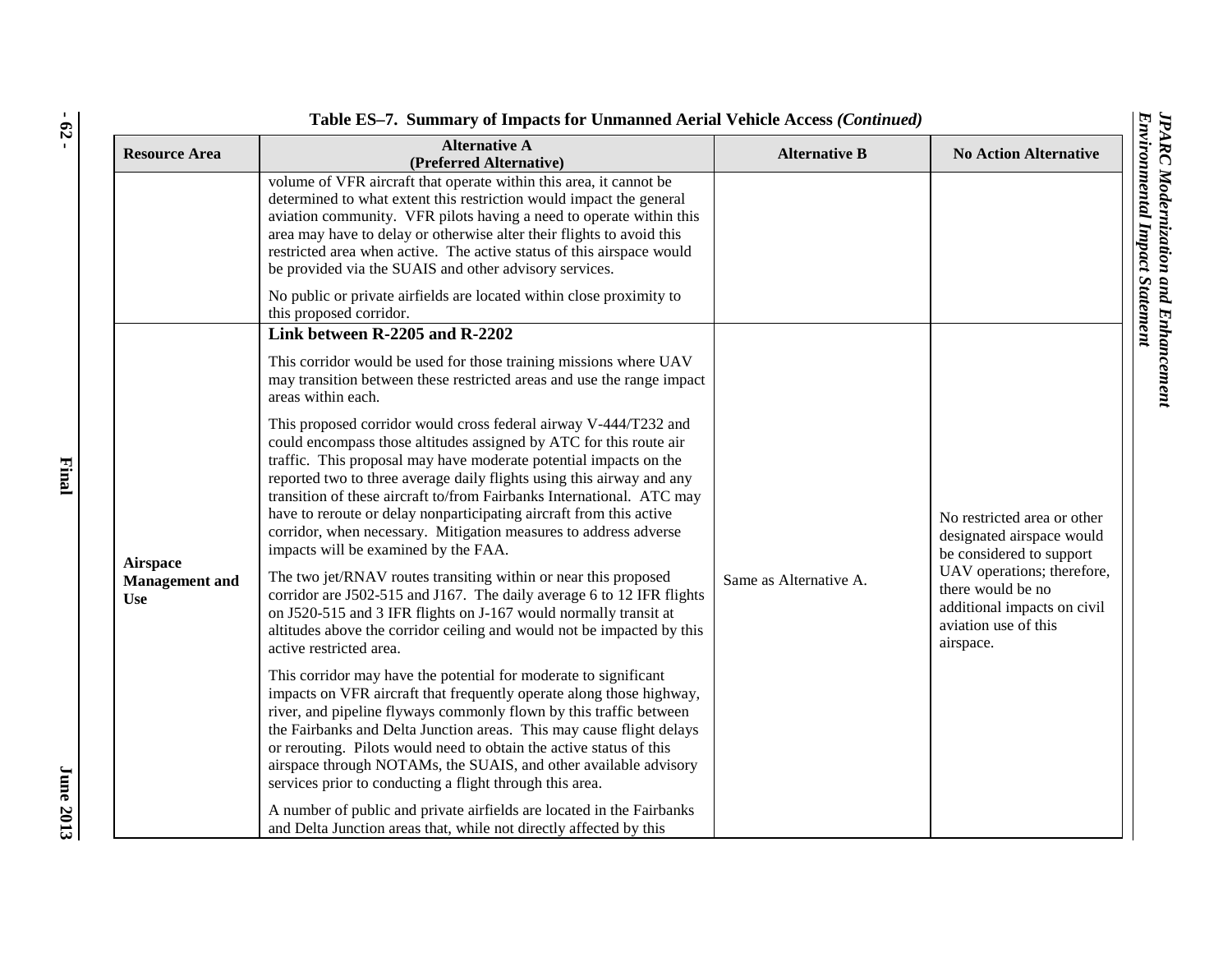| Table ES-7. Summary of Impacts for Unmanned Aerial Vehicle Access (Continued) |                                                                                                                                                                                                                                                                                                                                                                                                                                                                                                                                                                                   |                        |                                                                                                                                         |  |
|-------------------------------------------------------------------------------|-----------------------------------------------------------------------------------------------------------------------------------------------------------------------------------------------------------------------------------------------------------------------------------------------------------------------------------------------------------------------------------------------------------------------------------------------------------------------------------------------------------------------------------------------------------------------------------|------------------------|-----------------------------------------------------------------------------------------------------------------------------------------|--|
| <b>Resource Area</b>                                                          | <b>Alternative A</b><br>(Preferred Alternative)                                                                                                                                                                                                                                                                                                                                                                                                                                                                                                                                   | <b>Alternative B</b>   | <b>No Action Alternative</b>                                                                                                            |  |
|                                                                               | proposal, may have aircraft that would be subject to flight<br>restrictions, delays, and other inconveniences if their route of flight<br>transited this proposed airspace.                                                                                                                                                                                                                                                                                                                                                                                                       |                        |                                                                                                                                         |  |
|                                                                               | Link between Fort Wainwright and R-2211                                                                                                                                                                                                                                                                                                                                                                                                                                                                                                                                           |                        |                                                                                                                                         |  |
|                                                                               | The corridor would adjoin the class D airspace overlying Fort<br>Wainwright (Ladd AAF) and would therefore require a coordinated<br>effort in planning UAV takeoffs, landings, and transition to the<br>restricted area corridor be appropriately segregated from other airfield<br>operations and missions within and outside of this terminal airspace.<br>Procedures for integrating this corridor airspace with the Ladd AAF<br>Class D airspace and segregating UAV operations from other air<br>traffic would be defined in an agreement among all responsible<br>entities. | Same as Alternative A  |                                                                                                                                         |  |
| <b>Airspace</b><br><b>Management</b> and                                      | This proposed corridor would cross V-444/T232 and have the<br>potential for impacts on this airway traffic. The extent to which this<br>corridor would impact control and management of air traffic<br>operations in this airspace environment will be further examined in<br>the FAA aeronautical study.                                                                                                                                                                                                                                                                         |                        | No restricted area or other<br>designated airspace would<br>be considered to support<br>UAV operations; therefore,<br>there would be no |  |
| <b>Use</b>                                                                    | En route jet/RNAV air traffic in level flight at the higher altitudes on<br>J502-515 and other routes transiting within/near this affected area<br>would not be impacted by this proposed corridor.                                                                                                                                                                                                                                                                                                                                                                               |                        | additional impacts on civil<br>aviation use of this<br>airspace.                                                                        |  |
|                                                                               | The potential impacts this proposed corridor may have on VFR air<br>traffic would be the same as discussed above for other restricted<br>airspace proposals intersecting commonly used VFR flyways.                                                                                                                                                                                                                                                                                                                                                                               |                        |                                                                                                                                         |  |
|                                                                               | The location of this corridor within the Fairbanks terminal airspace<br>and its close proximity to Fairbanks International, Eielson AFB, the<br>Bradley airport, and several private airfields in this general area may<br>impact the ATC options for routing air traffic arrivals/departures<br>through this airspace environment. Any potential impacts this<br>proposal may have on this terminal airspace environment,<br>arrival/departure routes and gates, and instrument procedures would<br>be the focus of the FAA aeronautical study for this proposal.                |                        |                                                                                                                                         |  |
| <b>Airspace</b><br><b>Management</b> and                                      | Link between Fort Wainwright and R-2205                                                                                                                                                                                                                                                                                                                                                                                                                                                                                                                                           | Same as Alternative A. | No restricted area or other<br>designated airspace would                                                                                |  |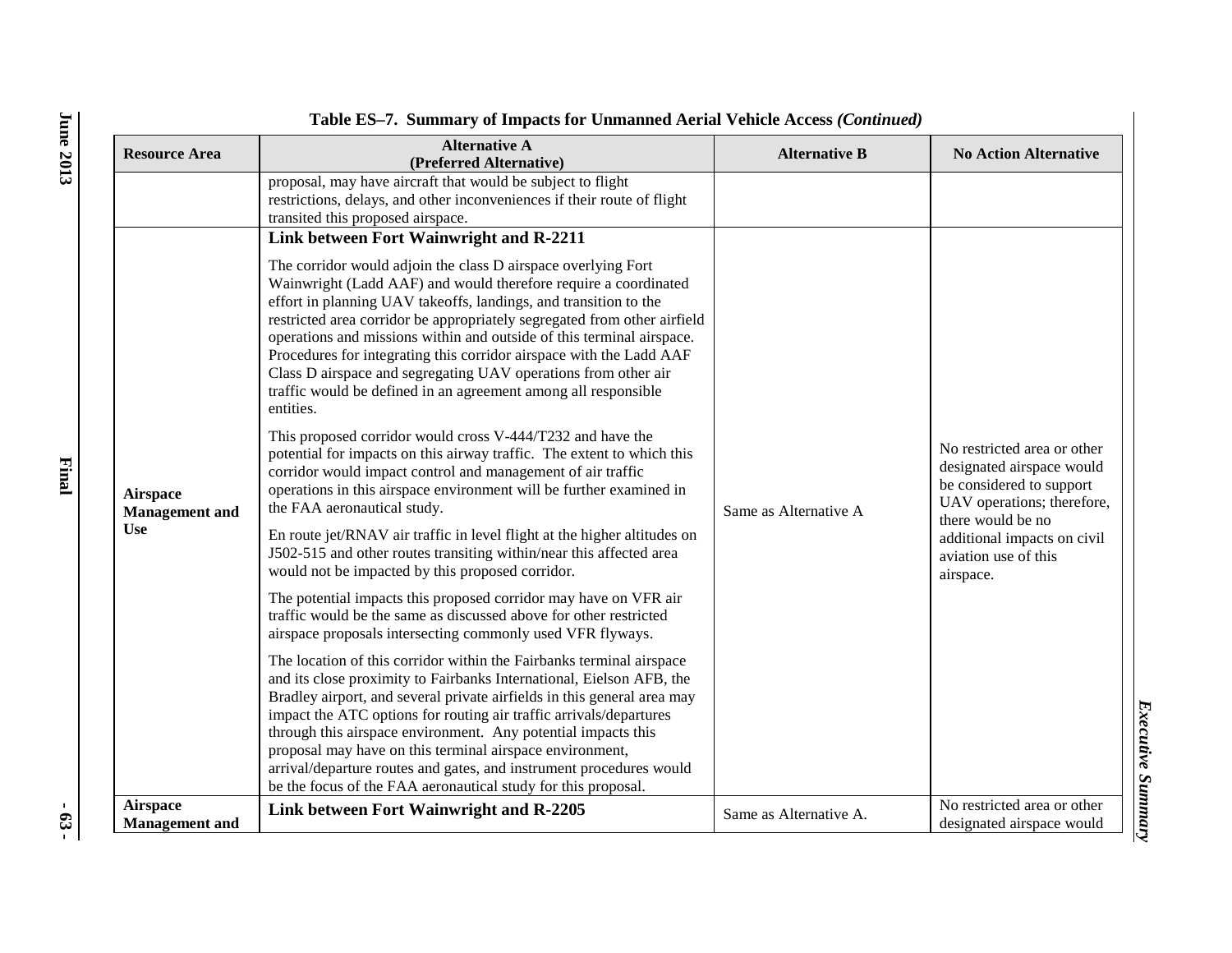| <b>Resource Area</b> | <b>Alternative A</b><br>(Preferred Alternative)                                                                                                                                                                                                                                                                                                                                                                                                                                                                                                                                                                                                                   | <b>Alternative B</b>   | <b>No Action Alternative</b>                                                                                                                                                                                                                                              |
|----------------------|-------------------------------------------------------------------------------------------------------------------------------------------------------------------------------------------------------------------------------------------------------------------------------------------------------------------------------------------------------------------------------------------------------------------------------------------------------------------------------------------------------------------------------------------------------------------------------------------------------------------------------------------------------------------|------------------------|---------------------------------------------------------------------------------------------------------------------------------------------------------------------------------------------------------------------------------------------------------------------------|
| <b>Use</b>           | The manner in which this corridor would be scheduled, managed, and<br>used is the same as discussed previously to link Fort Wainwright with<br>R-2211.<br>This corridor would not intersect any federal airways and therefore<br>would not have any direct impacts on airway traffic.<br>This corridor would also not intersect any jet/RNAV routes in the<br>area and therefore not impact this en route traffic other than<br>potentially any transitioning of this route traffic between a jet route<br>and Fairbanks International Airport.                                                                                                                   |                        | be considered to support<br>UAV operations; therefore,<br>there would be no<br>additional impacts on civil<br>aviation use of this<br>airspace.                                                                                                                           |
|                      | This proposed corridor is more distant from those areas and flyways<br>where VFR air traffic more frequently operate and may have less<br>impact on general aviation.                                                                                                                                                                                                                                                                                                                                                                                                                                                                                             |                        |                                                                                                                                                                                                                                                                           |
| <b>Noise</b>         | The corridors would have a floor altitude of 1,200 AGL. Overflight<br>noise levels would be similar to noise levels generated by common<br>civilian aircraft. Time-averaged noise levels in the corridors were<br>calculated under the highly conservative assumption that all UAVs<br>would follow a single flight track and would fly at the lowest altitude<br>permitted. Under this scenario noise levels generated by the<br>proposed UAV operations would be approximately 35 dB L <sub>dnmr</sub> .<br>UAV overflight could potentially result in annoyance, but noise<br>impacts would not exceed significance thresholds established for this<br>action. | Same as Alternative A. | Under the No Action<br>Alternative, restricted area<br>UAV corridors would not<br>be established, UAV<br>activity would continue to<br>occur as it does under<br>baseline conditions, and no<br>additional noise impacts<br>would occur.                                  |
| <b>Flight Safety</b> | The flight safety assessment includes all seven proposed UAV<br>corridors.<br>The potential risk of an aircraft mishap for UAV operations under this<br>alternative would be low. Mishap rates for UAV aircraft continue to<br>decline as technologies, pilot-operator experience, and other advances<br>provide for the enhanced command, control, and operation for UAVs<br>and flight activities.<br>The potential for a near miss/midair collision between UAV and other<br>military or civilian aircraft would be minimal since these operations<br>would be contained within protective airspace that separates these                                       | Same as Alternative A. | No UAV activities or<br>protective airspace for their<br>operations would be<br>considered under the No<br>Action Alternative;<br>therefore, there would be<br>no additional impacts or<br>added flight or ground<br>safety concerns associated<br>with this alternative. |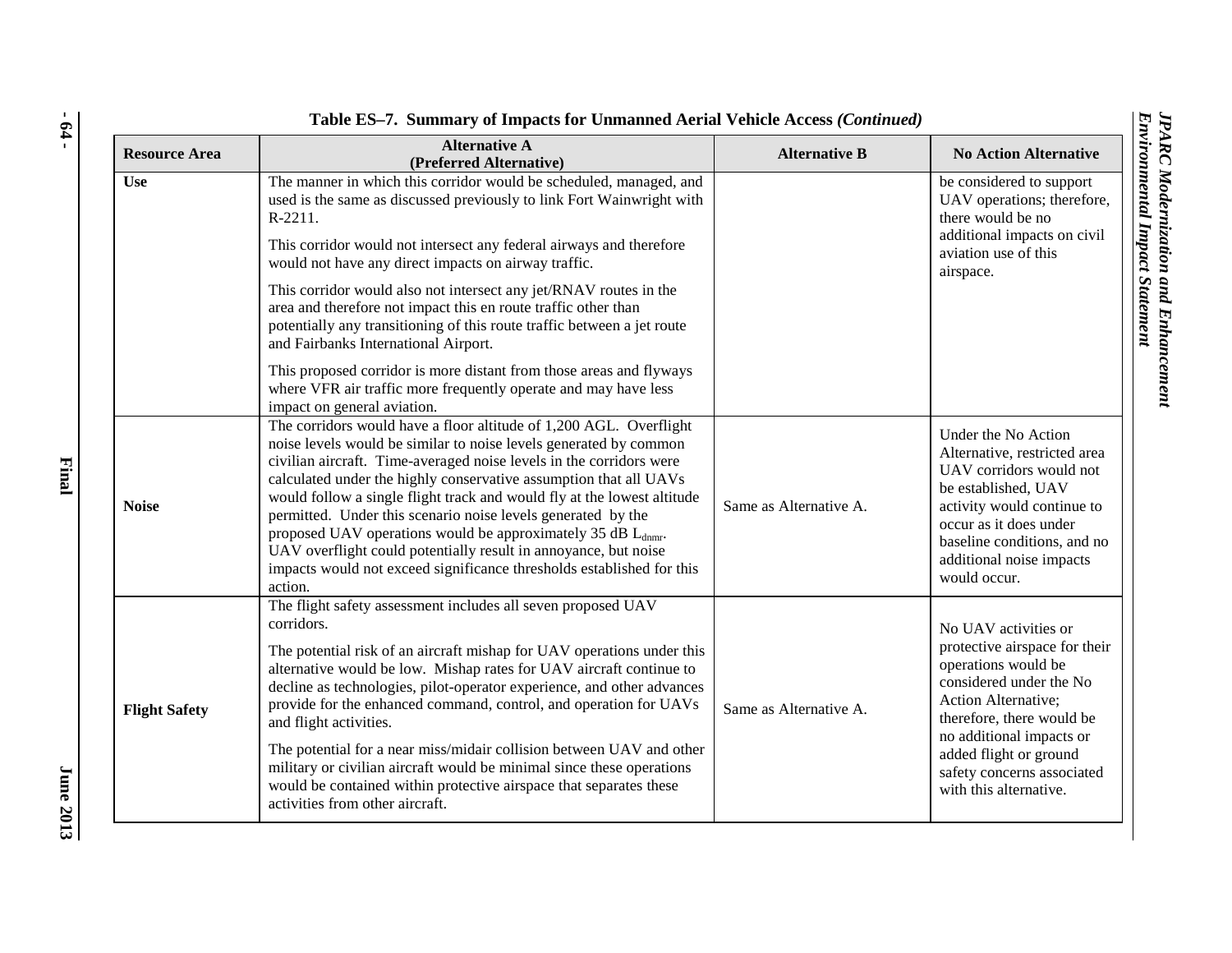| <b>Resource Area</b> | <b>Alternative A</b><br>(Preferred Alternative)                                                                                                                                                                                                                                                                                                                                                                                                                                                                                                | <b>Alternative B</b>   | <b>No Action Alternative</b>                                                                                                                                                                     |
|----------------------|------------------------------------------------------------------------------------------------------------------------------------------------------------------------------------------------------------------------------------------------------------------------------------------------------------------------------------------------------------------------------------------------------------------------------------------------------------------------------------------------------------------------------------------------|------------------------|--------------------------------------------------------------------------------------------------------------------------------------------------------------------------------------------------|
|                      | Since UAV aircraft operate at much lower speeds and has a smaller<br>profile than manned aircraft, the potential for bird-strike damage<br>causing catastrophic damage is extremely low.                                                                                                                                                                                                                                                                                                                                                       |                        |                                                                                                                                                                                                  |
| <b>Ground Safety</b> | UAV armaments would not be used within these corridors; therefore,<br>this alternative does not include activities that pose ground safety<br>hazards, such as air-to-ground or live-fire ordnance training.<br>Consequently, impacts on ground safety are not expected to occur.                                                                                                                                                                                                                                                              | Same as Alternative A. | Under the No Action<br>Alternative, restricted area<br>UAV corridors would not<br>be established and UAV<br>activity would continue to<br>occur as it does under<br>current existing conditions. |
|                      | The air quality assessment includes all seven proposed UAV<br>corridors.<br>Any increases in particulate matter and carbon monoxide emissions<br>from proposed operations in the seven UAV corridors would not<br>exceed their applicable <i>de minimis</i> conformity thresholds of 100 tons                                                                                                                                                                                                                                                  |                        |                                                                                                                                                                                                  |
|                      | per year. Thus, air quality impacts from Alternative A would not be<br>considered significant, and a conformity determination is not<br>necessary.<br>Additionally, increases in emissions of the other criteria pollutants                                                                                                                                                                                                                                                                                                                    |                        | Air quality impacts under                                                                                                                                                                        |
|                      | from Alternative A would not exceed their applicable PSD<br>significance thresholds of 250 tons per year.                                                                                                                                                                                                                                                                                                                                                                                                                                      | Same as Alternative A. | the No Action Alternative<br>would not differ from air                                                                                                                                           |
| <b>Air Quality</b>   | Combustive emissions from the operation of UAVs in the corridors<br>would contain HAPs that could potentially impact public health.<br>However, as indicated by the low level of criteria pollutant emissions,<br>UAV operation in the corridors as proposed under Alternative A<br>would not be expected to result in significant impacts on public<br>health, as the mobile and intermittent nature of these sources and the<br>wide geographic regions of proposed operations would produce<br>minimal impacts of HAPs in a localized area. |                        | quality impacts generated<br>by existing operations in<br>the affected areas.                                                                                                                    |
|                      | As the increases in emissions that would result from operations under<br>Alternative A would be minimal, the impacts from proposed<br>emissions under this alternative on air quality-related values in Denali<br>National Park would be expected to be negligible.                                                                                                                                                                                                                                                                            |                        |                                                                                                                                                                                                  |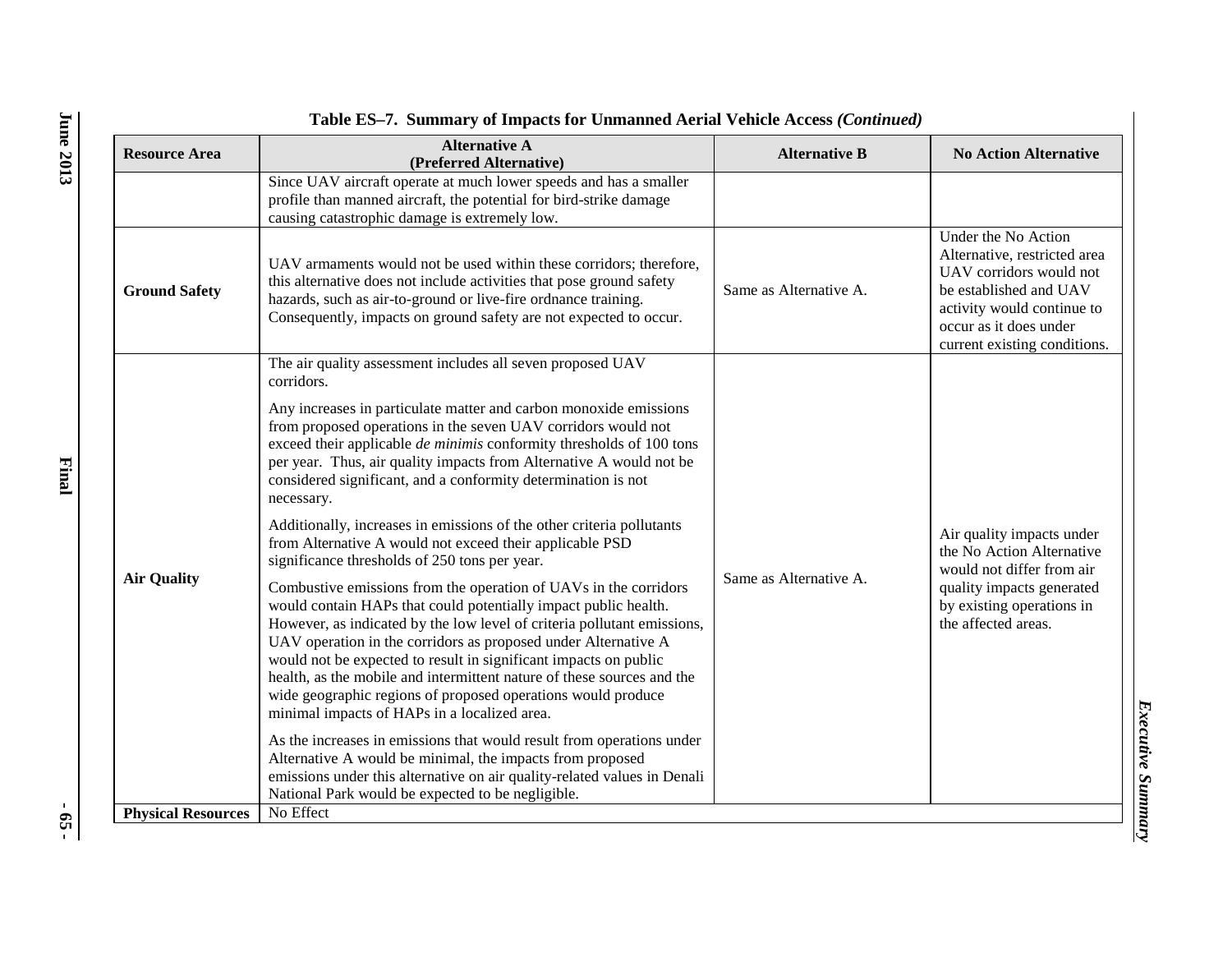|                 |                                                   | Table ES-7. Summary of Impacts for Unmanned Aerial Vehicle Access (Continued)                                                                                                                                                                                                                                                                                                                                                                                                |                        |                                                                                                                                                                                                                                                                     |  |
|-----------------|---------------------------------------------------|------------------------------------------------------------------------------------------------------------------------------------------------------------------------------------------------------------------------------------------------------------------------------------------------------------------------------------------------------------------------------------------------------------------------------------------------------------------------------|------------------------|---------------------------------------------------------------------------------------------------------------------------------------------------------------------------------------------------------------------------------------------------------------------|--|
| - 99            | <b>Resource Area</b>                              | <b>Alternative A</b><br>(Preferred Alternative)                                                                                                                                                                                                                                                                                                                                                                                                                              | <b>Alternative B</b>   | <b>No Action Alternative</b>                                                                                                                                                                                                                                        |  |
|                 | <b>Water Resources</b>                            | No Effect                                                                                                                                                                                                                                                                                                                                                                                                                                                                    |                        |                                                                                                                                                                                                                                                                     |  |
|                 | <b>Hazardous</b><br><b>Materials and</b><br>Waste | No Effect                                                                                                                                                                                                                                                                                                                                                                                                                                                                    |                        |                                                                                                                                                                                                                                                                     |  |
|                 | <b>Biological</b><br><b>Resources</b>             | No Effect                                                                                                                                                                                                                                                                                                                                                                                                                                                                    |                        |                                                                                                                                                                                                                                                                     |  |
|                 |                                                   | The cultural assessment includes all seven proposed UAV corridors.                                                                                                                                                                                                                                                                                                                                                                                                           |                        |                                                                                                                                                                                                                                                                     |  |
|                 |                                                   | No impacts are anticipated to cultural resources from the proposed<br>establishment of the UAV corridors and their training use.                                                                                                                                                                                                                                                                                                                                             |                        | Under the No Action<br>Alternative there would be                                                                                                                                                                                                                   |  |
|                 | <b>Cultural</b><br><b>Resources</b>               | In compliance with Section 106 of the NHPA, the Army has<br>completed consultation with the Alaska SHPO, who has concurred<br>with the Army's determination of no adverse effect to historic<br>properties.                                                                                                                                                                                                                                                                  | Same as Alternative A. | no expansion of restricted<br>areas for the proposed<br>UAV access corridors, no<br>UAV corridors or<br>operations would occur<br>between various elements<br>of SUA in the JPARC and<br>impacts on cultural<br>resources would be as<br>under existing conditions. |  |
| Final           |                                                   | No significant impacts on traditional cultural resources or Alaska<br>Native activities are anticipated to result from the proposed<br>establishment of the UAV corridors and their training use.                                                                                                                                                                                                                                                                            |                        |                                                                                                                                                                                                                                                                     |  |
|                 |                                                   | All compliance requirements for consultation with potentially<br>affected Alaska Native tribes, ANCSA corporations, and Tribal<br>government entities have been completed.                                                                                                                                                                                                                                                                                                   |                        |                                                                                                                                                                                                                                                                     |  |
|                 | <b>Land Use</b>                                   | The land use assessment includes all seven proposed UAV corridors.<br>The primary source of impact to surface uses is from noise from<br>UAVs, and perceptions of safety concerns. The projected noise<br>levels for UAV operations in the corridor sectors with a minimum<br>floor altitude of 1,200 feet AGL of 41 dB L <sub>dnmr</sub> and of 33 dB L <sub>dnmr</sub> for<br>those with floor altitudes of 3,000 feet is below thresholds of concern<br>for any land use. | Same as Alternative A. | Under the No Action<br>Alternative, no UAV<br>corridors or operations<br>would occur between<br>various elements of SUA in<br>the JPARC. No changes or<br>additional impacts affecting                                                                              |  |
|                 |                                                   | Operations of UAVs would not inhibit access to any roads, trails,<br>recreational areas or other locations on the ground. Consequently,<br>this proposal would have no effect on public ground access.                                                                                                                                                                                                                                                                       |                        | land use, public access or<br>recreation would occur.                                                                                                                                                                                                               |  |
|                 | Infrastructure &<br><b>Transportation</b>         | No Effect                                                                                                                                                                                                                                                                                                                                                                                                                                                                    |                        |                                                                                                                                                                                                                                                                     |  |
| <b>June 201</b> | <b>Socioeconomics</b>                             | The socioeconomic assessment includes all seven proposed UAV                                                                                                                                                                                                                                                                                                                                                                                                                 | Same as Alternative A. | Under the No Action<br>Alternative, no UAV                                                                                                                                                                                                                          |  |

*JPARC Modernization and Enhancement*

JPARC Modernization and Enhancement<br>Environmental Impact Statement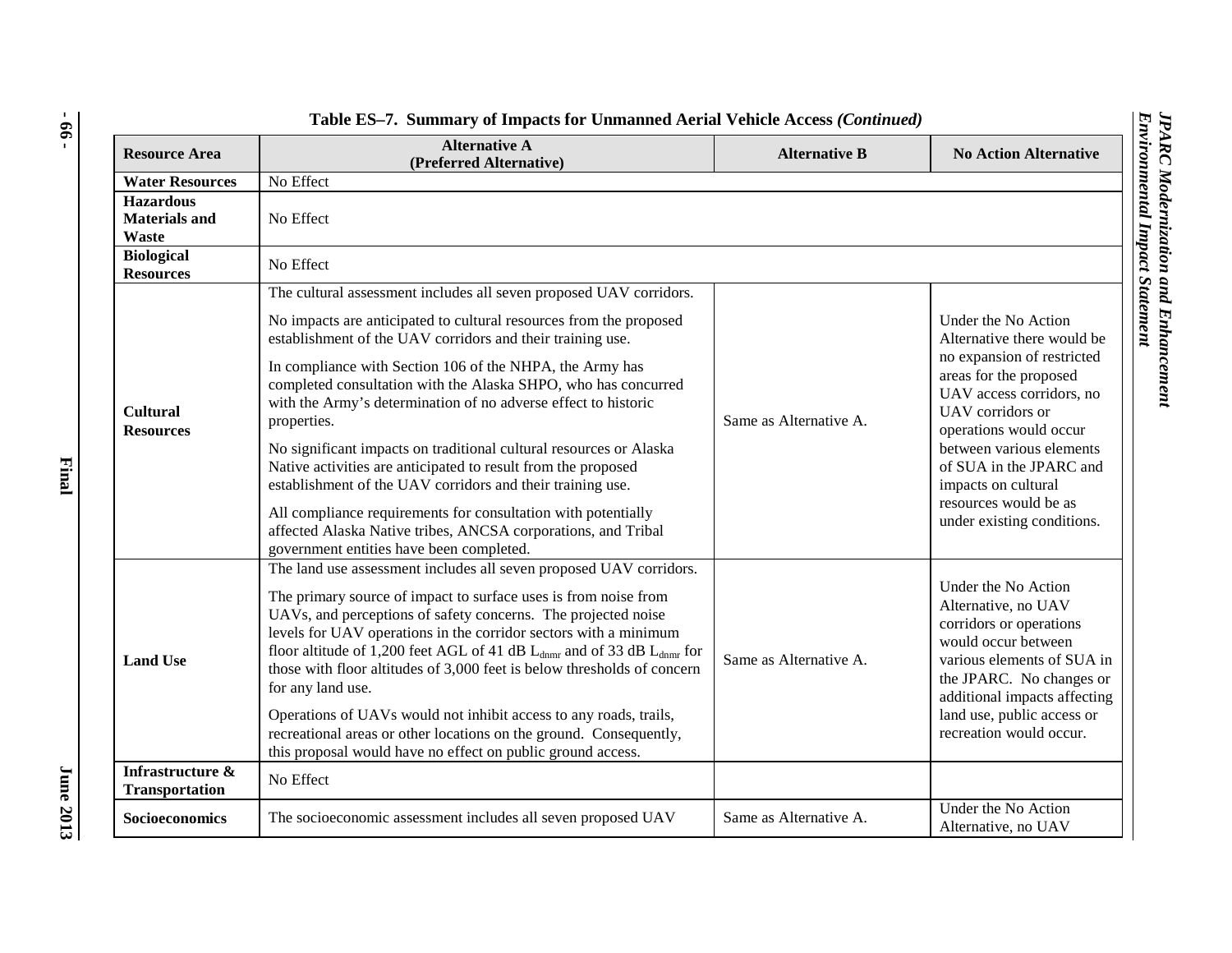| radic ES=7. Summary or impacts for Uninaniicu Acriar veniere Access (C <i>ontinueu)</i><br><b>Alternative A</b> |                                                                                                                                                                                                                                                                                                                                                                                                                                                                                                                                                                                                                                                                                                                                                                                                                    |                        |                                                                                                                                                                                                                           |  |
|-----------------------------------------------------------------------------------------------------------------|--------------------------------------------------------------------------------------------------------------------------------------------------------------------------------------------------------------------------------------------------------------------------------------------------------------------------------------------------------------------------------------------------------------------------------------------------------------------------------------------------------------------------------------------------------------------------------------------------------------------------------------------------------------------------------------------------------------------------------------------------------------------------------------------------------------------|------------------------|---------------------------------------------------------------------------------------------------------------------------------------------------------------------------------------------------------------------------|--|
| <b>Resource Area</b>                                                                                            | (Preferred Alternative)                                                                                                                                                                                                                                                                                                                                                                                                                                                                                                                                                                                                                                                                                                                                                                                            | <b>Alternative B</b>   | <b>No Action Alternative</b>                                                                                                                                                                                              |  |
|                                                                                                                 | corridors.<br>UAV access could potentially affect general aviation, resulting in<br>economic impacts to regional business and communities from delays<br>or fuel costs associated with rerouting. Such impacts would depend<br>on civil air traffic densities/peak periods and the individual areas and<br>time frames in which the proposed UAV flight activities would occur.<br>The FAA and Air Force would address any impacts and mitigation<br>measures to be taken before implementation of any airspace<br>proposals.                                                                                                                                                                                                                                                                                      |                        | corridors would be<br>established. Therefore, no<br>changes to current existing<br>conditions of<br>socioeconomic resources<br>are anticipated.                                                                           |  |
|                                                                                                                 | The economic impacts of any commercial or other civil aviation<br>aircraft being delayed or diverted to any extent around the proposed<br>corridors when active cannot be quantified due to the many factors to<br>be considered in estimating such impacts.                                                                                                                                                                                                                                                                                                                                                                                                                                                                                                                                                       |                        |                                                                                                                                                                                                                           |  |
|                                                                                                                 | Economic impacts to general aviation pilots would depend on routes<br>of flight and decisions on whether to delay flight when the corridor is<br>active versus flying through or avoiding the corridors.                                                                                                                                                                                                                                                                                                                                                                                                                                                                                                                                                                                                           |                        |                                                                                                                                                                                                                           |  |
| <b>Subsistence</b>                                                                                              | The subsistence assessment includes all seven proposed UAV<br>corridors.<br>The narrow corridors of restricted airspace would be active for a<br>maximum of 50 days per year. It is not expected that access to<br>subsistence resources by aircraft would be impacted, and thus that<br>harvest of subsistence resources would not be delayed to such a degree<br>that the communities ranked as high in dependence on subsistence<br>resources would be adversely impacted.<br>Additionally, public access to the area beneath the restricted airspace<br>corridors would not be restricted, and individuals would continue to<br>participate in subsistence resources as they are currently practiced.<br>Therefore, no significant impacts to subsistence resources as defined by<br>ANILCA would be expected. | Same as Alternative A. | Under the No Action<br>Alternative, no new<br>restricted airspace or<br>Certificate of Authorization<br>airspace would be<br>established. Subsistence<br>activities would continue as<br>they are currently<br>practiced. |  |
| <b>Environmental</b><br><b>Justice</b>                                                                          | The environmental justice assessment includes all seven proposed<br>UAV corridors.<br>Public access to the area beneath the restricted airspace corridors would<br>not be restricted. Based on a review of environmental consequences                                                                                                                                                                                                                                                                                                                                                                                                                                                                                                                                                                              | Same as Alternative A. | No restricted airspace or<br>Certificate of Authorization<br>airspace would be<br>established and conditions                                                                                                              |  |

# **Table ES–7. Summary of Impacts for Unmanned Aerial Vehicle Access** *(Continued)*

**- 67 -**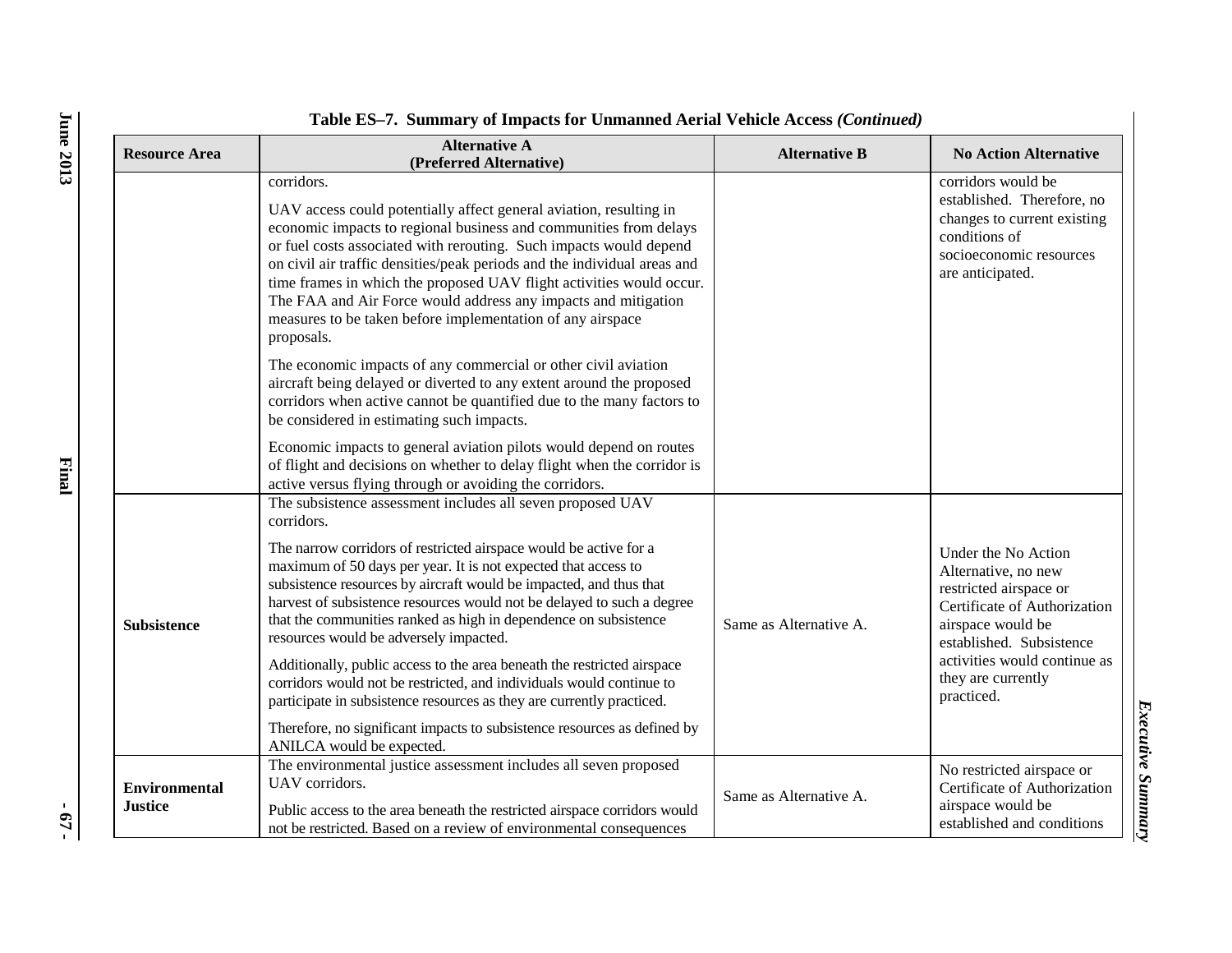| Table ES-7. Summary of Impacts for Unmanned Aerial Vehicle Access (Continued) |                                                                                                                                                                                                                       |                      |                                                                               |  |
|-------------------------------------------------------------------------------|-----------------------------------------------------------------------------------------------------------------------------------------------------------------------------------------------------------------------|----------------------|-------------------------------------------------------------------------------|--|
| <b>Resource Area</b>                                                          | <b>Alternative A</b><br>(Preferred Alternative)                                                                                                                                                                       | <b>Alternative B</b> | <b>No Action Alternative</b>                                                  |  |
|                                                                               | for other related resources, potentially significant impacts would be<br>reduced through proposed mitigations and other management actions.<br>No disproportionately high and adverse environmental or health effects |                      | and practices in the area<br>would continue as they<br>currently exist. There |  |
|                                                                               | on minority and low-income populations or children would occur.                                                                                                                                                       |                      | would be no additional<br>disproportionately high and                         |  |
|                                                                               |                                                                                                                                                                                                                       |                      | adverse environmental and<br>health effects on minority                       |  |
|                                                                               |                                                                                                                                                                                                                       |                      | and low-income<br>populations or children.                                    |  |

Environmental Impact Statement

*JPARC Modernization and Enhancement*

JPARC Modernization and Enhancement

#### **MITIGATION MEASURES:**

#### • **FAA's study (Airspace Management)**

Pending the FAA's study of the preferred airspace proposal alternatives to determine specific impacts and mitigation measures to be taken to minimize any impacts on VFR and IFR air traffic, other existing mitigations would continue to be relevant in addressing potential impacts of the airspace proposals.

#### • **Sandhill crane surveys (Safety-Flight)**

Conduct sandhill crane surveys during spring and fall migration periods.

#### • **Special use airspace safety (Safety-Flight)**

Continue efforts to comply with the respective Service formal flight safety programs, outlined in directives/regulations with supplements, that dictate those aircrew responsibilities and practices aimed at operating all manned and unmanned aircraft safely in existing modified and new SUAs.

#### • **Subsistence use consultation (Subsistence)**

Continue consultation efforts with subsistence parties to determine current subsistence use levels and areas on USAG-FWA lands as input into scheduling. Continue Tribal consultation efforts with subsistence users about hunting and fishing programs on USAG-FWA land. Continue to use a newsletter to provide information to subsistence users about existing and new military activities and the changes in access for subsistence users. Continue research and cooperative studies with Tribes to address possible effects of Army activities on subsistence resources both directly within USAG-FWA installation boundaries and those outlying resources that may also be affected by military activities on DTA-West, DTA-East, YTA, and TFTA.

**Key:** AAF=Army Airfield; AFB=Air Force Base; AGL=above ground level; ANCSA=Alaska Native Claims Settlement Act; ANILCA=Alaska National Interest Lands Conservation Act; ARTCC=Air Route Traffic Control Center; ATC=Air Traffic Control; BAX=Battle Area Complex; dB=decibel; FAA=Federal Aviation Administration; FL=flight level; HAP=hazardous air pollutant; IFR=Instrument Flight Rules; L<sub>dnmr</sub>=onset rate–adjusted day-night average sound level; MSL=mean sea level; NCA=Northern Control Area; NHPA=National Historic Preservation Act; NM=nautical mile; NOTAM=Notice to Airmen; PSD=prevention of significant deterioration; RNAV=Area Navigation; SHPO=State Historic Preservation Officer; SUA=Special Use Airspace; SUAIS=Special Use Airspace Information Service; TRACON=Terminal Radar Approach Control; UAV=unmanned aerial vehicle; USAG-FWA=U.S. Army Garrison Fort Wainwright, Alaska; USARAK=U.S. Army Alaska; VFR=Visual Flight Rules; YTA=Yukon Training Area.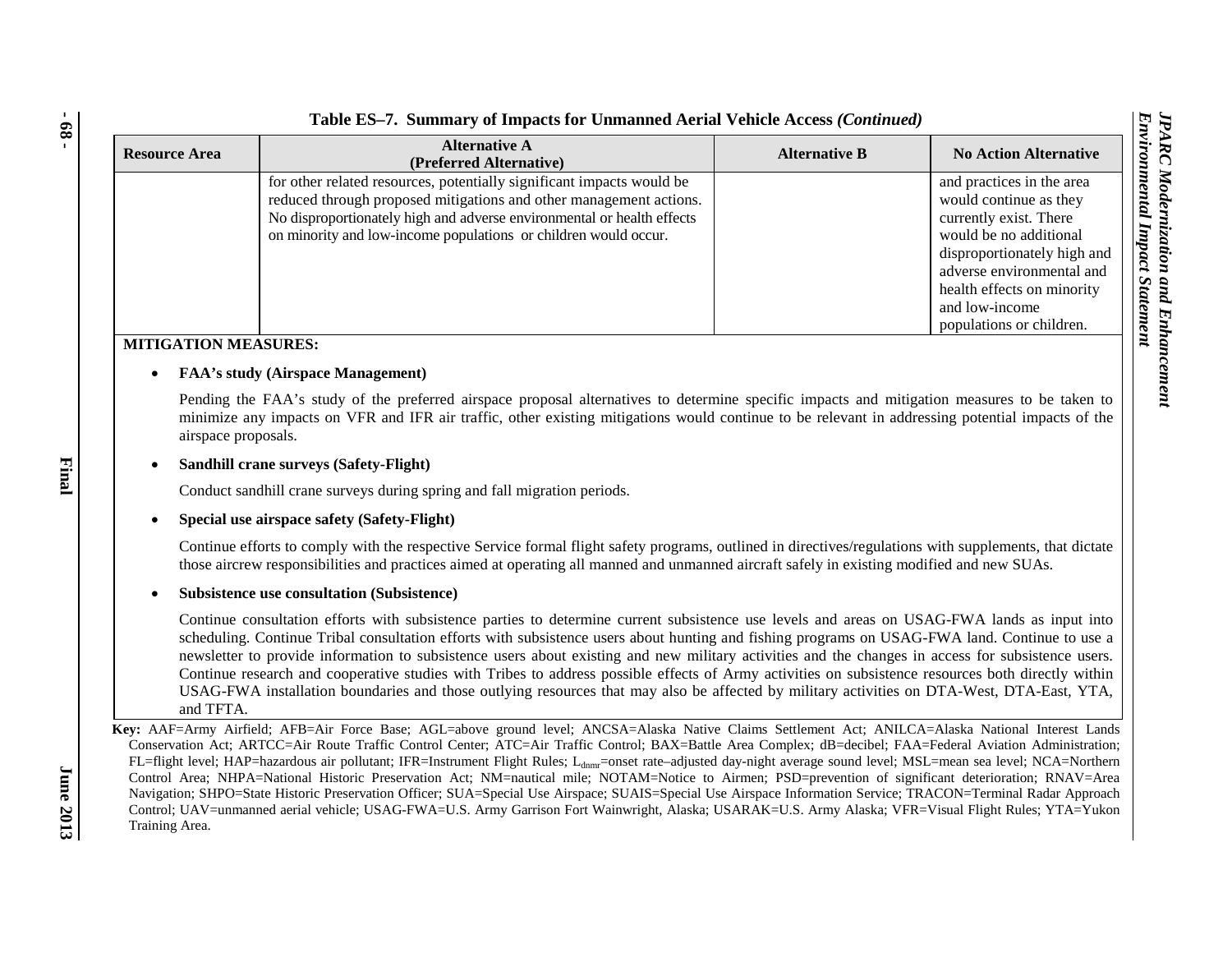# **ES.4.6 Cumulative Impacts**

The analysis of cumulative impacts considers the effects of the proposals under consideration in combination with other past, present, and reasonably foreseeable future actions taking place in the project area, regardless of what agency or entity undertakes these actions. This EIS analyzes cumulative impacts in Chapter 4.0. Specifically, Section 4.8 sets forth the additive or interactive effects of the 12 actions proposed in this EIS, in aggregate, considered together with the effects of other past, present, and reasonably foreseeable future actions in the greater JPARC region. For most resources no cumulative impacts were identified and there was no need for additional or more detailed study of potential impacts. Each of the JPARC programmatic proposals will require further study of cumulative impacts and disproportionately high and adverse environmental or health effects when definitive sites and operations are evaluated in tiered environmental studies. Similarly, other large-scale actions in the region will undergo separate evaluations and will include conclusions and mitigation measures based on further details of those actions, and in some cases, updated information about affected environments.

Resources that have the potential to create direct or inter-related cumulative impacts, or for which additional study or consultation would be needed to identify cumulative impacts, include: airspace management and use, noise, biological resources, land use, subsistence, cultural resources, socioeconomics and environmental justice. Anticipated potential cumulative impacts are summarized below:

# **Airspace Management and Use**

Cumulative impacts on airspace management (Section 4.8.1) due to restrictions on civilian instrument flight rules (IFR) and visual flight rules (VFR) traffic may have cumulative effects on civilian access to airspace, and other inter-related impacts on human/social resources. Use of airspace for a variety of purposes, both ongoing and future, will require continued coordination between regional and military airspace managers and pilots to maximize access for all users.

### **Noise**

Cumulative noise impacts (Section  $4.8.2$ ) would occur in areas where the twelve JPARC proposed actions overlap, but would not be expected to be significant and would not create disproportionately high and adverse environmental or health effects. The combined impact of implementing JPARC actions together would not cause a significant impact that is not identified for each of the individual proposals. The Fox 3 MOA expansion/new Paxon MOA combined with night joint training could cause an additional 1-decibel (dB) increase and would not result in noise levels beneath the Fox 3/Paxon airspace areas greater than 55 dB onset rate-adjusted day-night average sound level (L<sub>dnmr</sub>) or 62 dB C-weighted day-night average sound level (CDNL). JPARC proposed actions that involve munitions use in combination would not result in noise levels exceeding 62 dB CDNL in areas not owned by DoD.

Actions that may or may not be taken based on the findings of USARAK Range and Training Land Program Development Plan are not yet ripe for NEPA analysis, and it is not possible at this time to determine the level of noise impacts associated with these potential actions or their cumulative impacts with JPARC actions. Similarly, if F-35 aircraft were to be bedded down at an installation in Alaska, noise impacts would be dependent on the number of aircraft and how those aircraft would operate. Future analysis would be needed to determine the location of any noise impacts outside of military land and any land uses or populations affected.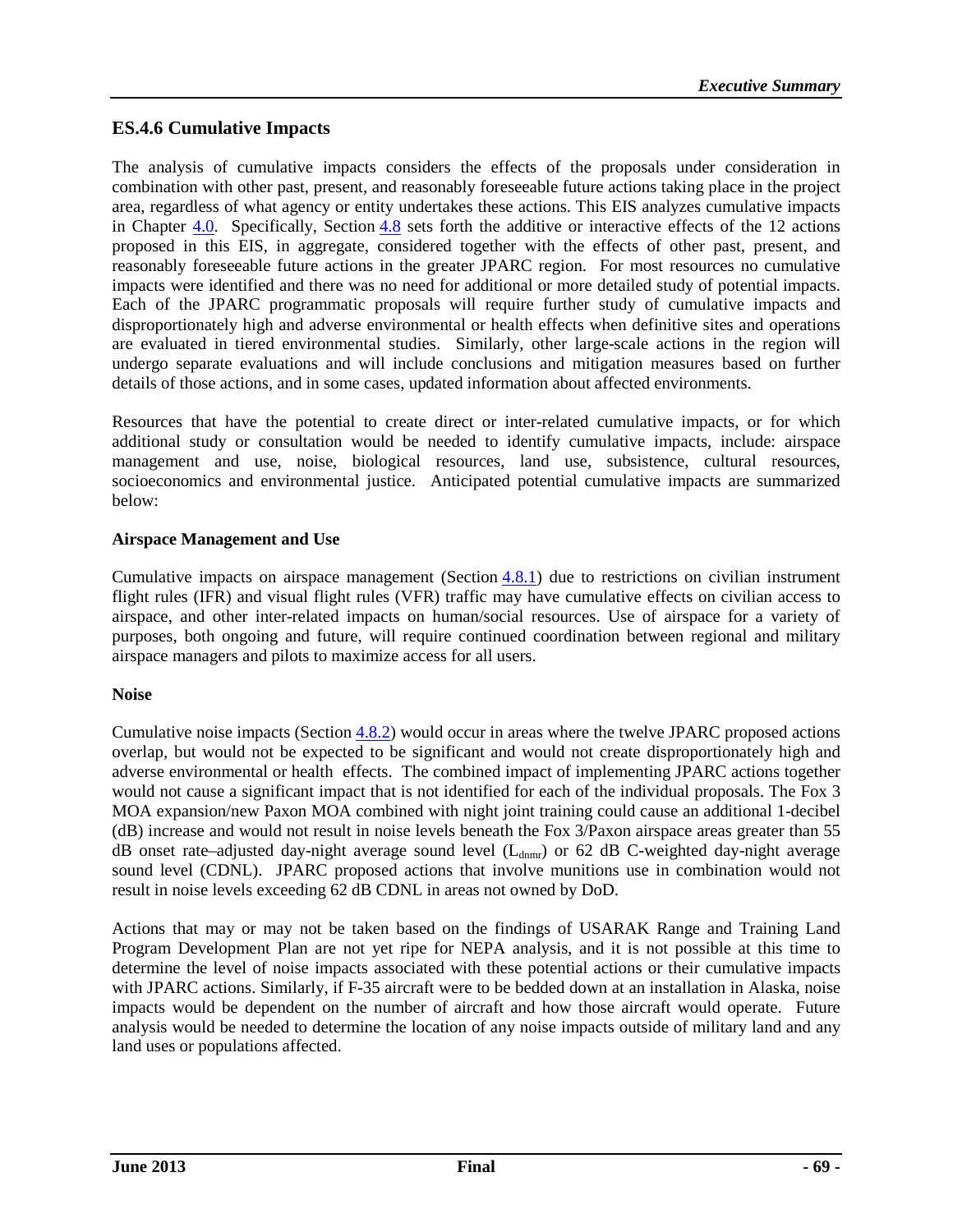#### **Biological Resources**

Although biological resource impacts (Section 4.8.8) from JPARC definitive and programmatic projects affecting DTA may be less than significant on an individual basis given application of mitigation and established resource-protective best management practices (BMPs) and standard operating procedures (SOPs), collectively the direct and indirect impacts on biological resources would be substantial within portions of DTA and the site-specific impacts cumulatively significant. Within the wider region of JPARC proposals, the pathways of impacts on biological species tend not to overlap. For example, airspace actions resulting in changes to noise may affect some species during certain life cycle periods, but these effects are different and not cumulative with impacts caused directly by ground disturbance from actions such as the proposed Susitna Hydroelectric Dam project.

#### **Land Use**

For land use (Section 4.8.10), several actions would increase the use of military land and associated restricted airspace for both hazardous and non-hazardous training, particularly within DTA-West, DTA-East, YTA, and TFTA. Cumulatively these would result in less time available for non-military uses throughout the JPARC training areas from about 80 percent down to less than 50 percent annually. The Army publishes its training and area closures particularly during September to allow the public to make appropriate plans based on whether they will be able to access military lands. A coordinated and comprehensive public use scheduling plan serves to limit impacts on locally important land use and recreational opportunities on military lands. Such actions would reduce the potential for cumulative land use impacts.

With regard to land use impacts from ground-based activities, future proposals should evaluate any expansion of noise exposure greater than 62 dB CDNL and peak exposure above 115 dB outside of military land, particularly if they involve new types of munitions or increased expenditures.

Increasing population in the Fairbanks-Delta Junction area is expected to cause incremental changes in the region as human development and activities extend and concentrate in specific locations. Pressures from growth may over time diminish qualities of naturalness and quiet that are characteristic of the region currently and have indirect impacts on land use. Discrete proposals and actions are part of this trend; however, mitigations for these actions would generally apply to specific effects rather than as more widespread solutions and growth management controls.

#### **Subsistence**

No significant restrictions to subsistence resources are expected from the cumulative effects of the JPARC proposed action, other DoD actions, and non-DoD actions. Nevertheless, subsistence impacts (Section 4.8.13) related to IFR and VFR flight limitations on civilian aircraft traffic are projected for the Expanded Fox 3 MOA and New Paxon MOA proposal and the RLOD proposal. JPARC proposals that involve construction or use of the DTA, where Federal subsistence is permitted, have the potential to create a cumulative impact to subsistence resources. No significant restrictions to subsistence resources are expected from these cumulative actions given access to other subsistence resources in the vicinity of DTA.

Separate from the JPARC, the areas associated with military actions currently experience levels of military activity. Subsistence resources continue to be harvested in those areas. Congruent non-military actions in the area are not expected to directly interact with the JPARC actions in such a way as to restrict subsistence harvests or affect the distribution of subsistence resources. The underlying effects of growth may also have indirect effects on subsistence practices and uses of regional resources. As stated above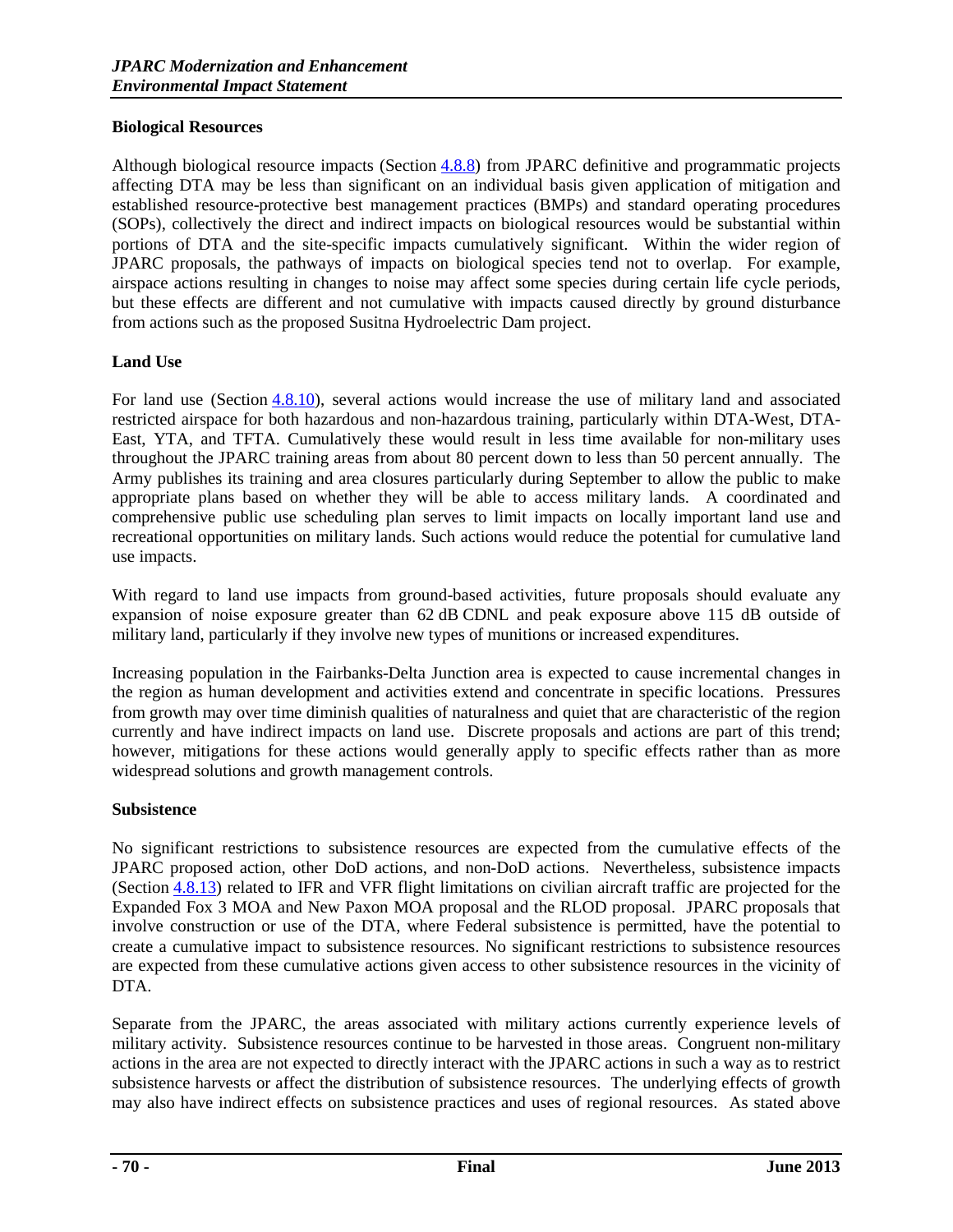(for Land Use), the cumulative effect of JPARC and other actions can provide mitigations for specific areas of concern, but not the more complex aspects of growth.

#### **Cultural Resources**

For cultural resources (Section 4.8.9), although no cumulative impacts have been identified for the combined JPARC actions and other DoD or non-DoD actions, government-to-government consultation has already been initiated and will be ongoing to identify potential impacts and any mitigations needed to avoid, minimize, or reduce impacts to acceptable levels.

#### **Socioeconomics**

For socioeconomics (Section  $4.8.12$ ), no direct cumulative impacts on housing or infrastructure are expected, although changes in employment and income could indirectly affect housing demand or funding for infrastructure projects. The establishment of harvest strategies for groundfish fisheries in the GOA and other conservation measures and plans have the potential to interact with the JPARC Missile Live-Fire proposal with regard to commercial fishing impacts. Additional fishing restrictions in sensitive habitats in the GOA along with restrictions in access during military activities could result in cumulative impacts to commercial fisherman. The level of significance would depend on changes in overall expenditures and the value of the catch.

### **Environmental Justice**

With regard to land use impacts from ground-based activities, future proposals should evaluate any expansion of noise exposure greater than 62 dB CDNL and peak exposure above 115 dB outside of military land, particularly if they involve new types of munitions or increased expenditures. If noise impacts to human/social resources were projected to occur, an environmental justice evaluation would be needed.

### **ES.4.7 Mitigation and Protective Measures**

NEPA regulations require an EIS to include appropriate mitigation measures not already included in the Proposed Action or Alternatives (40 CFR 1502.12(f)). Each of the alternatives, including the proposed actions considered in this EIS, already include protective or mitigation measures intended to reduce environmental impacts. Measures, such as BMPs and SOPs, and existing mitigations that are currently in place for the operational areas are included in the JPARC EIS. Information in Appendix K, *Mitigations, Best Management Practices, Standard Operating Procedures*, describes these ongoing measures by listing existing mitigations applicable to military SUA associated with the JPARC proposals as well as the proposed mitigations under consideration to reduce the impacts of the actions described in the EIS. Both tables indicate for which proposals each measure applies

As part of its commitment to sustainable use of resources and environmental stewardship, the Army and Air Force incorporate measures that are protective of the environment into all of their activities. These include employment of BMPs, SOPs, adoption of conservation recommendations, and other protective measures that mitigate the impacts of military training activities on the environment. Some of these measures are generally designed to apply to certain geographic areas during certain times of year or for specific types of training. Conservation measures covering habitats and species occurring in the JPARC have been developed through various environmental analyses conducted by the Air Force, Navy and Army for airspace, land and sea ranges, and adjacent coastal waters. The resource impact assessments in Chapter 3.0 of the EIS are based on the continued implementation of these measures as a basis for future resource management. Existing conditions for each resource reflect these as ongoing management actions.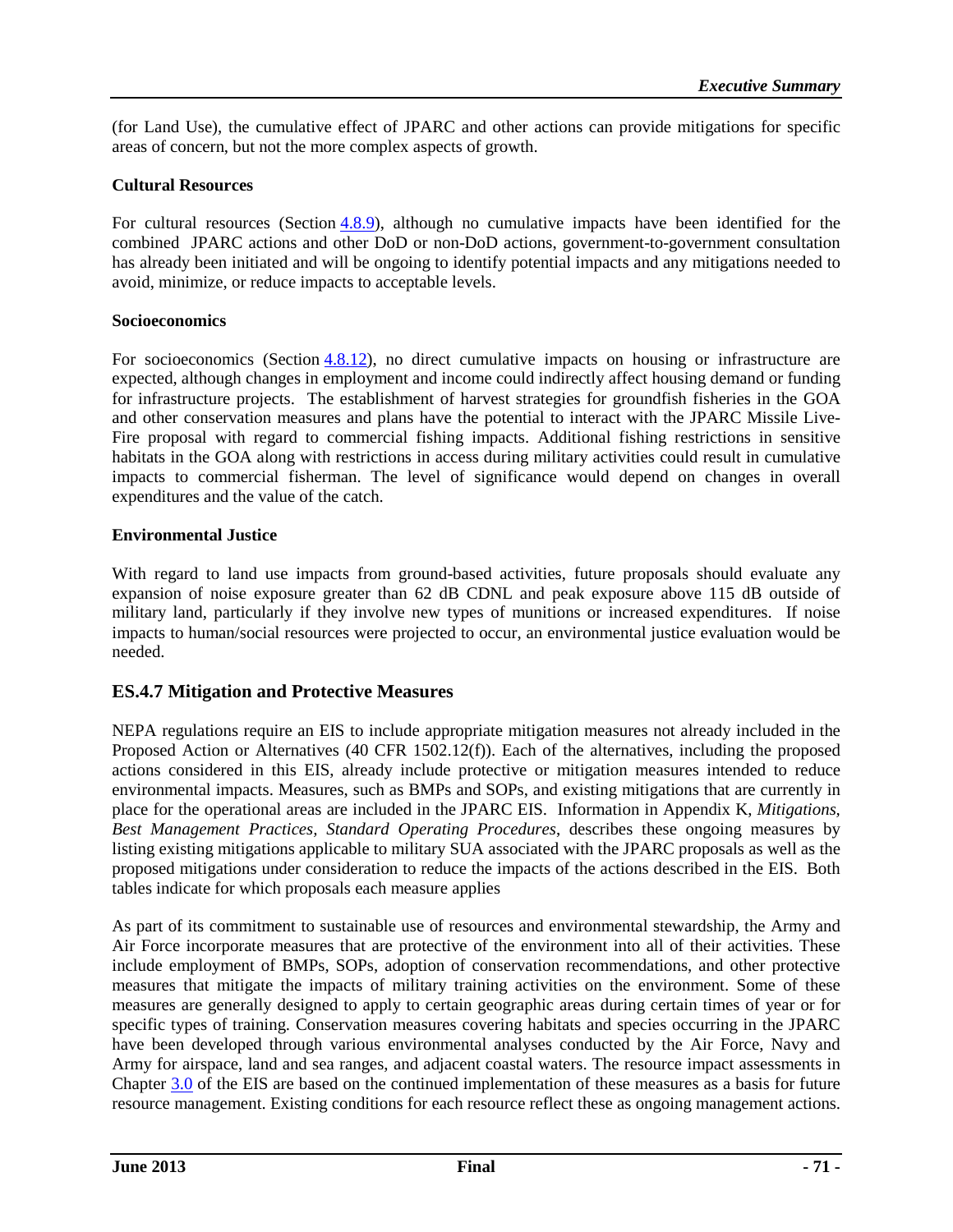As part of its commitment to sustainable use of resources and environmental stewardship, the Army and Air Force have also developed new proposed mitigations to reduce expected or potentially significant impacts resulting from the proposals evaluated in the EIS. These new proposed mitigations are provided in Chapter 3.0, following the analysis for each resource and proposal. These are also listed in Appendix K, *Mitigations, Best Management Practices, Standard Operating Procedures*, Tables K-1 and K-2, and in Table ES–2 through Table ES–7.

# **ES.4.8 Other Required Considerations**

### **Possible Conflicts with Objectives of Federal, State, and Local Plans, Policies, and Controls**

Based on an evaluation with respect to consistency with statutory obligations, the JPARC EIS has sought input from various Federal, State and local agencies with management responsibilities in the affected region. Implementation of JPARC proposed actions will incorporate measures to address management concerns and planning priorities of these agencies to minimize conflicts with their plans, policies, or legal requirements. Appendix B, *Definition of the Resources and Regulatory Settings*, provides a summary of environmental compliance requirements that may apply.

#### **Relationship between Short-term Uses and Long-term Productivity**

The six definitive proposed actions and alternatives would result in both short- and long-term environmental effects. Overall, the six definitive proposals involve little physical development that would displace and reconfigure land from its current or planned use. As such, little change to long-term productivity is anticipated from implementing the definitive proposals.

JPARC proposals involving weapons firing and associated air operations (such as RLOD, BAX Restricted Airspace Addition, and R-2205 Expansion) mostly use existing targets and impact areas. Minor infrastructure upgrades associated with the RLOD, BAX Restricted Airspace Addition, and R-2205 Expansion proposals would occur in areas that currently support military use and have some existing modifications to support ongoing activities. These areas are mostly in a natural state and would not experience any appreciable long-term loss in productivity from very dispersed man-made structures. The intrinsic qualities of the land, use, and long-term productivity would not change. Controlled access to non-military land from the RLOD capability would impact access and near-term productivity of the affected non-military areas. Controlled access would not change any intrinsic qualities of the land and long-term productivity (to support wildlife and all existing uses). Two small proposed temporary target areas within existing training areas within DTA-West for the RLOD and a mortar range for the BAX are the exception and would incur long-term impacts, although they would not be significant.

For actions involving airspace changes and air operations only (Fox 3 MOA Expansion and Paxon MOA Addition, NJT, and UAV Access), short-term effects could include localized airspace disruptions and higher noise levels in some areas. For the JPARC, most aircraft-related impacts are short-term, temporary, and could stop without causing permanent changes. Noise effects are short-term and would not be expected to result in permanent or long-term changes in wildlife or habitat use. Charting new airspace is an aeronautical action and would not cause long-term change in underlying land use. Continued use of chaff and flares for training would not negatively affect the long-term quality of the land, air, or water.

The programmatic proposals involve the development of infrastructure on the ground or intensive ground training activities, such as the ISBs, Enhanced Access to Ground Maneuver Space, and access roads to Tanana Flats Training Area. These actions would use land that is mostly natural and undeveloped, and this could result in long-term change in the use and productivity of the affected land. New roads and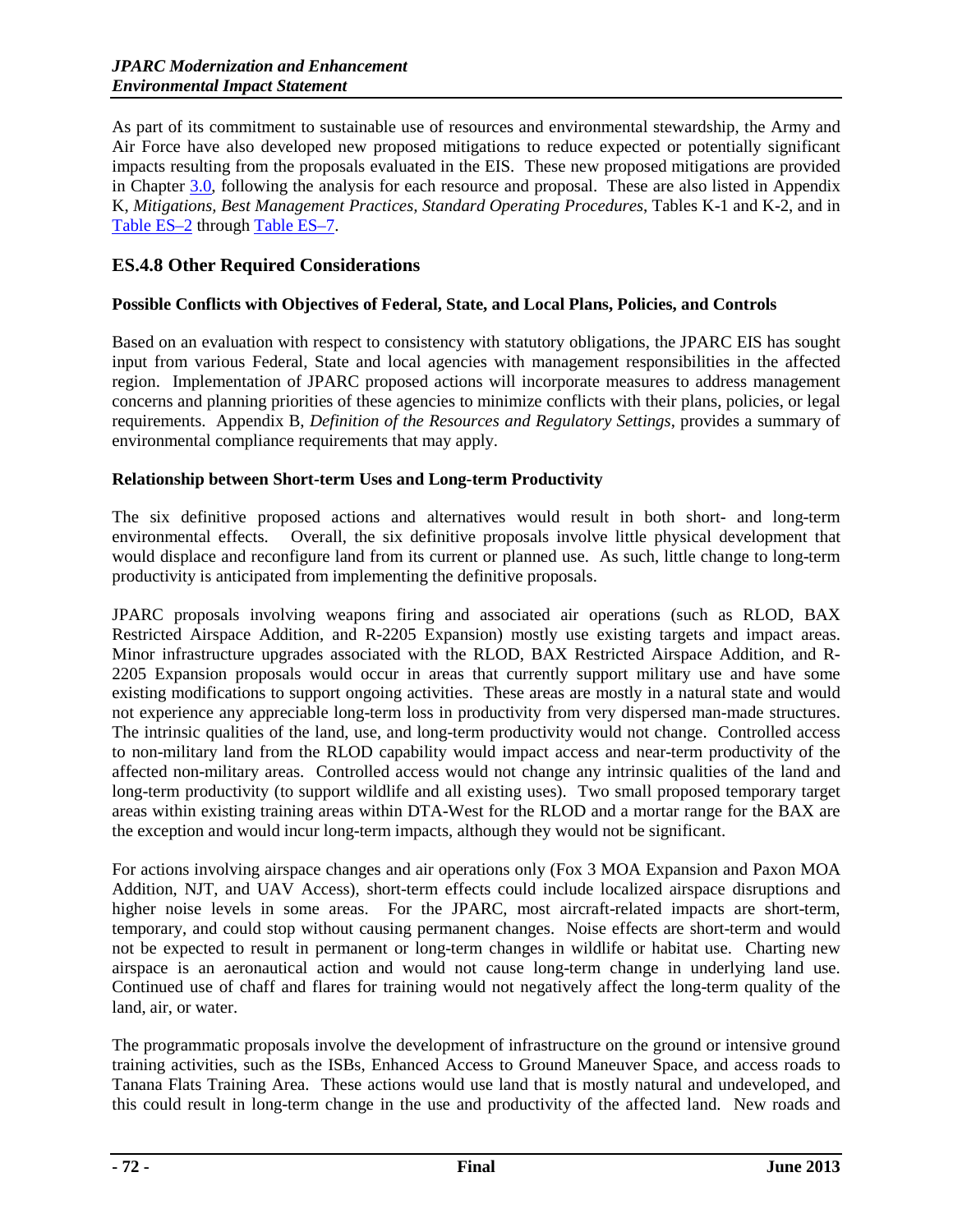trails on military land may provide some long-term benefits for range management and public access for recreation, hunting, and subsistence resource harvesting. These actions will undergo further evaluation and review in future NEPA analysis.

#### **Irreversible or Irretrievable Commitment of Resources**

For the alternatives, including the proposed actions, most resource commitments are neither irreversible nor irretrievable. Most impacts are short-term and temporary. Any noise effects on underlying land uses are reversible with suspension of the noise-generating flight operations. However, implementation of the proposed actions and alternatives would require the use of nonrenewable resources such as fuels used by aircraft and ground-based vehicles. Total fuel consumption would increase and this nonrenewable resource would be irreversibly lost.

Military energy consumption under the No Action Alternative would be expected to be comparable to any of the action alternatives, as several actions are designed to conserve fuel allocated to units for training by reducing the volume of fuel expended in transit. New capabilities to support weapons training with longer firing distances will not in itself stimulate additional manufacturing of these products. The JPARC proposals involving changes in airspace and air operations (i.e., Fox 3 MOA Expansion and new Paxon MOA, NJT, and UAV Access) would not consume minerals or additional energy. Several land-based radio and radar facilities will, however, be required by the Fox 3 MOA expansion/new Paxon MOA proposal, and they will use fuel and resources, although not to a degree considered significant.

No irreversible or irretrievable effects are expected for cultural resources or other natural resources, including land and water. There is the potential to increase the consumption of jet fuel by commercial carriers if changes in SUA interfere with commercial traffic. Considering those factors, the proposals would not significantly decrease the availability of minerals or petroleum resources or result in a substantial irreversible or irretrievable commitment of resources. Proposals involving weapons releases and new targets in existing impact areas may add slightly to the accumulation of unexploded ordnance (UXO), some of which may not be retrievable due to the character of the landscape. These actions would for the most part use existing impact areas and would not expand areas that would be irreversibly committed to supporting weapons training.

JPARC proposals involving weapons releases, temporary impact areas, and targets in existing impact areas may add slightly to the accumulation of UXO, some of which may not be retrievable due to the character of the landscape. With the exception of about 2 acres in north DTA-West, these actions would use existing impact areas and would not expand areas that would be irreversibly committed to supporting weapons training**.** 

Physical development and ground disturbance is spatially limited for the six definitive proposals, so the potential for irreversible changes to the surface (affecting soils, vegetation, hydrology, and cultural sites) and subsurface resources, such as cultural sites, underground infrastructure, or minerals is minimal. The use of land as a surface danger zone to support weapons firing is fully reversible with the cessation of the activity and imposes no direct loss of productivity.

Projects involving a minor amount of development for infrastructure for the definitive proposals would use energy (fuels, electricity) and materials for components of new facilities. These would be consumed and not retrievable or reversible. Very small amounts would be needed to implement the definitive proposals. Clearing small areas for new target areas or firing ranges would remove native vegetation and/or wildlife habitat and have the potential to disrupt bird nesting activities. These minor modifications would occur primarily within training areas already used for similar purposes; this loss of resources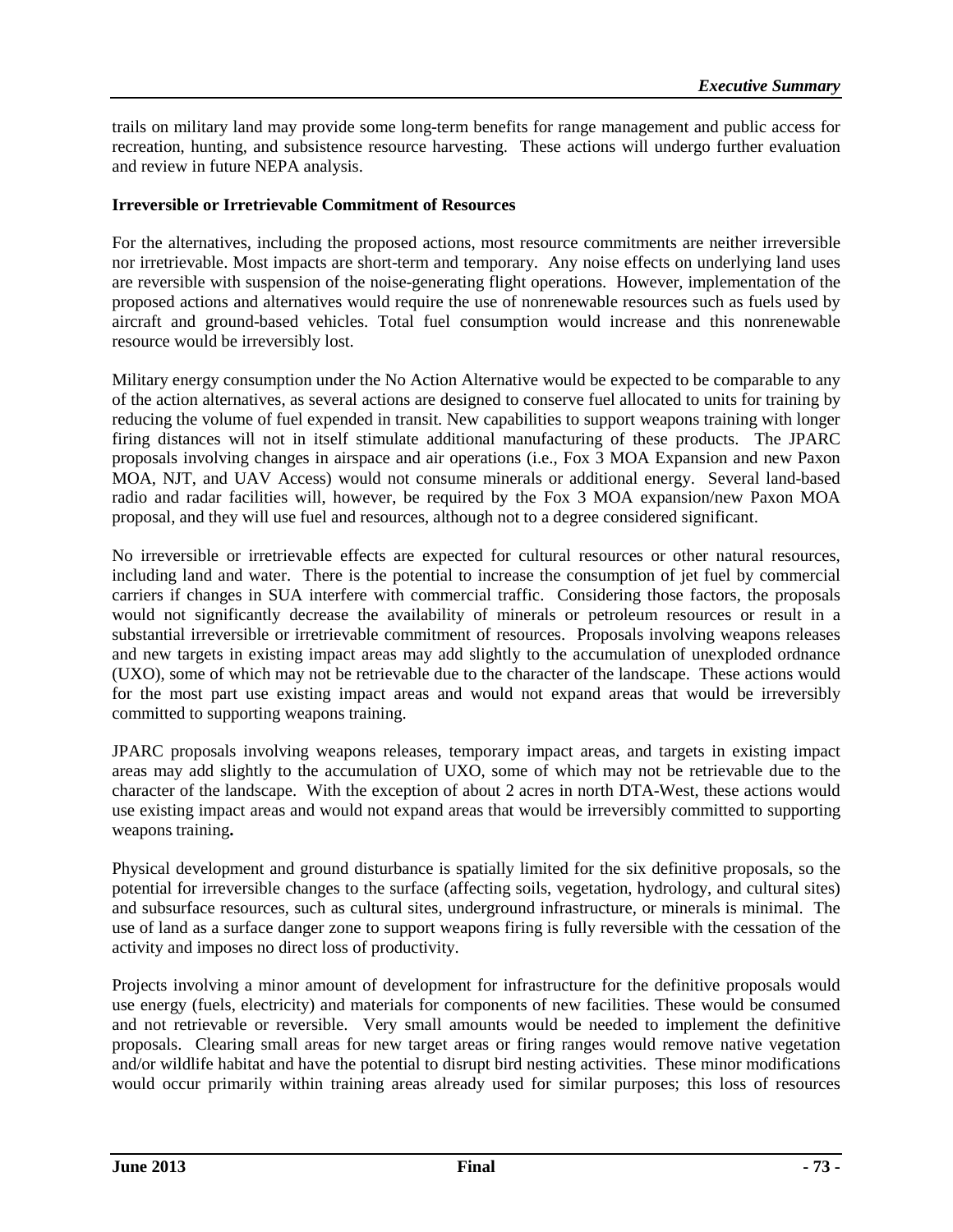would not be expected to adversely affect native species and is very limited in extent. These areas could be revegetated when no longer needed as target areas; therefore, effects may be assumed to be reversible.

For the programmatic proposals, construction for new staging bases would consume additional energy to heat and maintain facilities. Construction of facilities, roads, and trails would disturb vegetation and habitats and could cause permanent loss of some fragile or sensitive habitats (such as wetlands or riparian areas). Construction of the ISBs would likely convert natural land into developed land. The value of these areas to support wildlife may be impacted in the long term, although restorative efforts could retrieve some of their natural functional quality within the developed area. These issues would undergo further evaluation and mitigations before decisions are made to implement them.

Secondary impacts to natural resources could occur from air operations as a result of an unlikely aircraft accident and/or fire. Fire can have short-term impacts to agricultural resources, wildlife, and habitat. Fire effects are not irreversible in a natural environment, and the increased risk of fire hazard due to JPARC operations is low. Secondary effects of aircraft overflight on wildlife behavioral activities have been known to occur in some circumstances, causing irreversible shifts in wildlife patterns. Coordination with USFWS for the JPARC proposals is ongoing and will identify appropriate permits, or permit extensions, and measures to avoid, reduce, and mitigate for potential effects to wildlife.

#### **Energy Requirements and Conservation Potential**

Minimal additional energy use would be required for the definitive proposals. Energy requirements would be subject to established energy conservation practices. The use of energy sources has been minimized wherever possible without compromising safety or training activities. No additional conservation measures related to direct energy consumption by the proposed activities are identified.

#### **Natural or Depletable Resource Requirements and Conservation Potential**

Resources that would be permanently and continually consumed by project implementation include water, electricity, natural gas, and fossil fuels. The amount and rate of consumption of these resources would not appreciably change from the No Action alternative under the six definitive proposals, and would not result in significant environmental impacts or the unnecessary, inefficient, or wasteful use of resources. The proposal to expand the Fox 3 MOA and create the Paxon MOA is intended in part to maximize effective fuel allocations to training units, providing more efficient use of resources.

Pollution prevention is an important component of existing management practices and mitigation of adverse impacts. These existing pollution prevention considerations are included for all proposals (Appendix K, *Mitigations, Best Management Practices, Standard Operating Procedures*, has information on existing measures and mitigations). Sustainable range management practices are in place that protect and conserve natural and cultural resources and preserve access to training areas for current and future training requirements while addressing potential encroachments that threaten to impact training area capabilities.